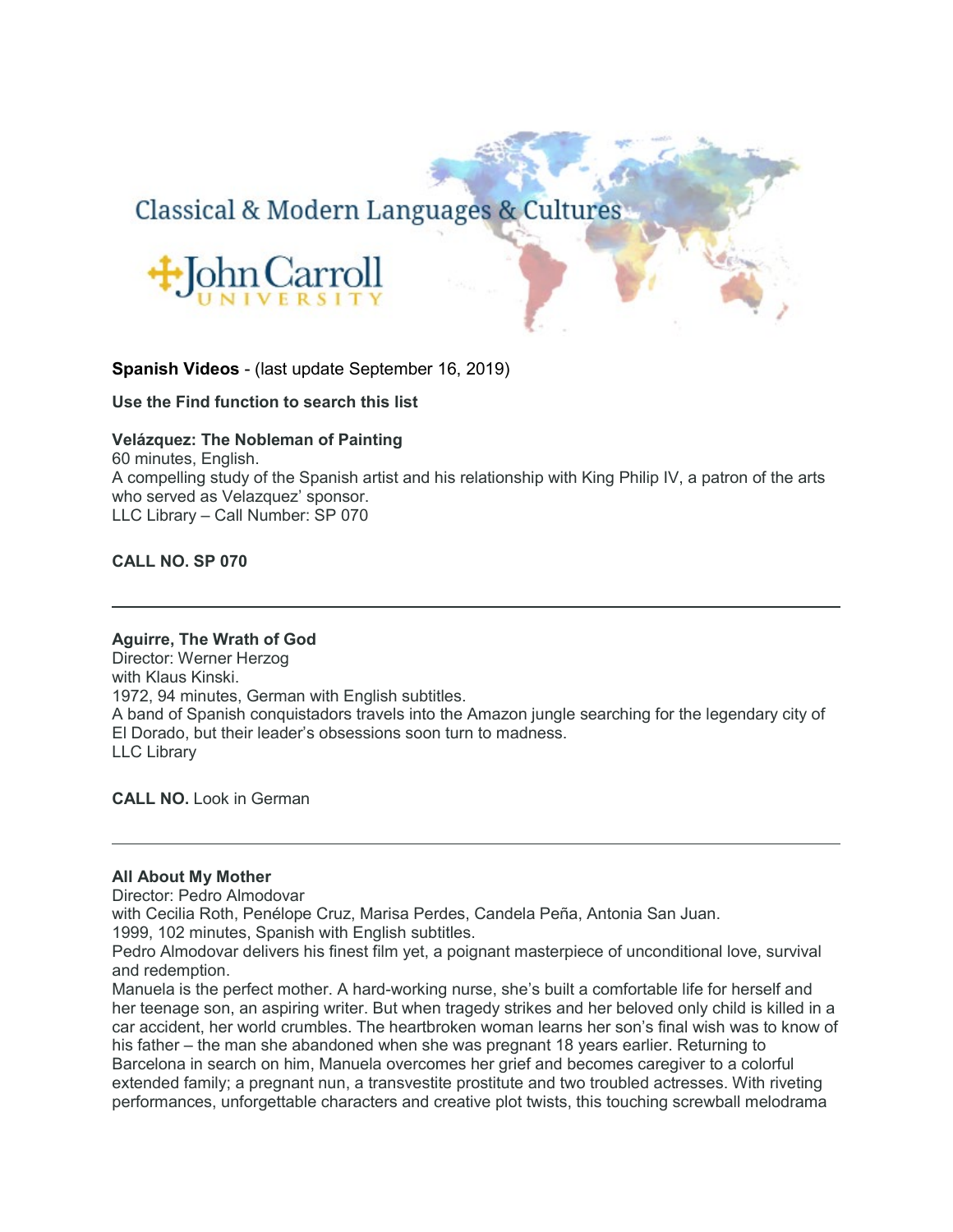is 'an absolute stunner. A funny, touching and vital film marks a career peak for Aldomovar.' DVD (2 copies) Be sure to familiarize yourself with the extra features, which usually accompany DVDs. LLC Library

**CALL NO. SP 167**

#### **Alsino and the Condor**

Director: Miguel Littin with Dean Stockwell and Alan Esquivel. 1984, 89 minutes, Spanish with English subtitles. Drama of a young Central American peasant boy whose dreams of flight and soaring with the condors are rudely shattered by a U.S. incursion. LLC Library

**CALL NO. SP 062**

## **Alvarez, Julia**

reading from her own work In the Time of the Butterflies on the occasion of her visit to JCU January 31, 1995 LLC Library –

**CALL NO. SP 118**

## **America #4: Mirrors of the Heart**

The people of South and Central America and the Caribbean reflect on their lives, their history and societies in Americas. This intimate look at contemporary Latin America examines issues confronting the entire region by focusing on individual communities. Campesinos, city dwellers, artists, government officials, revolutionaries and others bring forth the multi-layered diversity of the region. LLC Library

**CALL NO. SP 046**

#### **America Video Library, Tape #1 & #2**

both with book.

Tape 1: Jaime Escalante: Enseñando con ganas – Las tapas – El Merengue: Ritmo del Caribe – El festival vasco – El medio ambiente – Jesse Treviño: Artistas del barrio

Tape 2: La comedia Tex-Mex – Carpintero de la música – Ciencia o crueldad – Los cubanos en Nueva Jersey – Carolina "Skywalker" – Retratos vivientes

The best programs from the América news magazine have been chosen to suit the interests and language levels of intermediate to advanced Spanish students. Each segment is preceded by a pedagogical introduction for the students. The variety of selections will offer your students language skill reinforcement as they discover what's new, different and distinctly Hispanic.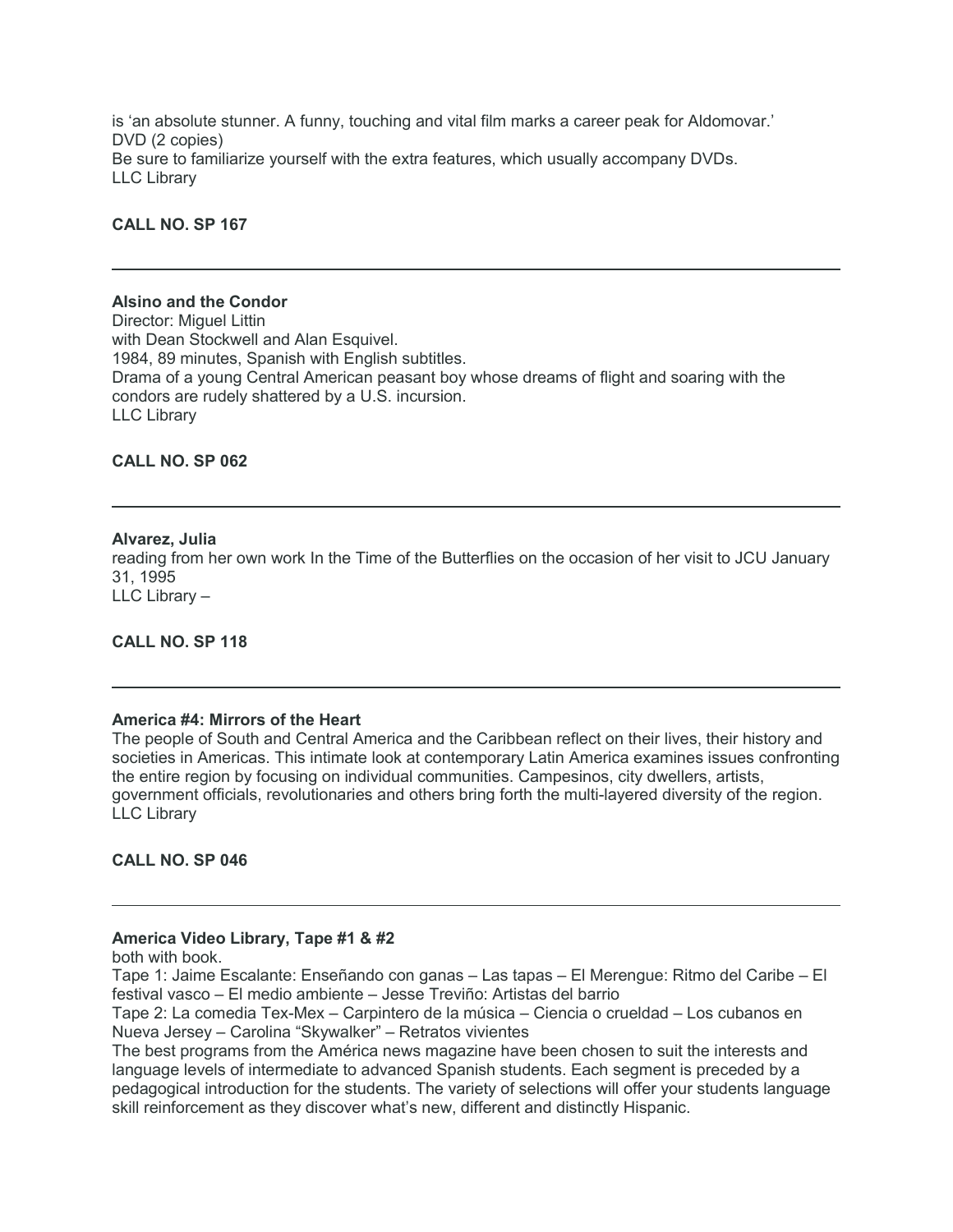Instructor's Support Material includes activity masters and typescripts for each segment.Judith E. Liskin-Gasparro and Richard T. Hallberg ZGS Television Production Heinle & Heinle Publishers, 1990 LLC Library

#### **CALL NO. SP 082A/B**

SP 082A is missing

**Anita's Secret, Segment Three** ABC News, 20/20 4/14/2000 LLC Library

**CALL NO. SP 142**

#### **Annuncios comerciales**

45 minutes. These Spanish-language commercials for both the American and Mexican television markets provide language practice while showing slices of another culture. LLC Library

# **CALL NO. SP 024-B**

#### **Argentina**

International Video Network [Video Visits], South American Collection,

51 minutes, 1990.

Spanish for 'silver', this is a land of natural wealth and beauty. From Tierra del Fuego to Aconcagua, this collection of terrains and climates is among the most diverse anywhere, equaled only by the variety of animals and ocean life found in and around them. Venture to the Patagonian Plains, where the 'gaucho' still rides herd. The Andes offer majestic, snow-capped peaks and tropical rain forests; the beaches are famous worldwide and the mountains hold the world's only growing glacier. And you haven't lived until you've tangoed way an evening in Buenos Aires. LLC Library

## **CALL NO. SP 079**

## **Spanish-Speakers and Bilingualism**

Spanish-Speakers and Bilingualism 1993, 19 minutes.

This program examines the different kinds of Spanish spoken in the U.S.A. and their relationship to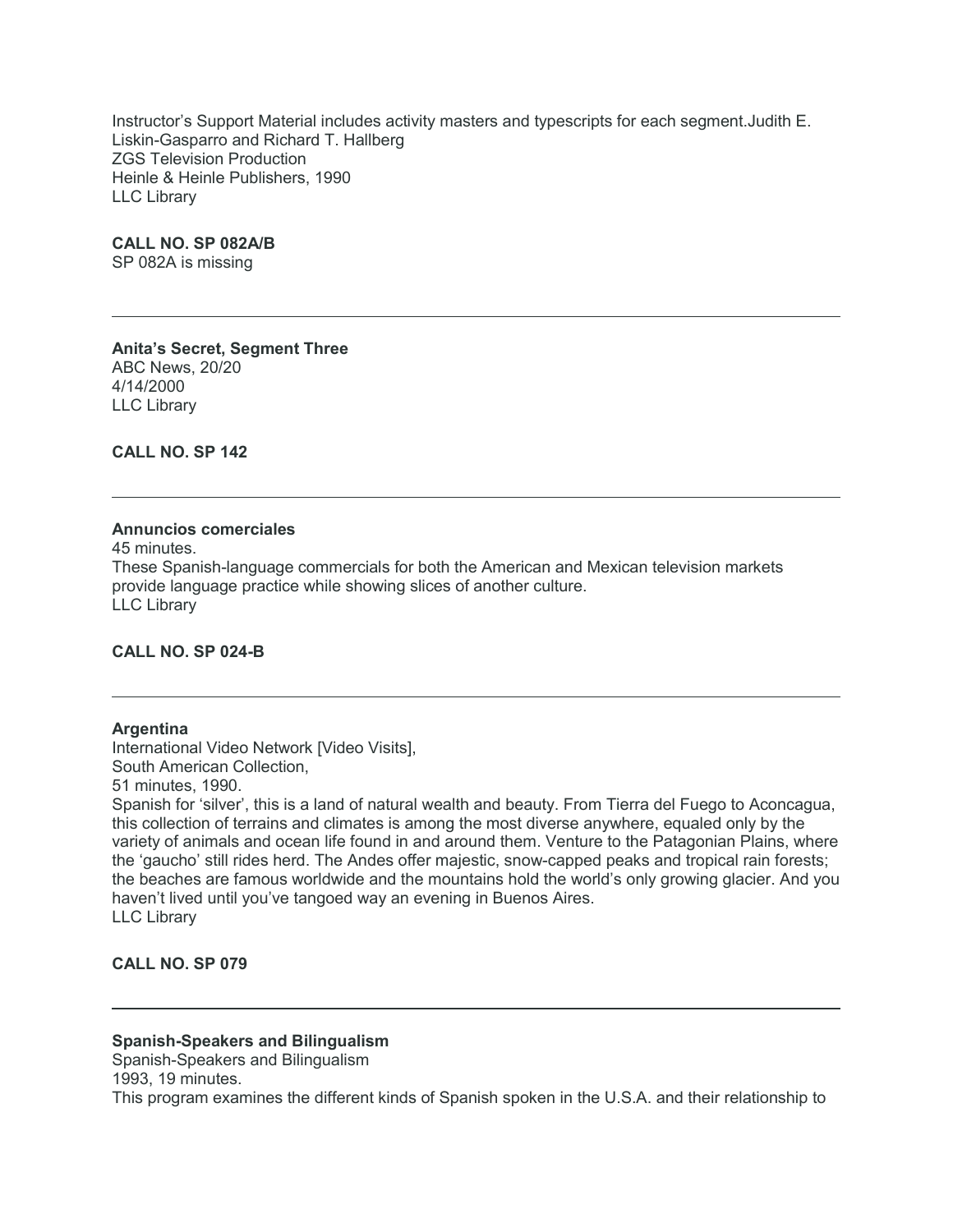the Spanish of San Juan or the Dominican Republic, as well as the evolution of Spanish in the U.S.A. and the way it is being used by many second- and third-generation Americans. In Texas where Spanish has been spoken much longer than English, bilingualism is common; a linguistics expert, a radio announcer, and a poet are interviewed on the phenomenon of "code switching", the interchangeable use of English and Spanish by bilinguals in South Texas. LLC Library – Call Number: SP 122

**CALL NO. SP 122**

# **Authentic Spanish Materials**

Volume 1: Spanish Commercials The McGraw-Hill Video Library LLC Library

**CALL NO. SP 024-C**

#### **Ay Carmela!**

Director: Carlos Saura with Carmen Maura, Andres Pajares and Gabino Diego. 1991, 105 minutes, Spanish with English subtitles. A husband-and-wife entertainment team are captured by Fascists during the Spanish Civil War and must fashion their show for a theater-loving official in order to stay alive. JCU Library

## **CALL NO. PN1997.A8**

## **Ballad of Gregorio Cortez, The**

Director: Robert Young with Edward James Olmos. 1983, 99 minutes. The true story of Gregorio Cortez, a Mexican who accidentally killed a Texas sheriff in self-defense in 1901. Hunted by Texans as a killer, hailed by Mexicans as a hero, Cortez was the target of a ferocious manhunt. LLC Library

#### **CALL NO. Look in MLAM**

#### **Barcelona**

1994, 40 minutes.

Between the rugged slopes of the Pyrenees and the luxurious waters of the Mediterranean lies the region of Catalonia. It has defined the vanguard of Spanish art and culture for 2000 years, while remaining inextricably bound to its glorious past and independent nature.

Barcelona…From the soaring jewel-like spires of Antoni Gaudi's Sagrada Familia and the winding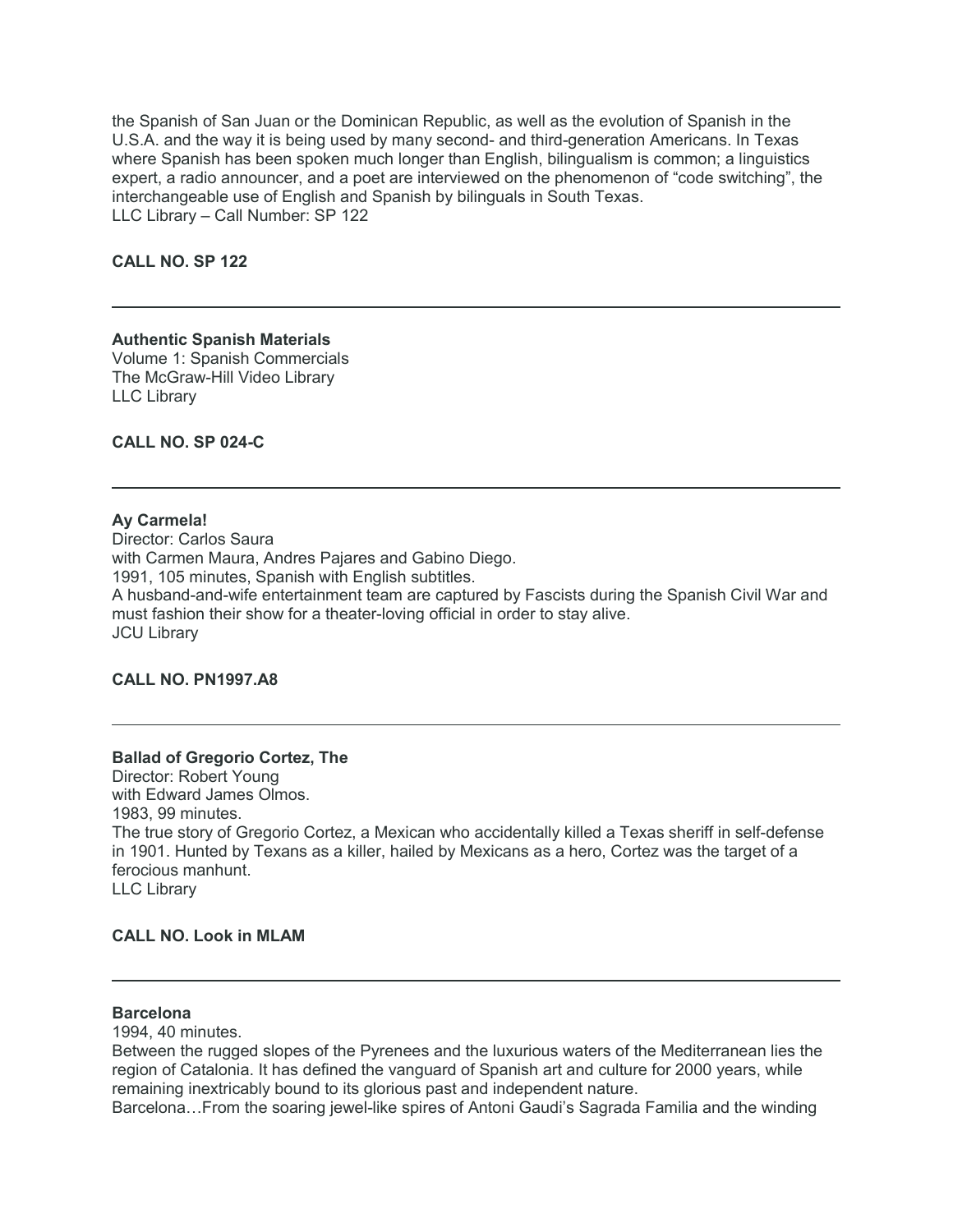streets of the Gothic Quarter, to the vibrant canvasses of some of history's greatest artists – Pablo Picasso, Joan Miro, Salvador Dali – to the futuristic Olympic City in Mountjuic Park, Catalonia's visionary spirit is emblazoned in the culture of it's capital city. LLC Library

## **CALL NO. SP 086**

#### **Belle Époque – The Age of Beauty**

Director: Fernando Trueba with Jorge Sanz.

1994, 109 minutes, Spanish with English subtitles.

Belle Époque is the irresistible story of Fernando, a handsome, young Spanish Civil War deserter who befriends a freethinking artist. Fernando finds himself in a romantic dilemma when the artist's four beautiful daughters return to their country home – which woman should he romance? The answer is hilariously simple, as Fernando is seduced instead, by each of the high-spirited sisters. It is a rollicking sensual romp through a period of newfound sexual freedom for women and a delicious blend of humor and passion.

LLC Library

#### **CALL NO. SP 109 (3 copies)**

#### **Between Pancho Villa and a Naked Woman**

Entre Pancho Villa y una Mujer Desnuda

Director: Sabina Berman and Isabella Tardan

with Diana Bracho, Arturo Rios, Jesus Ochoa, Gabriel Porrass.

1995, 100 minutes, Spanish with English subtitles.

A funny and thoughtful look at the changing nature of gender roles the film follows a couple with amusingly different ideas about what makes for a healthy, intimate relationship. Concerned that the years are passing her by, Gina looks for a commitment from her long time boyfriend Adrian. Angered by his refusal to marry, and fed up with his sexist attitudes, she takes a younger and more sensitive man as her lover. Andrian, however, will not surrender his woman or his antiquated system of thinking. Channeling the spirit of Pancho Villa himself, he tries to fully embrace his machismo and win back the passion of Gina. The film is a bright, intelligent romantic comedy. LLC Library

**CALL NO. SP 157**

#### **Biculturalism and Acculturation among Latinos**

1992, 28 minutes.

Many Latinos struggle with pressures to reclaim and reaffirm their heritage while simultaneously facing pressure to assimilate into the dominant American culture. This program examines the question of which part of their culture Latinos feel they should keep and leave behind, explodes some commonly held beliefs and misperceptions about who Latinos are today in the United States, and probes the relationship between ethnic identity and entrepreneurial success in the changing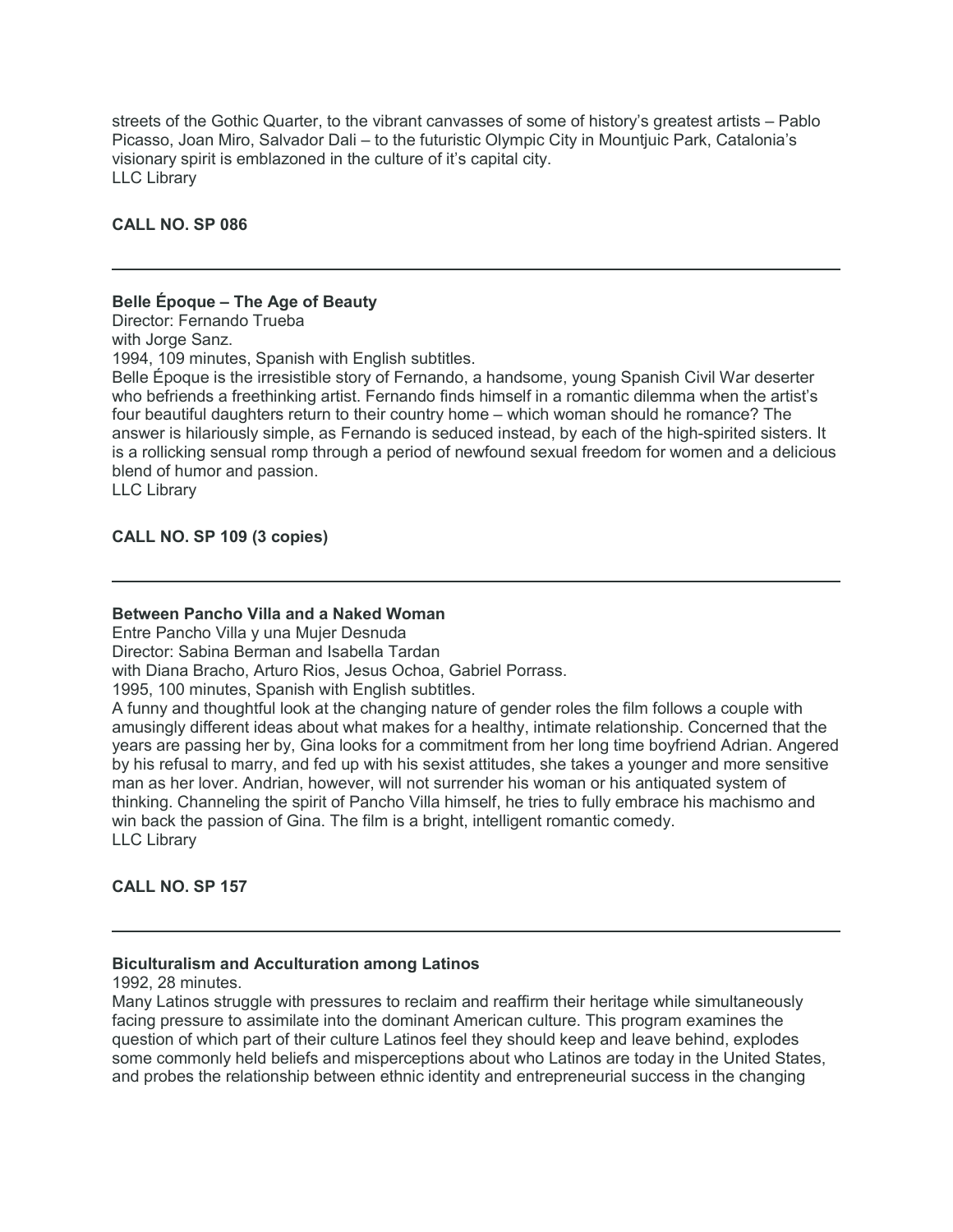mosaic of the United States marketplace. LLC Library

#### **CALL NO. SP 115**

#### **Bitter Sugar**

Director: Leon Ichaso

with René Lavan, Mayte Vilan, Miguel Gutiérrez.

1996, 102 minutes, Black & White, Spanish with optional English subtitles.

A visceral, energizing look at contemporary Cuba, Bitter Sugar is an impassionate love story set against the political and economic tension of Havana. Gustavo, an idealistic young communist with a glorified vision of Castro's regime, falls in love with Yolanda, a disenchanted dancer who longs to escape to Miami. However, Gustavo learns that love alone cannot sustain them in a city about to erupt and slowly awakens to the devastation around him. His rebellious musician brother injects himself with the Aids virus in civil protest; his father realizes that he will earn more money as a barroom pianist in a tourist hotel than as a doctor.

Filled with an intoxicating Latin beat and rapid camera movements, director Leon Ichaso weaves a blazing tale of romantic and political passion amid the ruins of the Cuban Revolution. DVD

Be sure to familiarize yourself with the extra features, which usually accompany DVDs. LLC Library

#### **CALL NO. SP 161**

#### **Blood Wedding**

Director: Carlos Saura with Antonio Gades. 1981, 71 minutes, Spanish with English subtitles. Garcia Lorca's immortal tragedy is adapted for ballet by star Antonio Gades. LLC Library

**CALL NO. SP 053**

#### **Borges**

BBC production David Wheatley 1983, 76 minutes, color. This remarkable presentation weaves together dramatized sequences from Borges' stories with a

rare interview of the author at home – an unpretentious apartment overlooking the noisy streets of Buenos Aires. Borges, who died in June 1986, was totally blind for the last 30 years of his life. His writing, as illustrated here, reveals a mind, which has an extra measure of clarity and understanding. The program relates Borges' profoundly original stories to his personal experience, and attempts to reconcile the public and private images of this major 20th century writer. LLC Library –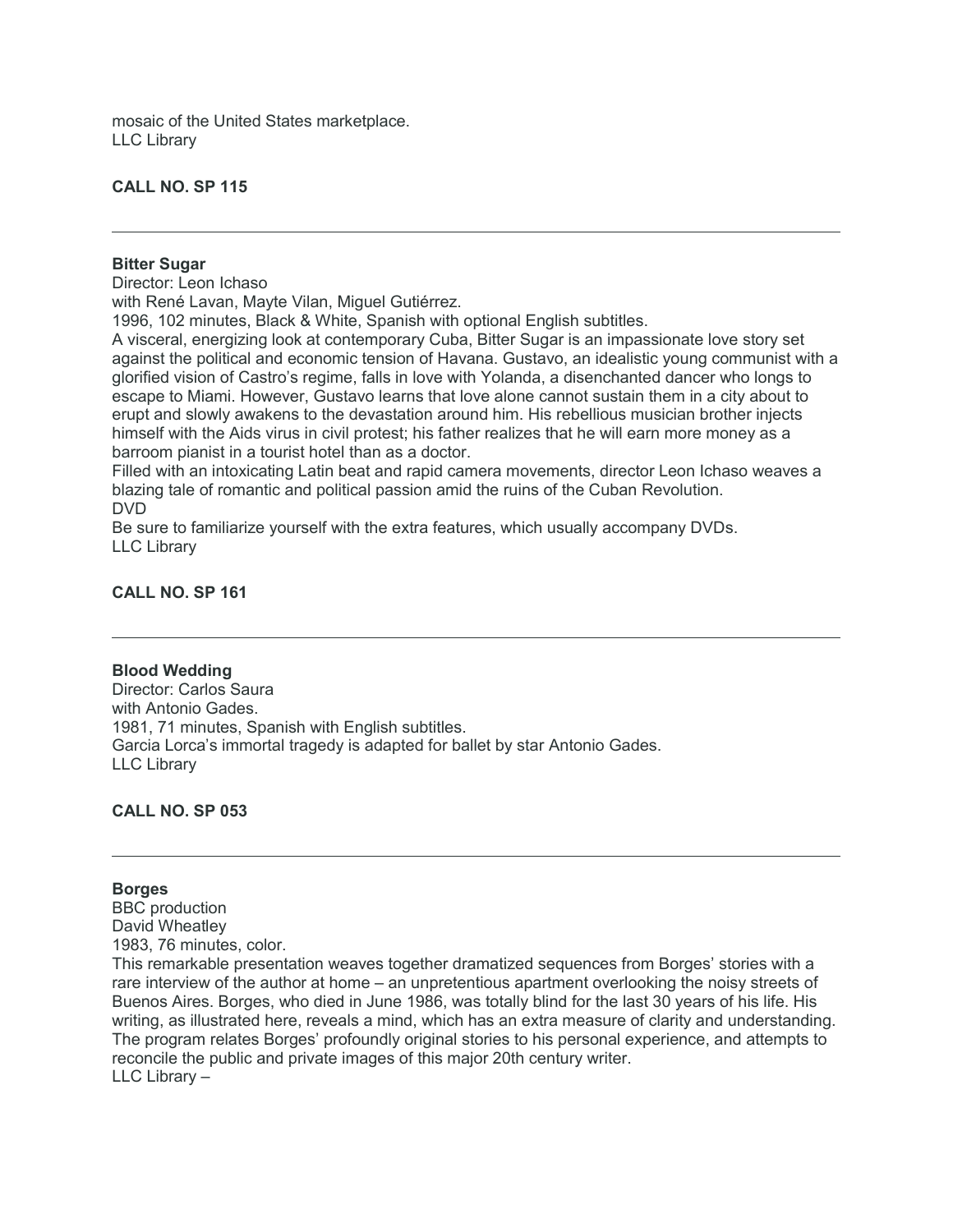#### **Bullfight: La fiesta brava, Part 1**

Part 1 and Part 2: 52 minutes.

To understand Spain, one must understand the spectacle of the bullfight – la fiesta brava. Explore the history of the bull worship and bullfighting in the Mediterranean world and its subsequent development into the distinctive representation of Spanish culture. This program contains actual bullfight footage, with each step of the ritual explained. Live action. LLC Library

**CALL NO. SP 048-1**

#### **Bullfight: La fiesta brava, Part 2**

La fiesta brava, Part 2

Part 1 and Part 2: 52 minutes.

To understand Spain, one must understand the spectacle of the bullfight – la fiesta brava. Explore the history of the bull worship and bullfighting in the Mediterranean world and its subsequent development into the distinctive representation of Spanish culture. This program contains actual bullfight footage, with each step of the ritual explained. Live action. LLC Library

## **CALL NO. SP 048-2**

#### **Butterfly**

Director: José Luis Cuerda

with Fernando Fernán Gómez, Manuel Lozano Uxía, Blanco Gonzalo Uriarte, Alexis de los Santos. 94 minutes, Spanish with yellow English subtitles.

Butterfly is a heartwarming tale about a young boy growing up in a small Spanish town. Moncho is timid and fearful as he starts school for the first time. But with the nurturing guidance of his kind and devoted teacher, Con Gregorio, a world of possibilities begins to open up to young Moncho. As the school year comes to a close, however, civil war begins sweeping across the country, forcing the boy's family and community to choose between the fight for freedom and the threat of persecution! An amazing story of family and friendship during a time of extreme conflict – you're sure to enjoy this magical motion picture.

DVD

Be sure to familiarize yourself with the extra features, which usually accompany DVDs. LLC Library

#### **CALL NO. SP 155**

#### **Butterfly Wings**

Director: Juanma Bajo Ulloa

with Silvia Munt, Fernando Valverde, Susana Garcia, Laura Vaquero, Txema Blasco.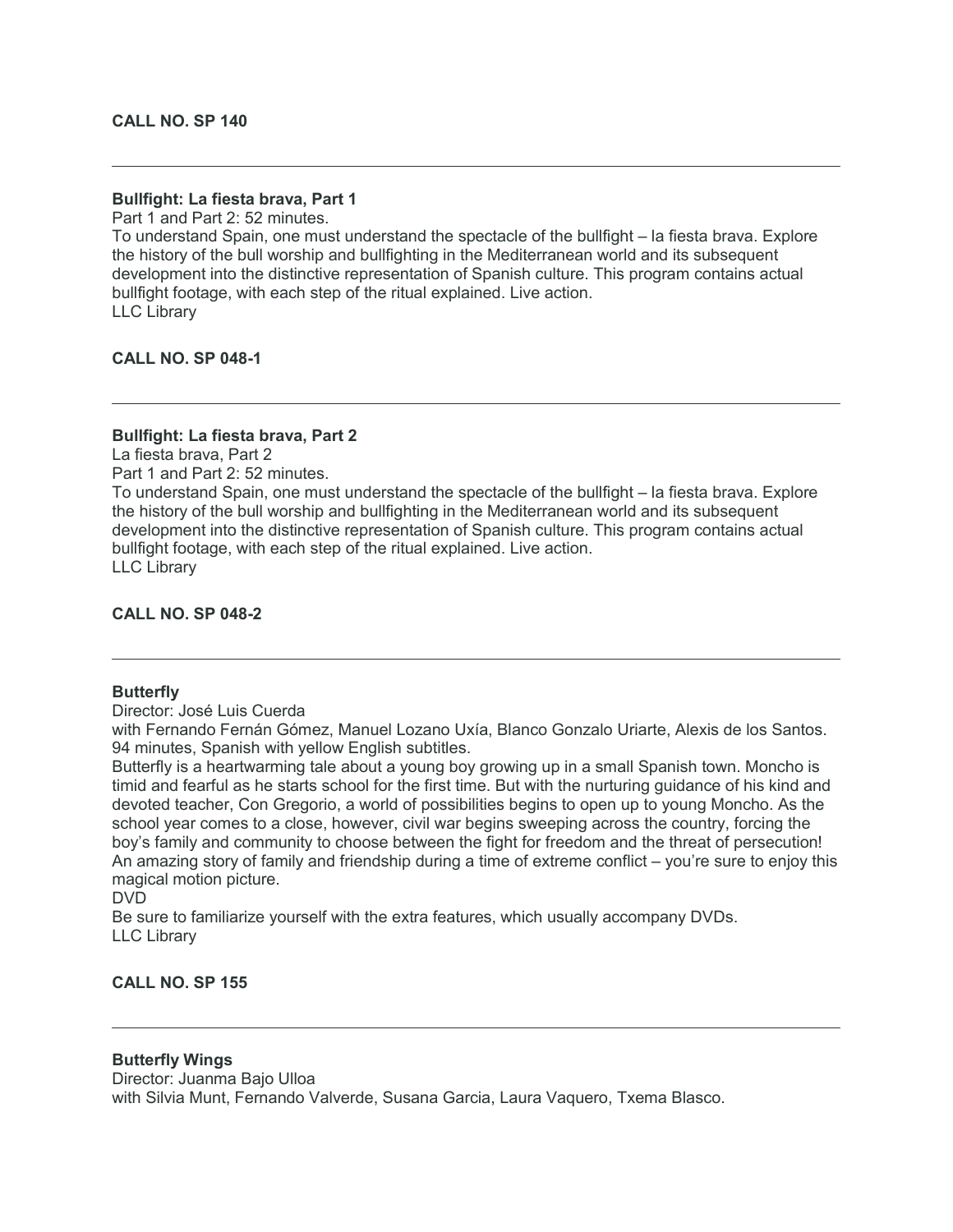1991, 105 minutes, Spanish with English subtitles.

The story of a dysfunctional family is alternately sad, horrifying and somber. Carmen, pregnant, hopes for a boy to carry on her husband's name. Guilt and fear however, keep her from telling Ami, her shy and sensitive 6-year-old daughter. The new baby's birth soon triggers a series of nightmarish events.

LLC Library

#### **CALL NO. SP 120**

#### **Camila**

with Susu Pecoraro and Imanol Arias. 1984, 105 minutes, Spanish with English subtitles. Story of tragic romance and political and personal freedom. In 1847 Argentina, a young socialite falls in love with a Jesuit priest. They run away together and start a new life, but their identities are uncovered, and they are eventually condemned to death for sacrilege. LLC Library

#### **CALL NO. SP 009**

#### **Caminos de liberatión [PE-3]**

with transcription. PICS, 1990, 20 minutes.

This brief documentary examines the religious practice and works of a socially committed sector of the Catholic Church. Interviews with priests complement footage of their work as they are struggling to serve their congregations within a context of poverty, violence and injustice. LLC Library

**CALL NO. SP 101**

#### **Canciones de mi padre**

A Romantic Evening in New Mexico: Linda Ronstadt. 1992, 70 minutes, Color. starring: Danny Valdez, Mariachi Vargas de Tecalitlan, Gilberto Puente, Ballet Folklorico de la Fonda, Sal Lopez and Urbanie Lucero. L. Ronstadt, 1946. Many of the songs on this record were passed on through my father to me, and others I have learned through my continuing interest in the great vocal tradition of Mexico. These songs comprise a tradition both of my family and of a country, which has made profound contributions to the world of music. They are a living memory of heartfelt experience L. Ronstadt, 1987

LLC Library :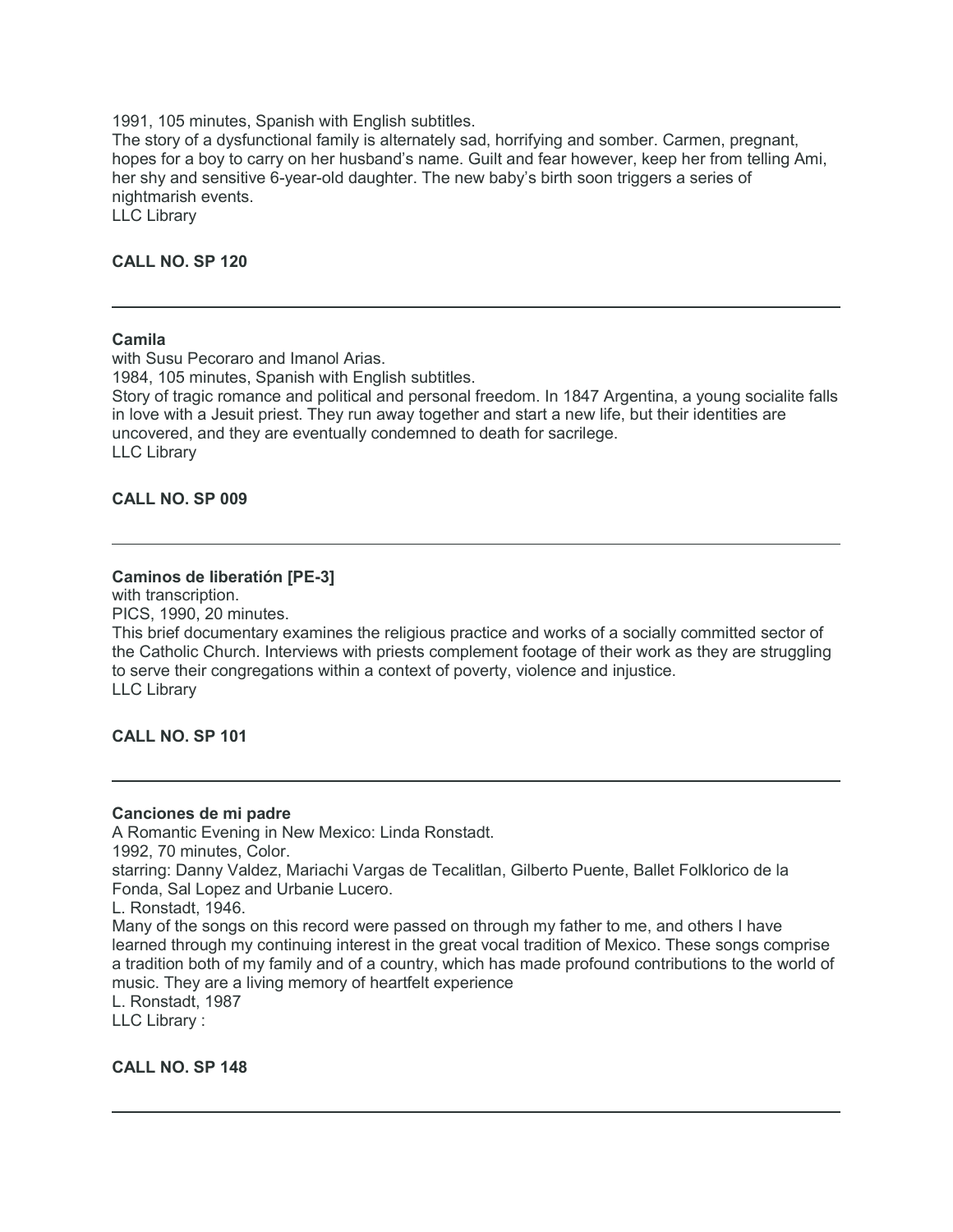**Cantemos in Español** with book. Educational Video Network 25 minutes. LLC Library

**CALL NO. SP 097- A**

#### **Carla's Song**

Director: Ken Loach

with Robert Carlyle, Scott Glenn, Oyanka Cabezas, Salvador Espinoza.

1996, 127 minutes, color. English and Spanish, with English subtitles during Spanish sequences. A Glasgow bus driver risks his job by giving a free ride to a beautiful Nicaraguan woman with no money. From the moment he sees her, he becomes infatuated. He soon finds her a place to live and learns the reason behind her sadness – her boyfriend has probably been killed by the Contras. The bus driver accompanies her to Nicaragua where he helps her to come to terms with her past, and at the same time, discovers more about himself.

Be sure to familiarize yourself with the extra features, which usually accompany DVDs. LLC Library

#### **CALL NO**. **MLGB 008**

**Carlos Fuentes** A World of Ideas with Bill Moyers 1989, 28 minutes. LLC Library

## **CALL NO. SP 110**

#### **Carmen**

with Julia Migenes-Johnson and Placido Domingo. 1984, 152 minutes, French with English subtitles. Opera's classic tale of obsessive, doomed love. A soldier falls for a sultry schemer and abandons his career to be with her. Lavishly filmed on location in Spain. LLC Library

## **CALL NO. Look in French**

**Carmen** with Mikhail Baryshnikov, Zizi Jeanmarie. 1980, 44 minutes. An erotically compelling ballet set to the music of Bizet's classic opera. JCU Library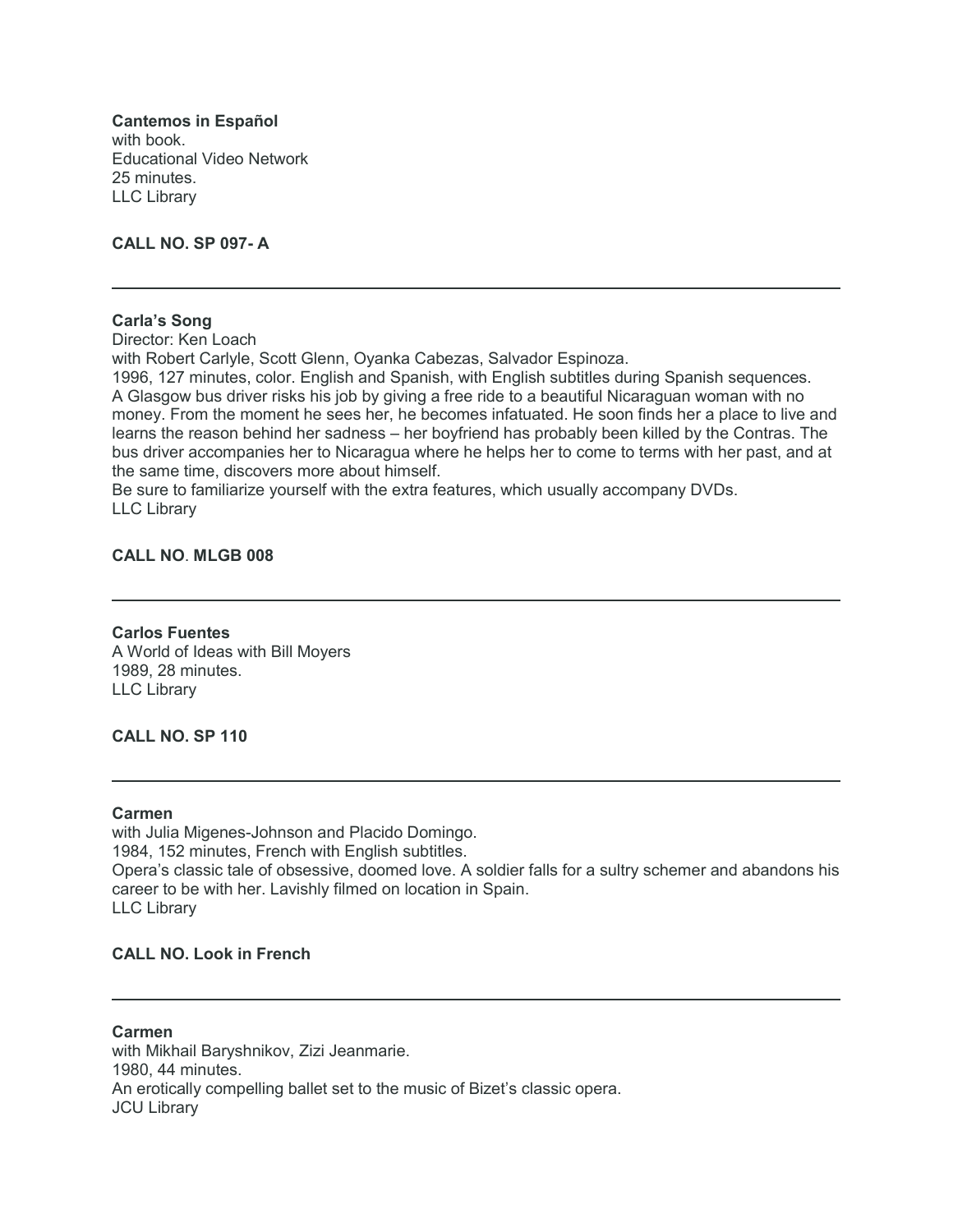#### **CALL NO. M1520.B59C37**

#### **Cartas del parque – Letters from the Park**

with Victor Laplace and Ivonne Lopez. 1988, 85 minutes, Spanish with English subtitles. Moving romantic drama about two shy strangers who are attracted to each other. Unbeknownst to each other, they both hire the town poet to write love letters for them to send. But soon the woman becomes the object of the poet's affection, and all are faced with a perplexing dilemma. JCU Library

#### **CALL NO. PQ8180.17.A73 C37**

**Cathedral: The Story of its Construction** – with book. David MaCaulay 1985,60 minutes. LLC Library

## **CALL NO. Look in MLGE**

**Caudillo** Director: Martín Patino 111 minutes, B&W, English narration and subtitles. LLC Library

#### **CALL NO. SP 069**

#### **Cesar Chavez [1927-1993]**

Volume 3 of 10:

The Hispanic and Latin American Heritage

1995, 30 minutes, English version.

Cesar Chavez dedicated his lifetime to the fight against injustices suffered by migrant farm workers – both immigrants and workers who, like Chavez were born in the U.S. Many farm workers came to the U.S. in search of a better life, but instead were grossly exploited. Before Chavez founded the United Farm Workers of America, AFL-CIO labor union, workers had no way to challenge the bad working conditions and salaries far below the minimum wage with no benefits.

With a lot of patience and hard work over the course of thirty years, Chavez successfully organized farm workers and other poor people, helping them to win social justice and uphold their dignity as human beings. Chavez' stance on non-violence proves that enthusiasm and strict dedication to a cause can be effective, if not more effective, than force. Chavez' example continues to inspire individuals and movements across the U.S. and in other countries to struggle for justice without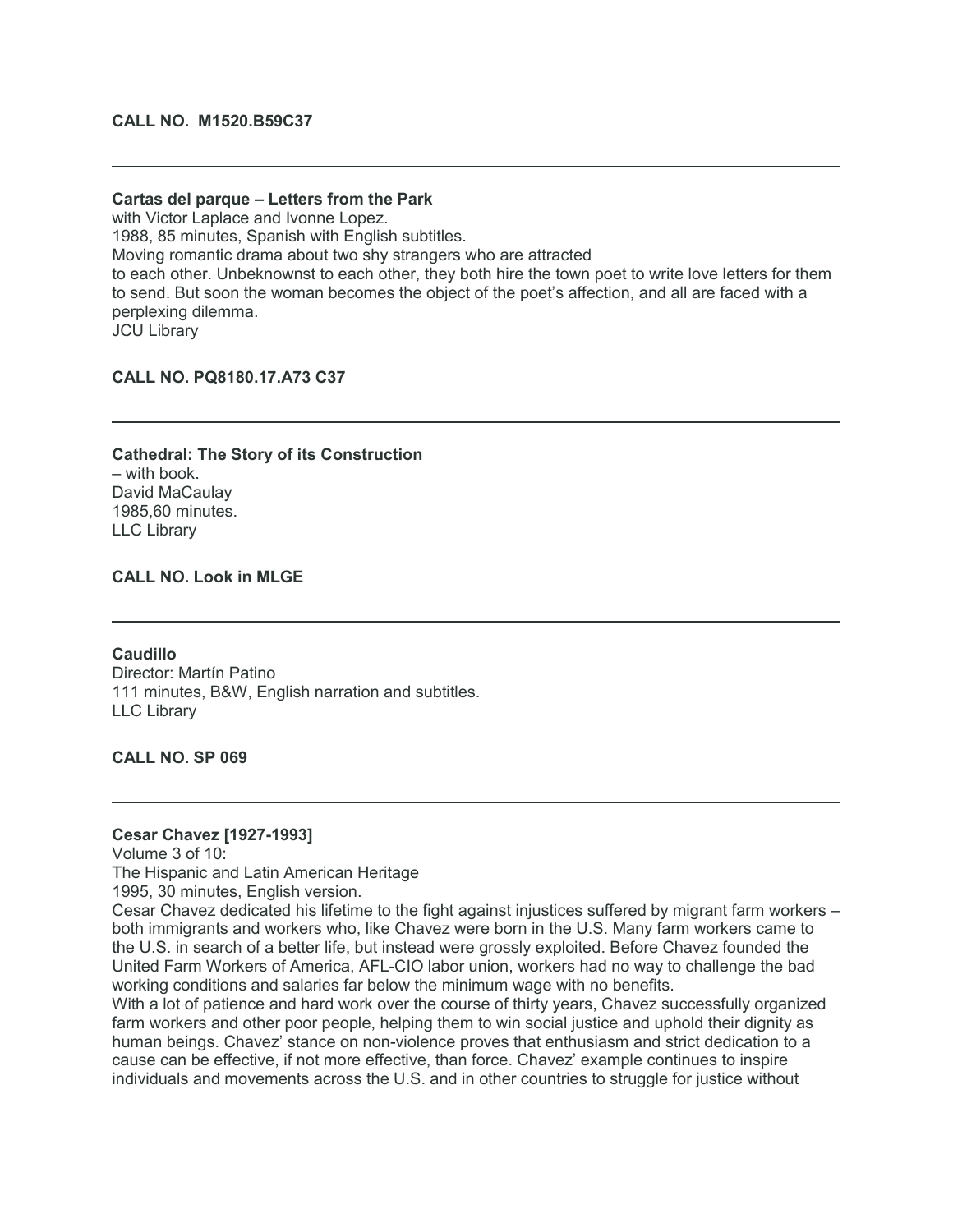violence. LLC Library

**CALL NO. SP 088**

#### **Christmas Customs in Latin America**

– with notes in cover. 12 minutes. Watch the people in Latin America as they celebrate Christmas with a blending of Old and New World traditions. Christian and Native American customs exist harmoniously. Live action. LLC Library

**CALL NO. SP 072**

#### **Coca y covaína [PE-5]**

– with transcript. PICS, 1990, 45 minutes.

The use of coca leaves in the Peruvian Andes has been traditional for thousands of years. This documentary deals with the religious, magical and social aspects of the coca leaf, its importance in the culture of the Andean peoples, and the defense of its use. Peru being a coca-producing country, the film also deals with the history, production, abuse and illegal trafficking of the coca derivative cocaine. The language is clear voiced over narration allowing this program to be used from intermediate language courses on. LLC Library

**CALL NO. SP 103**

#### **Conocer Español, Part 1** – with book. Educational Video Network 35 minutes. LLC Library

**CALL NO. SP 098 – A**

**Conocer Español, Part 2 – with book.** – with book. Educational Video Network 29 minutes. LLC Library

**CALL NO. SP 098 – B**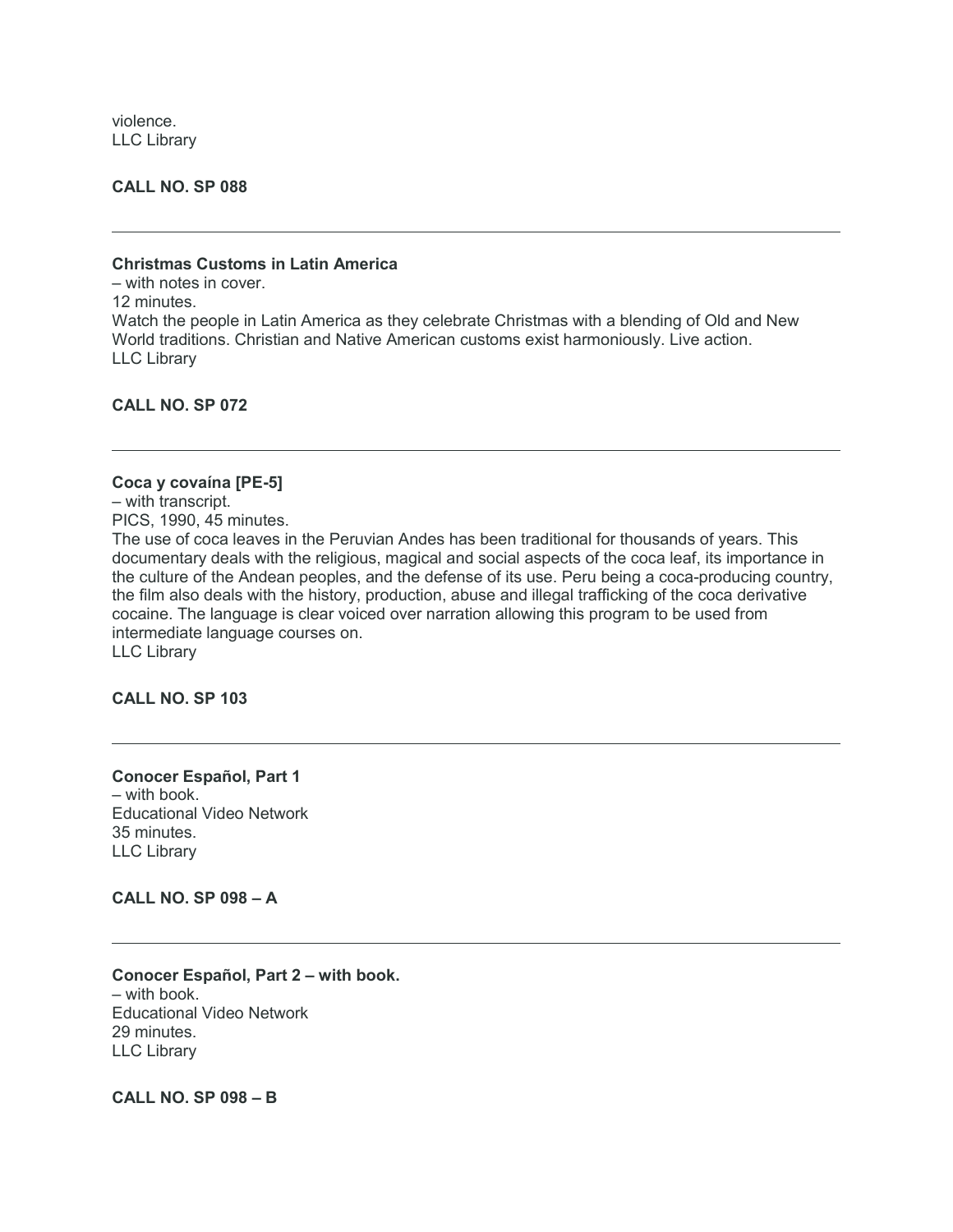#### **Contact**

1990, 28 minutes. Graphically depicts the devastating impact of contact with the outside world on an isolated indigenous tribe, the Yanomani Indians of Brazil. JCU Library

#### **CALL NO. F2520.1.Y3C65**

#### **Cortázar, Julio**

– see Espejo de escritores

Cortázar speaks openly and with Saul Sosnowski about the presence of the reader in his fiction and his own trajectory from a kind of literary individualism to a more collective style. He also discusses the importance of the Cuban revolution and the tasks he has set for himself as an intellectual in the context of Latin America.

LLC Library

#### **CALL NO. SP 050-C**

#### **Costa Rica**

International Video Network [Video Visits], Central American Collection, 56 minutes, 1992. Costa Rica, the jewel at the heart of Central America, where mist-shrouded peaks loom over fertile valleys, and lush tropical forests touch unspoiled seashores. Marvel at the friendly 'ticos' in the capital's lively Mercado Central, view the Teatro Nacional and the ancient artifacts in the subterranean Museum of Gold. Visit the countrysides with lunar landscape, wooden ox-carts, and fragrant scents of orchids. Join in the struggle this pacifist nation faces in preserving its fragile natural wonders. LLC Library

**CALL NO. SP 080**

**Cria! – Secret of Anna, The …Or…Cria Cuervos** Director: Carlos Saura with Geraldine Chaplin and Ana Torrent. 1977, 115 minutes, Spanish with English subtitles. The story of young girl and the secret she holds concerning her father's death. one VHS tape copy, one DVD copy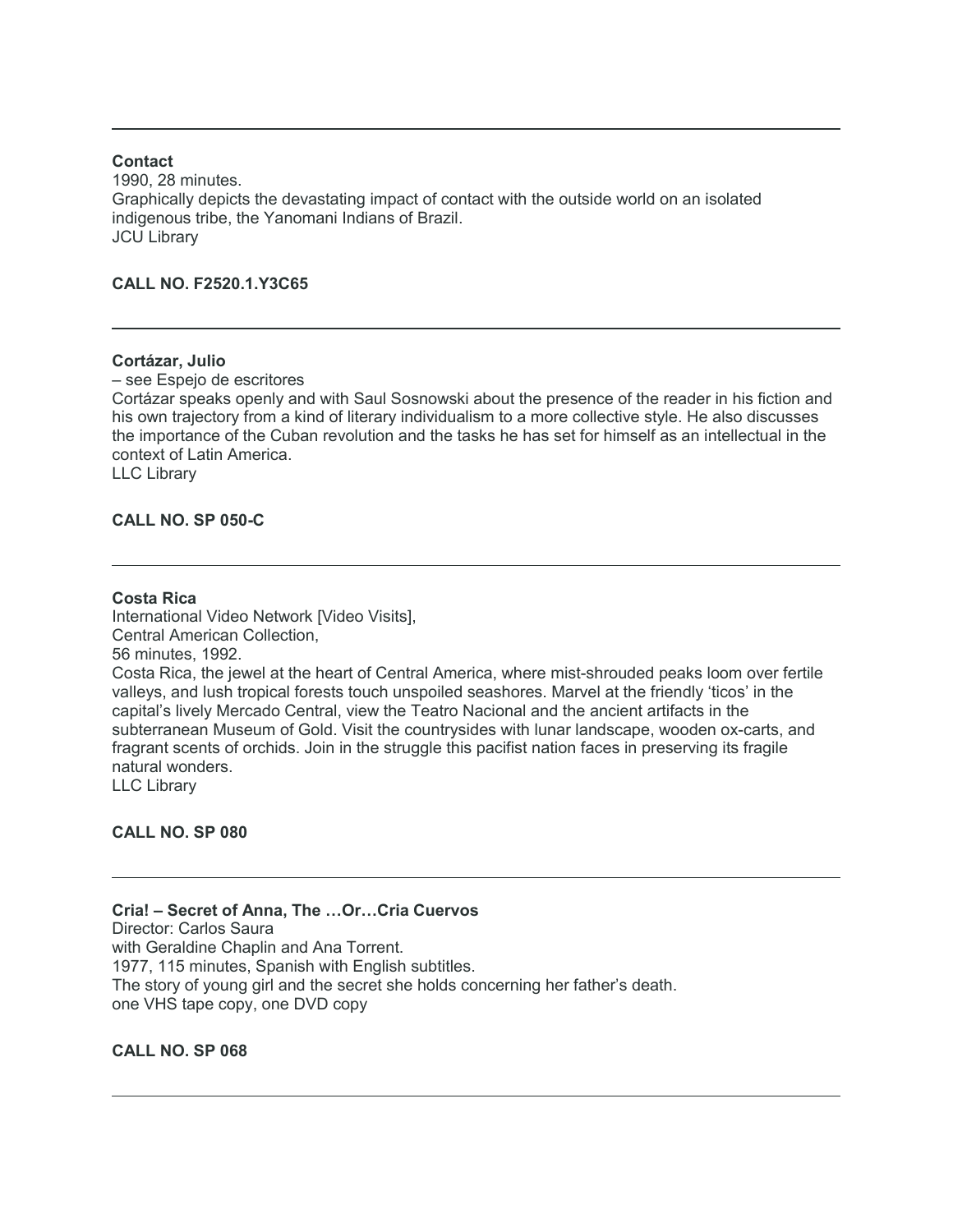# **Cristina Garcia**

Cristina Garcia Cristina Garcia "Imigration and the Literary Imagination", a Reading 02/23/1998 LLC Library – Call Number: SP 144

## **CALL NO. SP 144**

#### **Cuba: 25 años de revolucíon [PH-3]**

PICS, 1990, 60 minutes. 25 years after the Cuban Revolution, Fidel Castro relates his personal perspectives on the Revolution and on Cuba's post-revolutionary transformation during Cuba: 25 años de revolución … y en eso llegó Fidel. His animated descriptions of events are illustrated with new footage. It's fascinating to hear this famous leader, who continues to have a powerful influence on politics in this hemisphere.

LLC Library – Call Number: SP 106

**CALL NO. SP 106**

#### **Cuentos populares latinoamericanos**

Latin American Folk Tales. Part 1  $[1 - 3]$ , 45 minutes, with book. Full of good-natured humor and illustrating moral lessons, these six charming fables, told in simple Spanish, will delight and educate. Enhanced slide show on video. LLC Library

## **CALL NO. SP 073A**

#### **uentos populares latinoamericanos**

– Latin American Folk Tales Part 2 [4 -6]: 45 minutes, with book. Full of good-natured humor and illustrating moral lessons, these six charming fables, told in simple Spanish, will delight and educate. Enhanced slide show on video. LLC Library –

## **CALL NO. SP 073B**

## **Cultural Bias in Education**

1992, 28 minutes

This program examines roadblocks to Latino academic advancement as well as productive educational models; explores the relationship of standardized testing and cultural diversity and questions whether cultural bias can be eliminated from standardized testing; and looks at early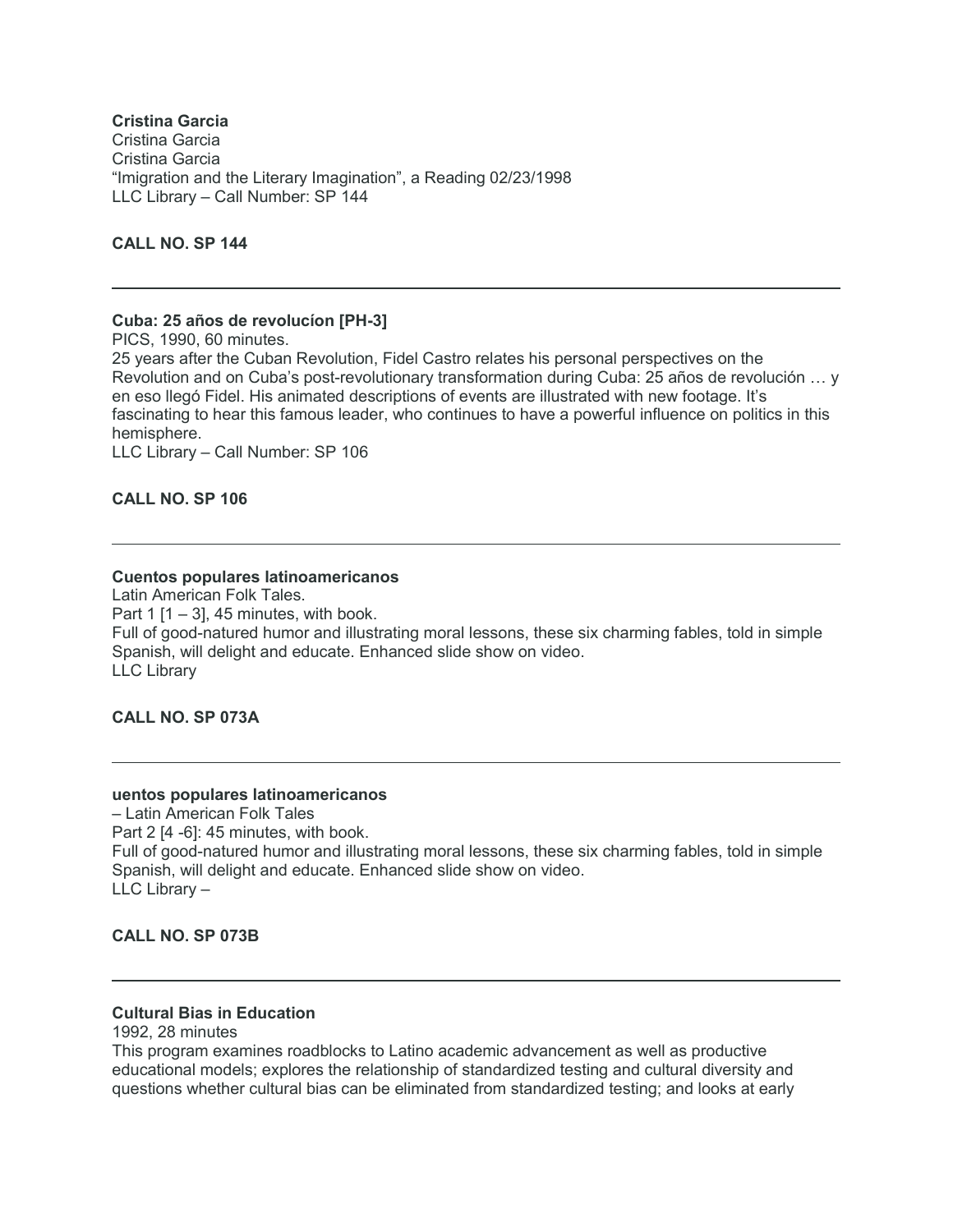childhood education programs and the factors that deter Latino families from participating in them. LLC Library

**CALL NO. SP 038**

#### **Culture of Poverty, The**

1992, 26 minutes.

Many Latino families are caught in the cycle of poverty. The task of education the children of this culture of poverty puts added strain on an already burdened school system. This program explores emerging strategies for meeting the needs of these children, and profiles an independent effort to keep kids of the street and instill in them a sense of pride. LLC Library

**CALL NO. SP 014**

#### **Cuzco, la ciudad y su gente [PC-4]**

Cuzco, la ciudad y su gente [PC-4] – with transcript. 1990, 43 minutes.

On a series of programs entitled Peruanos muestran su país [Peruvians Show Their Country], this installment focuses on present day Cuzco whose character and whose residents derive from intercultural contact, be it the historical interplay between Andean and colonial Spanish cultures or their descendants' contact with today's throngs of tourists. Filmmaker Jorge Suárez provides a very humanistic and non-judgmental view of the city's inhabitants, introducing them with clear, measured narration while leaving interpretation of their lives and conflicts to the people themselves. The careful balance of diverse perspectives and the clarity of speech among those interviewed will allow both intermediate and advanced language students to appreciate the complex richness of life in Cuzco. First-year students will require very focused viewing activities in order to enjoy this program. LLC Library – Call Number: SP 104

**CALL NO. SP 104**

## **Demons in the Garden**

Demons in the Garden Director: Manuel Gutierrez Aragón with Angela Molina, Ana Belen and Encarna Paso. 1982, 100 minutes, Spanish with English subtitles. A drama of family tensions set in post-Civil War Spain, as three women vie for control over the mind and destiny of a young boy. LLC Library – Call Number: SP 066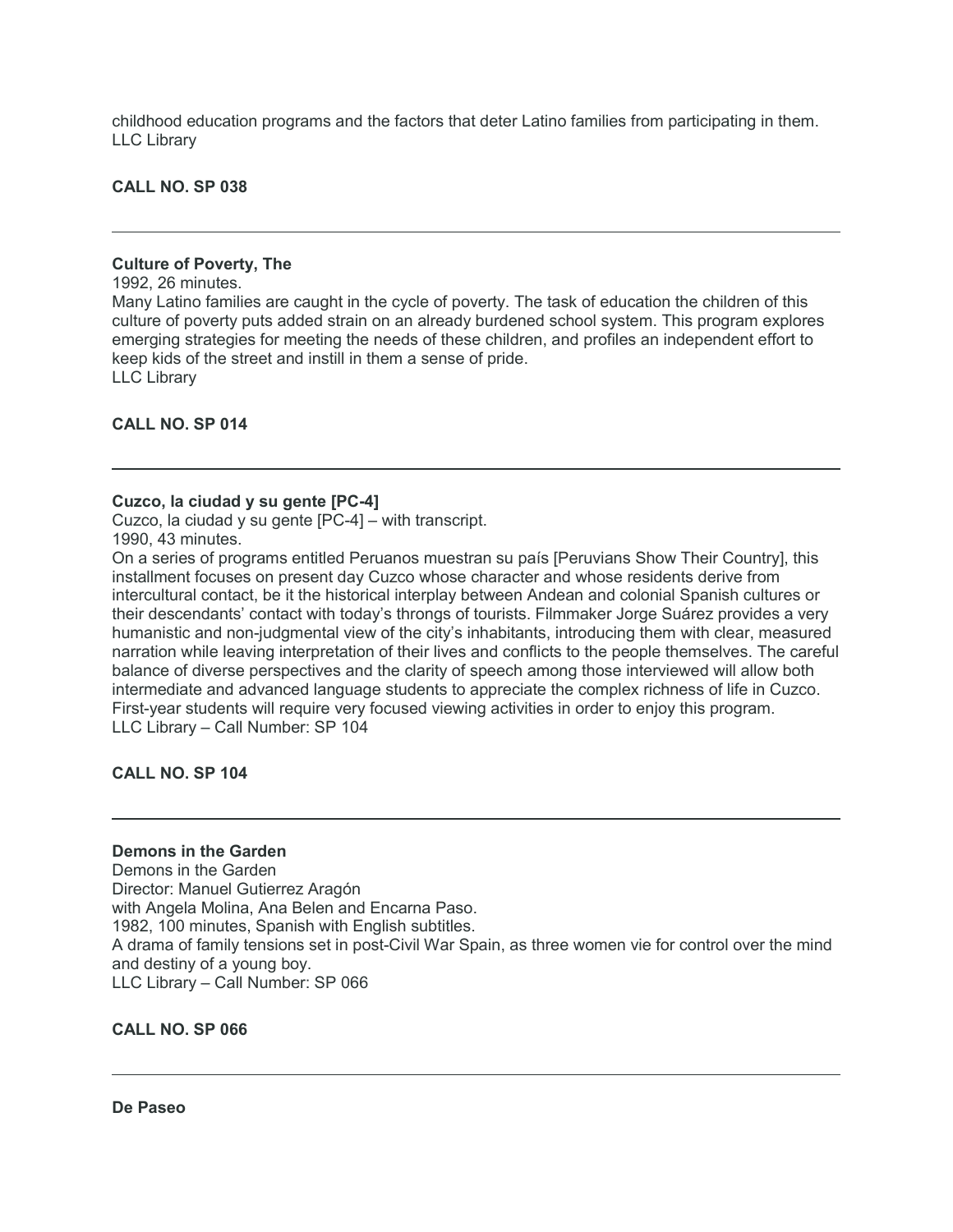Mosaico cultural Images from Spanish-speaking Cultures, Video to accompany De Paseo, Curso intermedio de español. Harry L. Rosser, Video Guide by Joy Renjilian-Burgy, Heinle & Heinle, 1995. For more info see back of videocassette. LLC Library – Call Number: SP 017

## **CALL NO. SP 017**

**Don Quixote** Director: G.W. Pabst with Feodore Chaliapin, George Robey and Sidney Fox. 1933, 73 minutes. Long thought to be lost, this rendition of Cervantes' classic benefits from the direction of G.W. Pabst and a superlative performance by Chaliapin as the aging, hopelessly romantic, would-be knight errant. LLC Library

#### **CALL NO. MLGB 006**

**Drama: Performing a Play** Educational Video Network: 448V 28 minutes LLC Library – Call Number: SP 159

**CALL NO. SP 159**

#### **Ecuador & the Galapagos Islands Experience, The**

1995, 47 minutes. See it, Try it, Live it! Soar into the Amazon on an old army airplane… Ride on the roof of a train… Bathe in hot water from a volcano… Romp with lions… Climb 18,000 icy feet… Experience Ecuador and the Galapagos Islands! LLC Library

#### **CALL NO. SP 010**

#### **El amor brujo – Love, the Magician**

Director: Carlos Saura with Antonio Gades, Cristina Hoyos and Laura del Sol. 1986, 100 minutes, Spanish with English subtitles.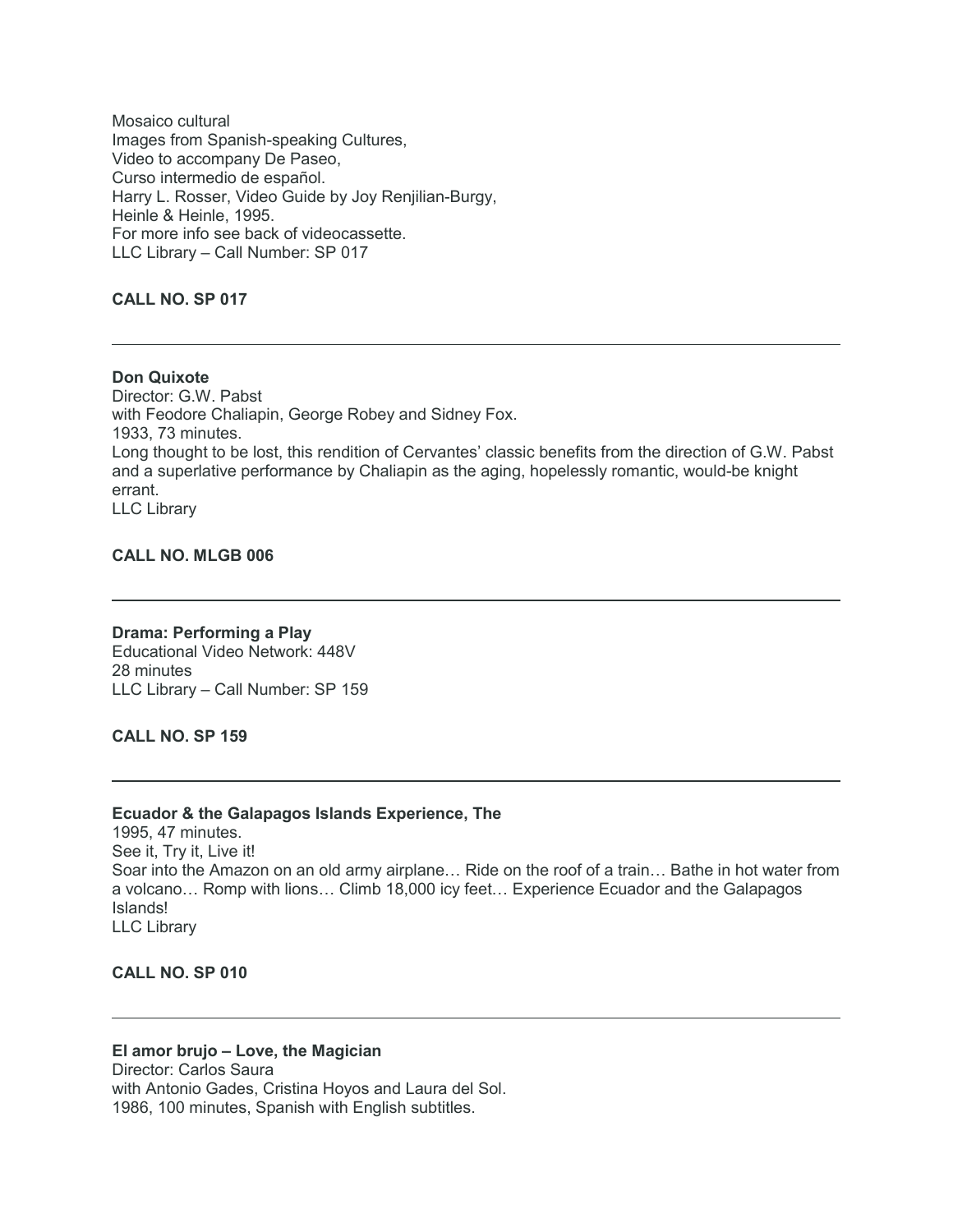Set in Spain, a sizzling tale of young lovers separated by fate, but whose hearts still burn with a passion only for each other. JCU Library

#### **CALL NO. PN1997.A66**

#### **El Cid**

Director: Anthony Mann with Charlton Heston, Sophia Loren, Raf Vallone, Genevieve Page, John Fraser, Gary Raymond, Hurd Hatfield, Herbert Lom. 1961, 182 minutes. The movie is a tribute to one of history's greatest legends. Heston essays the title role as the famed warrior who led his men in driving the Moors out of medieval Spain. LLC Library

## **CALL NO. MLAM 031-1/2**

## **El Escorial and Toledo**

42 minutes, English version.

Visit one of the world's greatest edifices, the magnificent palace and monastery of El Escorial built by King Philip II in the 16th century. Tour the basilica, the library, and pause in the gallery to view works of the giants of the Spanish art world – Velázquez, Goya and others.

Then on to Toledo to see the Moorish architecture, El Greco's home and his exquisite paintings. Our visit also includes a stop at the breathtaking fortress of El Alcázar, a reminder of the Spanish Civil War.

LLC Library

#### **CALL NO. SP 094**

#### **El norte**

Director: Gregory Nava 1983, 139 minutes. A powerful story of a brother and sister who must leave their oppressed country of Guatemala, make the hazardous journey through Mexico to the U.S., only to find themselves living as illegals in Los Angeles. LLC Library

**CALL NO. SP 020 (2 copies)**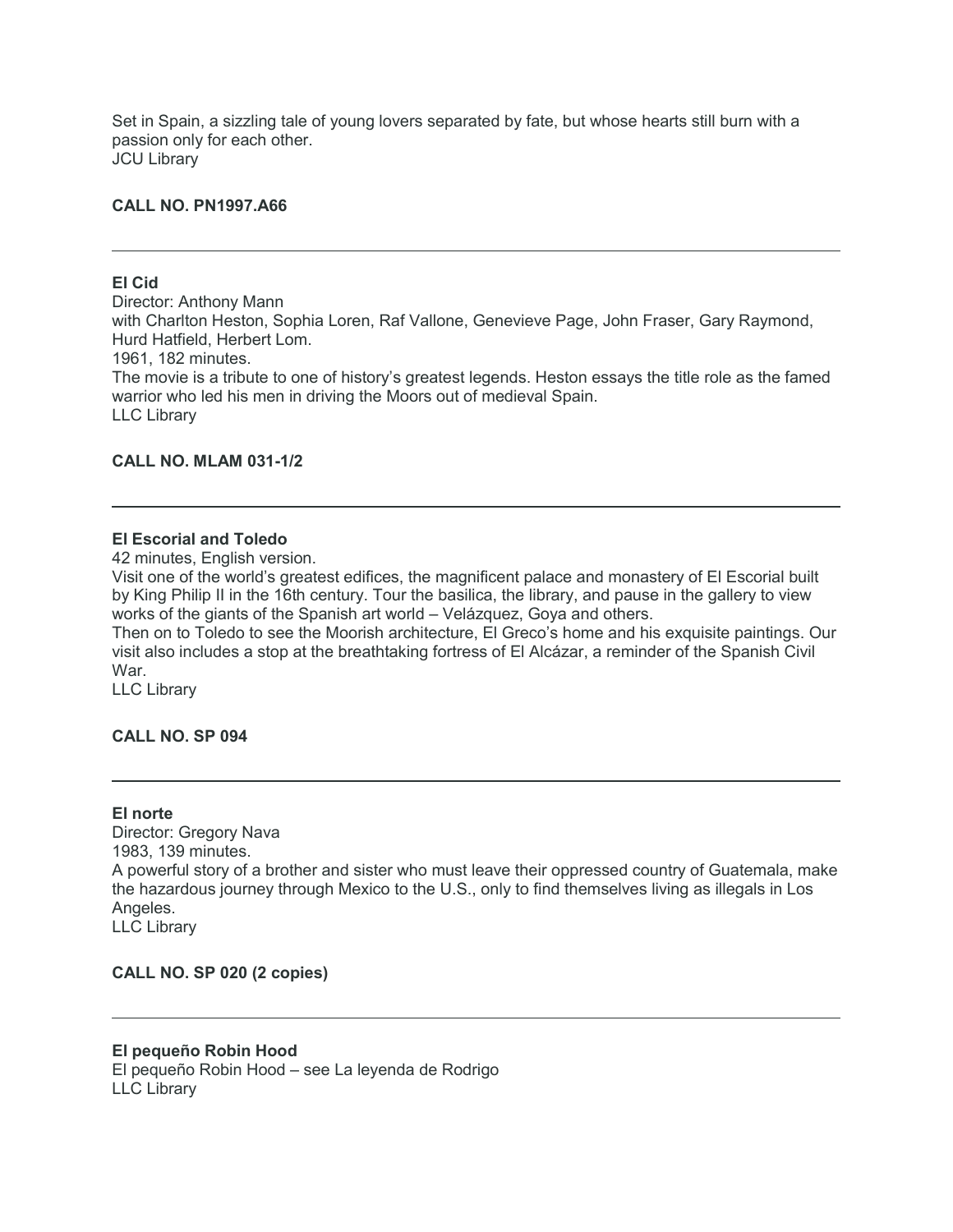**El Salvador** El Salvador – see Houses Are Full of Smoke, The LLC Library

#### **Elena Pianotowska**

– see Latin American Special LLC Library

#### **Entre amigos**

Ana C. Jarvis/Raquel Lebredo: Episodio 1: La fiesta de Ana Maria D.C. Heath and Company, 1987 LLC Library

# **CALL NO. SP 049**

#### **Ernesto CHE Guevara**

1997, 94 minutes, color & black & white. Documentary, directed by Richard Dindo. Over 30 years ago, on October 9, 1967, the Bolivian army, aided by the CIA, executed Che Guevara. Guevara's diary, a detailed, personal account of his futile 11-month attempt to foment revolution in Bolivia, is the basis of this moving portrait. Che's relationship with the mysterious Tania, his betrayal by local peasants, his constant battle with asthma, and his distress at the death of comrades are recounted. Interviews with Bolivians who met Che during these final days testify to a man who embraced sacrifice for his ideals.

LLC Library

## **CALL NO. SP 141**

# **Esmeralda Santiago** Lecture of 11/01/1998 LLC Library

**CALL NO. SP 143**

**Espejo de escritores**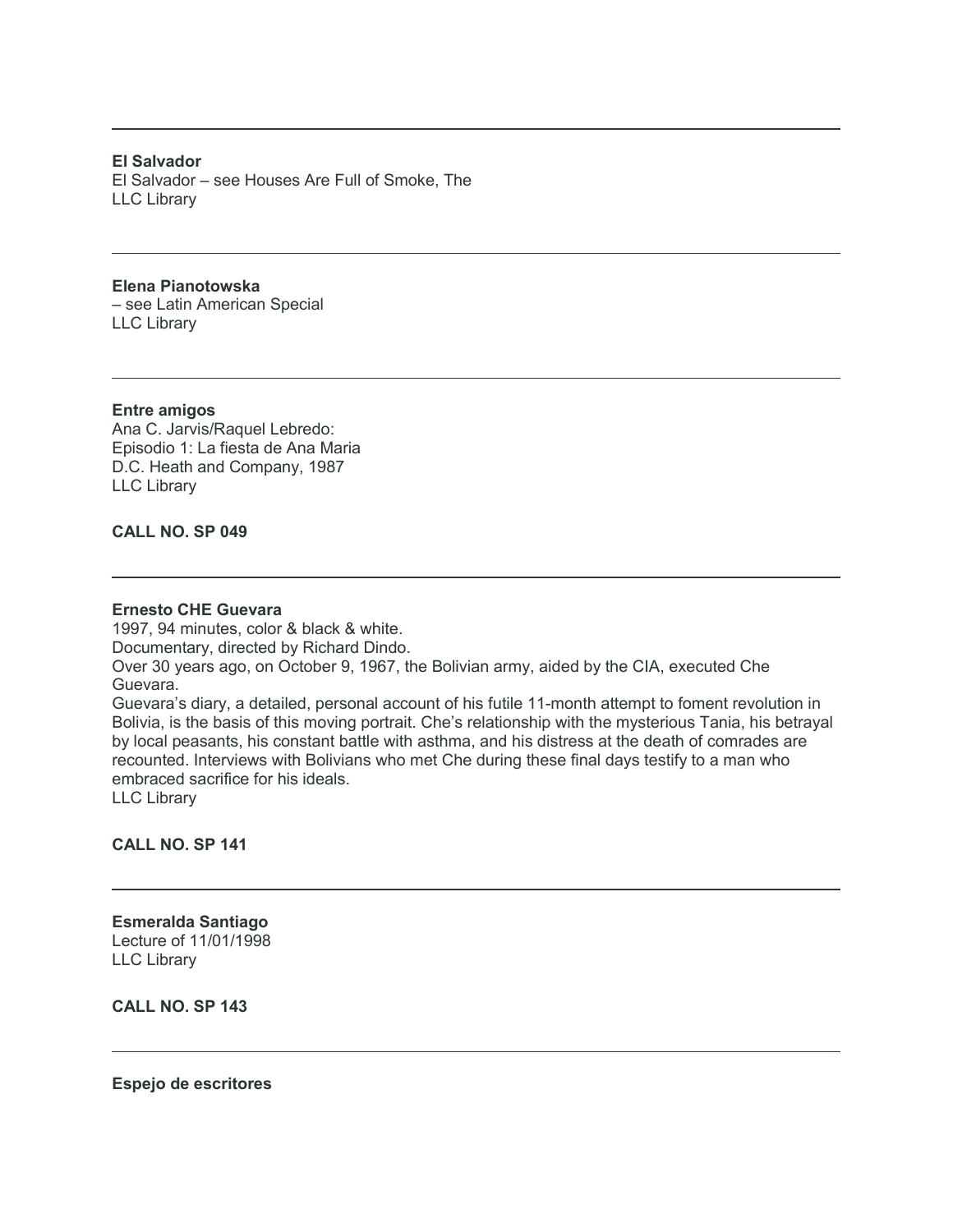Mario Vargas Llosa LLC Library

#### **CALL NO. SP 050-A**

#### **Evening with Charo! An**

Now for the first time, Charo brings her sizzling Las Vegas Show to your home. A cast of over 30 dancers and musicians join Charo in an evening of non-stop entertainment live on stage in the Bally's Grand Room. LLC Library

#### **CALL NO. MLAM 030**

**Family Comedy 'Circus'** Family Comedy 'Circus' -see La leyenda de Rodrigo

**CALL NO.** : **SP 013**

**Fitzcarraldo** Fitzcarraldo Director: Werner Herzog with Klaus Kinski. 1982, 147 minutes, German with English subtitles. Drama about human aspiration, filmed in the Brazilian jungle. A plantation owner dreams of an opera house in the wilderness and drives a boat across a mountain to claim the land he needs for his dream. LLC Library – Call Number: GR 086

**CALL NO. Look in German**

**Fodor's Mexico – see Mexico** Fodor's Mexico – see Mexico

#### **Foods of Latin America**

– with Study Questions in case. Educational Video Network 23 minutes. LLC Library –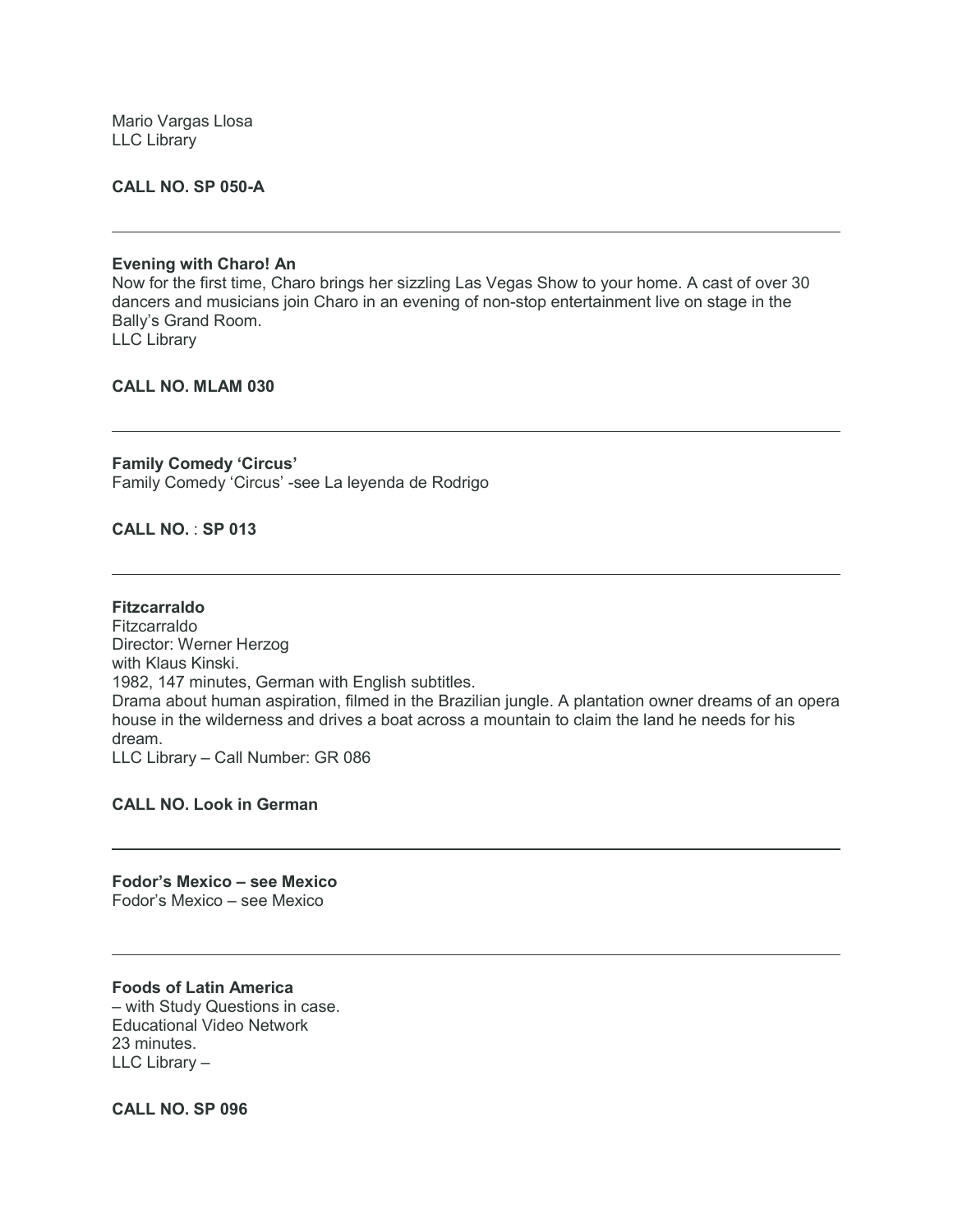#### **Fortunata y jacinta – Historia de dos casadas**

Fortunata y jacinta – Historia de dos casadas Director: Lino Angelino Fons 1969, 108 minutes, Spanish with English subtitles. A detailed, keenly observed story of two women who are in love with the same man. LLC Library – Call Number: SP 015

# **CALL NO. SP 015**

#### **Frida**

Frida Director: Paul Leduc with Ofelia Medina and Max Kerlow. 1984, 108 minutes, Spanish with English subtitles. The life and work of controversial painter Frida Kohl is re-counted in this engrossing Mexican drama that uses the artist's works as settings for surreal flashback sequences. LLC Library – Call Number: SP 075

#### **CALL NO. SP 075**

#### **Fuenteovejuna**

Fuenteovejuna Lope de Vega LLC Library

#### **CALL NO. SP 003**

#### **Fuentes, Carlos**

Fuentes, Carlos – see Espejo de escritores In this revealing interview, Carlos Fuentes speaks of the Hispanic notion of originality and of the function of time in literature. LLC Library – Call Number: SP 050-B

#### **CALL NO. SP 050-B**

**Garcilaso de la Vega** Garcilaso de la Vega – see Latin American Special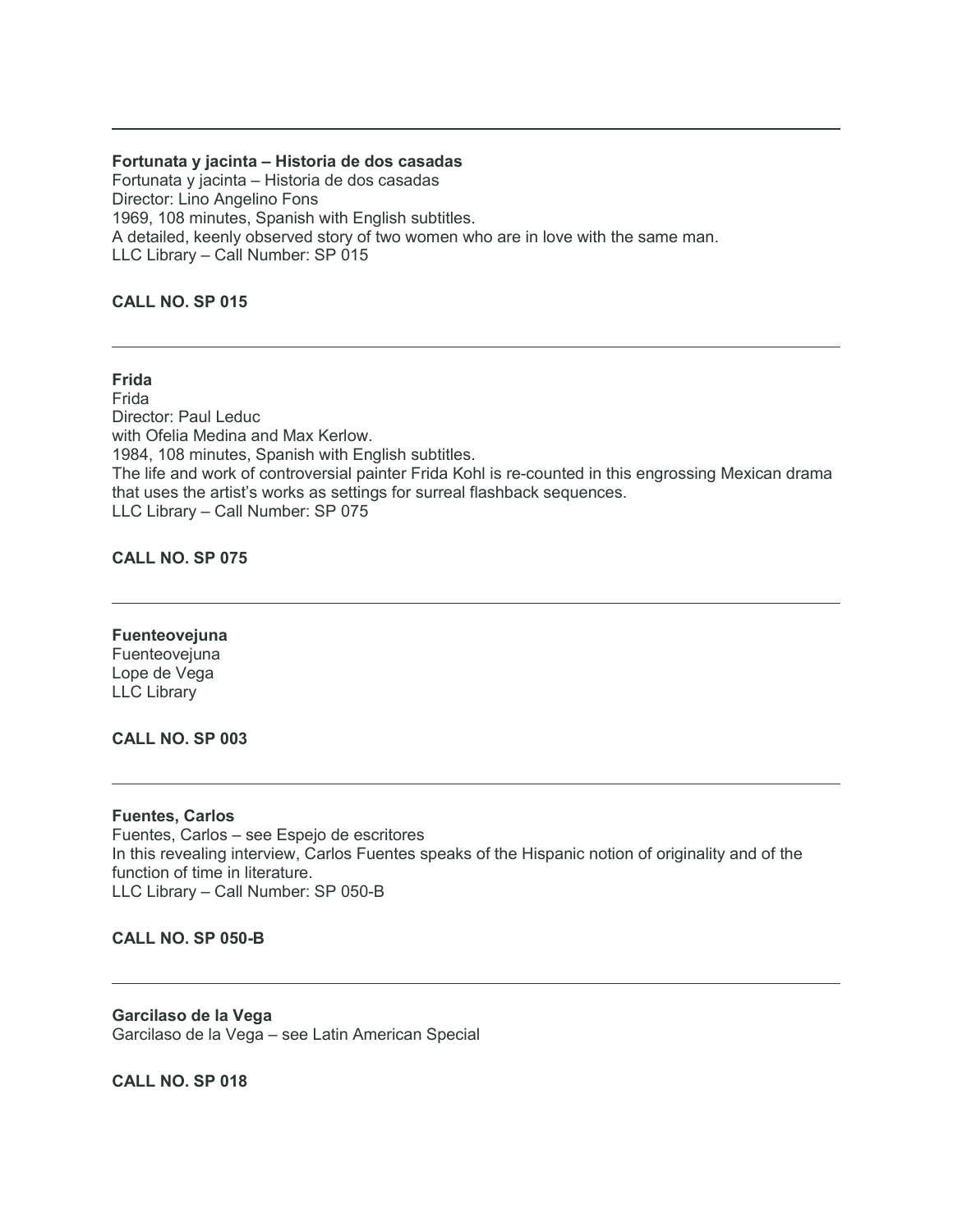**Goya** Goya Director: Jesus F. Santos 1971, 54 minutes, English. An informative documentary that delves deep into the genius of the brilliant 19th-century Spanish master. LLC Library – Call Number: SP 037

**CALL NO. SP 037**

#### **Goya in Bordeaux**

2000, 105 minutes, color, Spanish with English subtitles. Director: Carlos Saura with Francisco Rabal, José Coronado, Maribel Verdu, Eulalia Ramon, et al. This is a visually sumptuous, emotionally powerful film about the turbulent life of brilliant painter Francisco de Goya. In Bordeaux, France, in the early 1800s, Goya suffers from strange visions and nightmares. While his young daughter cares for him, Goya reflects on his tumultuous career; in a time when a passionate love affair with the beautiful Duchess of Alba and the evil crusade of Napoleon's French army inspire Goya's most shocking, brilliant paintings – works that change the art world forever. DVD Be sure to familiarize yourself with the extra features, which usually accompany DVDs. LLC Library – Call Number: SP 154

## **CALL NO. SP 154**

## **Great Festivals of Spain** Great Festivals of Spain LLC Library – Call Number: SP 095

**CALL NO. SP 095**

#### **Guatemala**

Guatemala – see: Houses Are Full of Smoke, The LLC Library – Call Number: SP 123-B

#### **CALL NO. SP 123 – B**

**Houdini** Houdini – see Latin American Special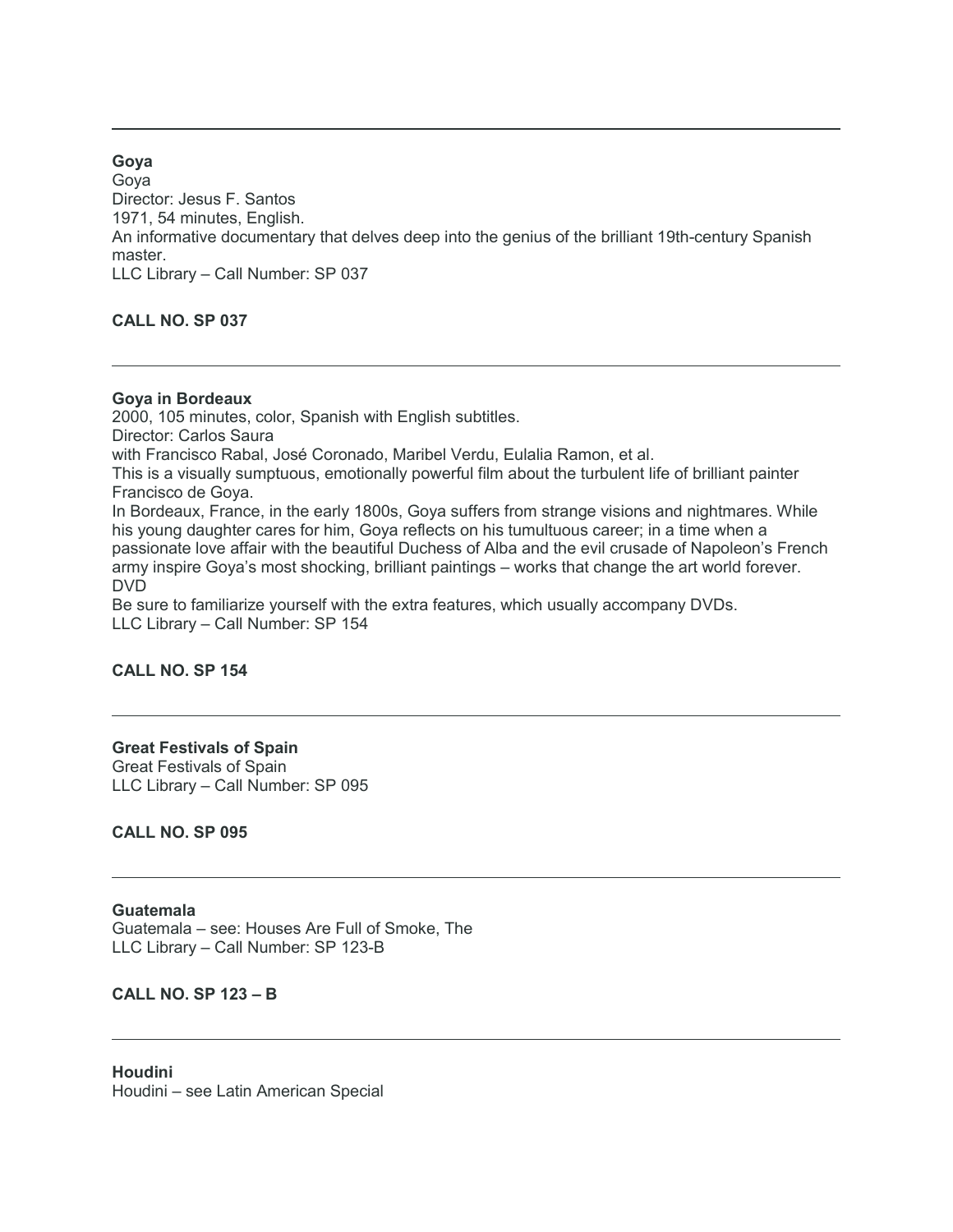#### **Houses are Full of Smoke, The, 3 volumes**

Houses are Full of Smoke, The, 3 volumes

A chilling documentary on U.S. policy in Central America, this three-tape series, which took six years to make, was researched and filmed by Allan Francovich, best known for his award-winning film about the CIA, On Company Business.

An astonishing range of characters tell their stories, from soon-to-be-assassinated Archbishop Romero to Salvadoran right wing leader D'Aubuisson; from three then-presidents of the republics to Guatemala's impoverished indigenous peoples; from ousted American Ambassador White, CIA operatives, and National Security officials to the founder of El Salvador's secret police, who speak directly of the rape and murder of four American missionary women there; from top death squad officials to remorseful triggermen whose gruesome accounts of kidnapping, torture and killing lend compelling moral urgency to the case against right-wing dogma.

1. El Salvador 1987, 58 minutes. LLC Library – Call Number: SP 123-A 2. Guatemala 1987, 58 minutes. LLC Library – Call Number: SP 123-B 3. Nicaragua 1987, 58 minutes. LLC Library – Call Number: SP 123-C

**CALL NO. SP 123 – A**

#### **I Don't Want to Talk about It**

I Don't Want to Talk about It

Director: Maria Luisa Bemberg

with Marcello Mastroianni, Luisina Brando and Aleiandra Podesta.

1995, 102 minutes, Spanish with yellow English subtitles.

A love story about two outsiders who find each other. Ludovico, a sophisticated world traveler who has retired to a small town is immediately drawn to a much younger woman. The smartest, most talented woman in town, Charlotte, is in many ways a perfect match for Ludovico. But because she is a dwarf, she has been sheltered by her overprotective mother from the realities of life. And when the real world intrudes the love between Ludovico and Charlotte takes a Felliniesque unexpected turn.

LLC Library – Call Number: SP 047

#### **CALL NO. SP 047 (c2, c3)**

#### **Imagenes para una democracia [PE-2]**

Imagenes para una democracia [PE-2] – with transcript. PICS, 1990, 28 minutes.

Against the backdrop of campaign events from 1980-1986, a truck driver and a historian interpret the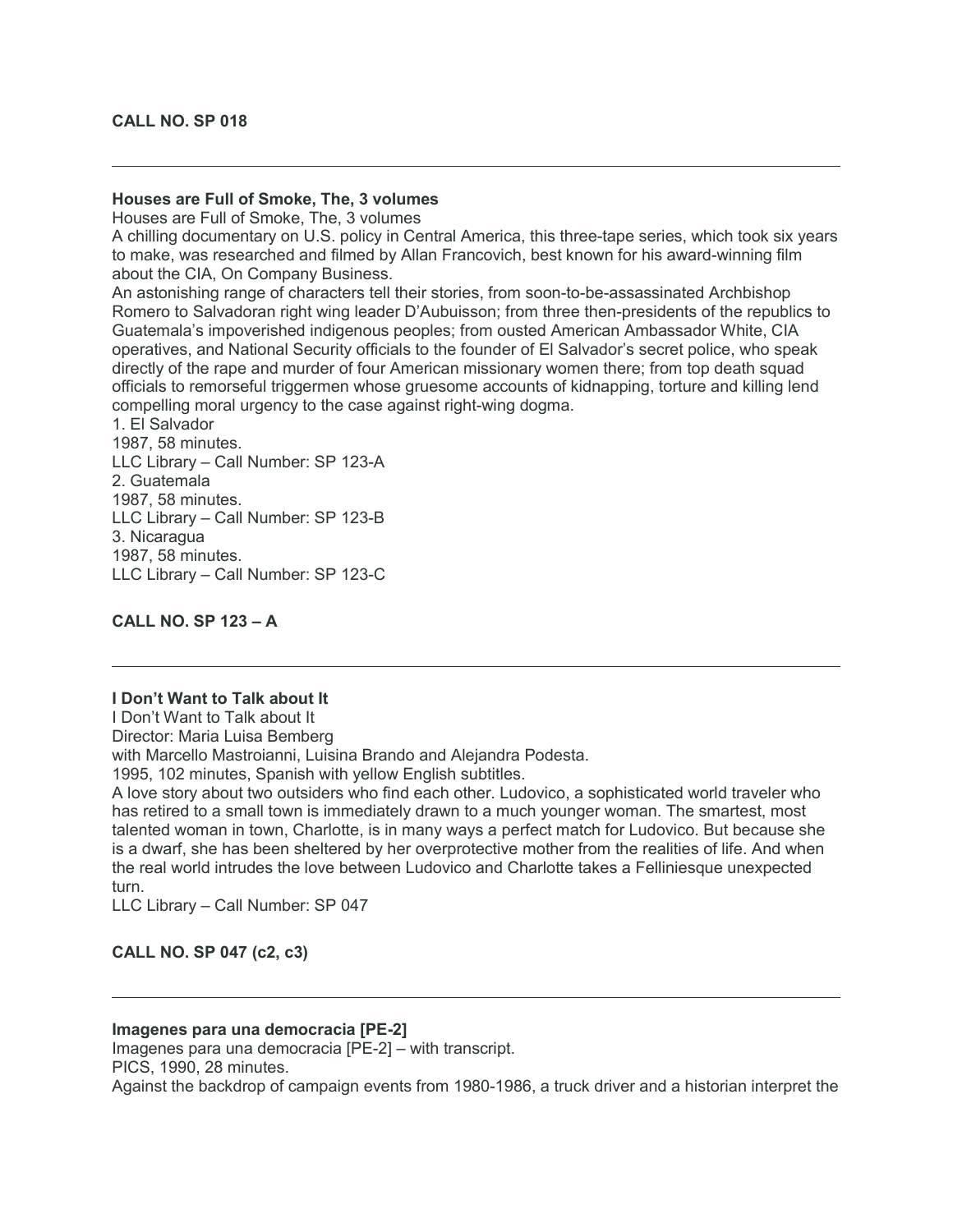democratic process from different and contrasting viewpoints. LLC Library – Call Number: SP 100

#### **CALL NO. SP 100**

## **Improper Conduct**

Improper Conduct 1984, 110 minutes, Color, French/Spanish with English subtitles. Nestor Almendros and Orlando Jimenez Leal with Heberto Padilla, Susan Sontag, G. Cabrera Infante, etc. This powerful documentary is simply a series of interviews with a fascinating array of Cuban intellectuals and homosexuals who have been persecuted under the Castro regime. The dictators are themselves exiles, and they have created a convincing indictment of El Jefe, implicating also those who would turn a blind eye towards repression from the Left. LLC Library – Call Number: SP 139

#### **CALL NO. SP 139**

#### **Incas, The**

Incas, The BBC/PBS – 1988, 58 minutes. Examines the work of three archeologists currently excavating in Peru for clues to the Inca way of life. Details history, culture, and technological achievements of the Inca Empire. JCU Library – Call Number: F3429.I63

#### **CALL NO. F3429.I63**

#### **Introducing Central America**

Introducing Central America – with notes in cover. 14 minutes. LLC Library – Call Number: SP 071

#### **CALL NO. SP 071**

#### **Introducing Don Quixote**

Introducing Don Quixote Spanish Version, Great Literature Series 30 minutes.

This program describes the role of Miguel Cervantes in Spanish Literature and discusses why Don Quixote is one of the most influential characters in Western Literature. Still-image visuals give viewers an appreciation of Cervantes' language and the literary quality of his masterpiece. LLC Library – Call Number: SP 059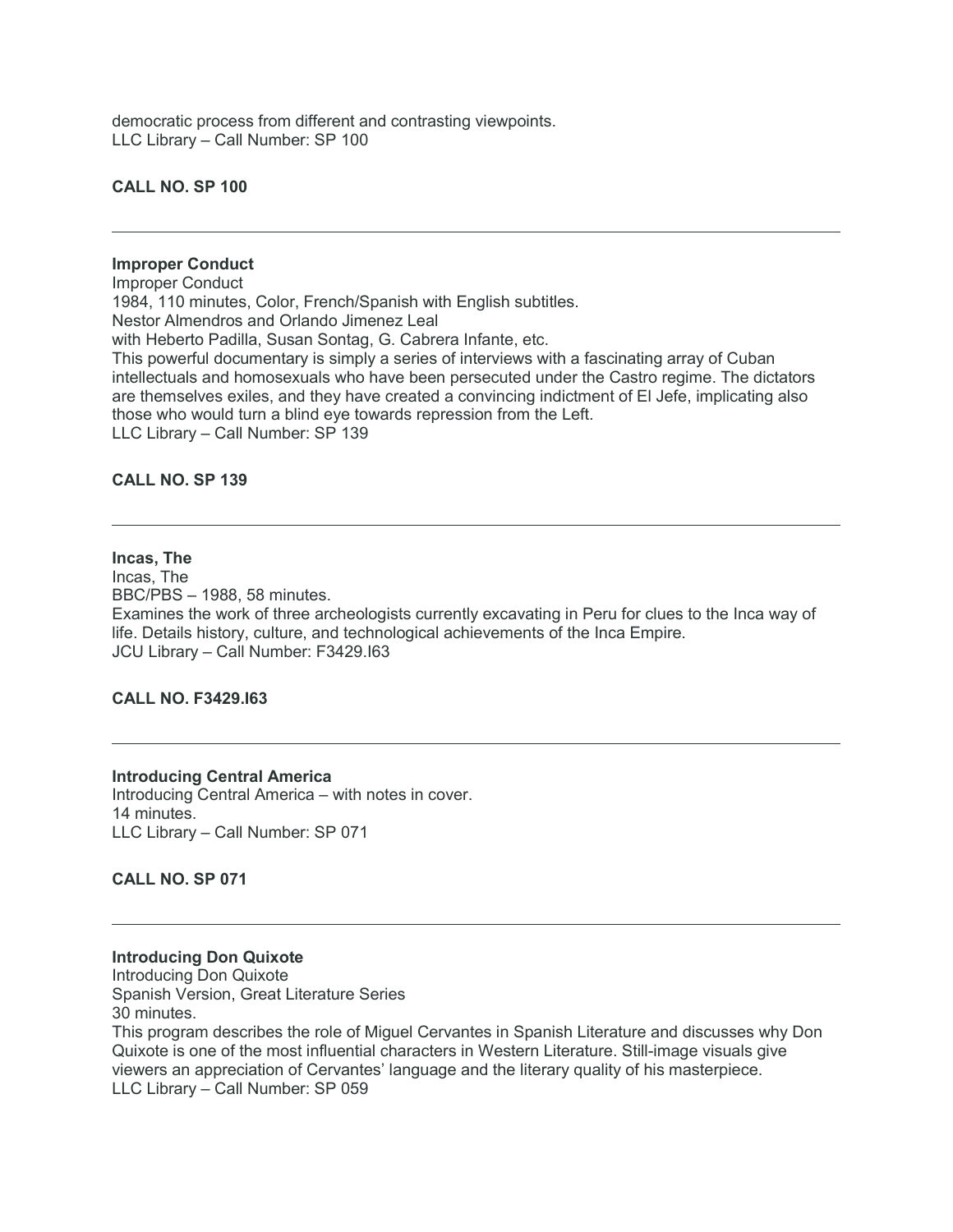#### **CALL NO. SP 059**

**Introducing Spain** Introducing Spain From the towering Pyrenees to lush Galicia, from bleak highlands to fabulous beaches, the geography of Spain is divers and wonderful, as are the people who call Spain home. Live action. 45 minutes. From the Atlantic North to the Meseta Heartland, Part 1. 26 minutes LLC Library – Call Number: SP 076-A

## **CALL NO. SP 076-1**

**Andalusia to the Pyrenees, Part 2.** Andalusia to the Pyrenees, Part 2. 25 minutes LLC Library – Call Number: SP 076-B

#### **CALL NO. SP 076-2**

#### **Johnny 100 Pesos**

Johnny 100 Pesos 1993, 95 minutes, color, Spanish with English subtitles. Director: Gustavo Graef-Marino with Armando Araiza, Patricia Rivera, Willy Semler, Luis Gnecco, et al. Based on a true story that enthralled an entire country, Johnny 100 Pesos is an explosive thriller that tells the story of a misguided teenager who commits his first armed robbery with four small time criminals. Their surefire plan goes immediately wrong and escalates into a hostage situation. In true tabloid style, the stand-off with the police turns into a media circus when the local press gets wind of the situation forcing the whole country to become involved and turning Johnny into a reluctant celebrity. DVD

Be sure to familiarize yourself with the extra features, which usually accompany DVDs. LLC Library – Call Number: DVD SP 150

#### **CALL NO. SP 150**

#### **Jorge Luis Borges**

Jorge Luis Borges – see: Latin American Special.

The great Argentinean writer has an animated dialogue with his young compatriot, the novelist Reina Roffe. With great lucidity, Borges speaks of his work and the aesthetic and philosophical foundations that support it.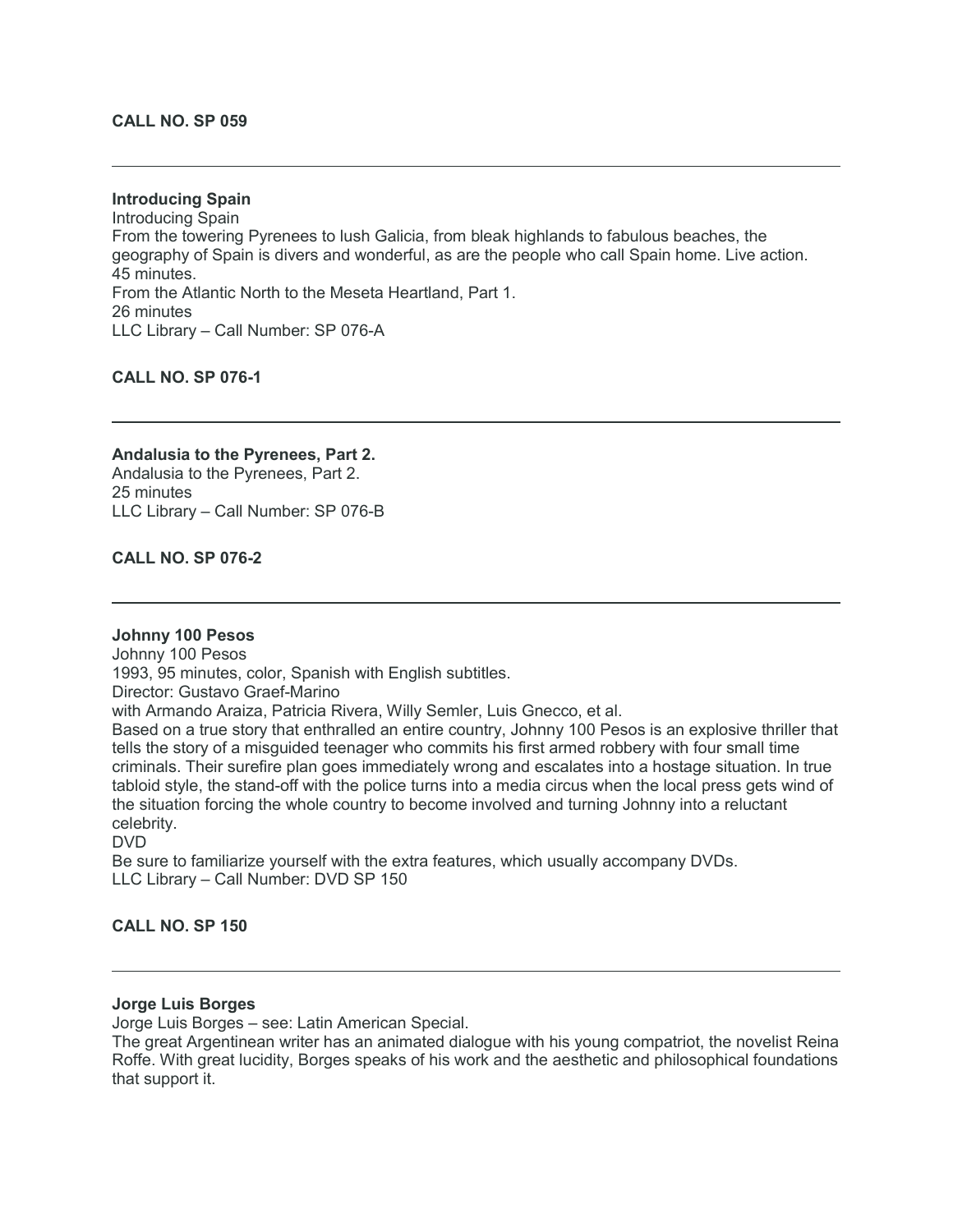#### **CALL NO. SP 018**

## **José Martí** José Martí – see Latin American Special

**CALL NO. SP 018**

# **Juan Carlos I: 10 años rey [PH-6]**

Juan Carlos I: 10 años rey [PH-6]

PICS, 1990, 83 minutes.

In 1985 Informe Semanal broadcast the comprehensive look at King Juan Carlos' first 10 years as Spain's ruler. Beginning with the transition after Franco's death in 1975, the program examines the King's initiatives to bring about a political reform and to promote national harmony. Extensive footage of the King's political activities, speeches, public appearances alternate with an interview with him and clips of personal family history.

LLC Library – Call Number: SP 105

## **CALL NO. SP 105**

# **La boca del lobo – The Lion's Den**

La boca del lobo – The Lion's Den Director: Francisco Lombardi. 1988, 111 minutes, Spanish with English subtitles. A young Peruvian soldier must decide whether to listen to his conscience or obey orders when his dictatorial commander tries an entire village for treason after siding with a revolutionary group. JCU Library – Call Number: PN1997.64

#### **CALL NO. PN1997.64**

## **La Forza del Destino**

Opera in 4 acts by Giuseppe Verdi Libretto by Francesco Maria Plave Director: Valéry Gergiev Stage director: Elijah Moshinsky Video director: Brian Large Galina Gorchakova, Nikolai Putilin, Gegam Grogprian, Marianna Tarasova the Kirov Chorus and Orchestra 1998, 167 minutes. LLC Library – Call Number: RS 027

## **CALL NO. Look in Russian**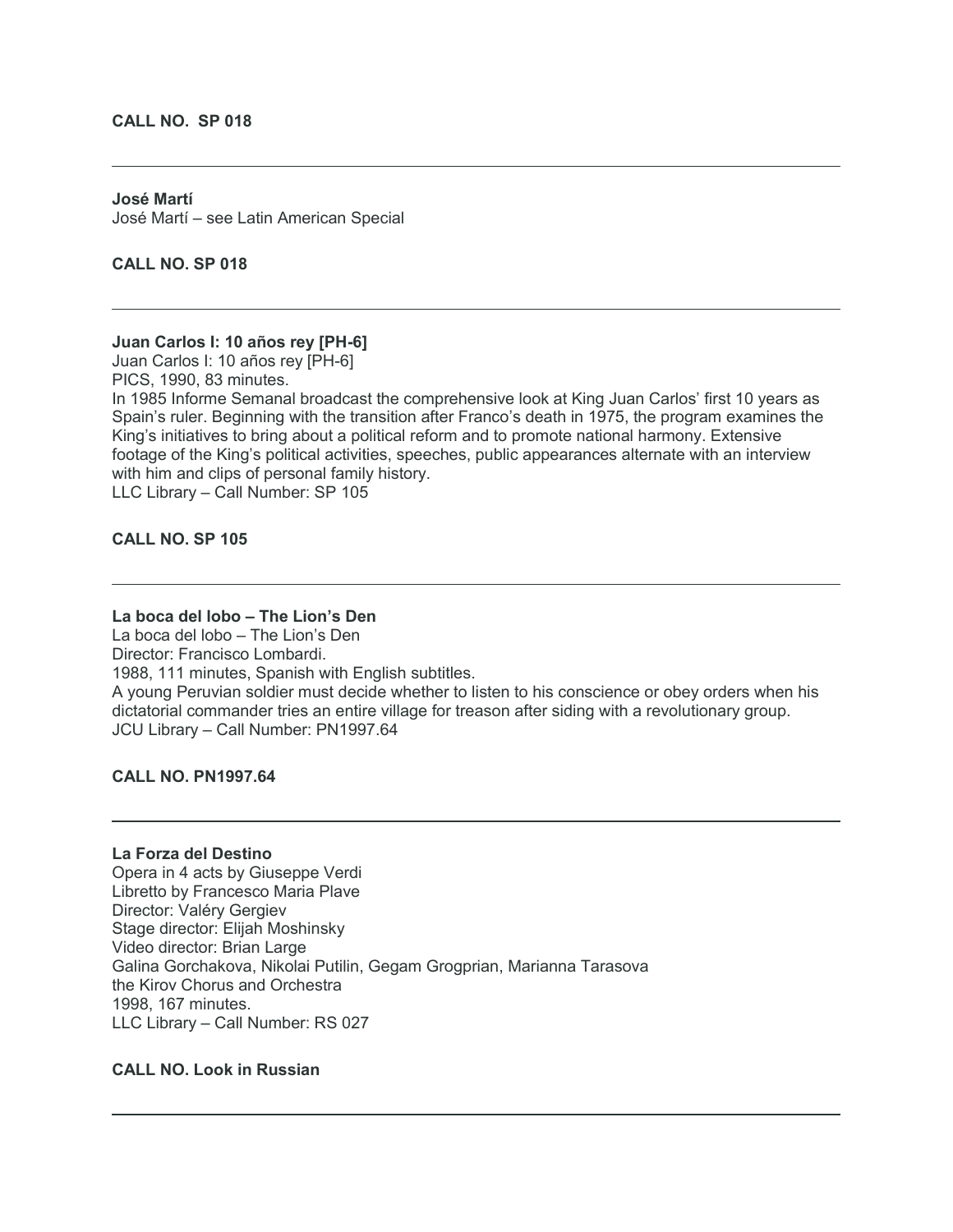#### **La historia oficial – The Official Story**

La historia oficial – The Official Story Director: Luis Puenzo with Norma Aleandro. 1985, 112 minutes, Spanish with English subtitles. The wife of a businessman in Argentina finds herself face to face with the terror as she begins to discover that her own daughter, adopted at birth, may have been stolen. JCU Library – Call Number: PN1997.H56

#### **CALL NO. PN1997.H56**

**La muerte del Che Guevara** La muerte del Che Guevara LLC Library – Call Number: SP 032

**CALL NO. SP 032**

## **La muerte viva – Day of the Dead**

La muerte viva – Day of the Dead

30 minutes, Spanish version.

The colorful, strange and surprisingly upbeat "Day of the Dead" rituals are explored. Recorded in museums, private homes, village markets and cemeteries, this program explores, through popular art and traditions, the contradictory Mexican feelings towards death.

Experts on anthropology, history and folk art express their views along peasants, artisans and housewives who place offerings for their deceased relatives each year on the first and second of November.

LLC Library – Call Number: SP 081

**CALL NO. SP 081**

#### **La muralla verde – The Green Wall**

La muralla verde – The Green Wall

Director: Armando Robles Godoy

with Julio Alemán, Sandra Riva and Raul Martín.

1970, 110 minutes, Spanish with English subtitles.

Poetic drama from Peru about a couple and their young son who abandon life in hectic Lima for a cabin in the jungle. When a government official contests their land claim, the father travels to the city to straighten out matters, which provokes him to reflect upon his past. JCU Library – Call Number: PN1997.M97

#### **CALL NO. PN1997.M97**

#### **La regenta**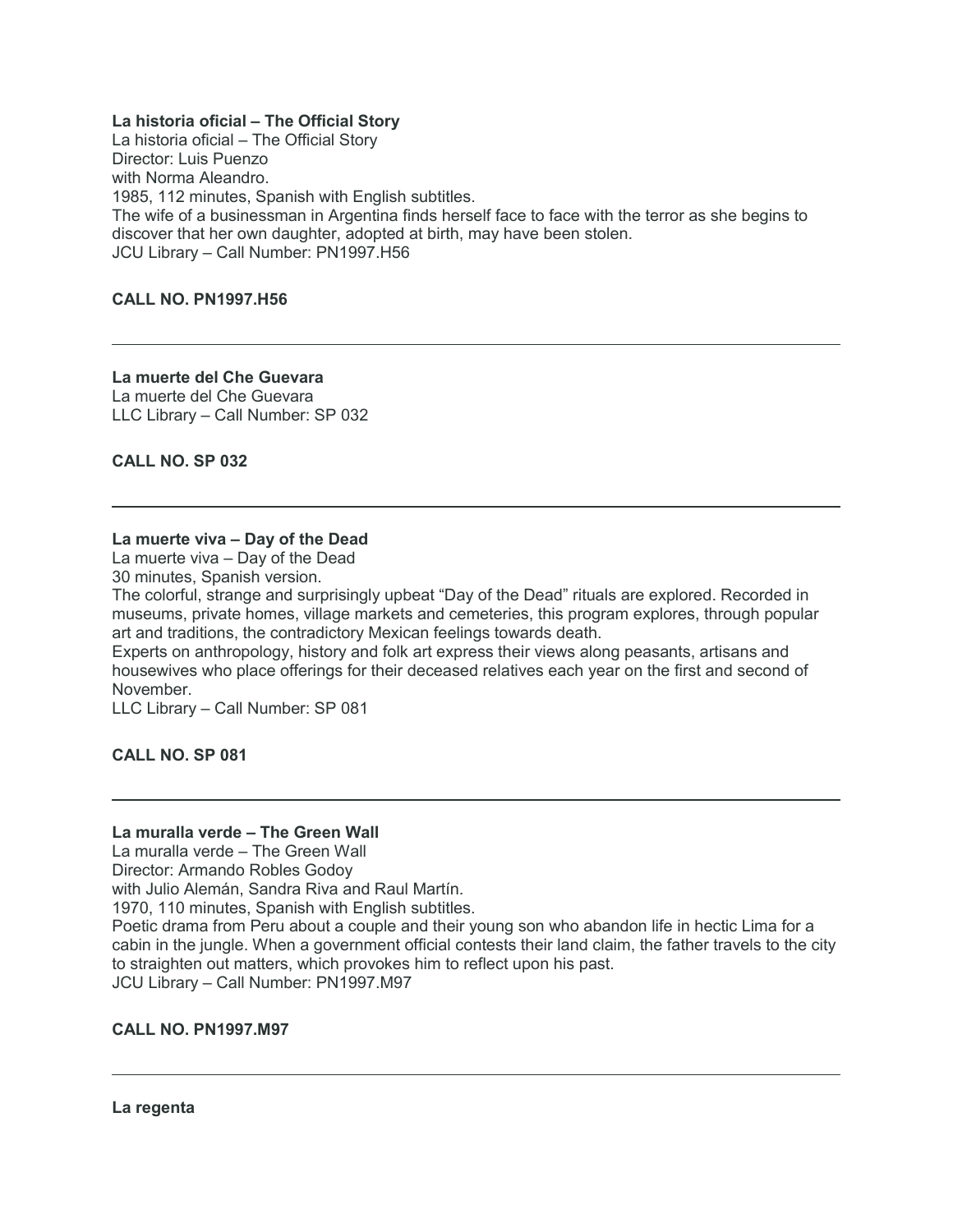La regenta Spanish with English subtitles. Based on a novel by Leopoldo Clarin, the story is set in 18th century Spain, and investigates the prejudices of a small town against women. LLC Library – Call Number: SP 016

## **CALL NO. SP 016**

**La rosa blanca** Director: Roberto Gavaldon 1960, 100 minutes, B&W, Spanish with English subtitles. Based on the short story by Bruno Traven, the writer of Treasure of Sierra Madre, and one of Mexico's quintessential novelists. LLC Library – Call Number: SP 042

#### **CALL NO. SP 042**

#### **Las Cartas de Alou – see Letters from Alou**

Las Cartas de Alou – see Letters from Alou LLC Library – Call Number: SP 163

#### **La vida inútil de Pito Perez**

La vida inútil de Pito Perez – see La leyenda de Rodrigo LLC Library – Call Number: SP 013

**Latin American Lifestyles** Latin American Lifestyles Festivals and Holidays in Latin America. Bilingual: English/Spanish narration. Celebrations, both religious and secular reflect the different cultures of the many groups inhabiting Latin America. LLC Library – Call Number: SP 085

#### **CALL NO. SP 085**

#### **Latinos: The life of the Spirit**

Latinos: The life of the Spirit 1993, 28 minutes, color. Hispanics and Catholicism are no longer synonymous. This program explores the recent trend among Latinos to leave the Catholic Church for Evangelical or Protestant religions; the rediscovery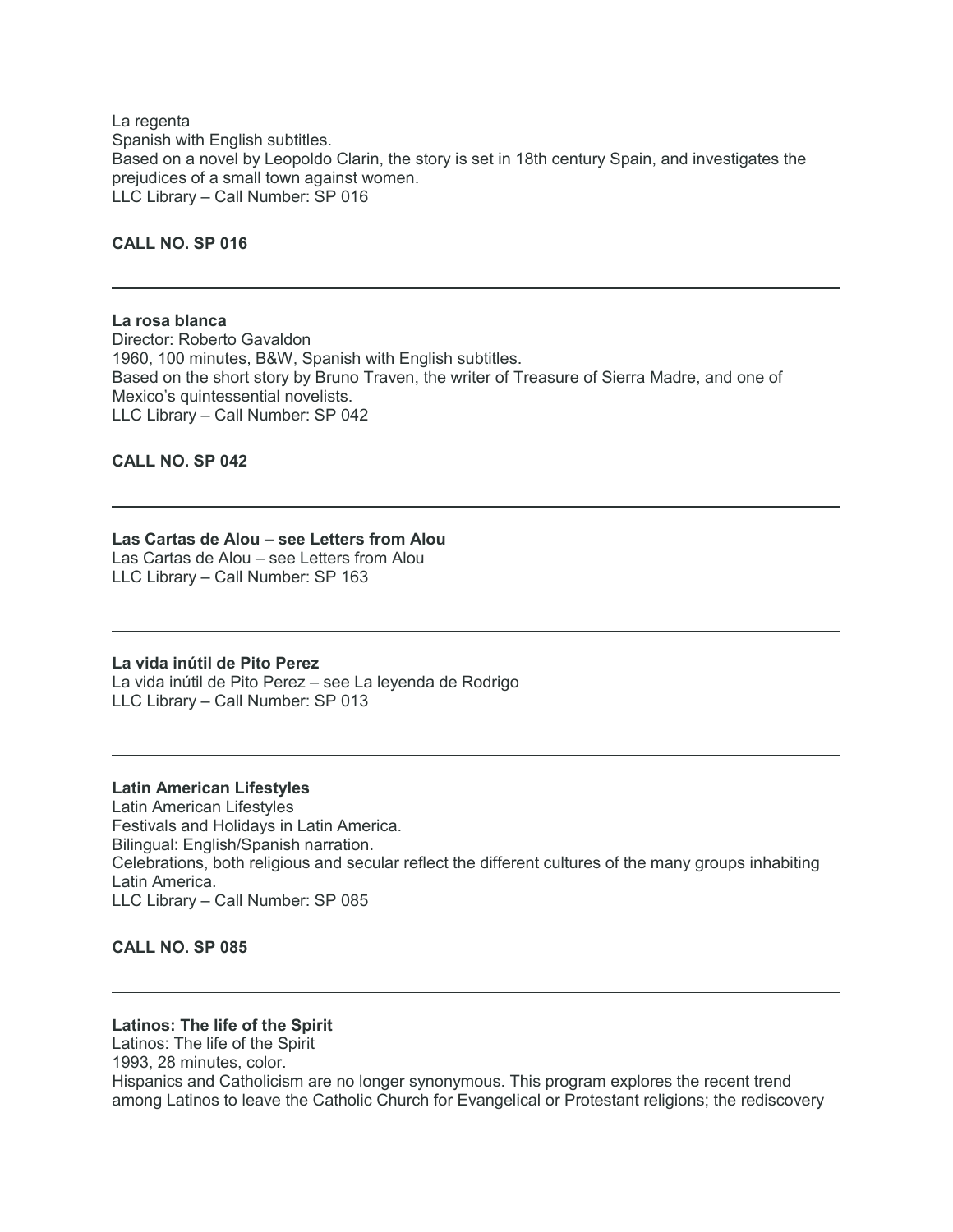by Chicanos in California of native spiritual and religious rituals that predate the arrival of Columbus; and the traditional Good Friday pilgrimage to the sanctuary at Chimayo, New Mexico, which shows that traditional spirituality is alive and well in modern times. LLC Library – Call Number: SP 091

#### **CALL NO. SP 091**

#### **Lazarillo**

**Lazarillo** Director: Cesar Adavin with Marco Paoletti, Juan José Menéndez. 1959, 109 minutes, Spanish with English subtitles. This morality play is set in 17-century Castile. A fatherless boy is abandoned by his mother and subsequently finds work with a strange succession of employers. A blind beggar, a miserly sacristan, a fake nobleman and even a traveling band of performers all teach him valuable lessons in vanity, cunning, deception and ultimately survival. LLC Library – Call Number: SP 119

**CALL NO. SP 119**

#### **Let's Visit South America**

Let's Visit South America 2nd edition: 1987, 52 minutes. LLC Library – Call Number: SP 084

**CALL NO. SP 084**

#### **Letters from Alou**

Letters from Alou Director: Montxo Armendariz with Mulie Jarju, Eulalia Ramon, Ahmed el Maaroufi. 1990, 100 minutes, Color, Spanish, French and Senegalese with English subtitles. The film tells the story of Alou, an African immigrant, who works his way to Barcelona, where he is due to meet up with a friend. The exploitation and discrimination he faces are accurately documented, but his life never seems bleak, faithfully reflecting the hero's enthusiasm for his newfound land – Spain. Director Armendariz imbued the script with its almost documentary realism by incorporating stories he heard during three months of intensive research among Spain's immigrants.

LLC Library – Call Number: SP 163

**CALL NO. SP 163**

**Life According to Muriel**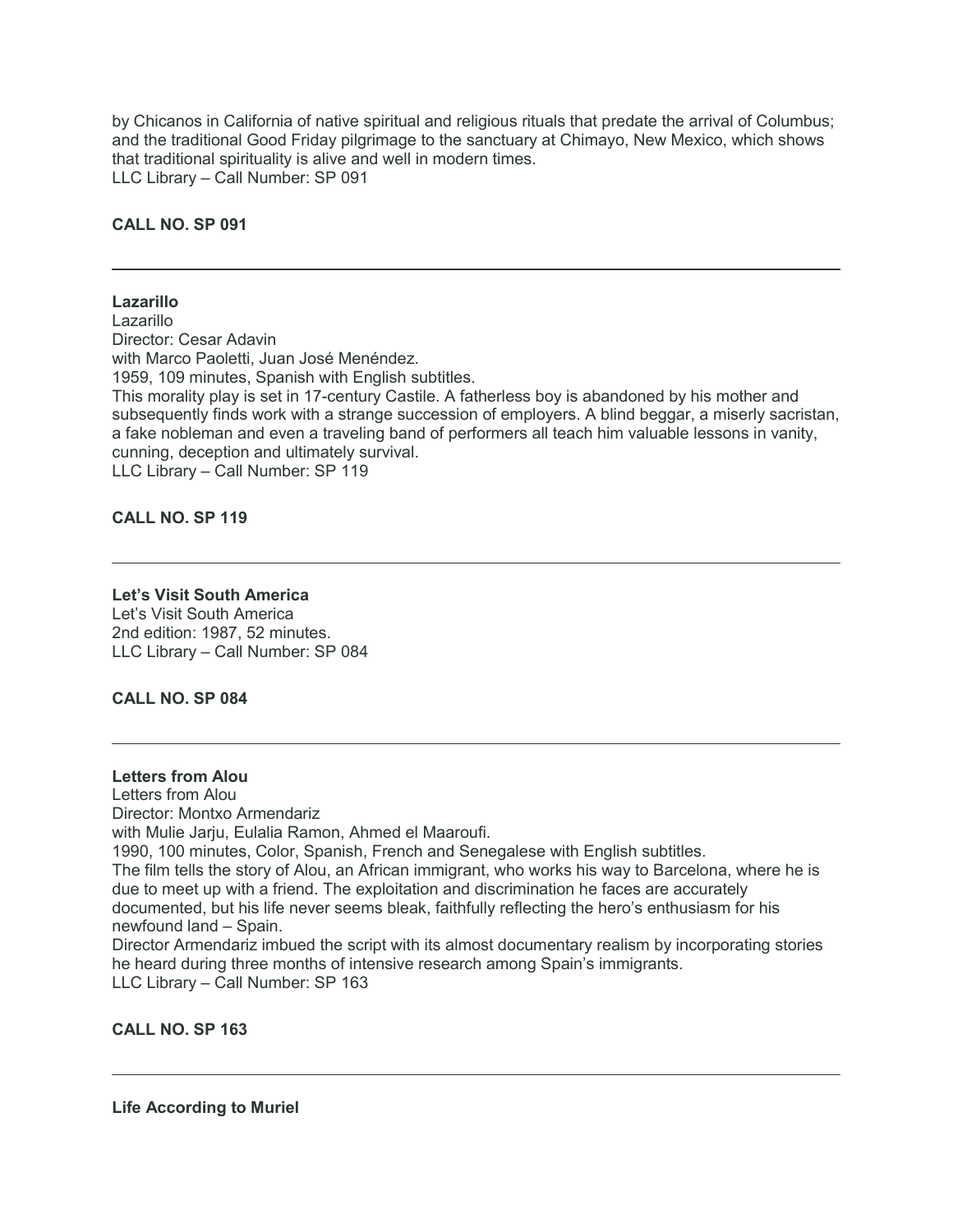Life According to Muriel La vida segun muriel 1997, 97 minutes, color, Spanish with English subtitles. Director: Eduardo Milewicz with Jorge Perugorria, Soledad Villamil, Ines Esteves, Frederico Olivera, et al. Abandoned by her husband, Laura takes her nine-year-old daughter, Muriel, and leaves the hectic life of Buenos Aires bound for the tranquility of Argentina's countryside. When they lose all their belongings in a freak accident, Muriel and her mother are taken in by a suspicious proprietor of a run down hotel, Mirta who has children of her own. Through struggles and hard-ship, the two women form a makeshift family only to have it threatened when Muriel's father shows up looking to make amends. It's a story of courage and survival, it is also a story of men and women as seen through the eyes of a child. DVD

Be sure to familiarize yourself with the extra features, which usually accompany DVDs. LLC Library – Call Number: SP 151

## **CALL NO. SP 151**

#### **Like Water for Chocolate**

Like Water for Chocolate Director: Alfonso Arau with Ada Carrasco, Mario Ivan Martinez, Claudette Maille, Yareli Arizmendi. 1993, 105 minutes, color, Spanish with yellow English subtitles.

Experience for yourself the erotic tale of forbidden love that seduced both critics and audiences. Tita and Pedro are passionately in love. But their love is forbidden by an ancient family tradition. To be near Tita, Pedro marries her sister. And Tita, as the family cook, expresses her passion for Pedro through preparing delectable dishes. Now, in Tita's kitchen, ordinary spices become a recipe for passion. Her creations bring on tears of longing, heated desire or chronic pain – while Tita and Pedro wait for the moment to fulfill their most hidden pleasures. LLC Library – Call Number: SP 090

# **CALL NO. SP 090 (2 copies)**

#### **Los santos inocentes – The Holy Innocents**

1986, 108 minutes DVD A rural Spanish family dreams of rising out of poverty and changing their life of subordination.

## **CALL NO. SP 228**

# **Los mineros**

Los mineros PBS – 1990, 60 minutes This story, spanning nearly half a century, tells the history of Mexican-American miners in Clifton-Morenci, Arizona, and their union's battle for fair labor practices in the copper industry. JCU Library – Call Number: PN1997.M56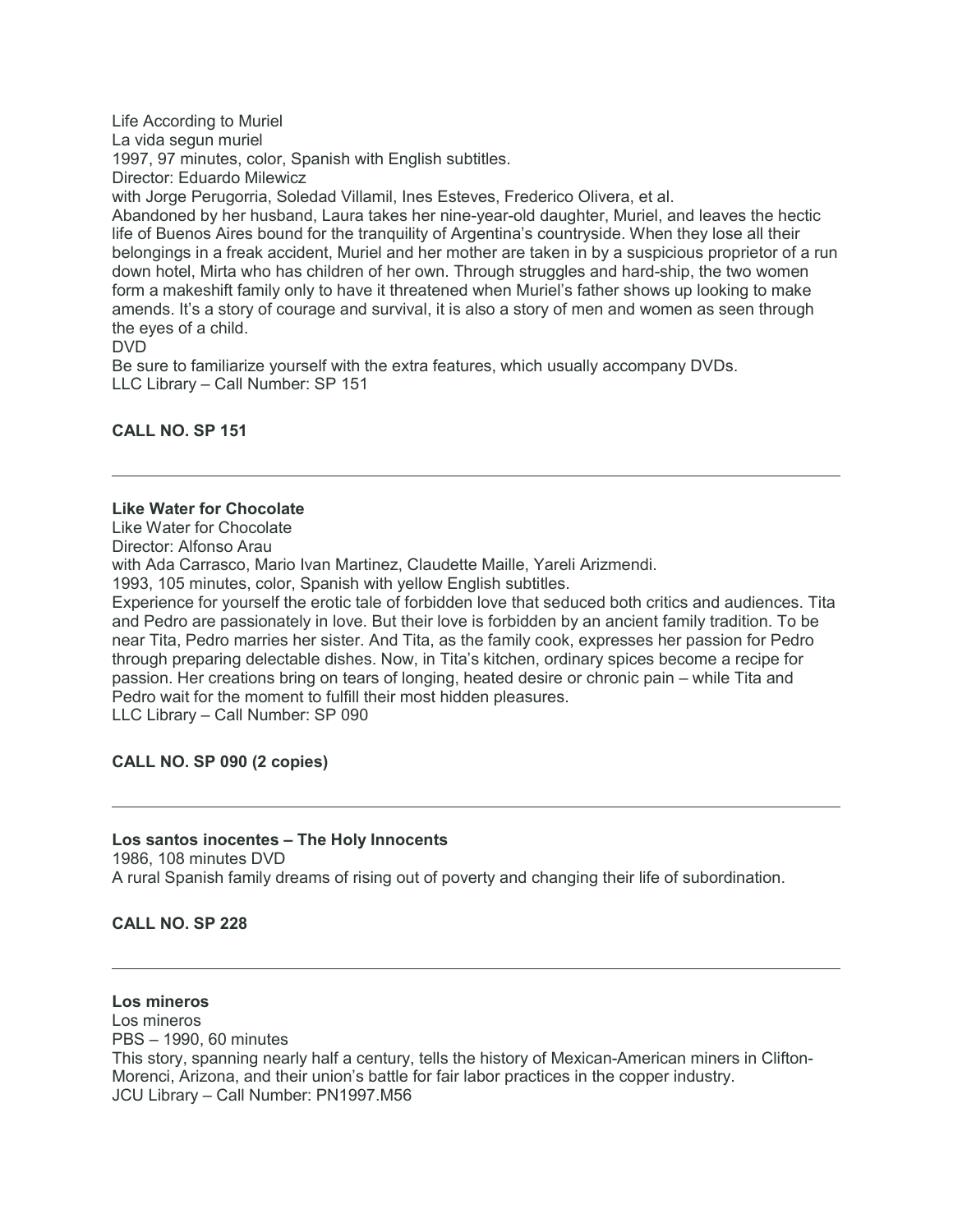#### **CALL NO. PN1997.M56**

#### **Los olvidados (The Young and The Damned)**

Los olvidados Director: Luis Buñuel 1950, 79 minutes, Spanish with English subtitles. A compelling and surrealistic look at juvenile delinquency in the slums of Mexico, as a young boy falls in with a gang and its bullying leader. AKA: The Young and the Damned. one VHS copy, one DVD copy

## **CALL NO. SP 113**

# **Lovers**

Lovers Director: Vicente Aranda with Victoria Abril, Jorge Sanz, Maribel Verdu. 1992, 105 minutes, Spanish with English subtitles. A super-steamy drama, set in Franco-ruled Spain in the 1950s, about a hypnotic love triangle between a naive young factory worker, his strong-willed fiancée, and the glamorous older woman who seduces him after he rents a room from her and lures him into her world of petty scams and crimes.

LLC Library – Call Number: SP 051

## **CALL NO. SP 051**

## **Luis Buñuel [LA-2]** Luis Buñuel [LA-2] PICS, 1984, 75 minutes. This excellent 1984 documentary explores the life and career of Spanish filmmaker Luis Buñuel. Carlos Saura, Frederico Fellini, John Houston, Rafael Alberti and others comment on the man and his movies. Clips of Buñuel and of some of his movies provide an additional dimension to the commentary. LLC Library – Call Number: SP 107

#### **CALL NO. SP 107**

#### **Madrid**

Madrid

1991, 40 minutes.

The city and its history, from what began as the Arabic Maghrit in the 10th century, became the capital in 1561, through the infusion of French taste and bureaucracy under the Bourbons, the devastation chronicled by Goya and again during the Civil War, to today's counterpoint of regionalism and Europeanization.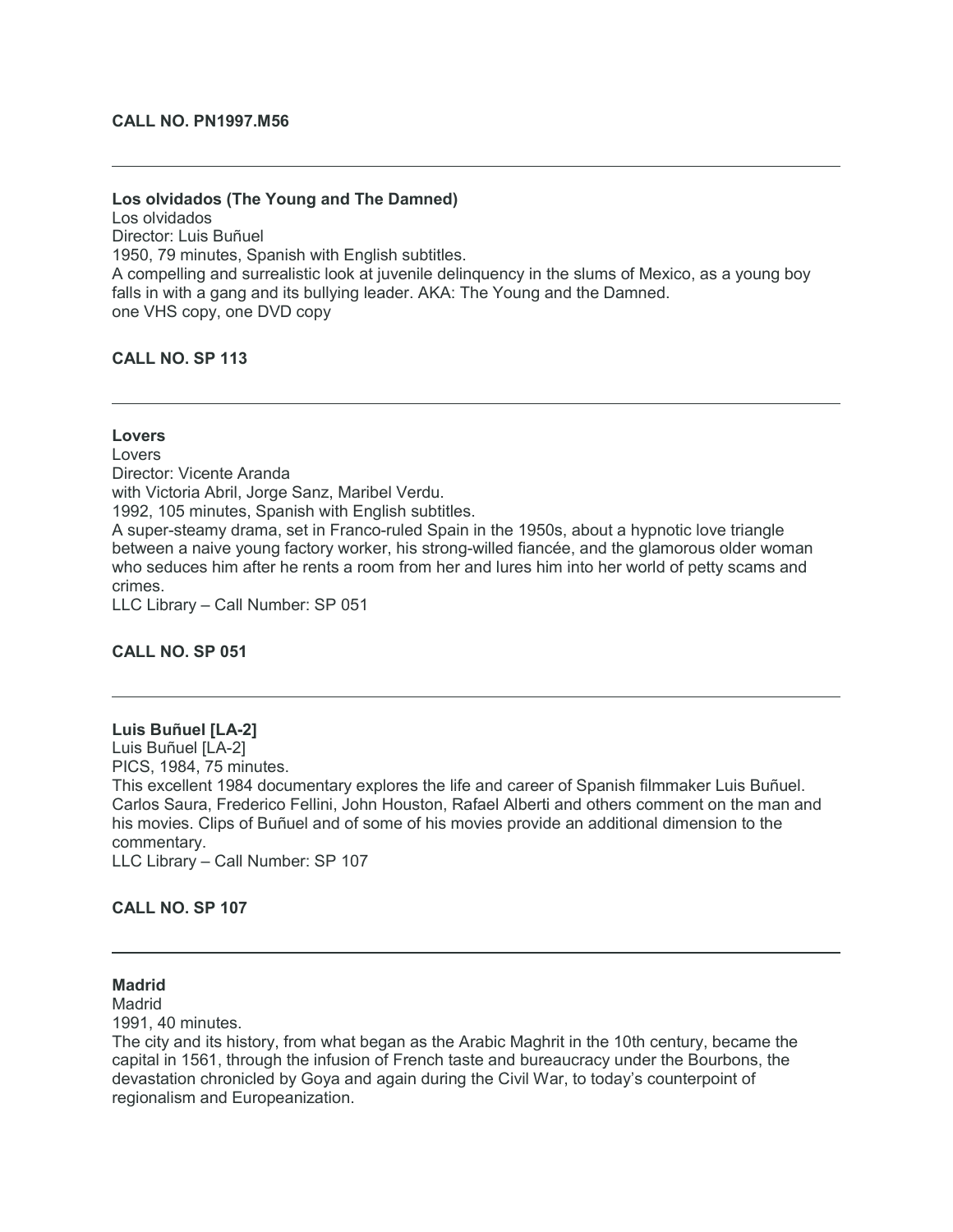This program highlights the people, the places, and the spirit of Madrid. LLC Library – Call Number: SP 092

#### **CALL NO. SP 092**

## **Mama Turns 100**

Mama Turns 100( Director: Carlos Saura with Rafaela Aparicio and Geraldine Chaplin. 1979, 100 minutes, Spanish with English subtitles. A savagely black comedy. On the eve of her 100th birthday, the matriarch of an eccentric clan learns her children want to do her in for her estate, but with the help of a former governess, she adopts a counter-plan. LLC Library – Call Number: SP 064

#### **CALL NO. SP 064**

#### **Martinique**

Questar: Travels in Mexico and the Caribbean Martinique, St. Kitts & Antigua 1999, 56 minutes. Martinique: You and Shari savor the French ambiance of Martinique and visit the birthplace of

Napoleon's empress. Then you hike through the ruins of St. Pierre, a city both devastated and eerily preserved by the volcano Mount Pelee in 1902. Next, you travel to the island's other side to discover a distinctive Dutch influence. There you jet-sky through St. Martin's turquoise waters, visit an enchanting butterfly farm, and head out for some duty-free shopping in Philipsberg. LLC Library

#### **CALL NO. MLAM 050**

#### **Mas canciones en Español – see Cantemos en Español – with book.**

#### **Marianela** Marianela Director: Angelino Fons 1972, 108 minutes, Spanish with English subtitles. The story of a disfigured orphan girl whose only solace is to serve as a guide to a young and handsome blind man, Pablo. When Pablo recovers his eyesight, Marianela's fragile world is shattered. LLC Library – Call Number: SP 019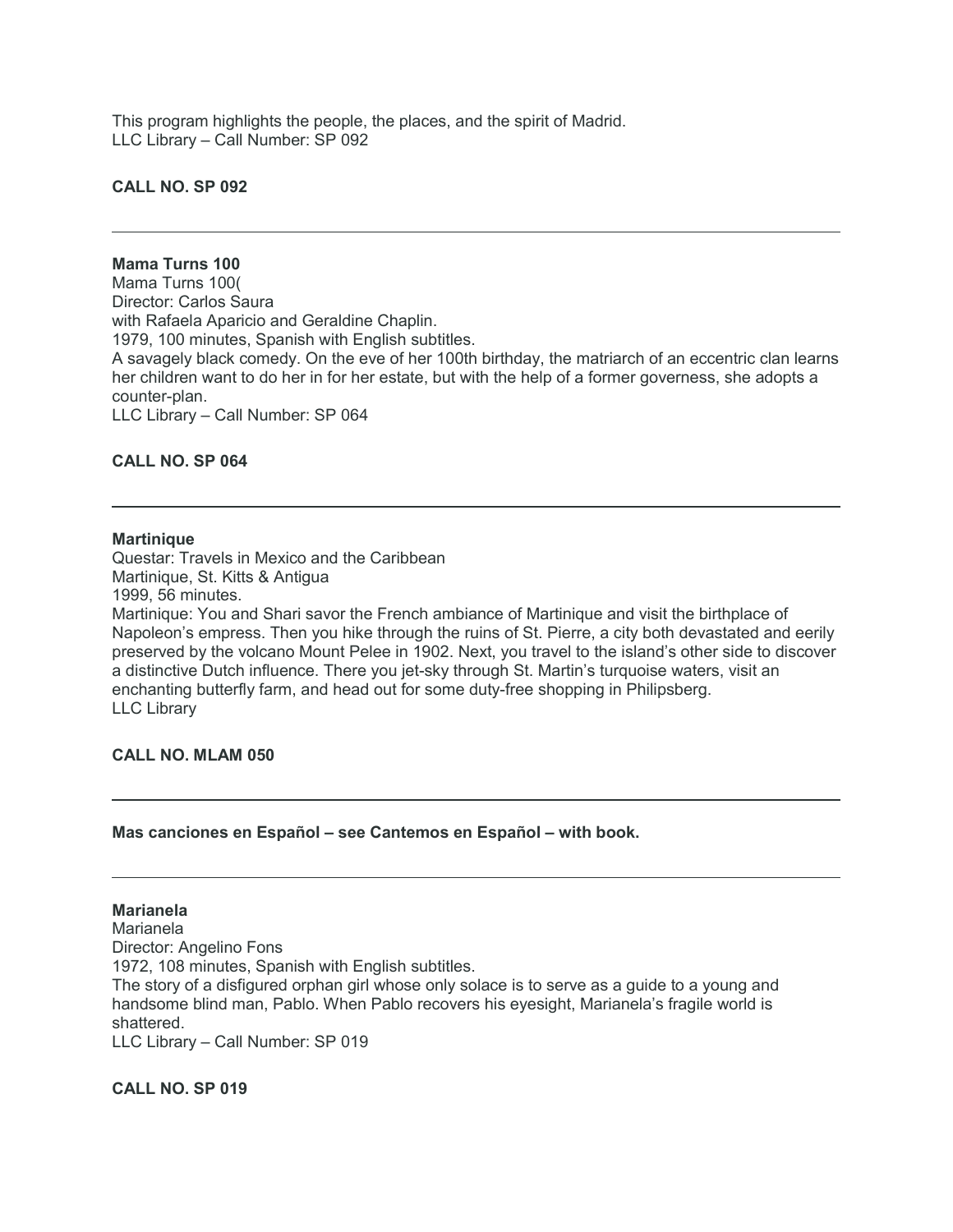#### **Mario Vargas Llosa, Mario Vargas – see Espejo de escritores**

Mario Vargas Llosa, Mario Vargas – see Espejo de escritores LLC Library – Call Number: SP 050

## **Mexican Americans – Part 13 of a 15 Volume set:**

Mexican Americans – Part 13 of a 15 Volume set: Multicultural Peoples of North America 1993, 30 minutes. In interviews, leading historians examine the impact of each ethnic group on the growth of the U.S. and Canada and the contributions made by individuals from each group. These programs are based on the highly acclaimed "Peoples of North America" series of books by Chelsea House Publishers. The Multicultural Peoples of North America Video Series allows students to understand the great cultural diversity of North America through Meeting a variety of families Learning about their traditions Exploring their unique cultural customs Understanding their history. LLC Library – Call Number: SP 083-A

## **CALL NO. SP 083-A**

#### **Mexican Pre-historic Cultures**

Mexican Pre-historic Cultures – with notes in cover. 26 minutes. Mexico is a country with a profusion of cultural and historical wealth. In its past several high cultures flourished: the talented Toltecs, the courageous Aztecs, and the erudite Mayas. LLC Library – Call Number: SP 089

**CALL NO. SP 089**

#### **Mexican Pyramid Tour, A**

Mexican Pyramid Tour, A 35 minutes. Relive history while touring the fascinating archeological sites of Mexico's past civilizations. Featured are the Pyramid of the Sun and the pyramids at Mitla, Monte Alban, Chichen Itza, Tulum and the famous Museum of Anthropology. LLC Library – Call Number: SP 034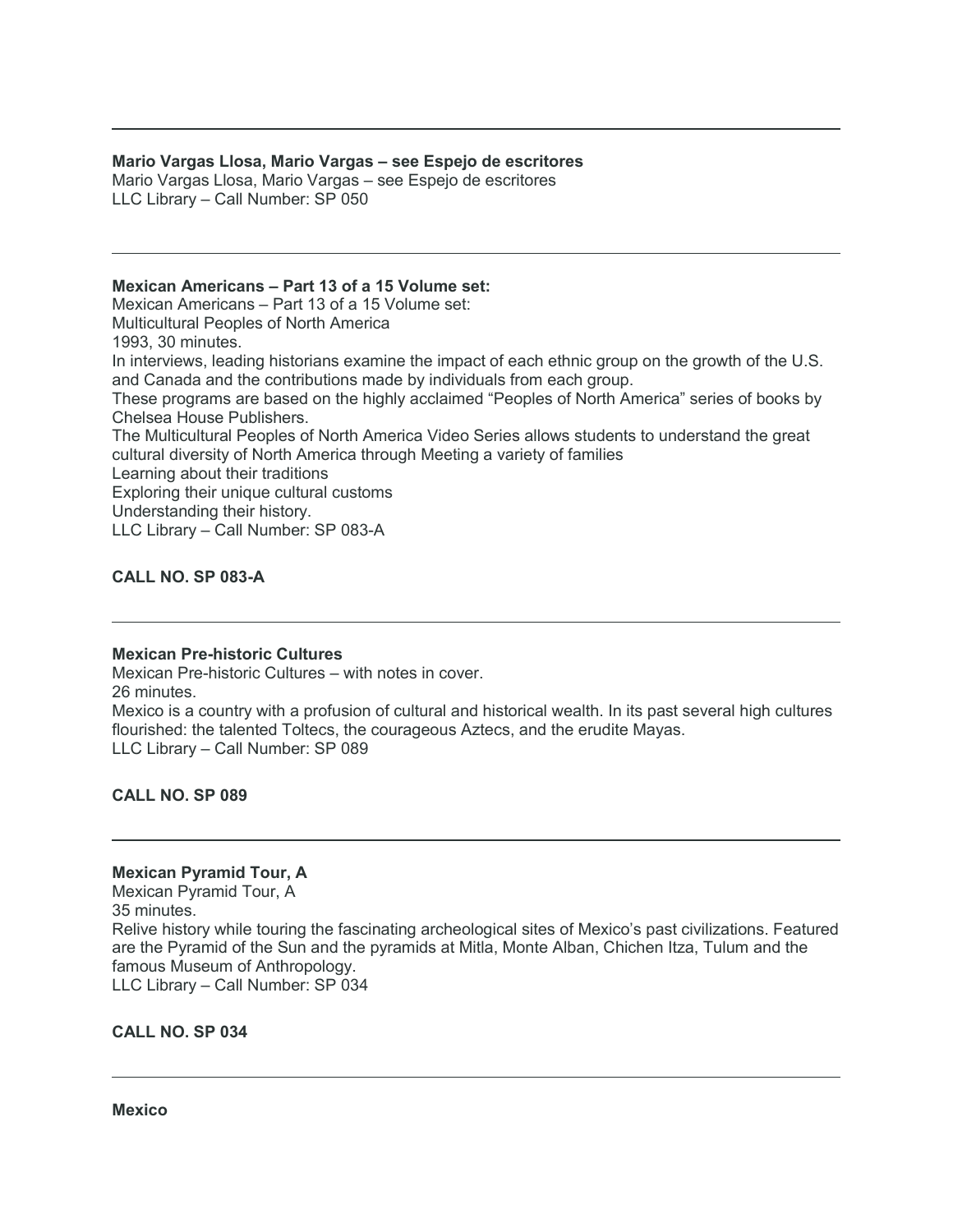Mexico Revolution 1910-1940 From Boom to Bust 1940-1982 End of an Era 1982-1988 LLC Library – Call Number: SP 036

**CALL NO. SP 036**

#### **Mexico – with notes in cover.**

Mexico – with notes in cover. Fodor's Mexico, incl. Traveler's Handbook [TravelWorld Video] International Video Network, 51 minutes, 1991. Magnificent Mexico dazzles with warming sun, sandy beaches and intriguing history. Begin in vibrant and exciting Mexico City, explore the charming Zona Rosa district, the National Museum of Anthropology and History. See the Pyramid of the Sun and the ancient ruins of San Juan de Teotihuacan. Travel to Puerto Vallarta, a blend of small town and world-class resort, and Cancun with its white sands of the Caribbean. LLC Library – Call Number: SP 077

**CALL NO. SP 077**

## **Mexico- Part 2 of 8 from Series**

Mexico – Part 2 of 8 from Series: 500 Nations,

The Rise and Fall of the Aztecs.

Director; Jack Leustig

with Edward James Olmos, Tony Plana, Castulo Guerra, Alma Martinez, hosted by Kevin Costner. 1994, 49 minutes, color.

Without contact with Europe or Asia, the Mexican Indian Nations used their own great skills to build magnificent cities. But in 1519, as Hernando Cortez came ashore under the Spanish flag, it was the beginning of the end. Leading armored men with sophisticated weapons and thousands of Mexican allies, Cortez challenged the empire of the Aztecs.

The Indians of Central Mexico and dramatic eyewitness accounts of the Aztec-Spanish War highlight Volume 2: Mexico. A series of conflicts solidifies the power of the Toltecs for centuries in the Valley of Mexico. By 1300 AD, a conquering nomadic people – who would become the Aztecs – arrive in the area. Their majestic city Tenochtitlan becomes the center of an empire and the objective of Cortez, who sinks his ship in the harbor so his men cannot turn back from fight. LLC Library

## **CALL NO. MLAM 044 – A**

# **Mexico, Emerging Powers, An Insider's Guide**

Mexico, Emerging Powers, An Insider's Guide 1996, 50 minutes, color.

With vast resources, a new generation of U.S. trained managers and a large, young population,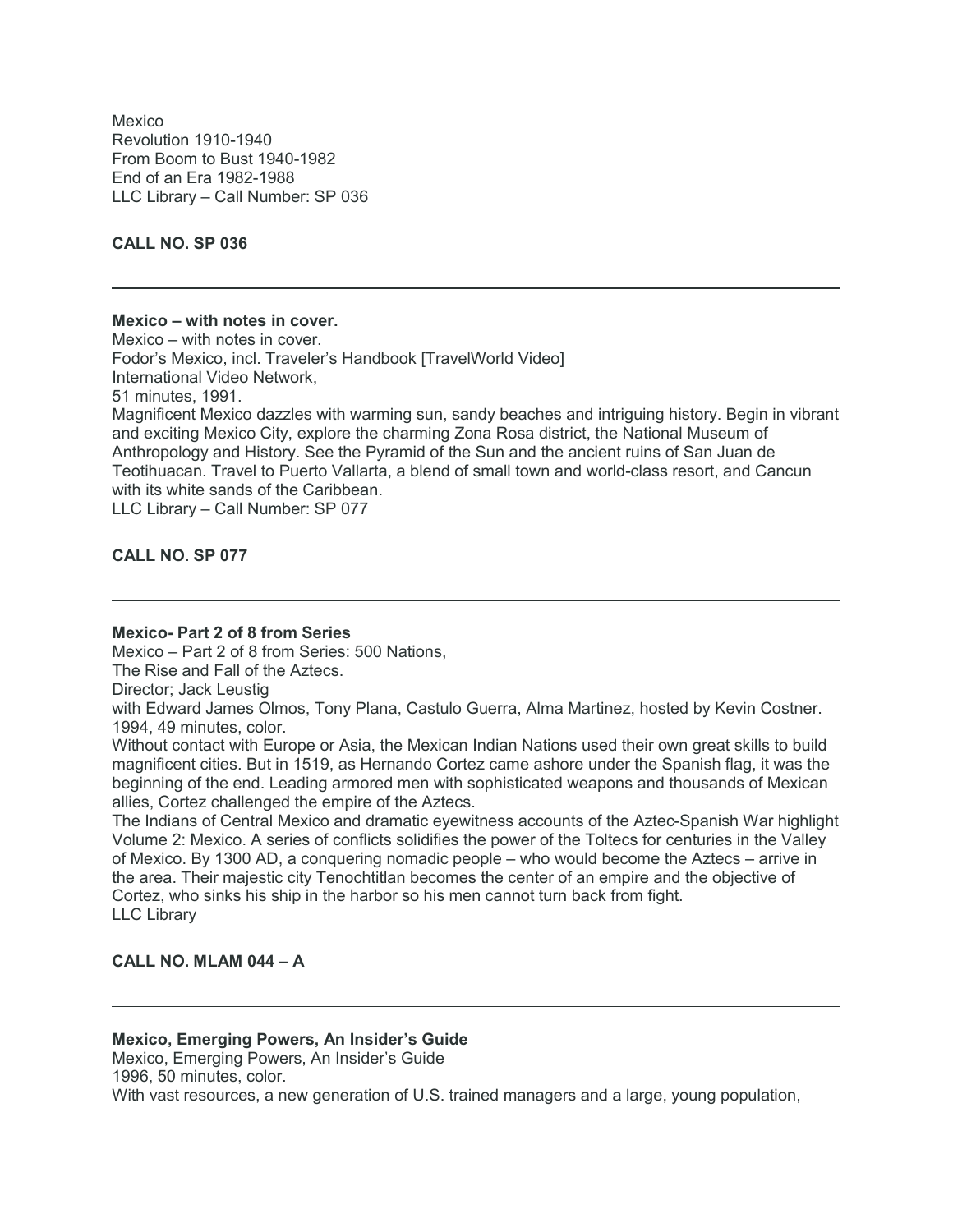Mexico was Wall Street's darling of the emerging markets. But a series of crises led to a brutal economic collapse. Will Mexico ever regain the world's confidence?

Host Rossana Fuentes, business correspondent for Reforma – a leading Mexican daily – takes us behind the scenes of the country that produces more oil than the United Arab Emirates, more beer than Australia and more billionaires than Germany. You'll meet members of Mexico's finance community and its crucial micro-business association CAME. Profiles include Rafael Fernandez-McGregor, who hopes to restore a vital rail link between Mexico and the U.S., and executives from Pemex, one of the world's most powerful oil companies.

Join Wall Street Journal Video for a look at the future of Mexico, an EMERGING POWER in the throes of growing pain.

LLC Library – Call Number: SP 052

# **CALL NO. SP 052**

# **Mexico on Video**

Mexico on Video 40 minutes. Explore Mexico's prehispanic civilizations and enjoy the mariachis, charros, and bullfights of the present. Live action. LLC Library – Call Number: SP 033

**CALL NO. SP 033**

## **Midaq Alley**

Midaq Alley Director: Jorge Fons, Carlos Saura with Ernesto Gomez Cruz, Maria Rojo, Salma Hayek.

1995, 140 minutes, Spanish with English subtitles.

The film is set in the old downtown section of Mexico City. The events that take place have been divided into the stories of three neighbors whose lives are intertwined. Rutilio, the family man who experiences homosexual feelings that shatter his domestic life; Susanita, the spinster who dreams of getting married and falls prey to a thief; and Alma, the virgin who becomes a cocain addicted prostitute.

With humor, with pain, and with love for mankind, the film narrates the collective life of the people that live in the heart of the city, a place called Midaq Alley. DVD

Be sure to familiarize yourself with the extra features, which usually accompany DVDs. LLC Library – Call Number: SP 162

## **CALL NO. SP 162**

**Milky Way** Milky Way LLC Library – Call Number: FR 141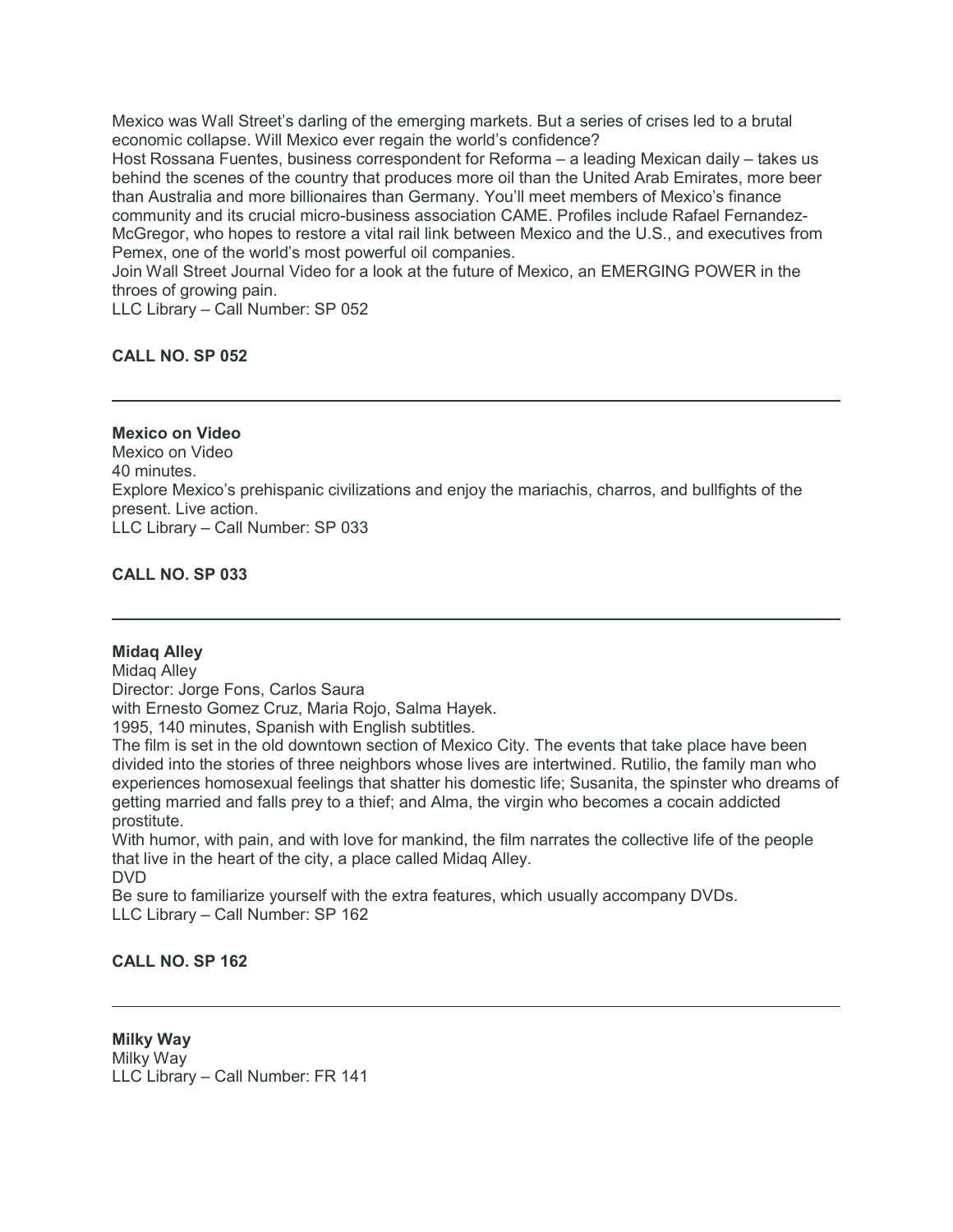#### **CALL NO. see French**

#### **Miracle of Marcelino, The**

Miracle of Marcelino, The Director: Ladislao Vajda with Pablito Calvo. 1955, 90 minutes, B&W, dubbed in English. A young orphan boy in Spain is adopted by the monks of the local monastery, who all become his "father". LLC Library – Call Number: SP 055

**CALL NO. SP 055**

#### **Mirrors of the Heart**

Mirrors of the Heart – see America #4: Mirrors of the Heart LLC Library – Call Number: SP 046

#### **Miss Universo en el Perú [PE-1]**

Miss Universo en el Perú [PE-1] – with transcript. PICS, 1990, 40 minutes. The images and the scenes from the beauty contest, the portrayal of women in publicity, the role of television, contrasted with the current situation of women in Perú. LLC Library – Call Number: SP 099

#### **CALL NO. SP 099**

## **Mission, The** Mission, The Director: Roland Joffe with Jeremy Irons and Robert De Niro. 1986, 126 minutes. South America in the 1700s: a pacifistic priest and a reformed slaver join to convert the native Indians. The two men are thrust into conflict when corruption within Church and state threaten to violently destroy all that they have built. DVD 2 disc setDisc 1: The Mission – Special Features: Full-length commentary by director Roland

JoffeDisc 2: documentary "Omnibus", which visits the film's South American location shoot and examines the heartrending lives of the Waunana indians who portrayed the film's Guarani tribespeople.

#### **CALL NO. MLAM 026**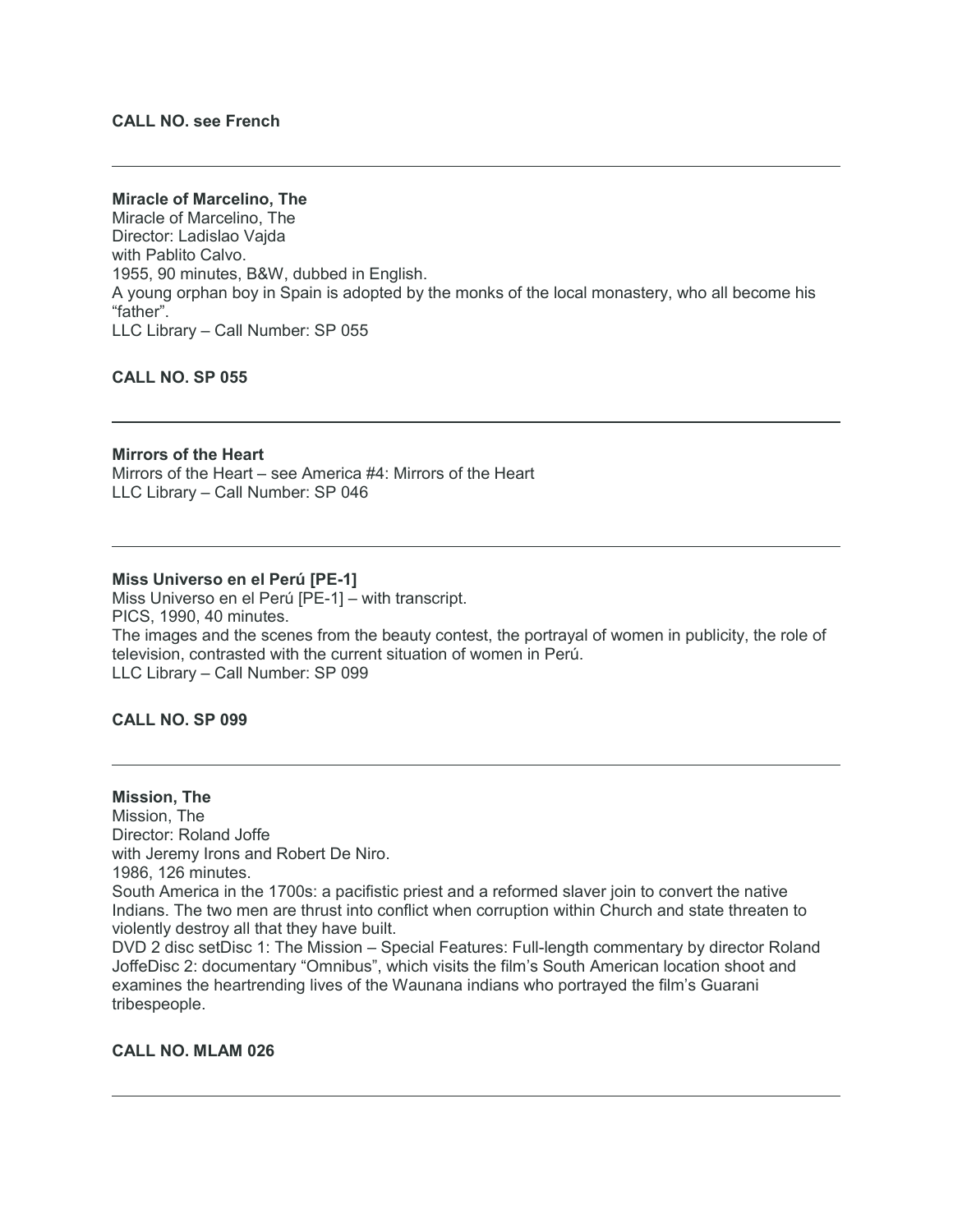## **Miss Mary**

Miss Mary Director: Maria Luisa Bemberg with Julie Christie, Nacha Guevara, Tato Pavlovsky, Gerardo Romano. 1991, 100 minutes. Julie Christie stars in this lush Argentinean production as a British governess who comes to South America in the 30's to care for an aristocrat's children – including a teenage son who's hopelessly infatuated with her. Strongly sexual yet poignant tale mirrors the political turbulence of the time. LLC Library – Call Number: SP 074

#### **CALL NO. SP 074**

#### **Modernism: Matisse, Picasso and More 20th Century Painters**

1992 Studio Quart, about 30 minutes Masterpieces of the Hermitage – Museum of St. Petersburg LLC Library – Call Number: MLGE[neral Purpose] 020

# **CALL NO. Look in French**

## **Mosaico cultural**

Mosaico cultural Images from Spanish Speaking Cultures: Spain, Mexico, Puerto Rico, Bolivia, Costa Rica, and the United States. Joy Renjilian-Burgy, Heinle & Heinle, 1994.

20 ten-minute programs. Video Guide to accompany each program includes pre- and post-viewing activities and a script of the narration and commentaries.

LLC Library – Call Number: SP 108A/B (copy A is missing)

#### **CALL NO. SP 108A/B**

#### **Moyers Collection, The**

Moyers Collection, The

1994, 60 minutes.

Victim of 2 Cultures: Richard Rodriguez.

Having grown up speaking exclusively Spanish, he now argues for an education in nothing but English. He gave up a promising academic career because he felt that he received the jobs because of his minority origin. His work today consists of making people understand the impact of language on their lives. In this program with Bill Moyers he talks about his experience of growing up in America as the son of immigrants; he also discusses the differences between Mexican and American cultures.

LLC Library – Call Number: SP 121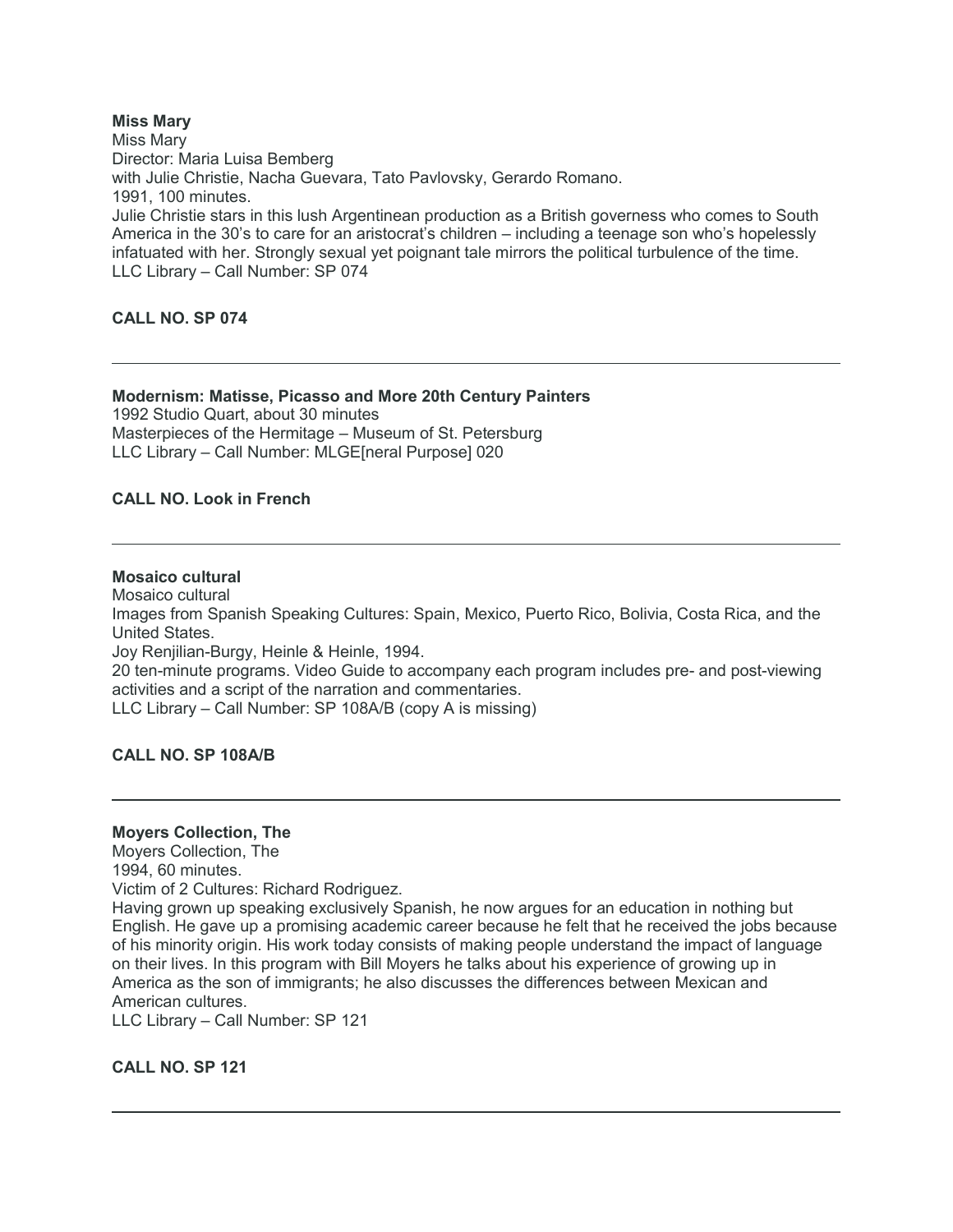#### **Multicultural Understanding**

Multicultural Understanding Educational Video Network: 071V 27 minutes LLC Library – Call Number: SP 158

## **CALL NO. SP 158**

#### **Music of Latin America**

Music of Latin America – with notes in cover. 20 minutes. Starting with the roots of Indian music, the foundations of Latin music in the co-mingling of wind and percussion and string instruments, the Spanish and Portuguese influences. LLC Library – Call Number: SP 057

#### **CALL NO. SP 057**

# **Nazarín**

Nazarín Director: Luis Buñuel with Francisco Rabal and Marga Lopez. 1958, 92 minutes, Spanish with English subtitles. Attacking the hypocrisy in organized religion while celebrating the strength of personal faith, the director's allegorical drama details a rural Mexican priest's travails as he tries to follow Christ's precepts. JCU Library – Call Number: PN1997.N38

**CALL NO. PN1997.N38**

#### **New Directions in Technology**

New Directions in Technology Solutions for Language Learning and Teaching Heinle & Heinle Publishers LLC Library – Call Number: MLGE[neral Purpose] 032

#### **CALL NO. MLGP 032**

#### **Nicaragua**

Nicaragua – see Houses Are Full of Smoke, The LLC Library – Call Number: SP 123-C

**CALL NO. SP 123 – C**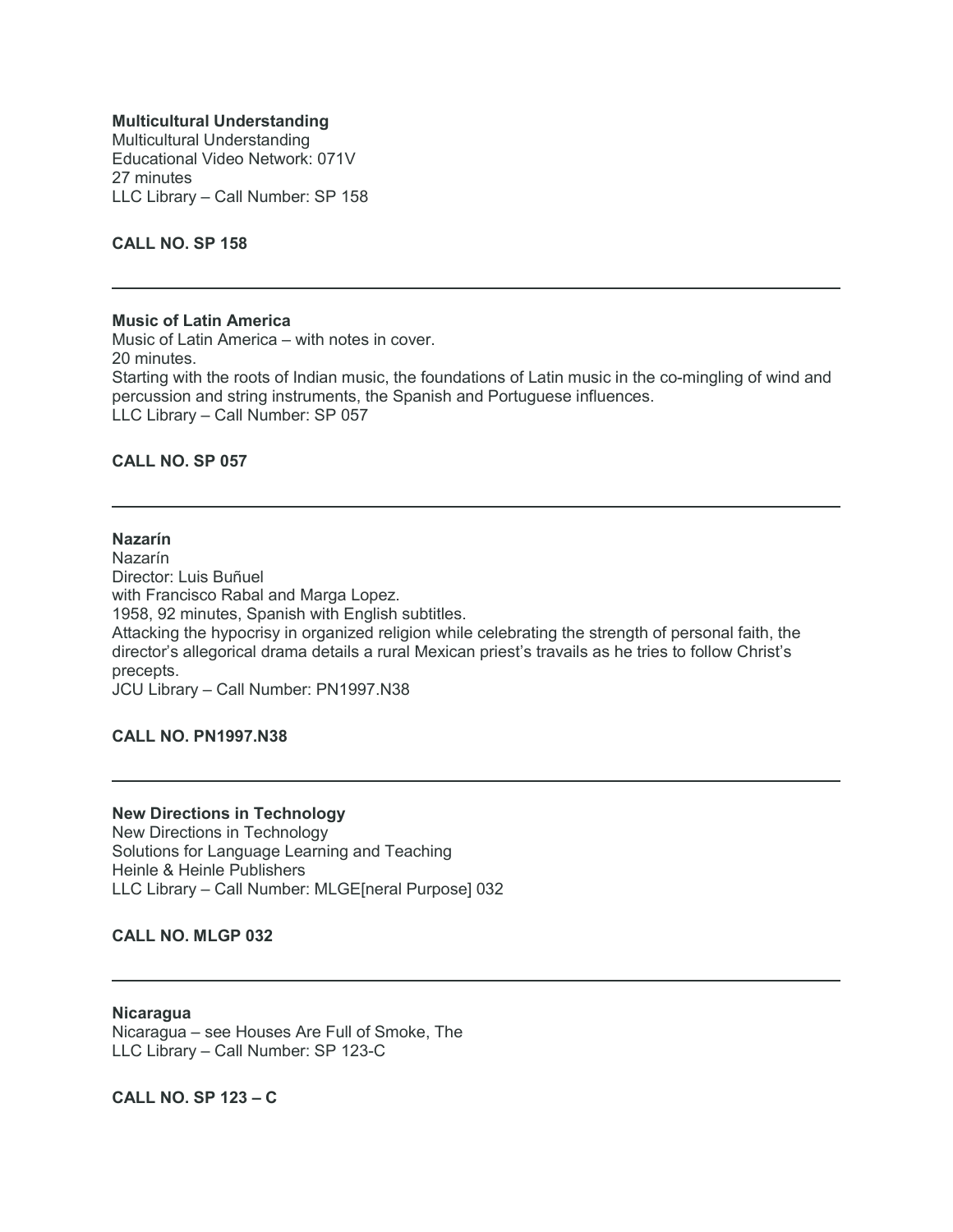#### **No Future – see Rodrigo D** No Future – see Rodrigo D

#### **North from Mexico**

North from Mexico 1989, 22 minutes. Traces the history of Mexican-American people from the time of Coronado to the present; explores their culture; and points out the contributions made by the Spanish. Examines the Chicano of today and his struggle to win long-denied human rights. JCU Library – Call Number: F786.M215

#### **CALL NO. F786.M215**

#### **Odyssey: Maya Lords of the Jungle**

Odyssey: Maya Lords of the Jungle 1980, 58 minutes. LLC Library – Call Number: SP 045

#### **CALL NO. SP 045**

# **Open Your Eyes**

Open Your Eyes Abre Los Ojos 1997, 117 minutes, color, French/Spanish with English subtitles. Nestor Almendros and Orlando Jimenez Leal with Heberto Padilla, Susan Sontag, G. Cabrera Infante, etc. DVD Be sure to familiarize yourself with the extra features, which usually accompany DVDs. LLC Library – Call Number: SP 147

## **CALL NO. SP 147**

#### **Perú: ni leche ni gloria [PE-4]**

Perú: ni leche ni gloria [PE-4] – with transcript. PICS, 1990, 43 minutes. This exploration of how Nestlé and Carnation have penetrated the Peruvian economy with condensed milk operations under labels such as Gloria, S.A., provides a model for understanding the role of multinationals in Latin America. From dairy operations in the countryside to the urban consumer, these operations have surprising repercussions in the lives of all Peruvians. LLC Library – Call Number: SP 102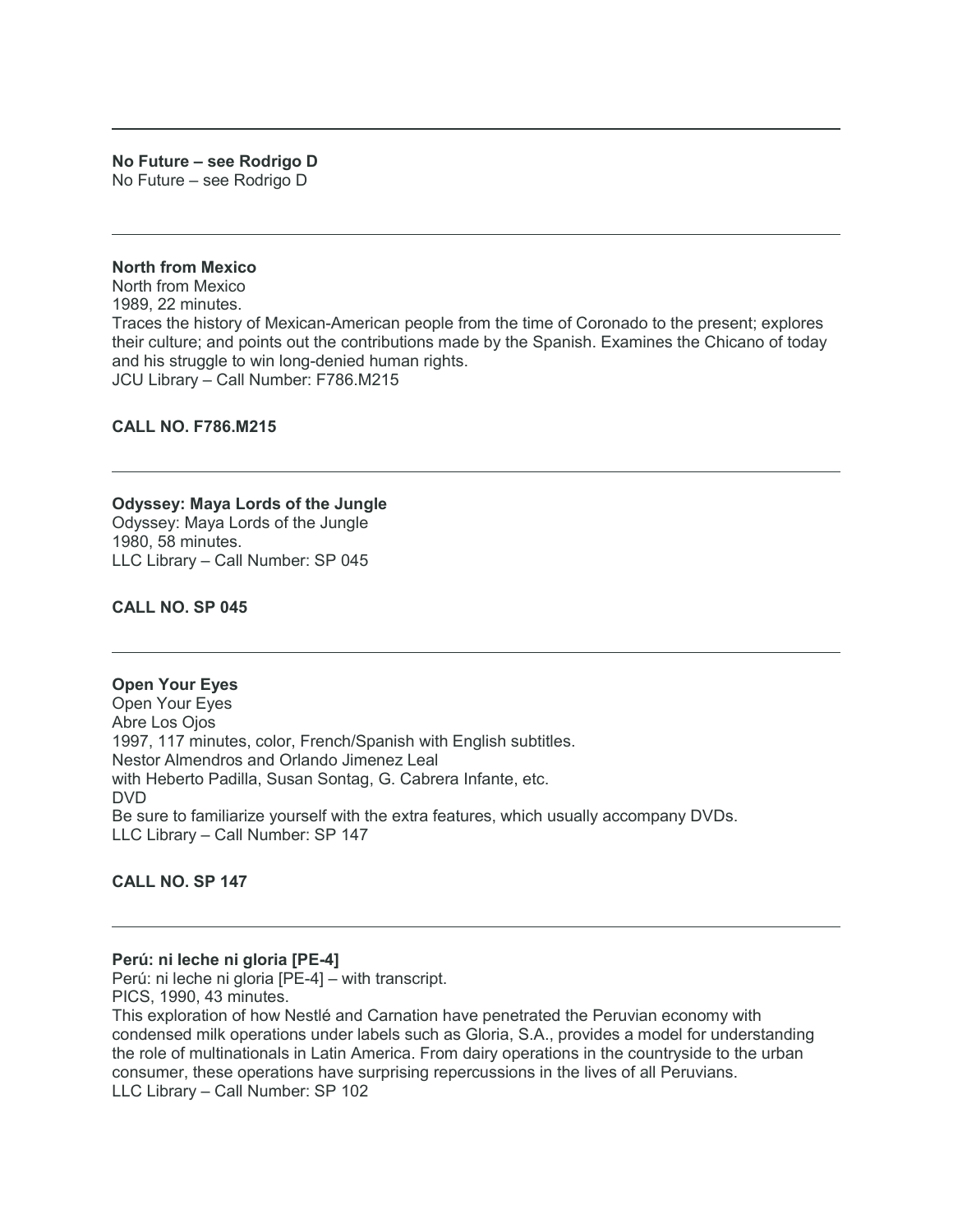### **CALL NO. SP 102**

## **Perú**

Perú International Video Network [Video Visits], South American Collection, 53 minutes, 1992. High in the Andes in breathtaking Cuzco, Spanish cathedrals stand atop remnants of ancient, sacred temples. Wander through enormous stone ruins at Sacsahuman and the old remains of Chan Chan. Admire Lima's opulent colonial mansions, sparkling beaches, and treasure-laden Gold Museum. Admire the mysterious Nazca Lines etched on the deserts, and dance the marinera to the exotic blend of African, Spanish, and Aboriginal music. Stop in the rubber barons' city, Iquitos, and journey deep into the Amazon's verdant jungle. Discover on the rushing Urubamba Machu Picchu, the enchanting lost capital of the Inca. LLC Library – Call Number: SP 078

**CALL NO. SP 078**

## **Picasso, The Man and His Work**

Picasso, The Man and His Work 1986, 2 vols.-cassettes: 45 minutes each. Story of Picasso's life from the age of 15, primarily stressing his work in its various periods and the influence of events and persons in his life on his work.

JCU Library – Call Number: ???

### **Pictures from a Revolution**

Director: Susan Meiselas, Richard P. Rogers, and Alfred Guzzetti.

1991, 93 minutes, color.

After opening the picture has established itself as an instant classic in the important field of the political documentary.

No one captured more powerfully the suffering, sacrifice and finally celebration that accompanied the Sandinista victory than Susan Meiselas, who covered the revolution for the New York Times and London Times. In this movie, she returns to Nicaragua a decade later with the other co-directors to track down the people – guerrillas, Socistas and bystanders – pictured in the original photographs. The people share their feelings about how their lives have changed, for better and for worse, in the years since the conflict; and recall the circumstances surrounding those moments of their lives captured by Susan Meiselas' camera.

The result is a provocative study of the Revolution and its aftermath, a deeply moving account of individuals who brought about a true people's revolution. now living their lives in obscurity. The film is also a frank inquiry into the contradictions inherent in recording history and the power of the image as a tool for political persuasion.

LLC Library

**CALL NO. MLAM 048**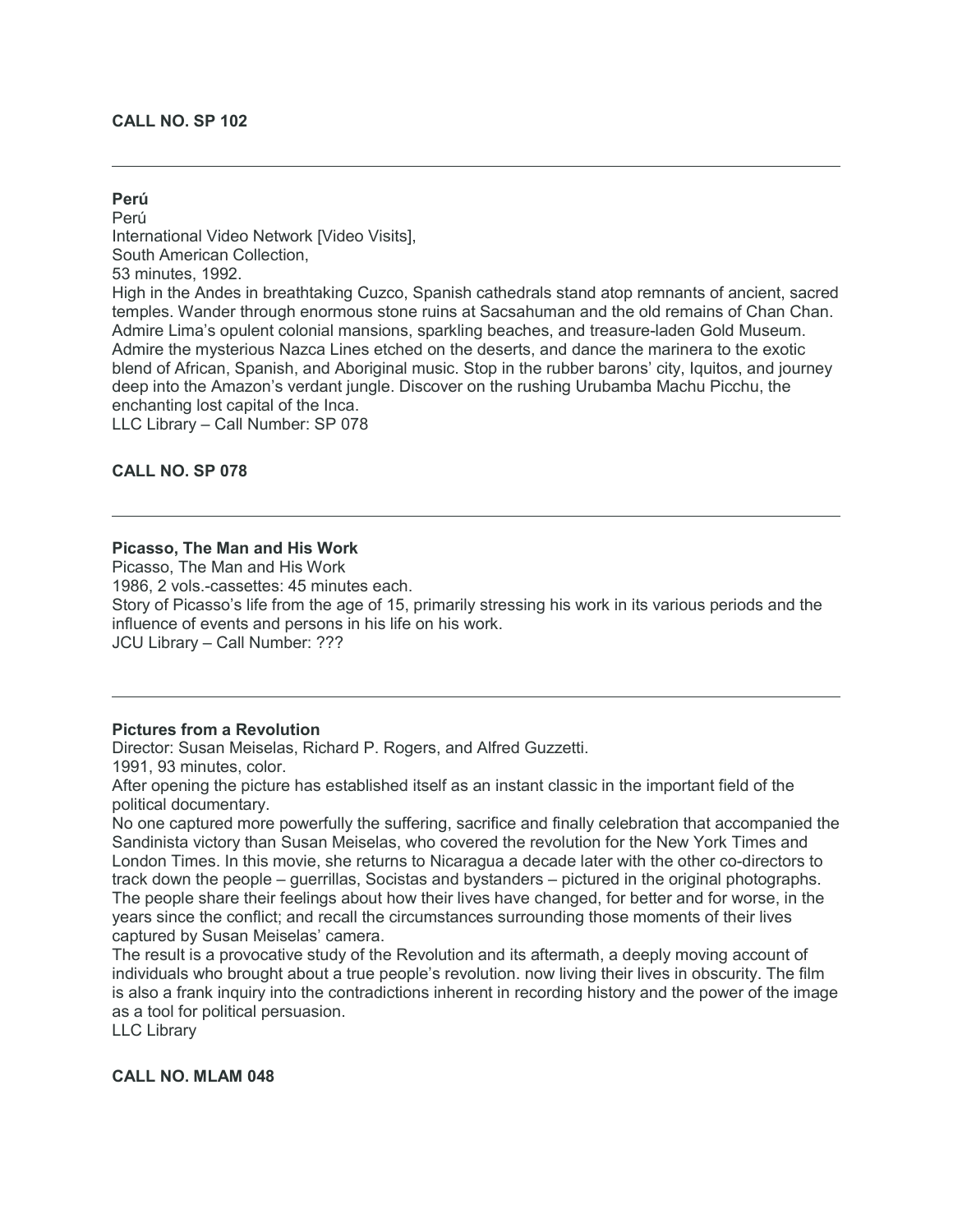### **Puerto Ricans – Part 15 of a 15 Volume set**

Puerto Ricans – Part 15 of a 15 Volume set: Multicultural Peoples of North America 1993, 30 minutes. In interviews, leading historians examine the impact of each ethnic group on the growth of the U.S. and Canada and the contributions made by individuals from each group. These programs are based on the highly acclaimed "Peoples of North America" series of books by Chelsea House Publishers. The Multicultural Peoples of North America Video Series allows students to understand the great cultural diversity of North America through Meeting a variety of families Learning about their traditions Exploring their unique cultural customs Understanding their history. LLC Library – Call Number: SP 083-B

## **CALL NO. SP 083-B**

## **Question of Conscience, A**

Question of Conscience, A 1990, 43 minutes. A powerful account of the November, 1989 massacre by El Salvadoran soldiers of six priests, a cook and her daughter at Central American University. JCU Library – Call Number: BX3715.5E4Q47

# **CALL NO. BX3715.5E4Q47**

#### **Rodrigo D – No Future**

Rodrigo D – No Future Director: Victor Gaviria 1990, 93 minutes, Spanish with English subtitles. Set in the Columbian town of Medellín, the story centers around Rodrigo, a would-be drummer and his friends who are trapped in the violence and drugs, which define their turbulent lifestyle. JCU Library – Call Number: BF109.M3A5

#### **CALL NO. BF109.M3A5**

**Rojo amanecer** Rojo amanecer Director: JORGE FONS with MARIA ROJO, HECTOR BONILLA, DEMIAN BICHIR. UN TEMA CASI PROHIBIDO: LOS TERRIBLES SUCESOS DEL 2 DE OCTUBRE, 1968, QUE TERMINARON EN UNA MATANZA DE ESTUDIANTES EN LA PLAZA DE TLATELOLCO. LA HISTORIA COMIENZA CUANDO DOS ESTUDIANTES REGRESAN A SU DEPARTAMENTO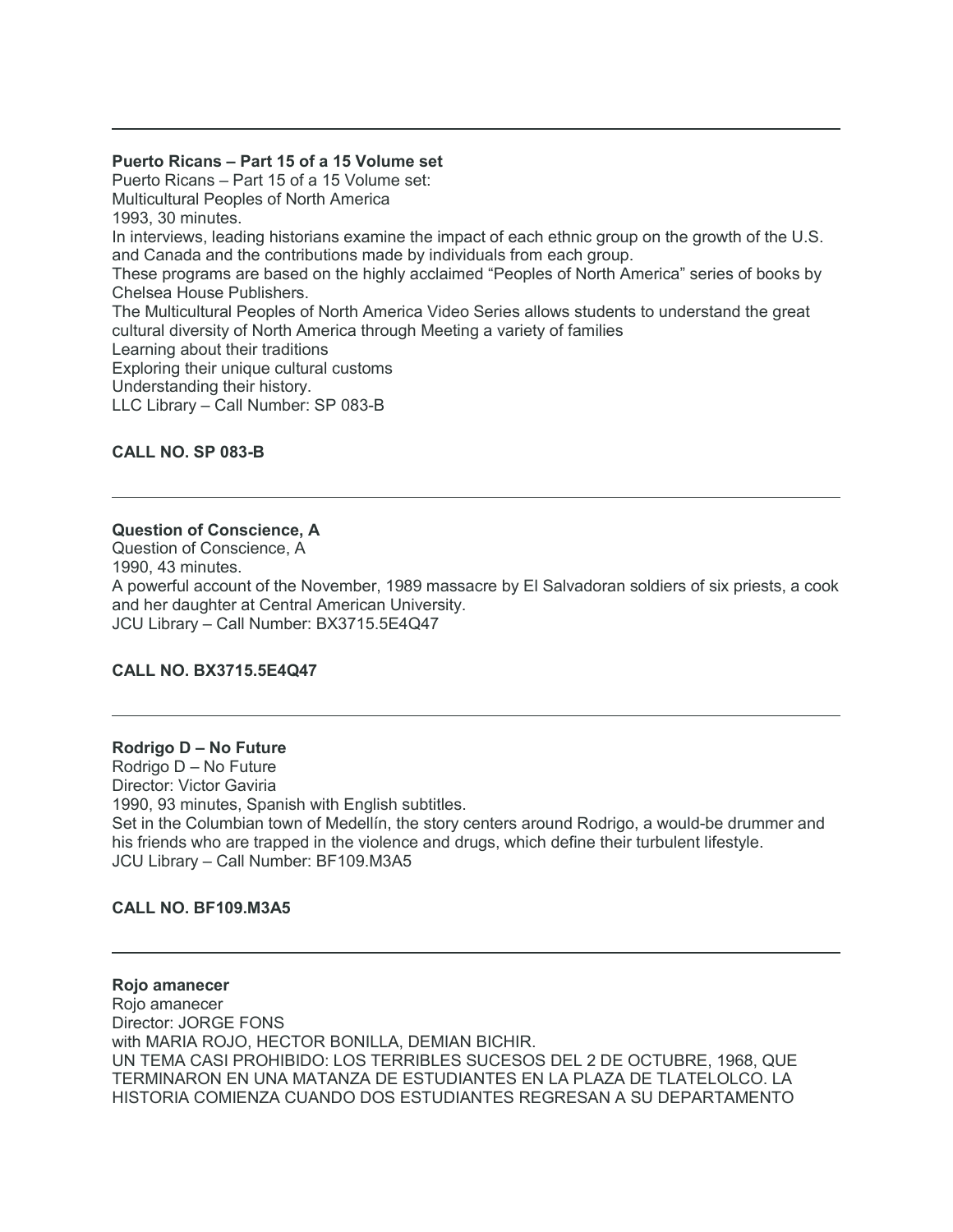CARGANDO A OTRO ESTUDIANTE HERIDO. EN ESE TIEMPO, SER ESTUDIANTE ERA PEOR QUE SER CRIMINAL. LOS PADRES AL VER AL HERIDO, SABEN QUE ESTAN METIDOS EN UN BUEN LIO. ANGUSTIA Y TEMOR LOS SOBRECOGEN TODA LA NOCHE. EL FINAL ES IMPACTANTE EN ESTA PELICULA, GANADORA DE PREMIOS. LLC Library – Call Number: SP 156

# **CALL NO. SP 156**

#### **Romero**

Romero with Raul Julia and Richard Jordan. 1989, 105 minutes, English. A moving and timely biodrama of Archbishop Oscar Romero, whose struggle for human rights in El Salvador led to his assassination in 1980. JCU Library – Call Number: PN1997.R65

#### **CALL NO. PN1997.R65**

#### **Roses in December**

Roses in December 1982, 56 minutes. This is the story of four women missionaries who were murdered in El Salvador in December 1980. Explores the circumstances surrounding the murders, what happened afterwards, and the pervading political situation. The words of lay missionary Jean Donovan provide a focus to the film. JCU Library – Call Number: BV2841.R67

## **CALL NO. BV2841.R67**

#### **Rumbas y comparsas de Cuba** Rumbas y comparsas de Cuba

LLC Library – Call Number: SP 054

**CALL NO. SP 054**

**Santa Sangre** Santa Sangre 1984, 110 minutes, Color, French/Spanish with English subtitles. Nestor Almendros and Orlando Jimenez Leal with Heberto Padilla, Susan Sontag, G. Cabrera Infante, etc. LLC Library – Call Number: SP 149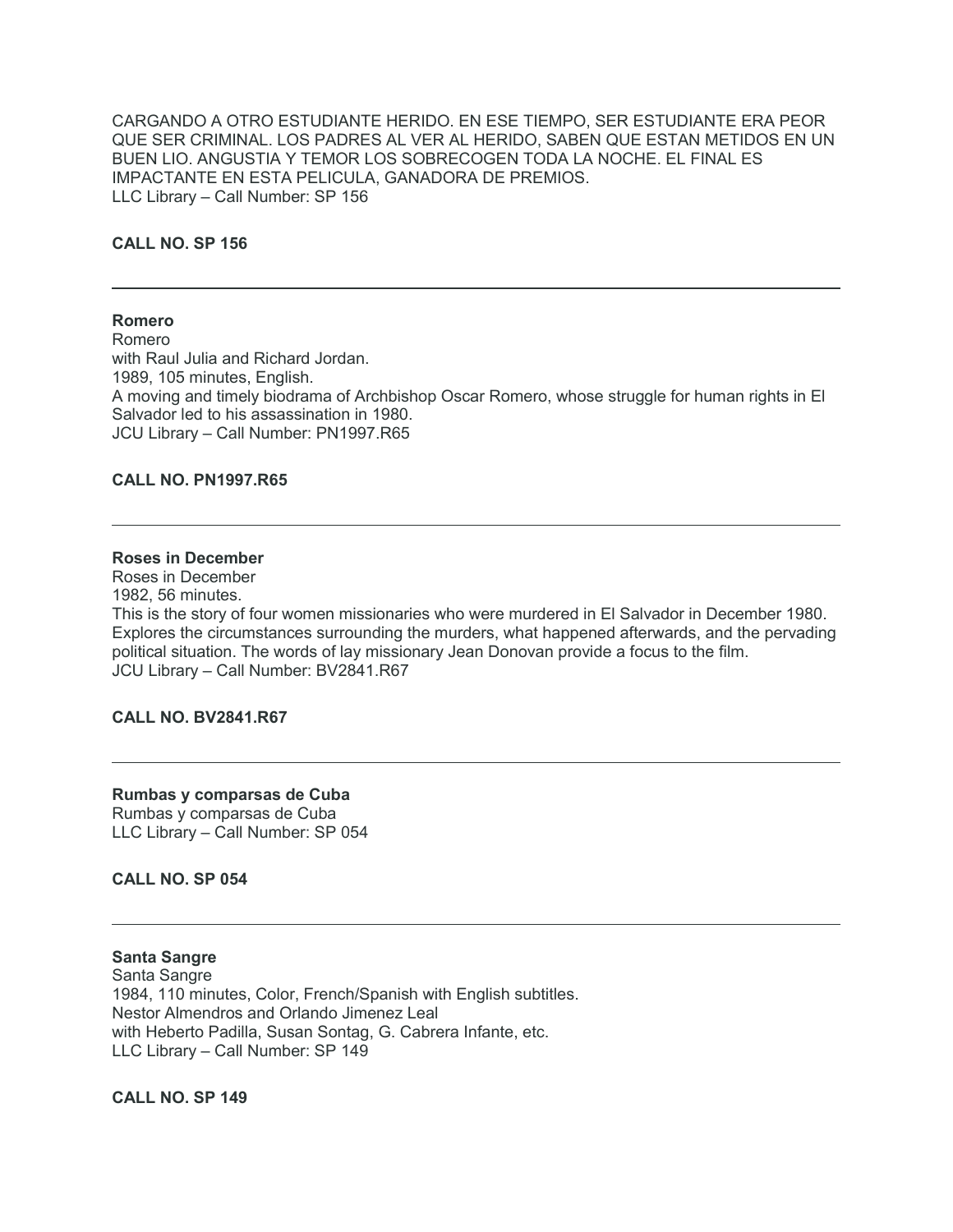**Scola** Scola Chreighton University 7 minutes. LLC Library

**CALL NO. see Mod. Languages**

# **Segovia: Mirror of Spanish History**

Segovia: Mirror of Spanish History

1993, 35 minutes, English.

Built as a fortress by the Romans, watered by their great aqueduct, Segovia came into its own in the Middle Ages. This program documents the city's history through its homes, its churches, the rooms where Alfonso el Sabio wrote his astronomical treatise and ordinary fullers plied their trade. Segovia is the most continuous monument of Spanish history from the beginning of the historical past to today.

LLC Library – Call Number: SP 093

## **CALL NO. SP 093**

### **Skyline**

**Skyline** Director: Fernando Colombo 1984, 84 minutes, English and Spanish with English subtitles. Witty depiction of the adventures and mishaps of a Spanish photographer who comes to Manhattan seeking fame and fortune. LLC Library – Call Number: SP 063

## **CALL NO. SP 063**

**Sor Juana Inés de la Cruz** 35 minutes. The story of the great baroque poet of viceregal Mexico is told in detail in Spanish. Live action. LLC Library

# **CALL NO. SP 018**

# **Spain: Everything under the Sun**

Spain: Everything under the Sun 50 minutes. Tour the colorful Spanish countryside and see all of her most beautiful cities, including Madrid,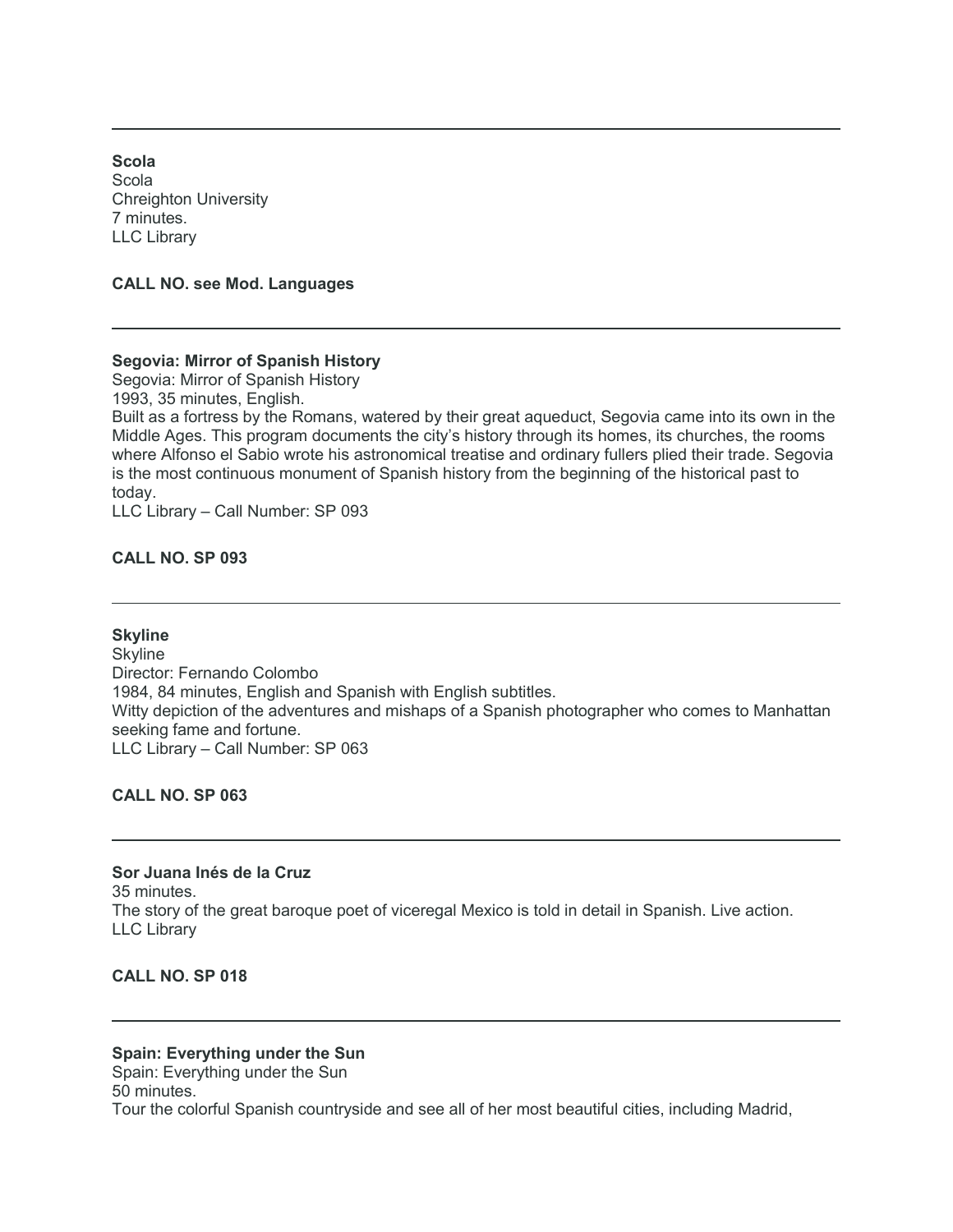Segovia, Avila, Seville, Costa del Sol, and more. LLC Library – Call Number: SP 031

## **CALL NO. SP 031**

# **Spanish Colonial Exploration**

Spanish Colonial Exploration – see: Voyage of Discovery LLC Library – Call Number: SP 169

#### **Spanish from Within**

Spanish from Within – with book. Heinle & Heinle, 1988, Bernard Petit Video Production The video brings the sights and sounds of the many cultures of the Spanish-speaking world into the classroom. Students see and hear culturally authentic scenes and informal interviews with people in

Spain, Colombia, Argentina, Costa Rice, Mexico, and the United States. Featured are a barbecue in Argentina, a visit to the Costa Rican rain forest, dinner with a Colombian family, a stroll down the Calle Ocho in Miami, and more! This video and its accompanying workbook are suitable for intermediate-level Spanish courses that focus on the culture, civilization and authentic language of Spanish-speaking people throughout the world. The themes of this video also parallel those of Heinle & Heinle's intermediate Spanish program 'Nuevas Dimensiones'. LLC Library – Call Number: SP 112

#### **CALL NO. SP 112**

#### **Status of Latino Family, The**

Status of Latino Family, The 1993, 28 minutes see also: Biculturalism and Acculturation among Latinos This program shows both changes in and the endurance of traditional Latino families. In following

the paths of three generations of one Mexican-American family, it traces the patterns of migration and cultural change. It shows how the traditional roles of the Latino elderly are being altered by their families' needs, and also how the traditional family pleasures can still be celebrated on a Sunday in the park with 'la familia'.

LLC Library – Call Number: SP 117

# **CALL NO. SP 117**

#### **Status of Latina Women, The**

Status of Latina Women, The 1993, 26 minutes see also: Biculturalism and Acculturation among Latinos This program looks at the differences between the U.S. Latina and her Latin American and American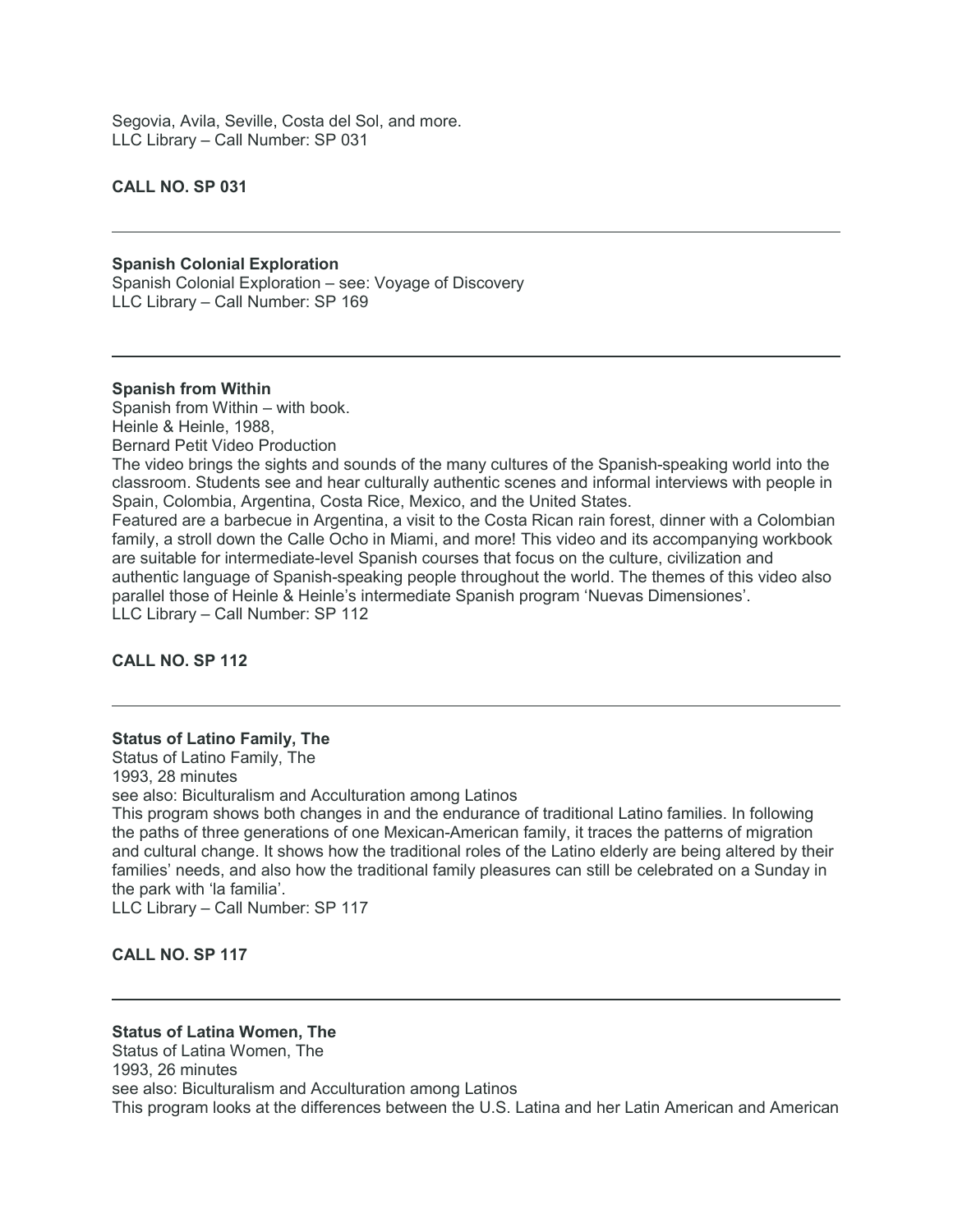counterparts. It also examines how Latino men regard successful, professional Latina women, and at the myths and mystique of machismo among Latinos in the age of two-income families and shared child-raising responsibility. Finally, the program profiles a Latina feminist, who has shown that activism is not just a Latino male's prerogative. LLC Library – Call Number: SP 116

# **CALL NO. SP 116**

#### **Sweet 15**

Director: Victoria Hochberg with Karla Montana, Panchito Gomez, Tony Piana, Jenny Gago and Susan Ruttan. 1990, 120 minutes, color. Nothing is more important to Mexican-American Marta Delacruz than her quinceañera – the traditional 15th-birthday celebration that symbolically ushers a young Mexican girl into adulthood. She is understandably angry and resentful when her father cancels the gala event. Her outlook is completely changed, however, when she accidentally uncovers her father's secret – he never became a U.S. citizen.

LLC Library – Call Number: MLAM[erican] 043

#### **CALL NO. MLAM 043**

#### **Tango Bar**

Tango Bar with Raul Julia, Valeria Lynch, Ruben Juarez. 1988, 90 minutes, Spanish with English subtitles. The reunion at a Buenos Aires nightclub of a legendary stage trio brings old passions and jealousies in a stirring, sensual drama laced with the music and dancing of the famed Tango. LLC Library – Call Number: SP 111

## **CALL NO. SP 111**

#### **Two Faces of the Seventeenth Century:**

Two Faces of the Seventeenth Century: Rembrandt – Velázquez 1984, 28 minutes. LLC Library – Call Number: MLNE[therlands] 004

**CALL NO. MLNE 004**

### **Una hija más 1. Bienvenida y adiós**

Una hija más 1. Bienvenida y adiós 30 minutes. The Sanchez Valle family is the focus of this popular Spanish sit-com: Demetrio, a furniture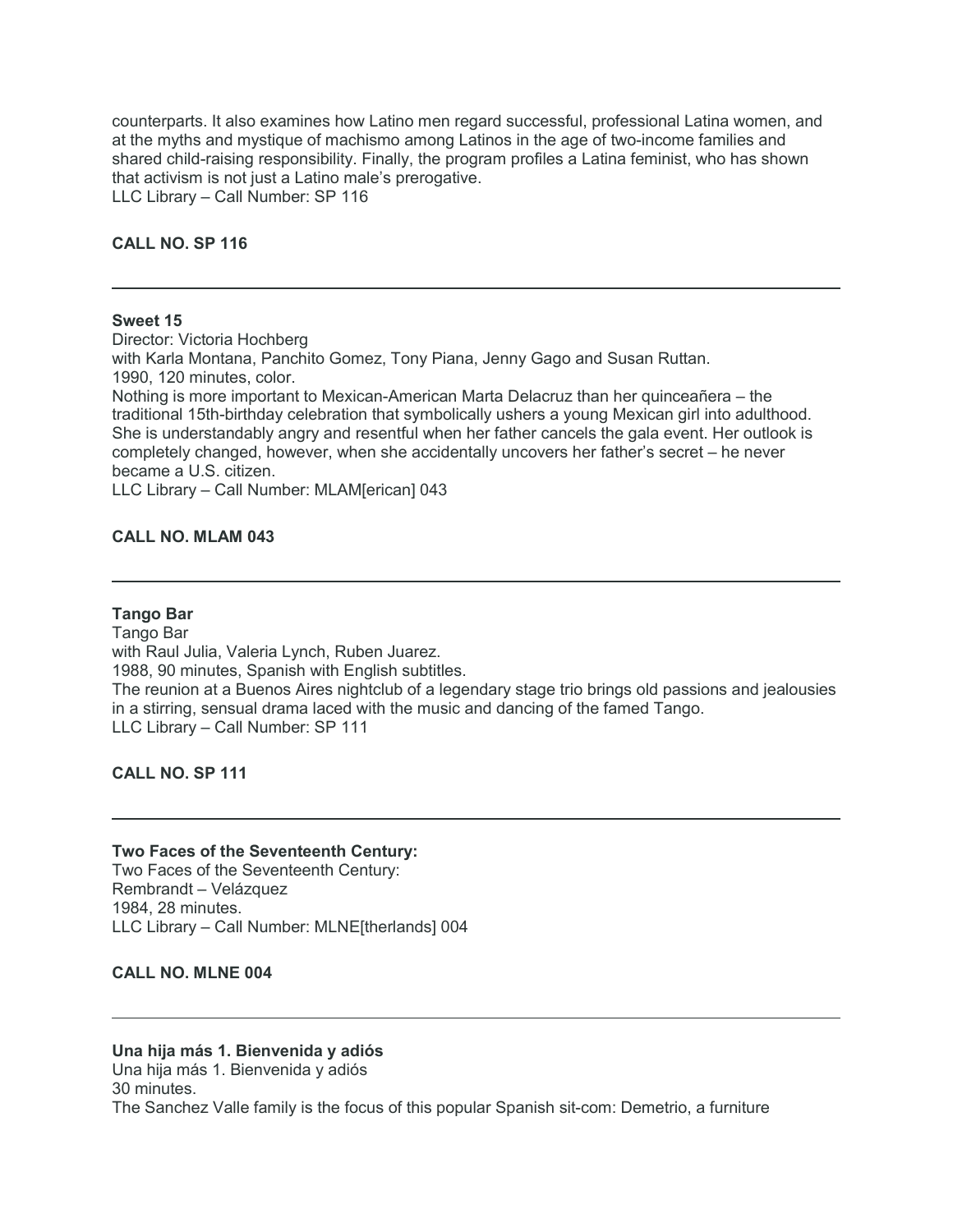manufacturer, Angeles, a housewife, and their two sons, 18-year old Junior and 11-year old Dani. Nati, the family's live-in maid, knows them inside and out and is like one of the family. The hija of the family is Amanda, a young American exchange student who lives with the Sanchez family while their daughter Lines studies in the U.S. The first half-hour episode shows Amanda's arrival in the midst of domestic upheaval in the Sanchez household. Angeles and Demetrio put on a good act to make Amanda feel she has entered the picture of familial bliss, but Amanda is not fooled. LLC Library – Call Number: SP 011

## **CALL NO. SP 011**

#### **Venezuela**

Venezuela – see Cuentos de hadas para niños LLC Library – Call Number: SP 007

**Velázquez, El Greco, Goya, and the Spanish Masters** Velázquez, El Greco, Goya, and the Spanish Masters Masterpieces of the Hermitage – Museum of St. Petersburg 1992 Studio Quart, about 30 minutes LLC Library – Call Number: MLGE[neral Purpose] 027

## **CALL NO. MLGP 027**

## **Verónica Cruz(r)MDUL¯**

Verónica Cruz(r)MDUL¯ Director: Miguel Pereira 1988, 106 minutes, Spanish with English subtitles. The story of a young Indian boy from his birth in a remote area of Argentina to his death in the South Atlantic during the Falklands/Malvines War. JCU Library – Call Number: PN1997.V46

### **CALL NO. PN1997.V46**

**Viridiana** Viridiana Director: Luis Buñuel. 1961, 95 minutes, Spanish with English subtitles. After a would-be nun is raped by her uncle, who then kills himself, she turns over his estate to a horde of derelicts. But in Buñuel's world no good deed goes unpunished. LLC Library – Call Number: SP 114 2 copies, 1 DVD, 1 VHS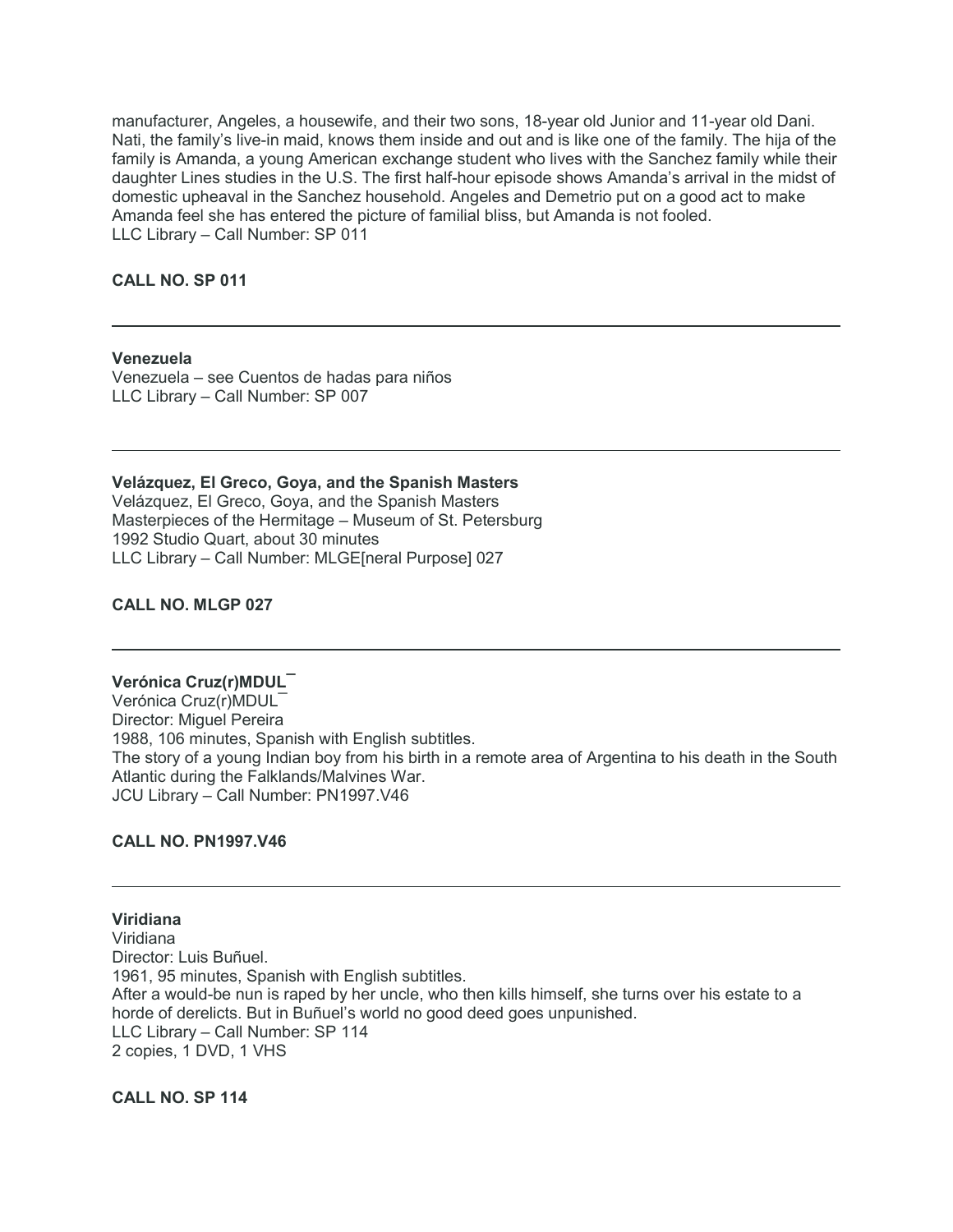# **Voyage of Discovery: Spanish Colonial Exploration**

Voyage of Discovery: Spanish Colonial Exploration National Park Service English narration, 22:36 minutes. LLC Library – Call Number: SP 169

# **CALL NO. SP 169**

# **What Have I Done to Deserve this?**

What Have I Done to Deserve this? Director: Pedro Almodovar with Carmen Maura and Angel De Andres-Lopez. 1984, 100 minutes, Spanish with English subtitles. Poor Gloria feels trapped in her squalid existence as a housewife and cleaning woman in Madrid's slums…her husband is an insensitive boor, her children are seducing men and selling heroin, and her mother-in-law brings home a pet lizard! But must it all lead to murder by hambone? Wonderful, dark comedy. LLC Library – Call Number: SP 061

# **CALL NO. SP 061**

# **Who the Hell is? ¿Quien Diabolos Es Juliette?**

Who the Hell is? ¿Quien Diabolos Es Juliette?

1997, 91 minutes, Color, Spanish with English subtitles.

Director: Carlos Marcovich

with Yuliet Ortega, Fabiola Quiroz, Salma Hayek.

Shot in Cuba, Mexico and the US over a period of three years, the film features remarkable cinematography, a wonderful sense of humor and most of all the hugely charismatic performance of 16-year old Yuliet Ortege as herself – spirited and street smart and very sexy. Made with a crew of two – first time director Marcovich and a soundman – Juliette won over many audiences. Yuliet is a 16-year old who lives in Havana. Her father, whom she has never seen, left Cuba when she was a baby and now lives in New Jersey. One year after her father left, her mother committed suicide, leaving Yuliet to be brought up by her grandmother into a life of prostitution on the streets. A fateful meeting with Fabiola Quiroz, a melancholy Mexican model, changes Yuliet's life. Marcovich weaves a fascinating story with a sweeping and totally innovative nonlinear style exploring the coincidences and parallels that brought these two women together. With verve and skill he lends his vision to their searches for unknown fathers and better futures. The result is a film bursting with music, ribald humor and emotional poignancy that marks "its young director as a brash, original filmmaking talent."

DVD

Be sure to familiarize yourself with the extra features, which usually accompany DVDs. LLC Library – Call Number: SP 153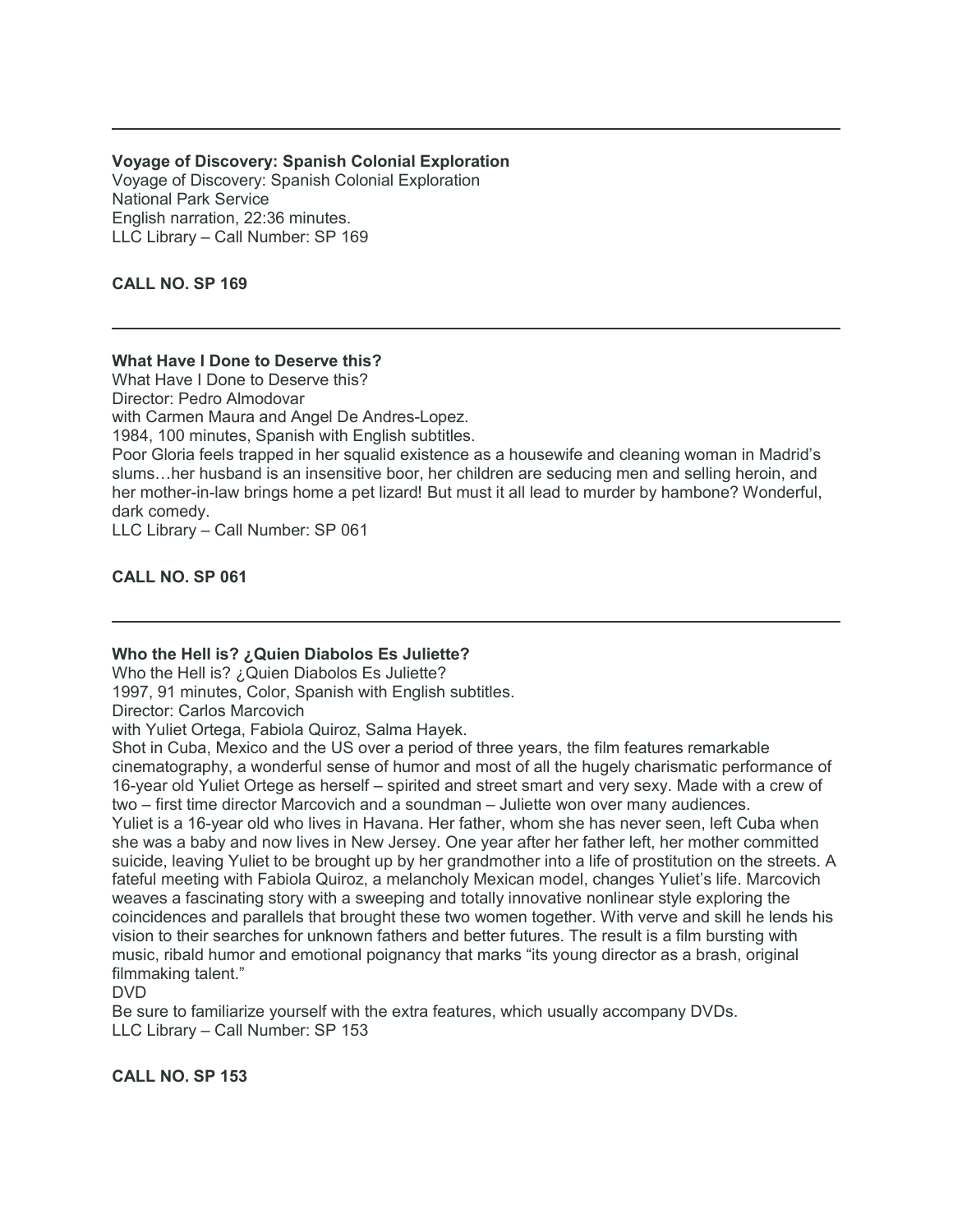## **Women of Hope: Latinas Abriendo Camino**

Women of Hope: Latinas Abriendo Camino

Produced by the Bread and Roses Cultural Project, Inc.;

1996, 29 minutes, Spanish with English subtitles.

This program tells the story of Latina women in the U.S. through portraits of 12 unusual women who have broken new ground in their lives and achievements. Among those featured in the program are Miriam Colón, actress and founder of the Puerto Rican Travel Theater; Nydia Velázquez, the first Puerto Rican Congresswoman; and Sandra Cisneros, Chicana novelist and poet. Describing their hopes, their dreams, and the paths they took which shaped their lives, the 12 women share their stories in the context of their families, their common histories, and their careers. The program includes a wealth of historical archival footage, and features a soundtrack of diverse and important La-tin music from the 1940s through today.

LLC Library – Call Number: SP 146

# **CALL NO. SP 146**

## **Women on the Verge of a Nervous Breakdown**

Women on the Verge of a Nervous Breakdown Director: Pedro Almodovar with Carmen Maura and Antonio Banderas. 1988, 92 minutes, Spanish with English subtitles. A variety of vengeful women, Muslim terrorists, mambo-playing taxis and spiked gazpacho all play a part in the darkly comic proceedings. LLC Library – Call Number: SP 044

# **CALL NO. SP 044**

**Chile** Chile Reason of Force LLC Library – Call Number: SP UO1

**CALL NO. SP U01**

**Alamos Español** Alamos Español Lessons 01-04 LLC Library – Call Number: SP UO2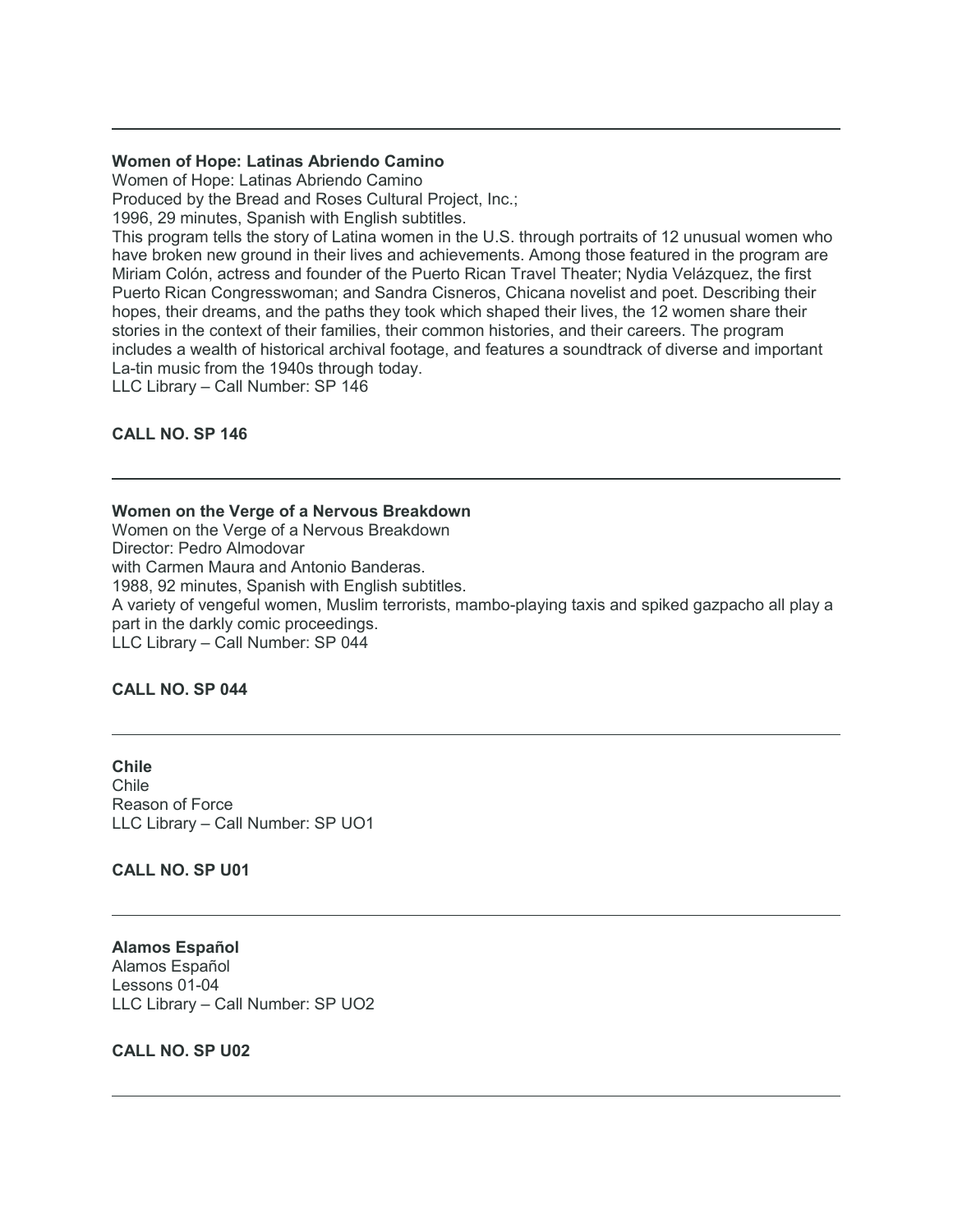**Alamos Español** Alamos Español Lessons 05-08 LLC Library – Call Number: SP UO3

## **CALL NO. SP U03**

**Alamos Español** Alamos Español Lessons 09-12 LLC Library – Call Number: SP UO4

**CALL NO. SP U04**

**Alamos Español** Alamos Español Lesson 13 LLC Library – Call Number: SP UO5

**CALL NO. SP U05**

**Familia Aguirre** Familia Aguirre San Xavier del Back Missions and Others LLC Library – Call Number: SP UO6

**CALL NO. SP U06**

**Portrait of America** Portrait of America New Mexico LLC Library – Call Number: SP UO7

**CALL NO. SP U07**

**Ballad of Gregorio Cortez, The** Director: Robert Young with Edward James Olmos. 1983, 99 minutes.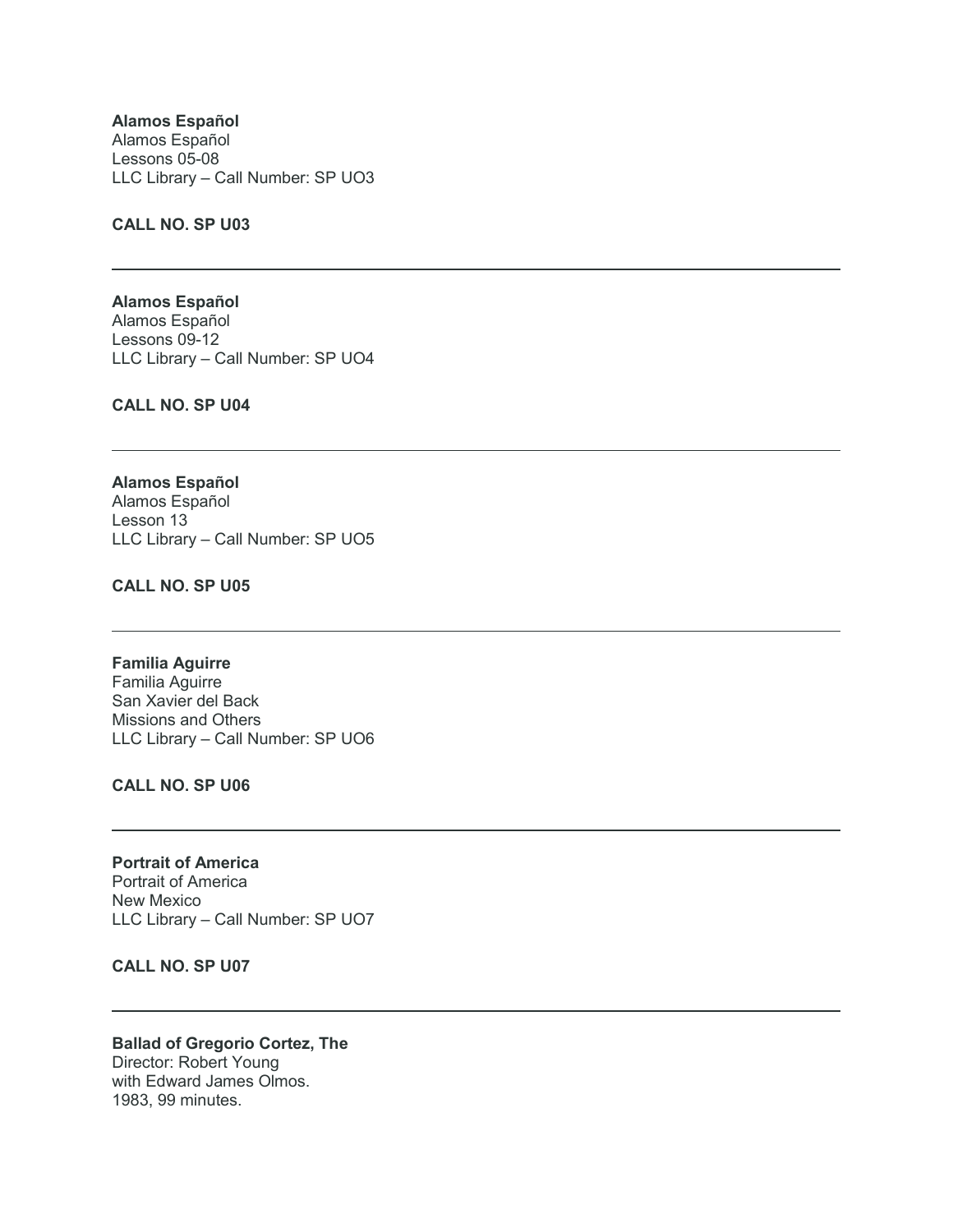The true story of Gregorio Cortez, a Mexican who accidentally killed a Texas sheriff in self-defense in 1901. Hunted by Texans as a killer, hailed by Mexicans as a hero, Cortez was the target of a ferocious manhunt. LLC Library

### **CALL NO. MLAM 033**

**Bolivia CALL NO. SP 129**

**Mexico CALL NO. SP 131**

**Puerto Rico and U.S. Virgin Islands CALL NO. SP 132**

**Venezuela CALL NO. SP 133**

**Chile CALL NO. SP 134**

**Cuba CALL NO. SP 135**

#### **Guantanamera!**

1995 Run Time: 104 minutes Language: Spanish Subtitles: English, VHS and 2 DVD copies

Directors: Tomás Guíerrez Alea and Juan Carlos Tabio Actors: Mirta Ibarra, Raúl Eguren, Carlos Cruz, Jorge Perugorria

In this romantic comedy from the directors of Strawberry and Chocolate, Yoyita, a now world famous diva, returns to her home town of Guantanamo for an elegant reception in her honor and a surprising reunion with her once beloved, Candido. Overjoyed with the rekindled memories of her first love, Yoyita's elated heart fizzles while in Candido's doting embrace.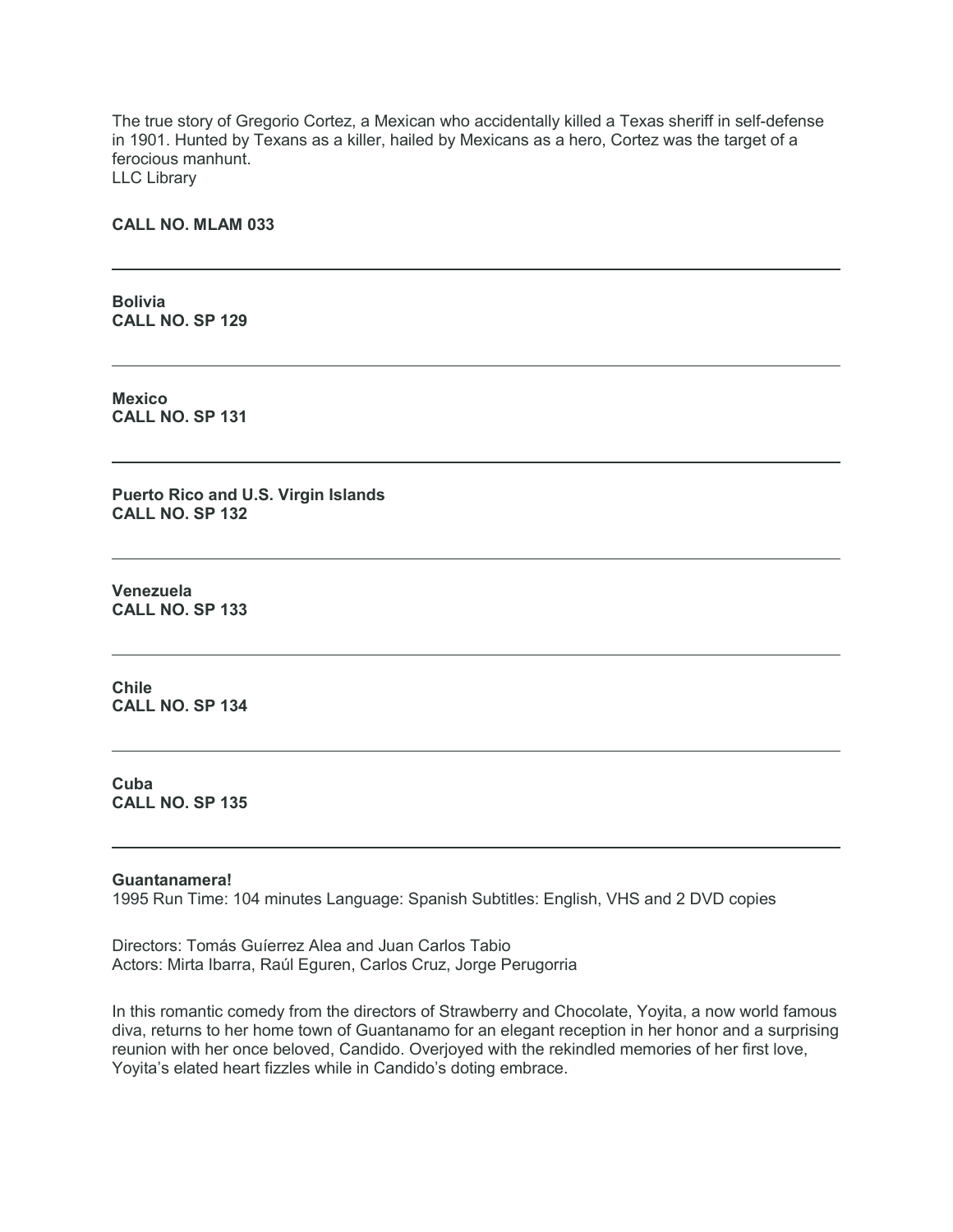Joining Yoyita's funeral procession back to Havana are her sexy nice Gina, a former professor blacklisted for political nonconformity, and her husband Adolfo, a tasteless government official in charge of the funeral's proceedings. As the cortege winds westward across Cuba, its path keeps crossing that of Mariano, a gallant truck driver who once had a student crush on Gina and whose recurring presence crystallizes her doubts about her marriage.

Guantanamera is so fluid and easygoing, and its golden summertime ambiance so captivating, that one might not immediately realize the film is also an ambitious and remarkably bold overview of contemporary Cuba.

## **CALL NO. SP 138 (3 copies)**

**A Very Old Man With Enormous Wings CALL NO. SP 164**

**El Cantar de Mio Cid CALL NO. SP 165 (2 copies)**

**Ruiz: El Libro de Buen Amor CALL NO. SP 166 (2 copies)**

#### **Miracle in Rome**

1988 Lisandro Duque Naranjo, Director. Starring Frank Ramirez, Gerardo Arellano, Amalia Duque García, Lisandro Duque and Daniel Priolett

Miracle in Rome tells the story of Margarito Duarte, a man whose seven year-old daughter dies suddenly. Upon visiting her grave twelve years later, Margarito finds his daughter's body just as he had left it. His fellow townspeople call the event a miracle, but the town bishop wants the girl reburied. Margarito must fight his way through red tape to have his daughter declared a saint an, in the end, it will take a miracle of a different order for Margarito Duarte to get his wish. Spanish with English subtitles

**CALL NO. SP 171 (3 copies)**

#### **Talk to Her**

2002 Pedro Almodóvar, director. Featuring Javier Cámara, Darío Grandinetti, Leonor Watling and Rosario Flores.

Talk to Her is the surprising, altogether original and quietly moving story of the spoken and unspoken bonds that unite the lives and loves of two couples. Two men (Benigno and Marco) almost meet while watching a dance performance, but their lives are irrevocably entwined by fate. They meet later at a private clinic where Benigno is the caregiver for Alicia, a beautiful dance student who lies in a coma. Marco is there to visit his girlfriend Lydia, a famous matador also rendered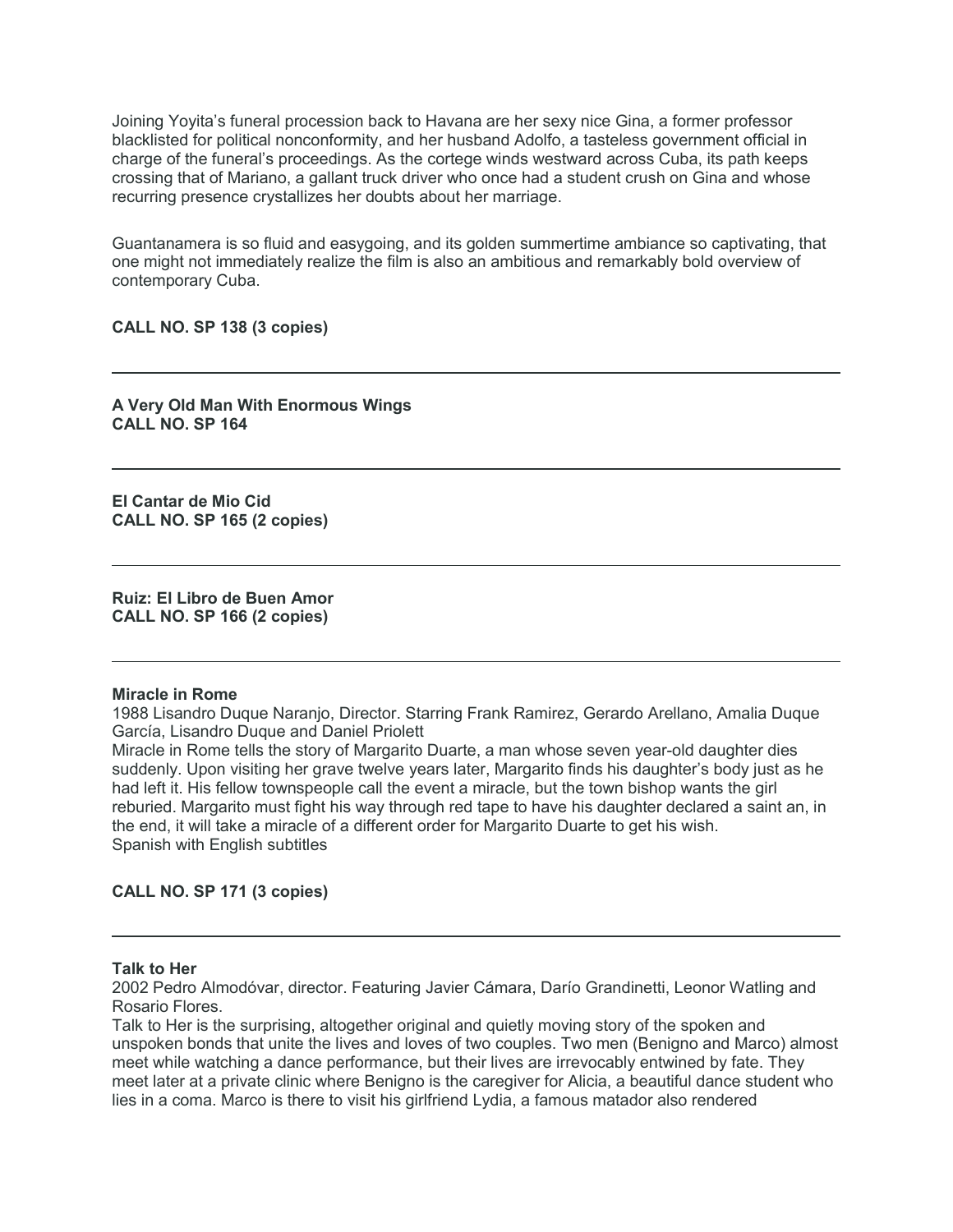motionless. As the men wage vigil over the women they love, the story unfolds in flashback and flashforward as the lives of the four are further entwined and their relationships move toward a surprising conclusion.DVD special features: widescreen, audio in Spanish or French, subtitles in English or French

# **CALL NO. SP 172 (2 copies)**

## **Crime of Padre Amaro, The (El Crimen del Padre Amaro)**

2002 Carlos Carrera, director. Starring Gael García Bernal and Ana Claudia Talancón. A recently ordained priest (Bernal) is sent to help an aging priest run a small parish church in rural Mexico. Upon arriving at his new post, he meets a beautiful young woman with a religious passion that borders on obsession. Quickly, her passion for her faith becomes helplessly entangled in a growing attraction to the new priest. But when the handsome priest crosses the line that separates temptation from sin, he finds himself torn between the divine and the carnal, the righteous and the unjust.

DVD special features: widescreen, Spanish or English, subtitles in English, French or Spanish

# **CALL NO. SP 173**

#### **Yerma**

1999 Pilar Távora, director. Starring Aitana Sánchez-Gijón, Irene Papas and Juan Diego Yerma (Sánchez-Gijón) longs for a child but is unable to conceive. After an old, wise women (Papas) assures her that the reason she cannot become pregnant may be due more to her husband (Diego) than herself, Yerma regards her unfeeling spouse with growing hatred. Her increasing obsession causes her to be tempted to seduce Victor, a shepherd from the village, but her moral values repress her feelings. Desperation drives her to the brink of insanity, reaching a breathtaking climax in this brilliant drama by the great Spanish poet and dramatist Federico Garcia Lorca. DVD special features: Spanish with English subtitles.

# **CALL NO. SP 174**

#### **Official Story, The**

1985 Luis Puenzo, director. Starring Norma Aleandro, Hector Alterio, Analia Castro and Chunchuna Villafane

The Official Story details the collapse of an affluent Argentinian family. Alicia, the wife of a successful businessman, faces the ultimate challenge when she begins to suspect that her adopted daughter may have been stolen from a family of "los desaparecidos" (the disappeared ones). Determined to find out the truth, Alicia risks everything – even at the cost of her own family. Spanish with English subtitles – 2 copies VHS 2 copies DVD

## **CALL NO. SP 175 (four copies)**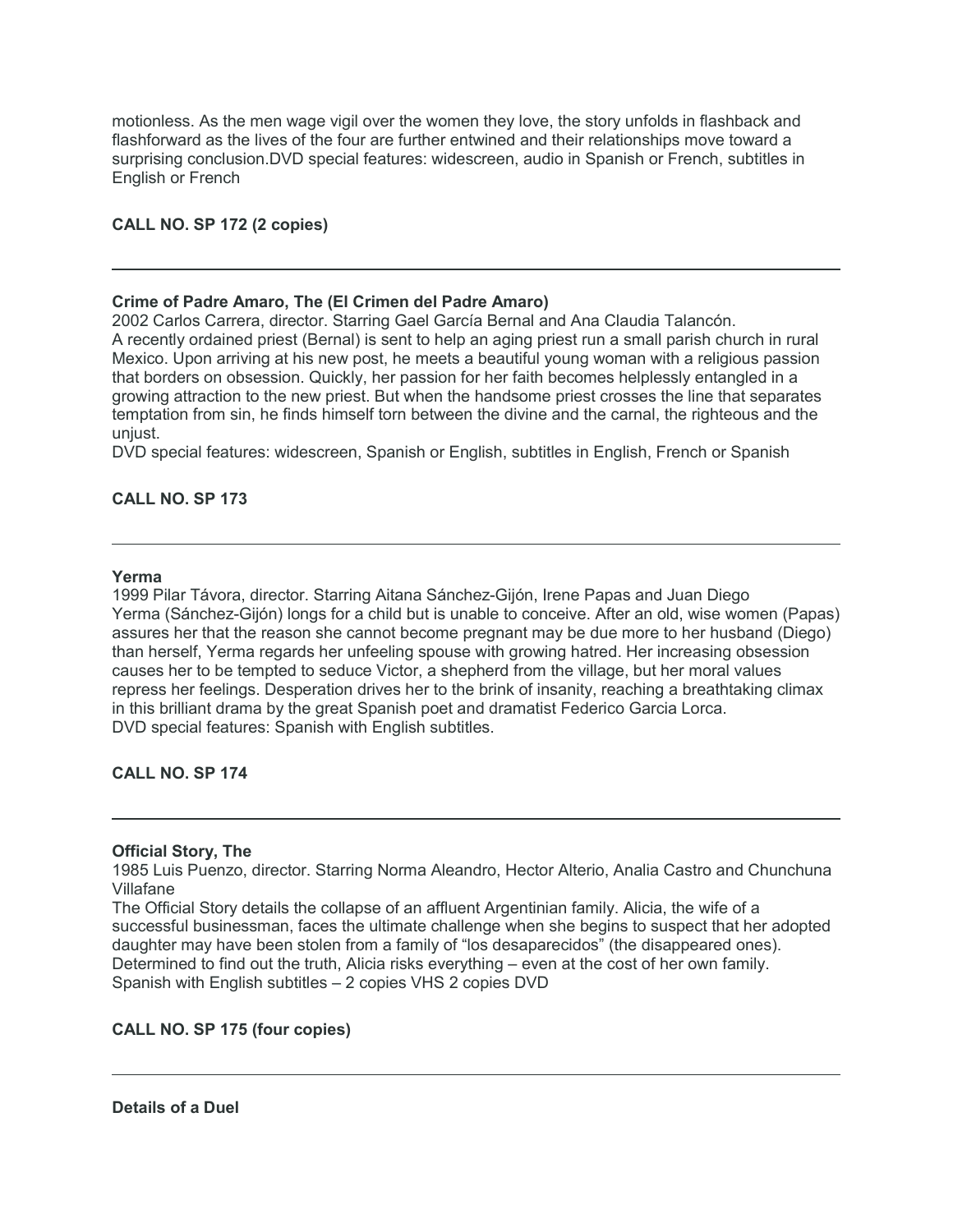1988 Sergio Cabrera, director. Starring Frank Ramirez, Humberto Dorado, and Florina Lemaitre At the end of the fifties, the habitual calm of a nameless town in the heart of the Andes is shaken by the news of an up-coming duel between the local school-teacher and the butcher – men who only yesterday were friends and political allies. On the morning of the duel, they leave home to go about their business, which on this day, includes preparing for death. Contrary to their true natures, one must kill the other by mid-afternoon. Egged on by the clergy, the militia and the town's bureaucrats, a private affair becomes a gladiatorial spectacle. A comedy about escalation, anticipation, and manners, this inexorable process is the subject of Sergio Cabrera's wry, first feature. Spanish with English subtitles

# **CALL NO. SP 176 (2 copies)**

# **We're All Stars (Todos somos estrellas)**

1993 Felipe Degregori, director.

A Wonderful Latin American comedy. At the center are various members of the Huambachano family who share a dream: to win fortune and fame on the television game show, "We're All Stars." Luck strikes when the popular host of the show knocks on their door and invites them to appear as "family of the week." The only catch is, the television studio is looking for the perfect family, and the Huambachanos are forced to cover up the family divorce. What follows is a comedy of errors fueled by the family's struggle for a better life: one child invites his mother's friend to pose as their father; the oldest son, however, wants his real father, now married to somebody else, to join them on the show. A light comedy with a touch of satire, "We're All Stars" hooks its audience with action and the universal inner-workings of family.

Spanish with English subtitles

# **CALL NO. SP 177 (3 copies)**

#### **Mad Love**

2001 Vicente Aranda, director. Starring Pilar López de Ayala, Daniele Liotti, Rosana Pastor, Giuliano Gemma, Roberto Álvarez, Guillermo Toledo, and Susy Sánchez

In the tradition of "Elizabeth" and "Queen Margot" comes "Mad Love," a sumptuous, epic tale of passion and power based on the scandalous true story of betrothed royalty and betrayed loyalty. Shortly after Queen Isabella of Spain sends Columbus off in search of the New World, she sends her beautiful young daughter, Joan, away for a politically advantageous arranged marriage. When Joan meets her intended, the dashing and handsome Archduke Philip, the two fall passionately in love.

All is not to remain well for the newlyweds. As Joan births an abundance of heirs, Philip's attentions, and affections, wander. In response to Philip's philandering, Joan's behavior becomes increasingly erratic. Seizing the opportunity to become sole ruler, Philip and his advisers plot to have his wife declared insane and dethrone her.

DVD special features: widescreen, Castillian Spanish, subtitles in English or French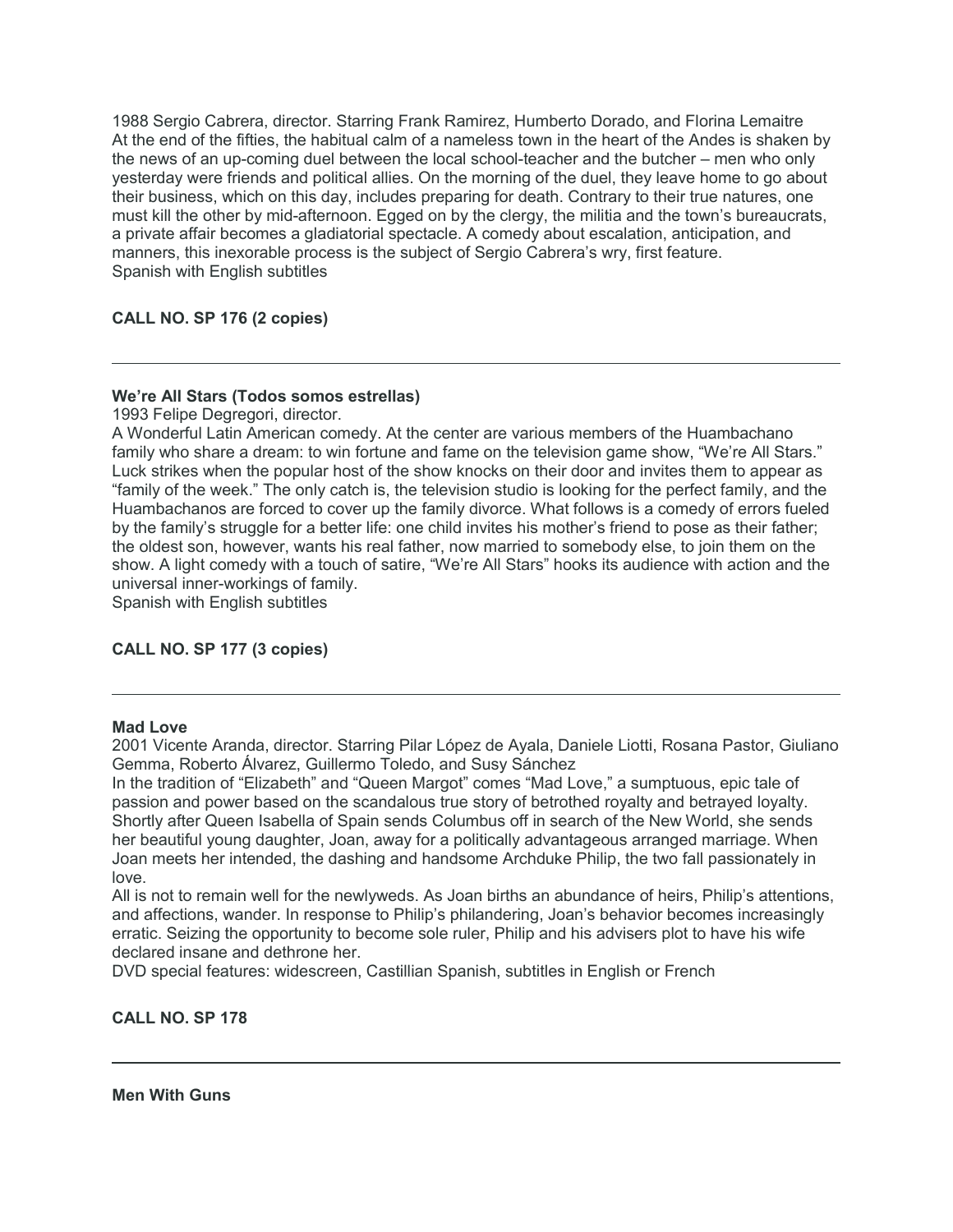1997 John Sayles, director. Starring Federico Luppi, Damian Alcazar, Tania Cruz, Damian Delgado, Dan Rivera Gonzalez, Mandy Patinkin, and Kathryn Grody

Dr. Fuentes is a man in search of his legacy: seven medical students he trained to work in impoverished native villages. But early in his odyssey, he begins to suspect that "men with guns" got there first, and with every step he is confronted by bloody realities he had long ignored. Now, his is an almost desperate quest, but for a mythical village deep in the rain forest – one last refuge of hope called Cerca del Cielo. Written and directred by John Sayles, this incredible journey of the heart and mind takes us into uncharted regions of hopelessness and unparalleled diminsions of brutality. DVD special features: widescreen, Spanish, subtitles in English, French and Portuguese

# **CALL NO. SP 179 (2 copies)**

## **Solas**

1999 Benito Zambrano, director. Starring María Galiana, Ana Fernández, Carlos Álvarez, and Antonio Dechent

A powerful and touching story of love and redemption, Solas is a drama of Spanish women whose emotional life is as rich as their surroundings are poor. Maria is a beautiful but troubled woman adrift in a nameless city in southern Spain. She drinks, smokes and steals, desperate for oblivion and angry at the entire world. Emotional rescue comes in the form of her own mother, who comes to stay with her when her father leaves home for surgery. The mother cooks, crochets and befriends the gentlemanly neighbor downstairs while patiently trying to reach out to her daughter, whose bitterness is no match for her mother's love and devotion. DVD special features: Spanish with English subtitles

# **CALL NO. SP 180**

#### **Blue Diner, The (La Fonda Azul)**

2003 Jan Egleson, director. Starring Miriam Colón, Lisa Vidal, José Yenque, and William Marquez Blue Diner is the story of a Puerto Rican mother and daughter living together in Boston and the difficulties they face when the daughter, Elena, mysteriously loses her ability to speak Spanish, her first language. Everyone has a theory about Elena's misfortune, but no one knows for certain what caused the absurd and tragic event. As Elena's language disappears, her boyfriend's painting inexplicably appears at the museum where her mother works. As the relationship between mother and daughter deteriorates, the two women are forced to confront their past and their expectations for each other. A haunting song, a missing father and a plate of refried beans help to reunite Elena, her mother and cure her mysterious problem.

DVD special features: in English and Spanish with English subtitles

# **CALL NO. SP 181**

#### **Time Of The Butterflies, In The**

2000 Mariano Barroso, director. Starring Salma Hayek and Edward James Olmos Salma Hayek (Traffic) gives a powerful, passionate performance as an idealistic young woman who wages a daring struggle for freedom against a murderous dictator (Edward James Olmos) in this moving thriller that, "with brutal simplicity, dramatizes the personal toll of political tyranny" (San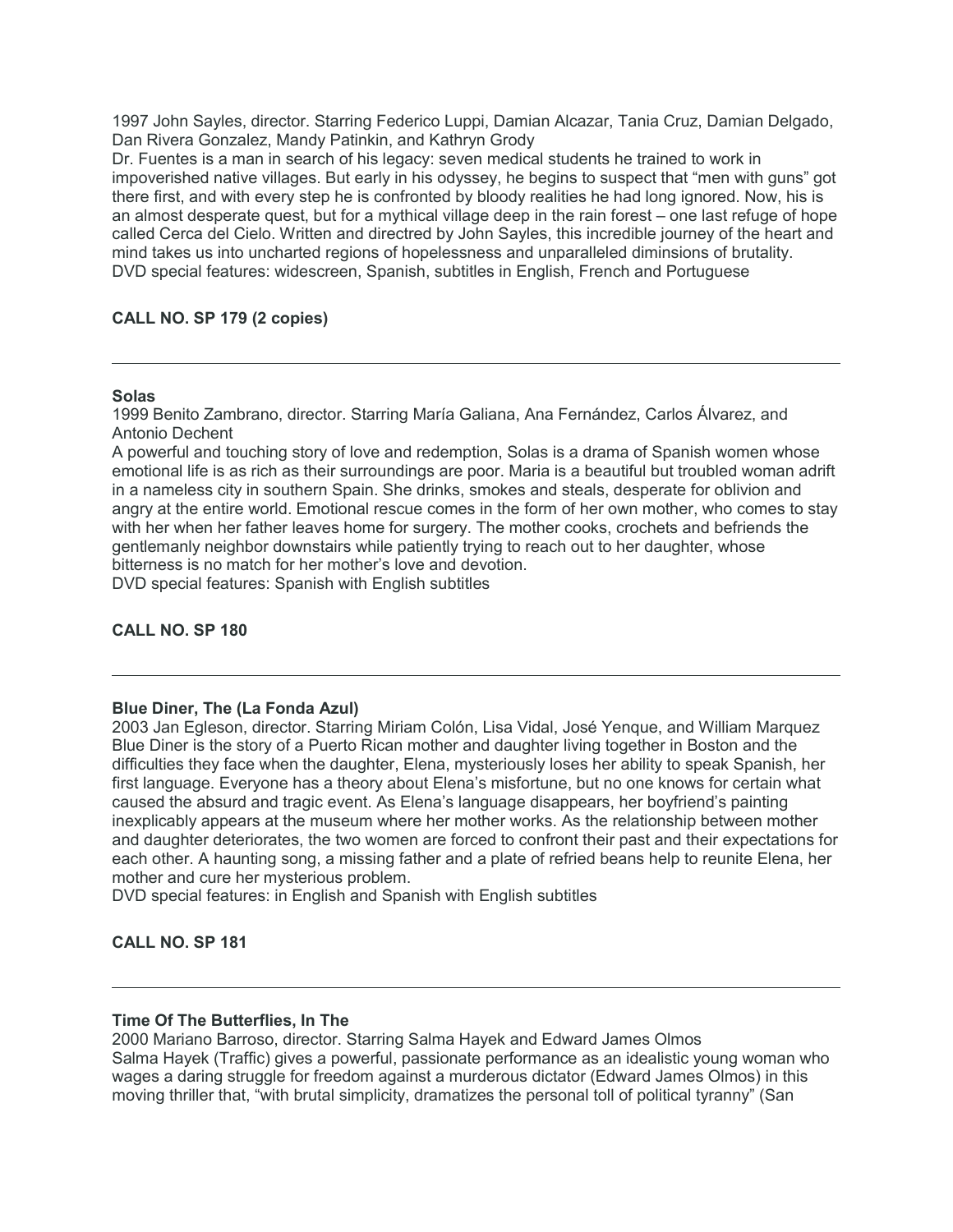## Francisco Chronicle).

For gernerations, Gereral Rafael Trujillo (Olmos) has ruled the Dominican Republic with a mixture of terror and savagery… until Minerva Mirabal (Hayek) dares to oppose him. Inspired by her love for a rebel leader (Marc Anthony), Minerva and her sister – known as Las Mariposas (The Butterflies) – endure unimaginable hardships in a battle for the very soul of a nation. But as their acts of bravery gain notoriety, Trujillo's forces close in, determined to put an end to Minerva's heroics. DVD special features: English with English, French and Spanish subtitles

# **CALL NO. SP 182**

# **Nueba Yol**

1995 106 minutes Spanish with English subtitles

Ángel Muñiz, director. Starring Luisito Marti, Alfonso Zayas, Caridad Ravelo and Raúl Carbonell. The tale of a Dominican widower named Balbuena (Marti), who moves to New York searching for a better life. However, once there he encounters a troubled family reunion, difficulty finding a job without a green card, a wild relationship with another ex-Dominican, and a run-in with the law. Based on a popular Dominican Republic television character.

# **CALL NO. SP 183 (two copies)**

## **Strawberry and Chocolate**

1994 104 minutes

Tomas Gutierrez Alea and Juan Carlos Tabio, directors. Starring Jorge Perugorria, Vladimir Cruz, Mirta Ibarra, Francisco Gatorno, Marilyn Solaya.

This charming Cuban film details the unusual relationship between the flamboyant, educated Diego (Jorge Perugorría) and the young, homophobic, pro-Revolution David (Vladimir Cruz). Miserable at being dumped by his girlfriend, David at first spurns the attentions of Diego; however, at the prompting of his Communist roommate, Miguel (Francisco Gattorno), he cultivates an acquaintanceship with Diego in order to investigate his liberal leanings. Of course, Diego's cultured ways prove fascinating to the younger man and a true friendship grows. Add the slightly crazy neighbor Nancy (Mirta Ibarra), who frequently attempts suicide, as romantic fodder for David, and this playful drama becomes a heartwarming film. Disputed in its own country, this film was the first Cuban picture to be nominated for best foreign picture at the Academy Awards. DVD special features: widescreen, Spanish with English subtitles.

# **CALL NO. SP 128 (2 copies)**

#### **Motorcycle Diaries, The (Diarios de motocicleta)**

2004 127 minutes

Walter Salles, director. Starring Gael García Bernal and Rodrigo De la Serna.

"The Motorcycle Diaries" is based on the journals of Che Guevara, a leader of the Cuban Revolution. In his memoirs, Guevara recounts adventures he, and best friend Alberto Granado, had while crossing South America by motorcycle in the early 1950s.

DVD special features: widescreen, Spanish or French audio with English or French subtitles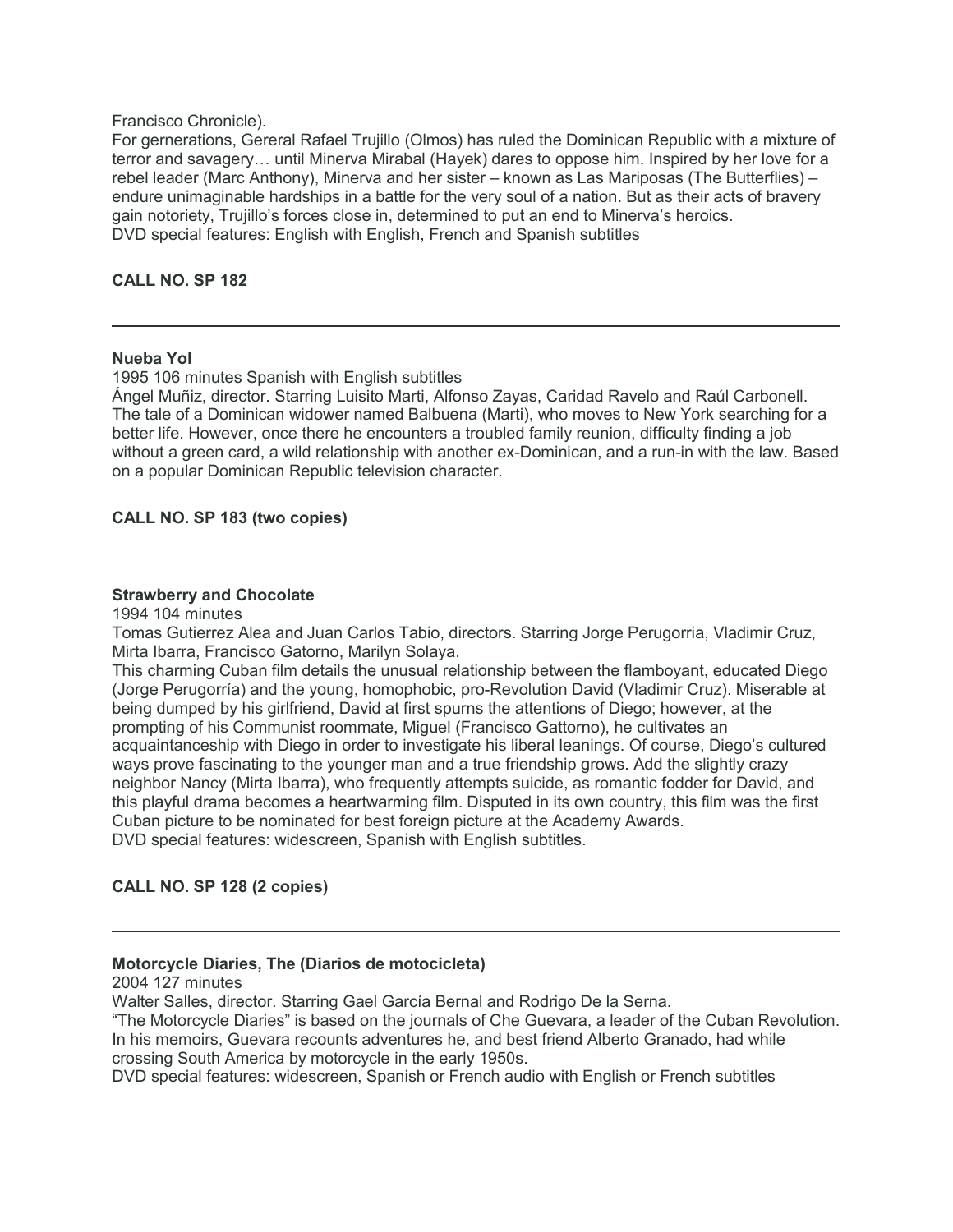#### **Don Juan My Love**

1990 96 minutes Spanish with English subtitles

Antonio Mercero, director. Starring Juan Luis Galiardo, Rossy De Palma, Maria Barranco and Loles Leon.

The world's most famous lover seduces his way into the hearts and bedrooms of some happily surprised women in a most hilarious and sexy adventure. For 450 years, Don Juan has been lying in purgatory trying to repent for his sins. Now he's been given one more chance to perform a good deed to free himself from a phantom existence. Don Juan, My Love is a fast paced and luscious comedy where an arrogant cad and an utterly passionate romantic face off to the death.

### **CALL NO. SP 185**

### **Subterra**

2004 108 minutes

Marcelo Ferrari, Director. Starring Francisco Reyes and Paulina Galvez

An epic Chilean romance set in the mining town of Lota, Chile in 1897, SUBTERRA is the story of a workers' uprising that took place in what was, at the time, the largest coal mine in the world. The quest to improve conditions both spiritual and material begins in the heart of one courageous man. But while the bosses plan the expansion of their vast empire, the workers experience an awakening, and begin to demand change.

DVD special features: Spanish with English subtitles

#### **CALL NO. SP 160 (2 copies)**

#### **Sea Inside, The**

2004 125 minutes Spanish with English or Spanish subtitles DVD

Director: Alejandro Amenábar

Cast: Javier Bardem, Belén Rueda, Lola Dueñas, Mabel Rivera, Celso Bugallo

Life story of Spaniard Ramón Sampedro, who fought a 30-year campaign to win the right to end his life with dignity. Film explores Ramón's relationships with two women: Julia, a lawyer who supports his cause, and Rosa, a local woman who wants to convince him that life is worth living. Through the gift of his love, these two women are inspired to accomplish things they never previously thought possible. Despite his wish to die, Ramón taught everyone he encountered the meaning, value and preciousness of life. Though he could not move himself, he had an uncanny ability to move others.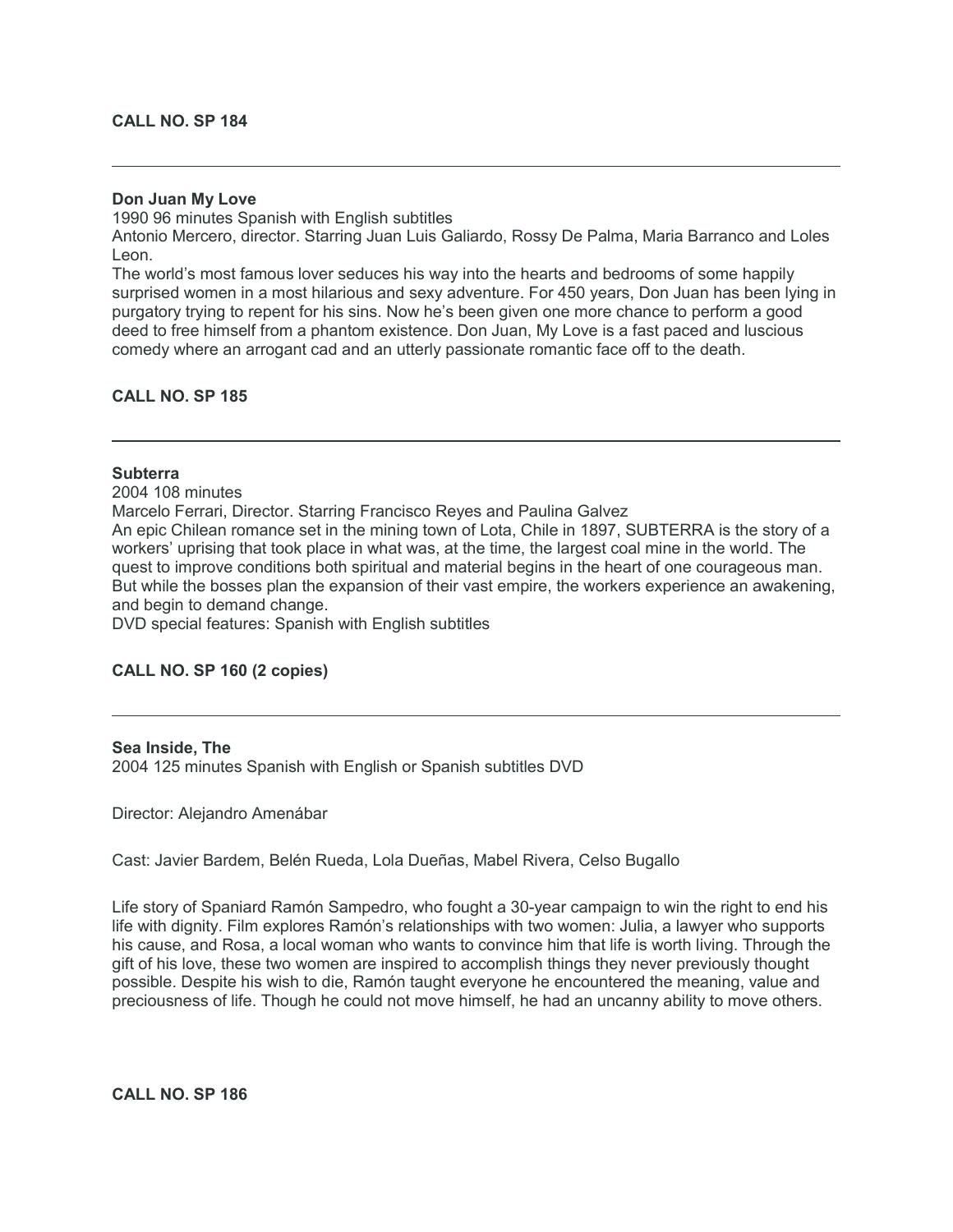#### **Maria Full of Grace**

2004 101 minutes Spanish Director: Joshua Marston Starring: Catalikna Sandino Moreno, Yenny Paola, Vega Sanchez, Jhon Alexander Toro, Guilied Lopez, Patricia Rae Maria Alvarez, a bright, spirited 17-year-old, lives with three generations of her family in a cramped house in rural Colombia. Desperate to leave her job stripping thorns from flowers in a rose plantation, Maria accepts a lucrative offer to transport packets of heroin – which she must swallow – to the United States. The ruthless world of international drug trafficking proves to be more than Maria bargained for as she becomes ultimately entangled with both drug cartels and immigration officials. DVD widescreen, subtitles in English, Spanish or French, theatrical and international trailers, audio commentary with writer/director Joshua Marston

# **CALL NO. SP 187**

## **Nobody's Wife (Señora de Nadie)**

1982 98 minutes

Director: Maria Luisa Bemberg

Starring: Luisina Brando, Julio Chavez, Rodolfo Ranni and China ZorrillaLeonor is living the good life: a husband, two kids, a comfortable home… But when she discovers her husband is cheating on her, that life collapses. Leonor flees the world she knows, finds a new job, and meets new men. From a distance, through, she cautiously observes her children.DVD Spanish with English subtitles, letterboxed

# **CALL NO. SP 188**

# **Advanced Spanish (Standard Deviants School)**

copyright 2002, Cerebellum Corp. series of 8 VHS tapes: Program 1: Reviewing the Basics Program 2: Irregular Verbs Program 3: Verb Tenses Program 4: Spanish Prepositions Program 5: Modal & Reflexive Verbs Program 6: The Preterite & Perfect Tenses Program 7: Subjunctive & Formal Commands Program 8: Informal Commands & Future Tenseeach program is 26 minutes

**CALL NO. SP 189-1 to 189-8**

### **l'auberge espagnole (The Spanish Apartment)** 2002 122 minutes Director: Cédric Klapisch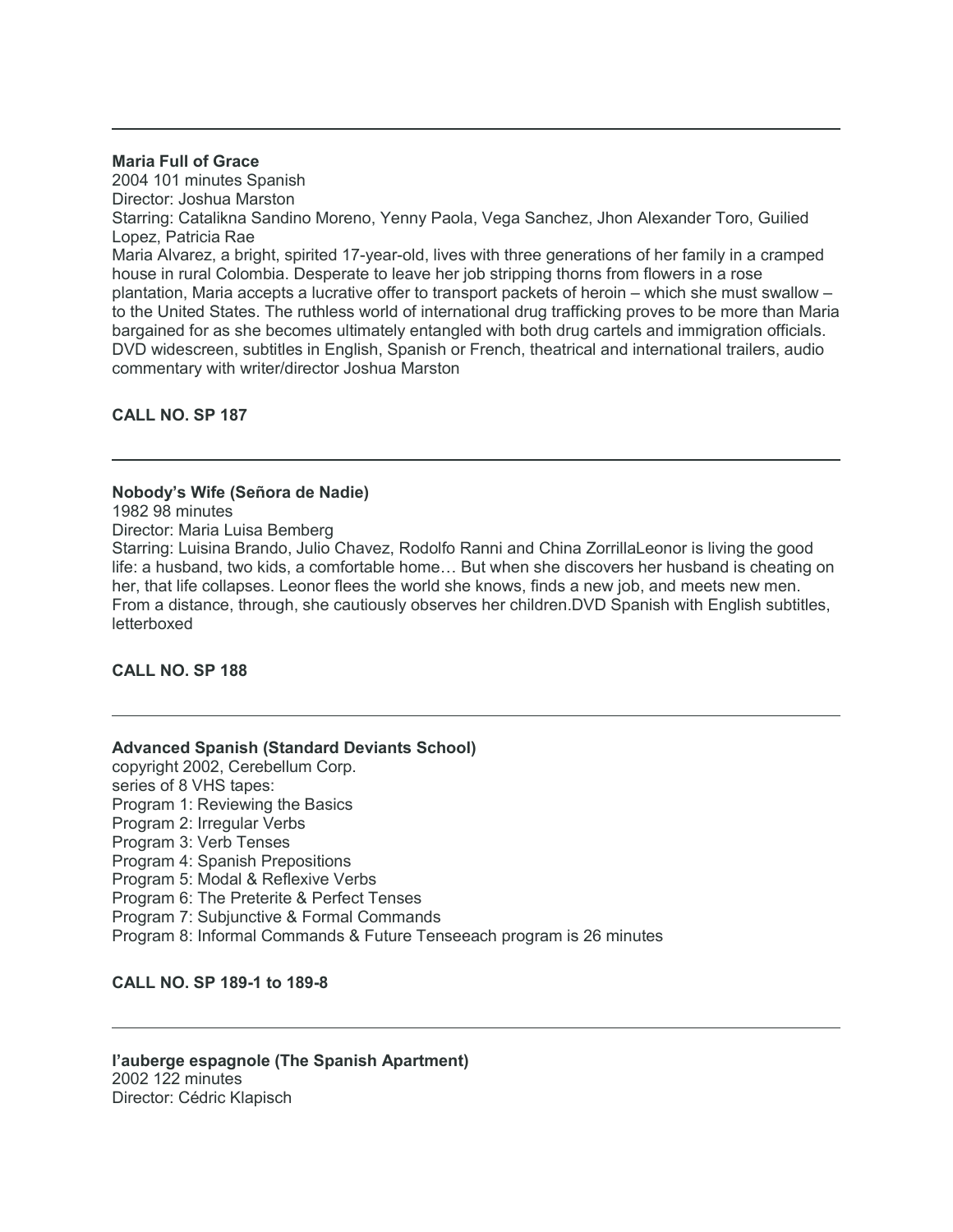Cast: Romain Duris, Judith Godrèche, Audrey Tautou, Cécile De France, Kelly Reilly, Cristina Brondo, Federico D'Anna, Barnaby Metschurat, Christian Pagh, Kevin Bishop, Xavier De Guillebon, Wladimir Yordanoff, Irene Montalà, Javier Coromina, Iddo Goldberg, Martine Demaret, Olivier Raynal, Paulina Gálvez, Jacno, Sylvie Lachat, Magali Roze, Shilpa Baliga, Nadala Batiste, Pere Sagrista, Pere Abello, Babou Cham, Dani Grao, Iván Morales, Jacques Royer, Mira Wanting, Arsène Royer, Sophie Delin, Zinedine Soualem, Pablo Klapisch, Cédric Klapisch, Lise LamétrieXavier (Romain Duris) is a straight-laced French college senior who moves to Barcelona as part of a student exchange program, much to the dismay of his beautiful girfriend Martine (Audrey Tautou). But sharing cramped quarters with students from all over Europe quickly leads to mulicultural chaos as Xavier gets a hilarious, eye-opening lesson on how to live, love, laugh … and party!

DVD French and Spanish audio options, subtitled in English or SpanishSee under French LLC call number FR 157

## **CALL NO. see under French**

#### **Bear Cub (Cachorro)**

2004 95 minutes Spanish with optional English subtitles. Director: Miguel Albaladejo

Cast: José Luis García-Pérez,

David Castillo, Empar Ferrer,

Elvira Lindo, Arno Chevrier, Mario Arias, Josele Román, Diana CerezoPedro (José Luis García-Pérez) is an attractive and homosexual dentist who lives a sexually active lifestyle. He offers to take care of his 9 year-old nephew Bernardo (David Castillo) for two weeks while the child's mother, Pedro's older sister Violeta (Elvira Lindo), goes off to India with her latest "hippie" boyfriend. Pedro modifies his sexual behavior but quickly finds out that Bernardo is extremely comfortable and mature in his attitude towards life. When Violeta suddenly becomes detained in India, Pedro finds himself the boy's caretaker and must face the challenges of raising a child. As the relationship between uncle and nephew gradually becomes tighter through real love, friendship and affection, Violeta's estranged mother, Dona Teresa (Empar Ferrer), arrives to begin a relationship with Bernardo. But as she finds out more about Pedro's life, Dona Teresa believes that the upbringing of a child should not be left in the hands of a homosexual. Bear Cub is the newest film from Miguel Albaladejo, director of Manolito Four-Eyes (Manolito Gafotas).DVD – 2 copies, copy 1 is unrated director's cut, copy 2 is US theatrical version

#### **CALL NO. SP 190 C1 and C2**

#### **La Vida que te Espera (Your Next Life)**

2004, 105 minutes, In Spanish with optional English subtitles

#### Director: Manuel Gutiérrez Aragón

Cast: Juan Diego, Luis Tosar, Marta Atura, Clara Lago, Celso Bugallo, Víctor Clavijo, Xosé Manuel Olveira 'Pico', Xosé Luis Bernal 'Farruco', Rei Chao, Alfonso Agra, Rosa Álvarez, Manuel Millán, Santi Prego, Laura Silva, Laura Bueno, Tasio Fernández

In a land steeped in tradition and competition, the inevitable happens. A murder among neighbors, a mystery unsolved and a familial rift that leads to love and hatred.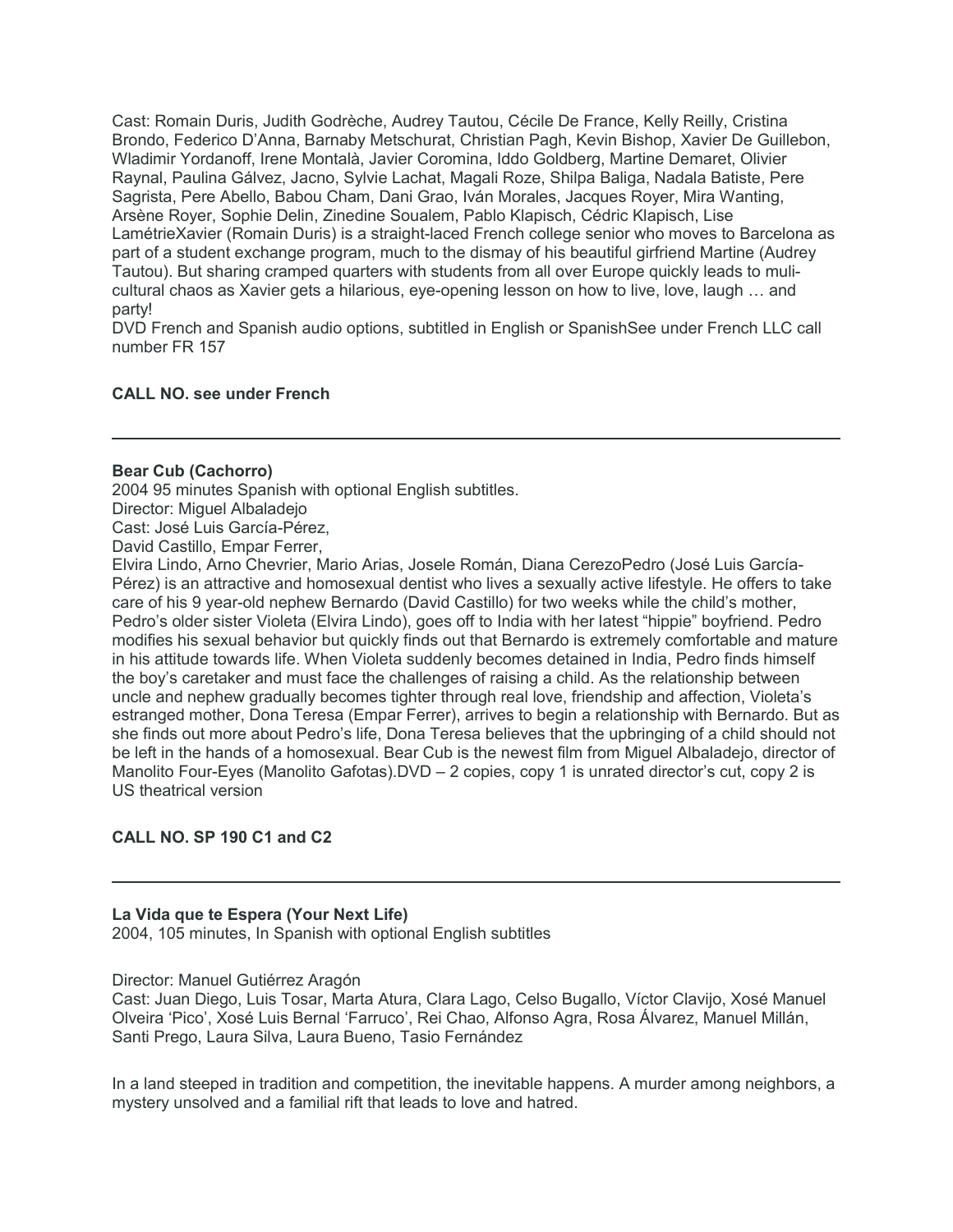## **CALL NO. SP 191**

#### **The Devil's Backbone**

2001, 108 minutes, in Spanish with English subtitles Director: Guillermo del Toro

Cast: Eduardo Noriega, Marisa Paredes, Federico Luppi, Fernando Tielve, Íñigo Garcés It is 1939, the end of three years of bloody civil war in Spain, and General Franco's right-wing Nationalists are poised to defeat the left-wing Republican forces. A ten-year-old boy named Carlos (Fernando Tielve), the son of a fallen Republican war hero, is left by his tutor in an orphanage in the middle of nowhere. The orphanage is run by a curt but considerate headmistress named Carmen (Marisa Paredes) and a kindly Professor Casares, both of whom are sympathetic to the doomed Republican cause. Despite their concern for him, and his gradual triumph over the usual schoolhouse bully, Carlos never feels completely comfortable in his new environment. First of all, there was that initial encounter with the orphanage's nasty caretaker, Jacinto, who reacts even more violently when anyone is caught looking around a particular storage room the one with the deep well. Second, and more inexplicable, is the presence of a ghost, one of the former occupants of the orphanage named Santi. Not long after Carlos' arrival, Santi latches onto Carlos, badgering him incessantly at night and gloomily intoning, "Many of you will die." As if that wasn't enough to keep the orphanage's occupants in an unrelenting state of terror, there's the un-exploded bomb that dominates the orphanage's courtyard, still ticking away; With the orphanage left defenseless by its isolation, and the swift progression of Franco's troops, the ghost's prediction seems depressingly accurate. Nevertheless, with every step of the plot, it becomes apparent that the ghost's predictions as to who (or what) will die, the real source of danger and even the definition of death itself may be more ambiguous than first thought.

DVD Commentary by: director Guillermo del Toro, Brand-new director-supervised HD transfer, Deleted scenes with optional director commentary, Making-of documentary, Director's thumbnail track, Excerpts from director's notebook, Conceptual art galleries, Storyboard thumbnail comparisons

# **CALL NO. SP 192**

### **Flamenco**

1997. 100 minutes. Spanish with optional English subtitles Director: Carlos Saura Cast: La Paquera de Jerez, Merche Esmeralda, Manolo Sanlúcar, Joaquín Cortés, Manuel Moneo As a hall fills with performers, a narrator says that flamenco came from Andalucia, a mix of Greek psalms, Mozarabic dirges, Castillian ballads, Jewish laments, Gregorian chants, African rhythms, and Iranian and Romany melodies. The film presents thirteen rhythms of flamenco, each with song, guitar, and dance: the up-tempo bularías, a brooding farruca, an anguished martinete, and a satiric

fandango de huelva. There are tangos, a taranta, alegrías, siguiriyas, soleás, a guajira of patrician women, a petenera about a sentence to death, villancicos, and a final rumba. Families present numbers, both festive and fierce. The camera and the other performers are the only audience. DVD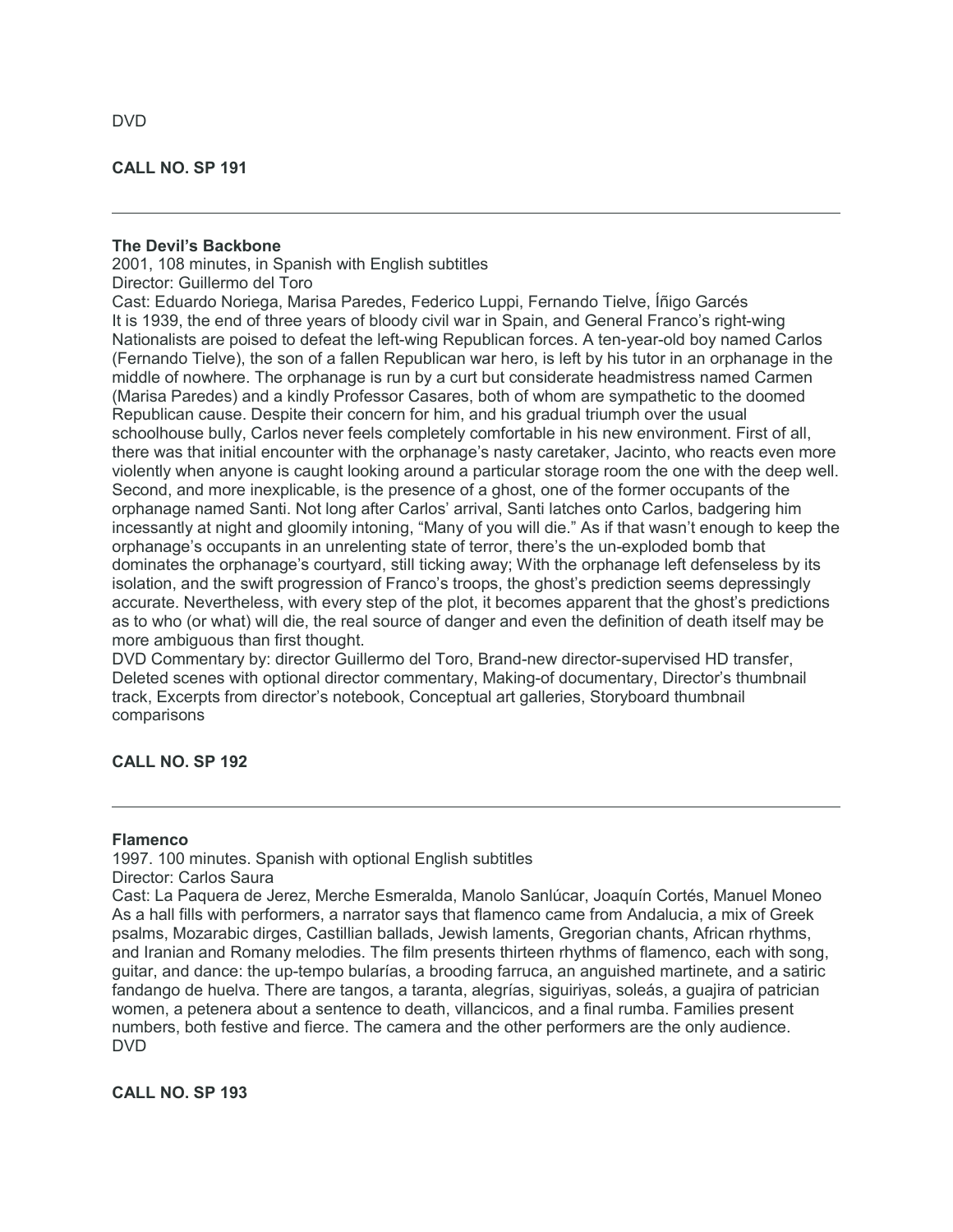### **Carmen**

Spanish with English subtitles, 97 minutes

Cast: Antonio Gades as Antonio, Laura del Sol as Carmen, Paco de Lucía as Paco, Marisol as Pepa Flores, Cristina Hoyos as Cristina, Juan Antonio Jiménez as Juan, José Yepes as Pepe Girón, Sebastián Moreno as Escamillo, Gómez de Jerez as Cantaores, Manolo Sevilla as Cantaores, Antonio Solera as Guitarristes, Antonio Gades as Antonio, Laura del Sol as Carmen, Paco de Lucía as Paco, Marisol as Pepa Flores, Cristina Hoyos as Cristina, Juan Antonio Jiménez as Juan, José Yepes as Pepe Girón, Sebastián Moreno as Escamillo, Gómez de Jerez as Cantaores, Manolo Sevilla as Cantaores…Director: Carlos Saura

Based on the French novel and Bize's most popular opera which it inspired, Saura's exhilarating flamenco "Carmen" became an instant classic on its release and was rewarded with many international accolades including Academy Award nominations and prizes at the Cannes Film Festival.

The film explores the legend by staging a modern ensemble of musicians and dancers busy rehearsing a flamenco interpretation of the Carmen story. When producer and star dancer Antonio (Antonio Gades) chooses a girl named Carmen (Laura del So) to play 'his' Carmen, life begins tragically to imitate art…

VHS 1 copy (copy 1); DVD 2 copies, one region 2 PAL requires special DVD player (copy 2)- second DVD copy is all region but PAL format, requires special DVD player or play in computer DVD drive (copy 3)

# **CALL NO. SP 194**

#### **Half of Heaven**

1986, Spanish with English subtitles, 127 minutes Cast: Angela Molina, Fernando Fernan Gomez, Margarita Lozano, Antonio V. Valero, Nacho Martinez Director: Manuel Gutierrez Aragon A single mother climbs her way from rural poverty to become the owner of a swank Madrid restaurant. VHS, 3 copies

**CALL NO. SP 195**

**El Alfabeto Español CALL NO. SP 197**

### **Ay Carmela!**

Director: Carlos Saura

with Carmen Maura, Andres Pajares and Gabino Diego.

1991, 105 minutes, Spanish with English subtitles.

A husband-and-wife entertainment team are captured by Fascists during the Spanish Civil War and must fashion their show for a theater-loving official in order to stay alive.VHS, 2 copies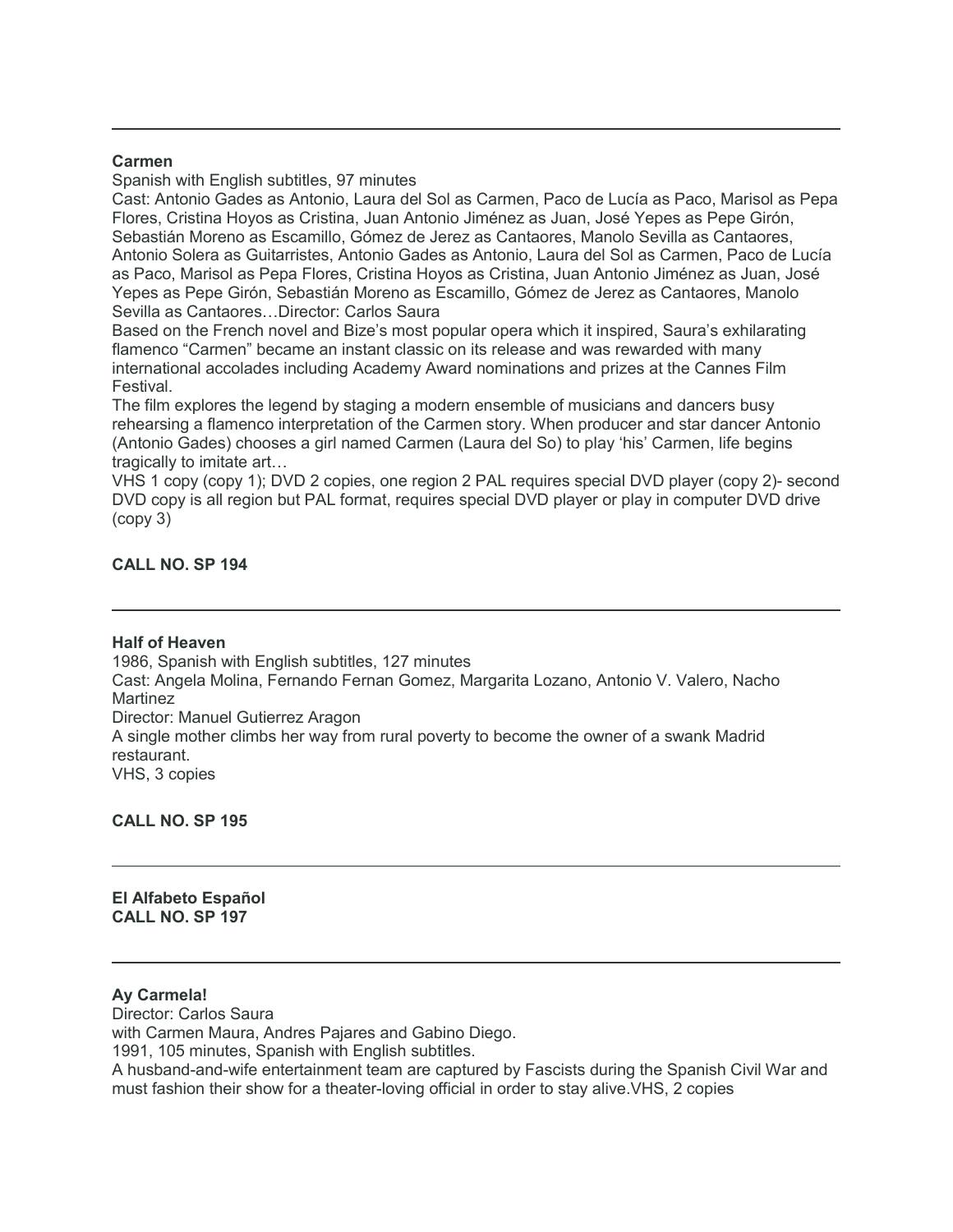# **The Changing Role of Hispanic Women**

2004, 44 min. The traditional role of wife and mother is changing rapidly to that of independent, self-sufficient working woman for many American Latina women. In this program, several prominent Latina women, including author Isabel Allende, discuss their changing role within the context of Hispanic family values, male machismo, and the traditional role of females as the center of family and community life. Actress Jennifer Lopez expains her choice of career over marriage. A psychiatrist and several Hispanic men examine the issue from the male perspective. Hosted by actor Hector Elizondo.

Films for the Humanities & Sciences DVD

## **CALL NO. SP 198**

#### **Jamon Jamon**

1992, 100 minutes, Spanish with English subtitles, DVD region 4 – requires a world format DVD player, standard USA players won't work with this disk

Director: Bigas Luna Cast: Stefania Sandrelli, Anna Galiena, Juan Diego, Penélope Cruz, Javier Bardem

Fiery and luscious Senorita Silvia becomes pregnant to village Mummy's-boy Jose, whose family owns the local underwear factory. Silvia's father has left town and her mother Carmen is forced to become the town prostitute.

Jose's overbearing mother Conchita fears her son will marry the daughter of a scarlet woman and takes action… she hires sexy, young Raul, who works in the ham-factory (& enjoys nude bullfighting) to seduce Silvia.

That's when the passion and fun really heats up. A sensuous comedy that uses food as a sexual metaphor where breasts taste of ham and where a duel to the death is with a side of bacon!

#### **CALL NO. SP 200**

#### **Lovers of the Arctic Circle**

1998, 109 minutes, DVD, Spanish with English subtitles Director: Julio Medem

Cast: Najwa Nimri, Fele Martínez, Nancho Novo, Maru Valdivielso, Peru Medem, Sara Valiente, Víctor Hugo Oliveira, Kristel Díaz, Pep Munné, Jaroslav Bielski, Rosa Morales, Joost Siedhoff, Beate Jensen, Petri Heino, Outi AlanenOne of the most acclaimed and beloved Spanish films in recent years, Lovers of the Arctic Circle charts the remarkable destinies of Ana and Otto, childhood friends whose fates intersect over the years, leading to a stunning conclusion in which destiny and romance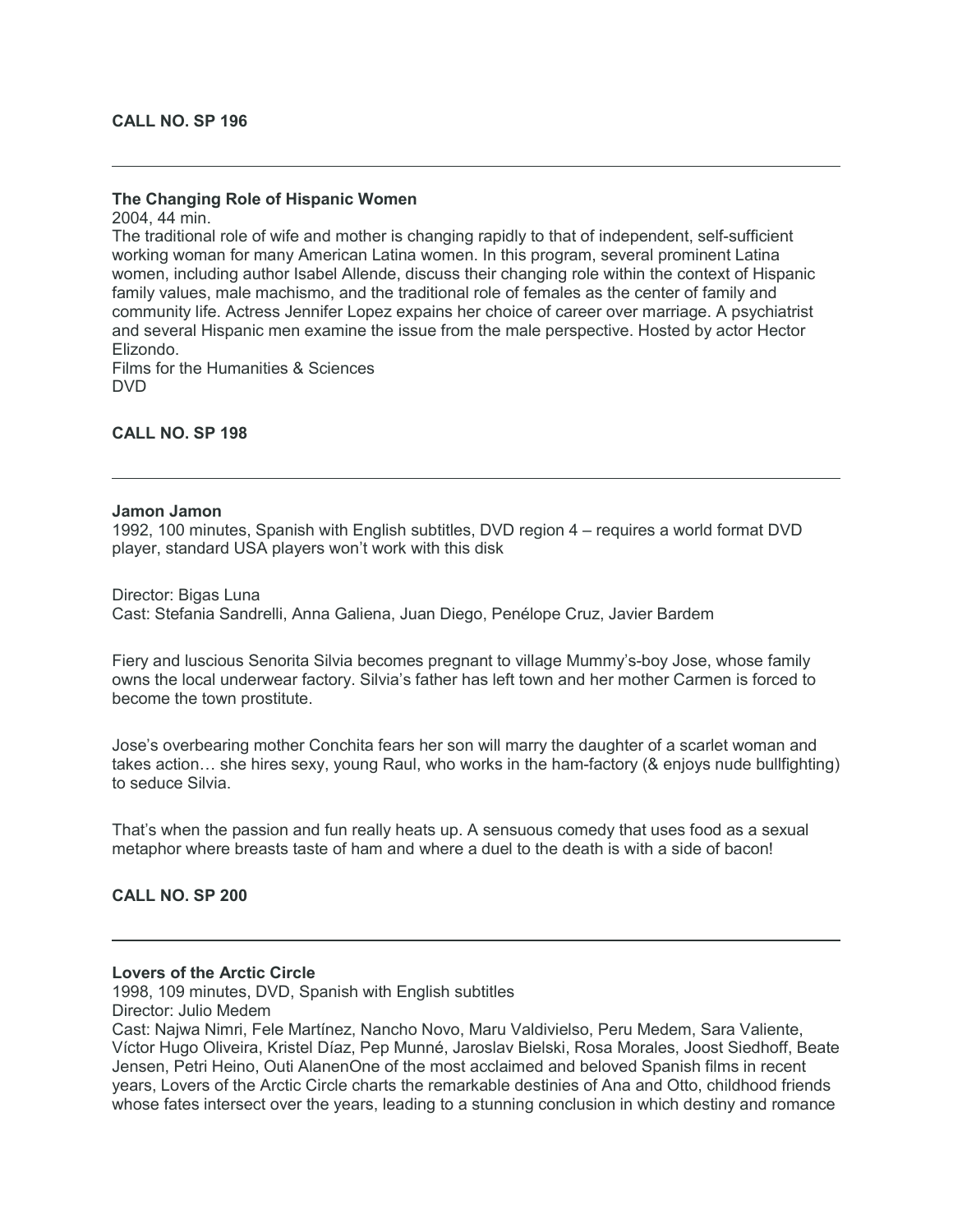collide. A beautiful and haunting love story in the tradition of Amelie and Run Lola Run, this groundbreaking film from director Julio Medem finally arrives on DVD to enchant and delight anyone who believes in the power of love.

## **CALL NO. SP 199**

#### **El Perro del Hortelano (The Dog In The Manger)**

1995 109 minutes audio in Spanish, Italian or English, subtitles in English or French

Director: Pilar Miro

Cast: Emma Suarez, Carmelo Gomez, Rafael Alonso

A prominent 17th-century Spanish noblewoman throws social convention to the wind and pursues a romance with her low-born personal secretary in this romantic and lavish costume thriller. The trouble begins when the young Countess Diana discovers that the secretary Teodoro is engaged to one of her maids. Outraged, she manipulates her servant into falling in love with another so she can have Teodoro to herself. The attention she heaps upon Teodoro inspires the jealousy of her blueblooded suitors who begin plotting his demise. – A brilliant adaptation of the best Spanish theater! This excellent movie shows the skills achieved by Pilar Miro as well as the outstanding improvement in the photography/cinematography in the Spanish cinema, as now it can even afford to be sensationalist.

DVD – region 2 disk

**CALL NO. SP 202**

#### **Cabeza de Vaca**

1993 1 hour 48 minutes Spanish with English subtitles Director: Nicolás Echevarría

Actors: Juan Diego, Daniel Giménez Cacho, Roberto Sosa, Carlos Castañón, Gerardo VillarrealIn 1528, a Spanish expedition founders off the coast of Florida – 600 lives lost. One survivor, Alvar Nuñez Cabeza de Vaca, roams across the American continent searching for his Spanish comrades. Instead he discovers the Iguase, an ancient Indian tribe. Over the next eight years, Cabeza de Vaca learns their mystical and mysterious culture, becoming a healer – and a leader. But soon this New World collides with the Old World as Spanish conquistadors seek to enslave the Indians, and Cabeza de Vaca must confront his own people and his past.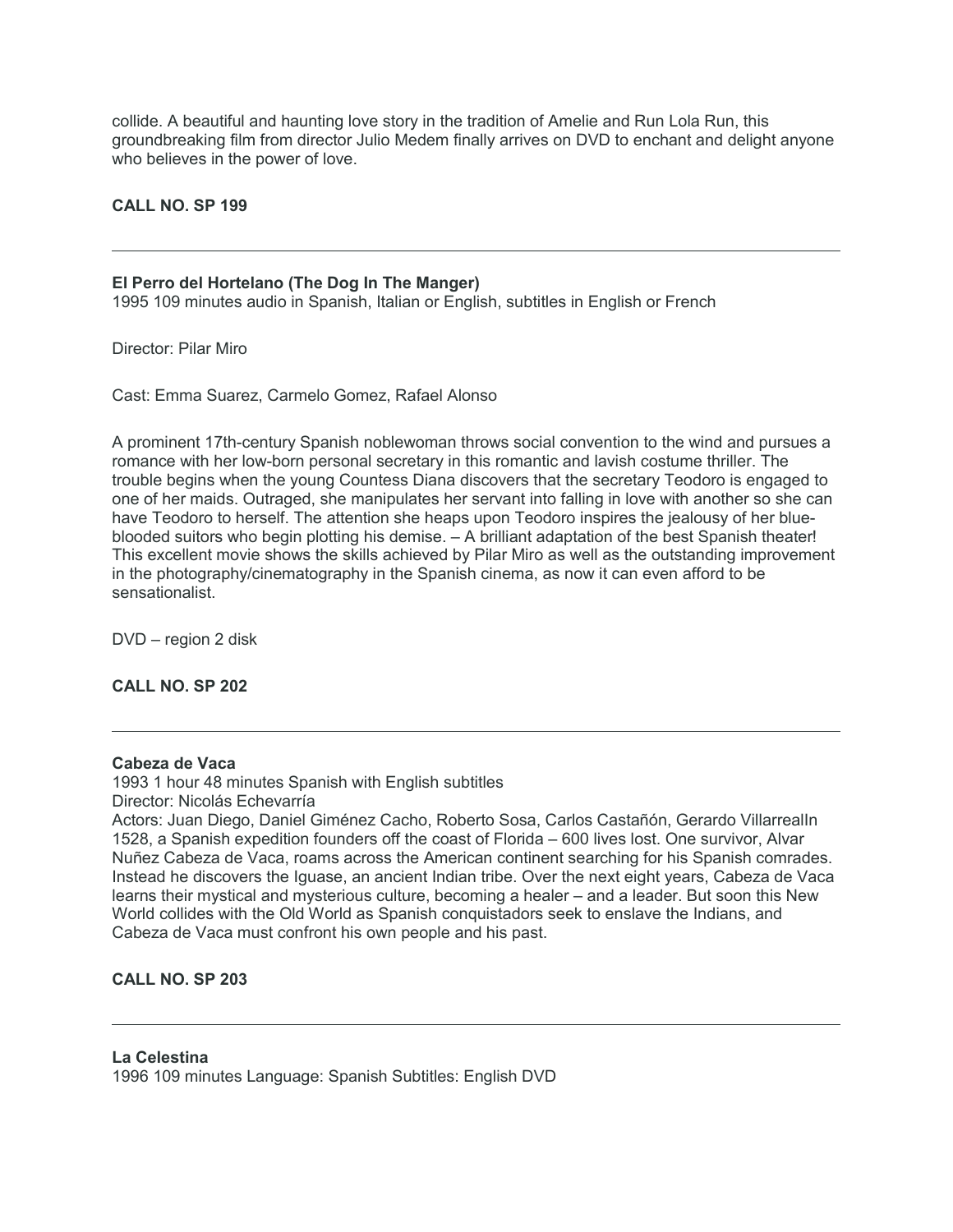Director: Gerardo Vera

Actors: Juan Diego Botto, Terele Pavez, Maribel Verdú, Jordi Mollà, Penélope Cruz

Calisto is a young knight who has fallen madly in love with a beautiful maiden, Melibea. Failing in his endeavors to win her over, Calisto is prompted by his unscrupulous servant, Sempronio, to seek the help of Celestina.

Calisto's other servant Parmeno, tries to dissuade his master from resorting to the old witch who Parmeno knows all about from past experiences. But Calisto sees Celestina as his last hope for love and happiness and so pays her to work here magic on Melibea, which she duly does. The young knight and the beautiful maiden are soon happy lovers, but not for long…

### **CALL NO. SP 204**

**Live-in Maid** 2004. 87 minutes Spanish with optional English subtitles DVD

Director: Jorge Gaggero

Actors: Norma Aleandro, Norma Argentina, Marcos Mundstock, Claudia Lapacó, Elsa Berenguer

In this universally acclaimed film from writer-director Jorge Gaggero, Academy Award-nominated actress Norma Aleandro plays Beba, a sophisticated older woman whose recent divorce has left her in a precarious financial position. Despite her attempts to keep up appearances, she is finally forced to do the unthinkable – discharge her live-in maid. Dora has worked for Beba for thirty years and is dutiful but distant and reserved. When both women finally face life without the other, they soon discover that their relationship is more different than either had ever imagined.

DVD Extras: Behind-the-Scenes Featurette, Original Theatrical Trailer

**CALL NO. SP 205**

#### **Calderón de la Barca: La Vida Es Sueño**

The Spanish classic, performed in the classic Spanish style—beautifully spoken and clear to the ear. With Julio Núñez as Segismundo and a first-rate supporting cast. An RTVE Production. (Spanish, 74 minutes, b&w)

Includes Public Performance Rights – the ability to present a non-theatrical performance, without charge, to a gathering of people in schools, universities and other public forums.

Copyright date: ©1968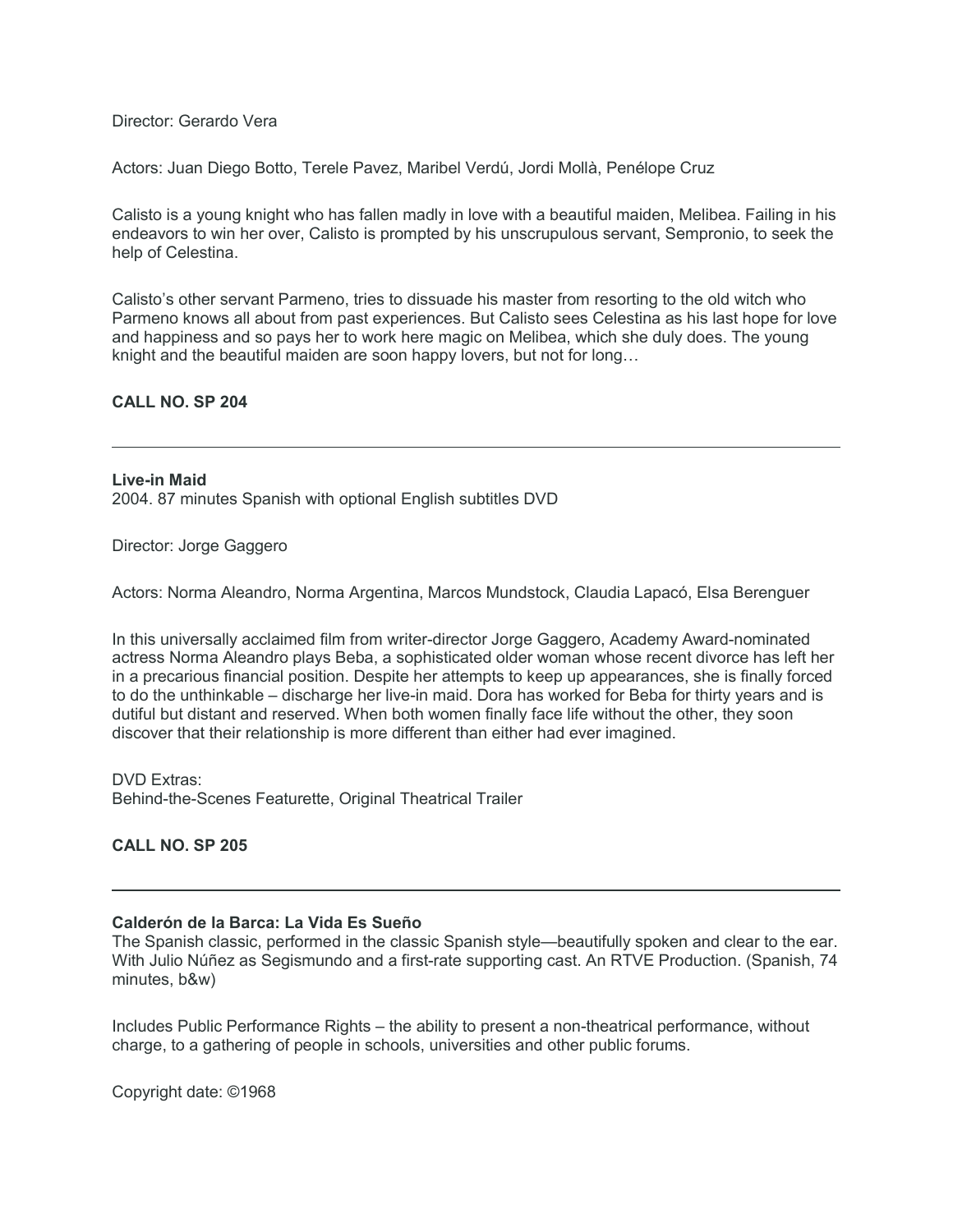## **CALL NO. SP 206**

**Pan's Labyrinth** 2006 Language: Spanish Subtitles: English, Spanish Run Time: 119 minutesDirector: Guillermo del Toro Actors: Ivana Baquero, Sergi López, Maribel Verdú, Doug Jones, Ariadna GilFollowing a bloody civil war young Ofelia enters a world of unimaginable cruelty when she moves in with her new stepfather a tyrannical military officer. Armed with only her imagination Ofelia discovers a mysterious labyrinth and meets a faun who sets her on a path to saving herself and her ailing mother. But soon the lines between fantasy and reality begin to blur and before Ofelia can turn back she finds herself at the center of a ferocious battle between good and evil.

DVD 2 disk set

## **CALL NO. SP 207**

## **Soñar no cuesta Nada**

2006

Language: SpanishDirector: Rodrigo Triana

Actors: Diego Cadavid, Marlon Moreno, Carolina Ramirez, Juan Sebastian Aragon, Manuel José ChávezBased on a true story, this action-packed film is loaded with danger, adventure, hope and hilarious situations. While on a rescue mission in the middle of the jungle, a group of Colombian soldiers find, and decide to keep, millions of dollars belonging to guerrillas. This proves easier said than done when the only way out is blown up by rebels and the new millionaires have to find their way back to civilization. Greed and love will make these characters stop at nothing to fulfill their dreams. However, the price can be higher than expected!

DVD

**CALL NO. SP 208**

**Cronicas** 2004

Language: English, Spanish

Subtitles: English, Spanish

Run Time: 108 minutesDirector: Sebastián Cordero

Actors: Damián Alcázar, Walter Layana, Henry Layana, Tamara Navas, Washington GarzónJohn Leguizamo stars as Manolo Bonilla, a tabloid TV reporter who traveled from Miami with his news crew on the trail of a story about a serial killer striking a small town in Ecuador. Convinced this story could be the 'big one' that makes him a network star, he is willing to bend the rules to get the facts.

DVD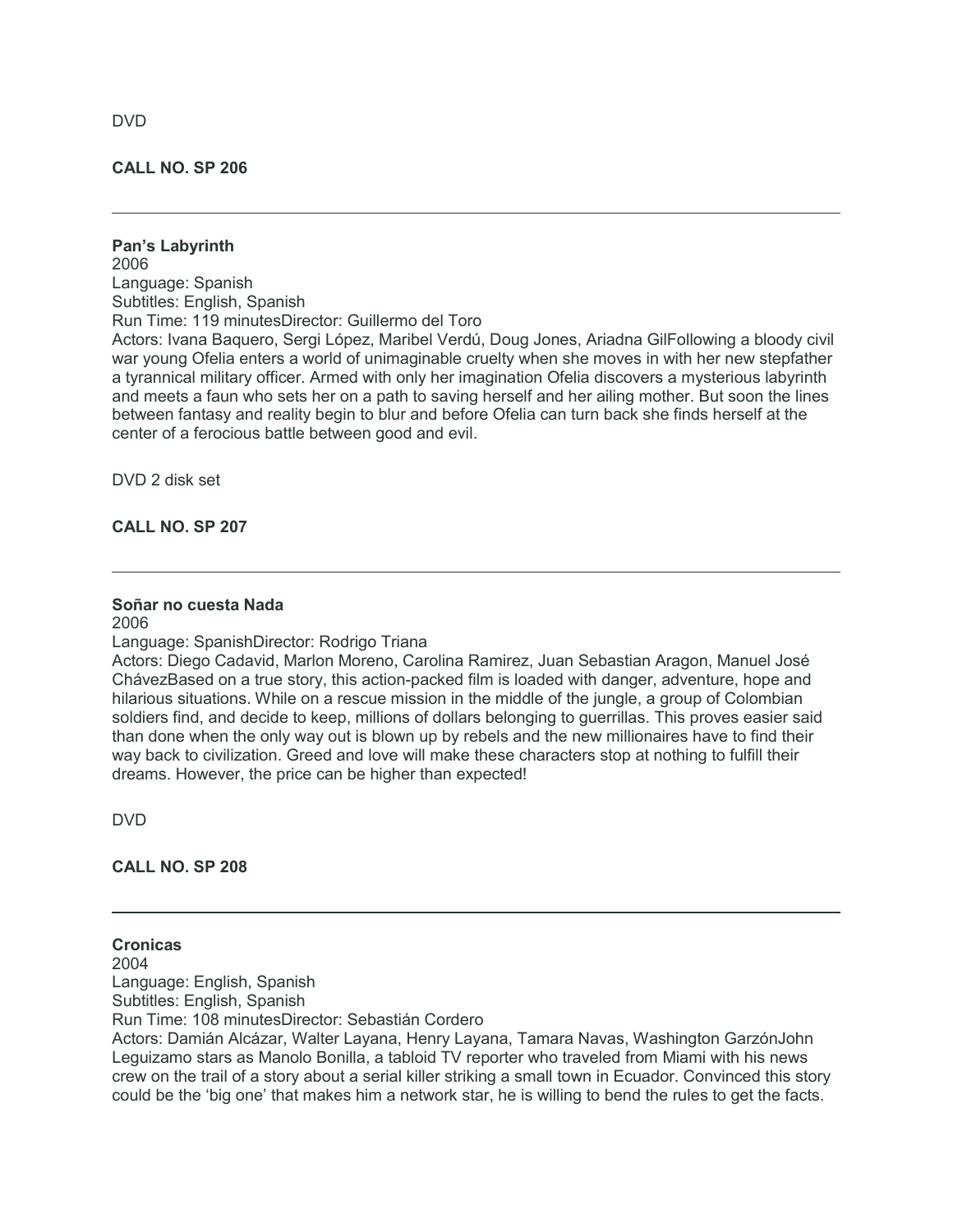But the closer he gets to uncovering the truth, the more he finds his carefully planned story spinning dangerously out of control. Soon, Bonilla and his crew find themselves at the center of a frightening situation where even the best intentions can backfire.

DVD

**CALL NO. SP 209**

# **A Red Bear**

2002

Language: Spanish

Run Time: 92 minutesDirector: Adrián Caetano

Actors: Julio Chávez (III), Soledad Villamil, Luis Machín, Agostina Lage, Enrique Liporace"Like in a disenchanted urban western, A Red Bear draws out the destiny of a justice-seeking avenger, outlawed by the raw truth of life in the suburbs of Buenos Aires. From the director of Bolivia, Adrián Caetano's internationally acclaimed film is considered to be one of the finest examples of the ""New Argentine Cinema.""

Although Bear is the only one counting, seven years have gone by since he was sent to prison for robbery and murder. He's unpredictable and violent by nature and need, yet he holds his past close to the vest with a simmering intensity. The day of the robbery was his daughter Alicia's first birthday and his ex-wife Natalia has never forgiven him for that.

Now paroled, Bear thinks he might be able to start anew — but Natalia lives with Sergio, who helped her during rough times, and Alicia barely remembers her father at all. Bear is determined to get them back or at least repair the damage. Caught between the depressed Argentine economy and the double-dealing underworld, the only way he might succeed to ensure his daughter's future may be to return to his criminal past. Will Bear make the ultimate sacrifice? "

DVD

**CALL NO. SP 210**

# **WHISKY**

2004 Language: Italian, Portuguese, Spanish Subtitles: English Run Time: 94 minutesDirectors: Pablo Stoll, Juan Pablo Rebella Actors: Andrés Pazos, Mirella Pascual, Jorge Bolani, Ana Katz, Daniel HendlerThe deadpan style of Jim Jarmusch meets Aki Kaurismaki's wry sensibility in this perversely funny story set in Montevideo, Uruguay. When Jacobo, a lonely sock factory owner, hears about the impending visit of his irritatingly cheerful brother, who he hasn't seen in years, he enlists his faithful assistant Marta to pretend to be his wife.

DVD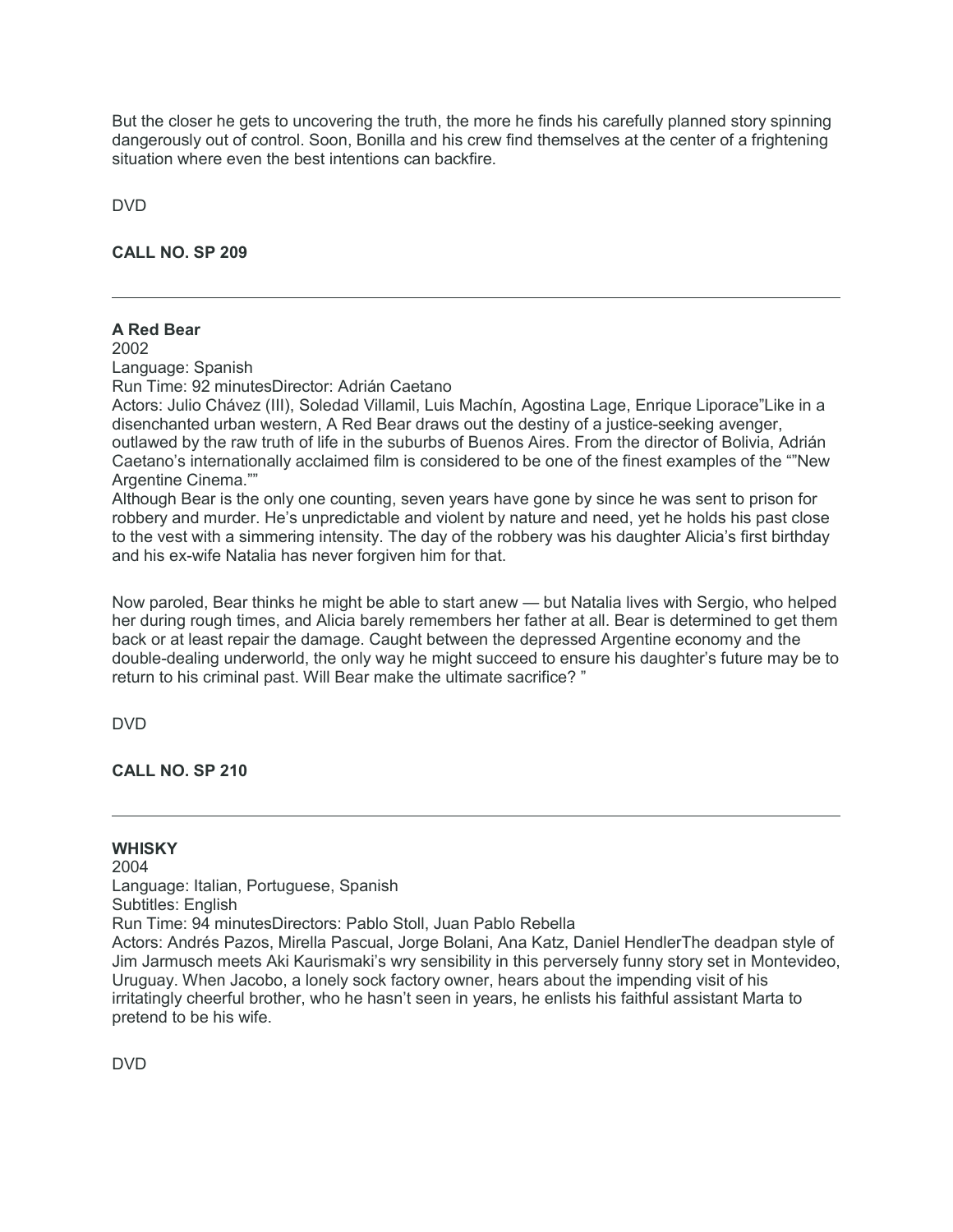## **CALL NO. SP 211**

#### **El Violin**

Run Time: 100 minutes

Director: Francisco Vargas Actors: Dagoberto Gama, Angel Tavira, Gerardo Taracena, Mario Garibaldi

Sinopsis Don Plutarco, su hijo Genaro y su nieto Lucio llevan una doble vida, por una parte son humildes músicos rurales, por otra apoyan activamente al movimiento guerrillero campesino contra el gobierno opresor.

DVD

**CALL NO. SP 212**

# **Sex with Love**

2003 Language: Spanish Subtitles: English Run Time: 108 minutesDirector: Boris Quercia

Actors: Ãlvaro Rudolphy, Sigrid AlegrÃa, Patricio Contreras, MarÃa Izquierdo, Boris QuerciaA group of parents of fourth-grade students address how the school should deal with sex education. But sexuality is still an unresolved issue for many of the parents themselves. Sex with Love is the story of how three of these couples are ambushed by their own erotic passions. They each profess undying love to their partners while hopping enthusiastically on a merry-go-round of physical relations with one another leading to sometimes tragic and sometimes hilarious effect.

DVD

### **CALL NO. SP 213**

**Machuca** 2004 Language: Spanish Run Time: 115 minutesDirector: Andrés Wood Actors: Federico Luppi, Tamara Acosta, Alejandro Trejo, Manuela Martelli, Aline KüppenheimReleased to widespread acclaim and controversy in Latin America, MACHUCA explores

Chile's bloody 1973 coup through the astonishingly intimate coming-of-age story of a pair of 12-yearold boys. From opposite extremes of society, Gonzalo (Matias Quer) and Pedro (Ariel Mateluna) form an unlikely friendship as politics rip their world apart.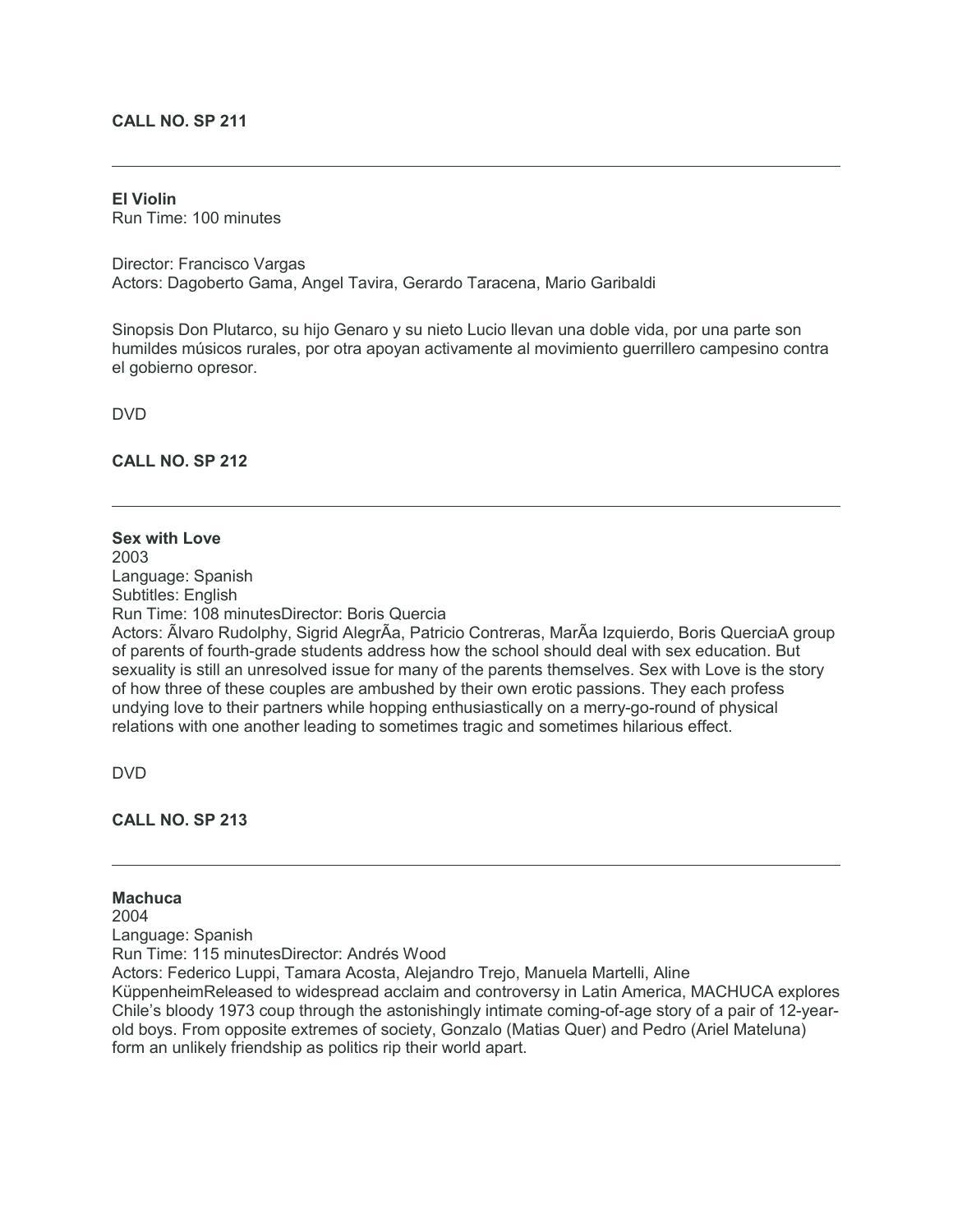Director and co-writer Andrés Wood, himself eight when Pinochet seized power, resurrects searing images of life – and loss of innocence – amidst a crumbling democracy. "Children experience events, but they do not judge," says Wood. "They simply live, and bear witness."

Cinematographer Miguel Joan Littin's arresting visuals are accompanied by a lively, evocative soundtrack, adding further vibrancy to this unforgettable film.

DVD

**CALL NO. SP 214**

# **American Visa**

2006 Language: Spanish

Run Time: 90 minutesActors: Demián Bichir, Jorge Ortiz, Kate del Castillo, Alejandra Lanza, Claudia LoboMario Alvarez (Demián Bichir) dreams of reuniting with his son and starting a new life in the United States, however obtaining a visa in Bolivia amidst corruption and harsh laws designed to curb immigration is no easy task. In director Juan Carlos Valdivia's thoughtful meditation on the post-9/11 political climate, one man will be forced to resort to questionable methods to achieve his goal. Mario's diligent efforts to escape to the U.S. are soon complicated, when he falls for a beautiful dancer, Blanca (Kate del Castillo) who offers new option for him to remain in Bolivia.

DVD

# **CALL NO. SP 215**

**Viva Pedro – The Almodovar Collection (Talk to Her/ Bad Education/ All about My Mother/ Women on the Verge of a Nervous Breakdown/ Live Flesh/ Flower of My Secret / Matador / Law of Desire)**

Number of discs: 9

Women on the Verge of a Nervous Breakdown Director: Pedro Almodovar with Carmen Maura and Antonio Banderas. 1988, 92 minutes, Spanish with English subtitles. A variety of vengeful women, Muslim terrorists, mambo-playing taxis and spiked gazpacho all play a part in the darkly comic proceedings.

Talk to Her

2002 Pedro Almodóvar, director. Featuring Javier Cámara, Darío Grandinetti, Leonor Watling and Rosario Flores.

Talk to Her is the surprising, altogether original and quietly moving story of the spoken and unspoken bonds that unite the lives and loves of two couples. Two men (Benigno and Marco) almost meet while watching a dance performance, but their lives are irrevocably entwined by fate. They meet later at a private clinic where Benigno is the caregiver for Alicia, a beautiful dance student who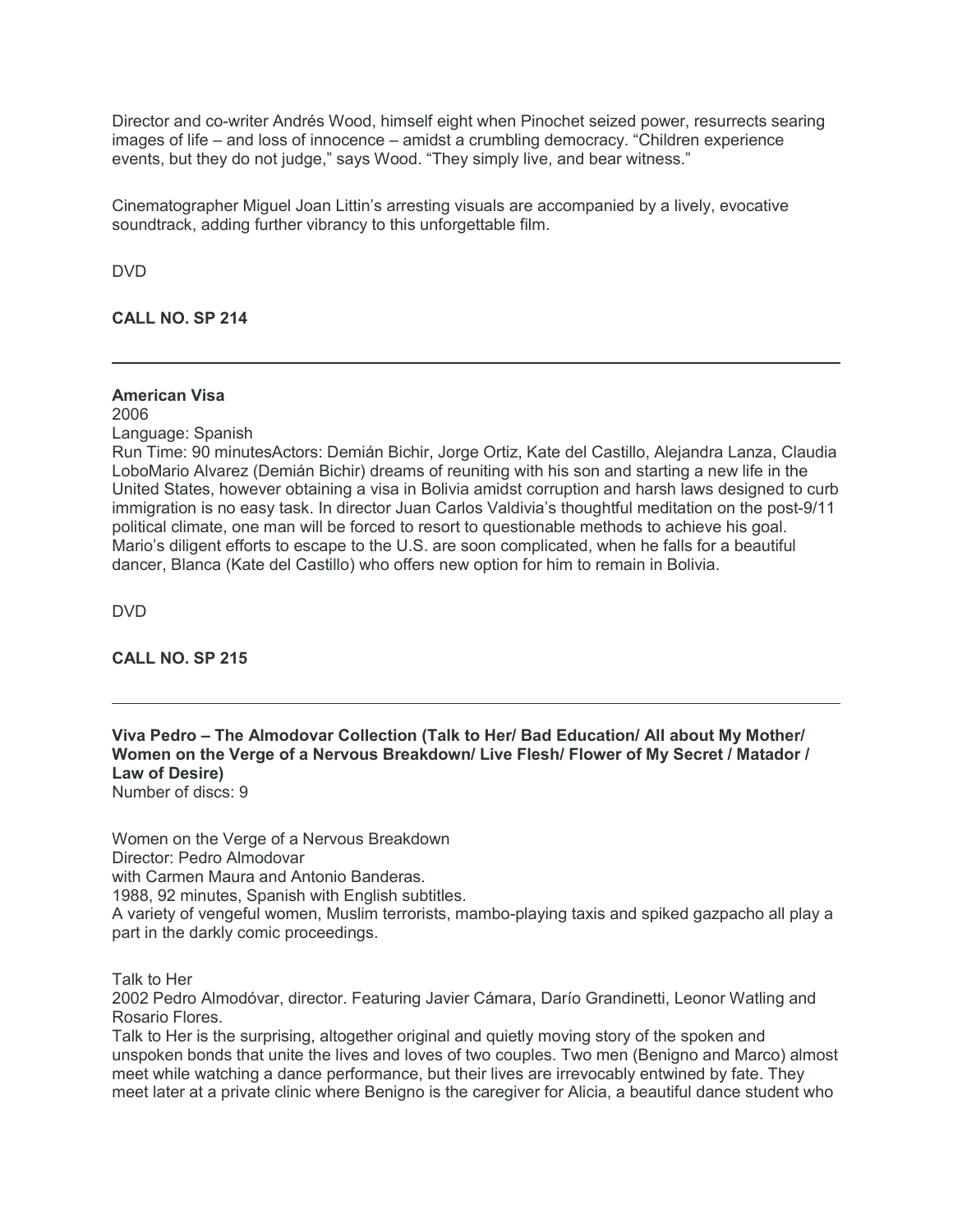lies in a coma. Marco is there to visit his girlfriend Lydia, a famous matador also rendered motionless. As the men wage vigil over the women they love, the story unfolds in flashback and flashforward as the lives of the four are further entwined and their relationships move toward a surprising conclusion.

All about My Mother Director: Pedro Almodovar with Cecilia Roth, Penélope Cruz, Marisa Perdes, Candela Peña, Antonia San Juan. 1999, 102 minutes, Spanish with English subtitles. Pedro Almodovar delivers his finest film yet, a poignant masterpiece of unconditional love, survival and redemption. Manuela is the perfect mother. A hard-working nurse, she's built a comfortable life for herself and her teenage son, an aspiring writer. But when tragedy strikes and her beloved only child is killed in a car accident, her world crumbles. The heartbroken woman learns her son's final wish was to know of his father – the man she abandoned when she was pregnant 18 years earlier. Returning to Barcelona in search on him, Manuela overcomes her grief and becomes caregiver to a colorful extended family; a pregnant nun, a transvestite prostitute and two troubled actresses. With riveting performances, unforgettable characters and creative plot twists, this touching screwball melodrama is 'an absolute stunner. A funny, touching and vital film marks a career peak for Aldomovar.'

## **CALL NO. SP 216**

#### **The Holy Girl (La Niña Santa)**

2004 Running Time: 104 min Spanish with optional English or Spanish subtitles.

#### Director: Lucrecia Martel

Actors: Mercedes Morán, Carlos Belloso, Alejandro Urdapilleta, María Alche, Julieta Zylberberg

The Holy Girl poignantly captures the lives of two teenage girls Amalia daughter to the owner of the hotel and the girl's best friend Josefina as they adjust to their growing sexuality and religious passion. After an encounter with the respected Dr. Jano a physician attending the convention Amalia confides in Josefina that she is going to deliver him from sin. After submitting to her wishes Dr. Jano realizes that no matter how good the temptation nothing is worth the evil it causes.

DVD

## **CALL NO. SP 218**

#### **The Orphanage**

2008 Run Time: 105 minutes Spanish with optional English or Spanish subtitles

Director: Juan Antonio Bayona Actors: Belén Rueda, Fernando Cayo, Roger Príncep, Mabel Rivera, Montserrat Carulla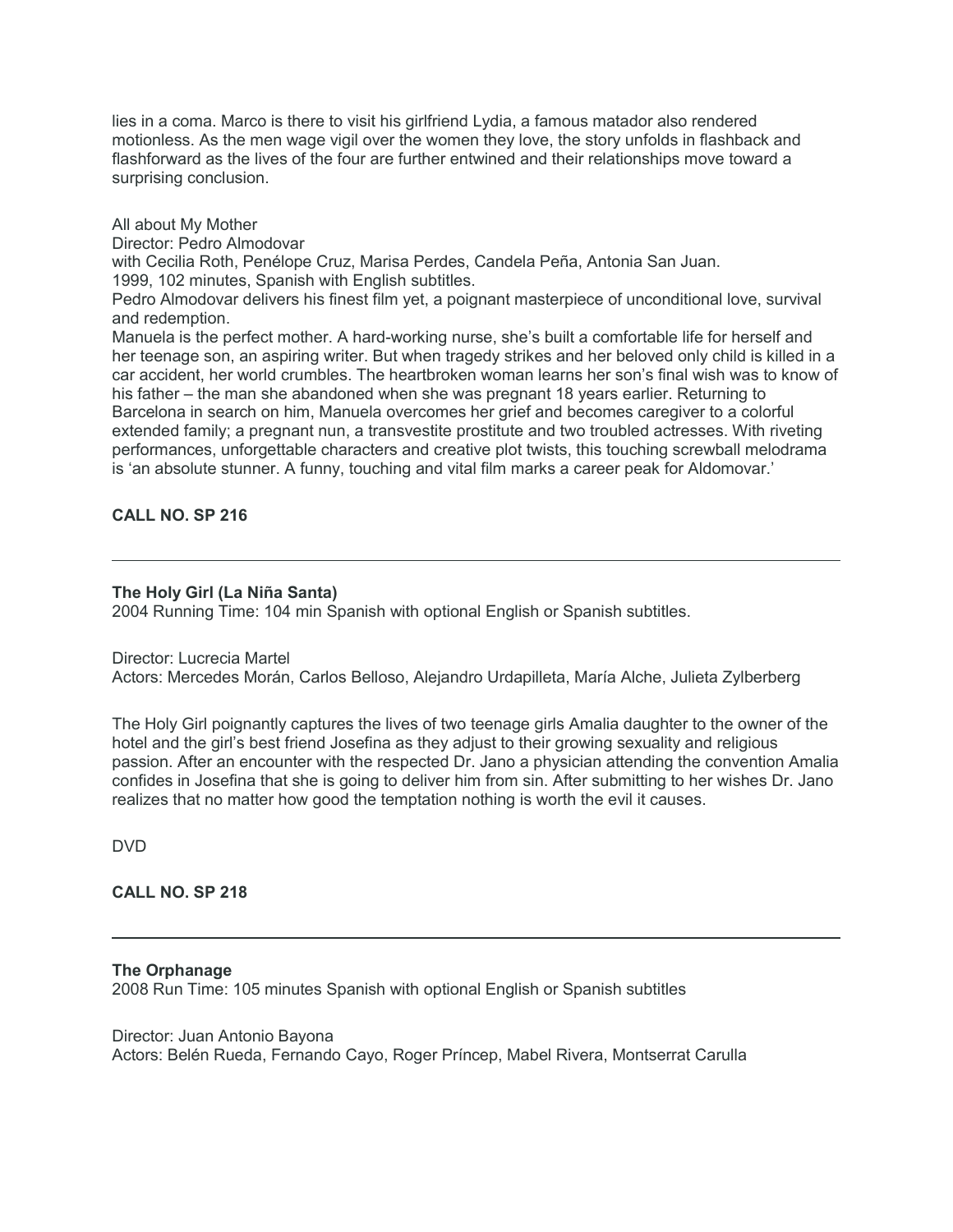A woman discovers dark secrets hidden within her cherished childhood home in the supernatural drama THE ORPHANAGE the feature film debut of acclaimed young Spanish director Juan Antonio Bayona. A superbly atmospheric and emotionally powerful tale of love loss and guilt.

DVD

## **CALL NO. SP 217**

#### **Hombre Mirando Al Sudeste**

1986, Run Time: 105 minutes, Spanish (no subtitles)

Director: Eliseo Subiela Actors: Hugo Soto

Una extraña relación se establece entre el Dr. Denis, psiquiatra de profesión y Rantés, un joven que aparece de improviso en el hospital psiquiátrico y afirma ues es un extraterrestre en una misión secreta en el planeta Tilerra. Esta película del director de El lado oscuro del corazón, confirma el talento y el dominio de un lenguaje cenematográfico original y brillante.

DVD

## **CALL NO. SP 219**

# **La Ciénaga**

2001, Run Time: 100 minutes, Spanish with optional English subtitles

Director: Lucrecia Martel Actors: Mercedes Morán, Graciela Borges, Martín Adjemián, Leonora Balcarce, Silvia Baylé

Mecha (Graciela Borges) is a middle-aged woman with several accident-prone teenagers, a husband who dyes his hair, and the tedious problem of sullen servants. Nothing that a few drinks can't cure. To avoid the uncomfortably hot and humid weather, they spend their summers at a country estate whose glory has long faded, where the swimming pool is filthy, but still offers some relief. Mecha's cousin, Tali (Mercedes Morán), lives in the nearby city La Ciénaga ("The Swamp") and has a crew of small, noisy children and a husband who loves his home, his kids, and hunting. Before long, the crowded, rough-and-tumble domestic situation strains both families' nerves, exposing repressed family mysteries, and tensions that threaten to erupt into violence. Like Luis Buñuel before her, award-winning filmmaker Lucrecia Martel offers an unapologetic peek into the world of Argentina's decadent bourgeoisie.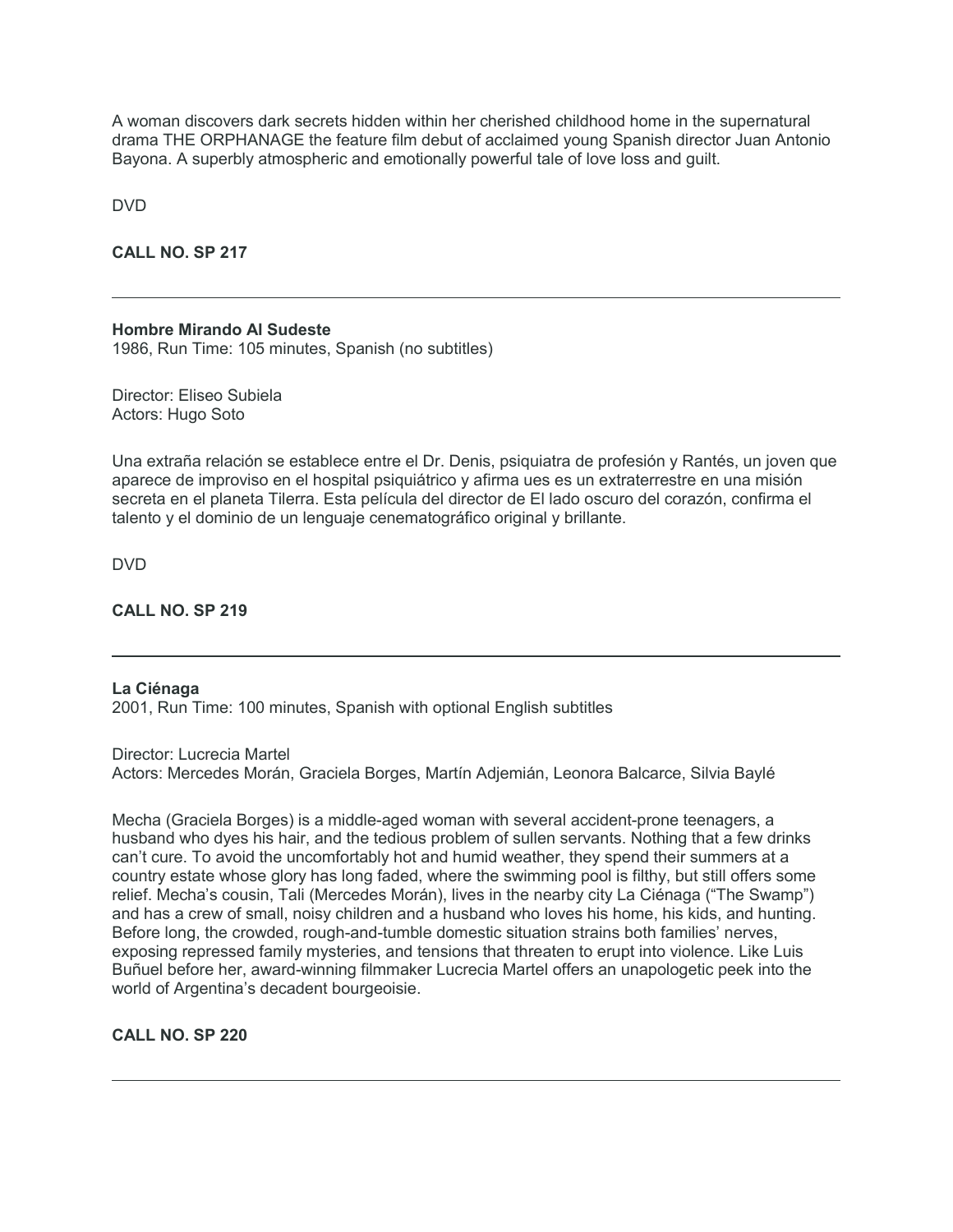## **Caballos Salvajes**

1995, Run Time: 122 minutes, Spanish with optional English subtitles, DVD format

Director: Marcelo Piñeyro

Actors: Héctor Alterio, Antonio Grimau, Cipe Lincovsky, Federico Luppi, Jorge Petraglia

"Hollywood could learn a great deal from this engaging film full of romance and action that never falters thanks to the performances by these extraordinary protagonists." (NEW YORK TIMES) Winner of 13 international awards from various film festivals including Sundance, Caballos Salvajes (Wild Horses) is a lively-yet-poignant crime adventure about three fugitive rookie anarchists that transform themselves into media darlings after their botched robbery. Caballos Salvajes recaps four days in the lives of three strangers that become inseparable once they have to face using a gun for the first time, running from the media and their cameras, and avoiding death by seasoned criminals who are after their loot.

**CALL NO. SP 221**

#### **A Place in the World**

1994, Run Time: 120 minutes, Spanish with English subtitles, one copy VHS format, one copy DVD format

Director: Adolfo Aristarain Actors: Federico Lupppi, Jose Sacristan, Cecilia Roth, Leonor Benedetto

Set against the backdrop of a ranching valley in Argentina, A Place in the World is a poignant, emotional drama that chronicles a wrenching confrontation between traditional values and the inexorable incursions of "progress."

The viewer is drawn into this personal and powerful story through the eyes of a young man coming of age at a time when the ideals of his parents and friends are being sorely tested. Momentous decisions face this group of intelligent, dedicated people – a teacher, a doctor, a num, and a geologist – when a multinational company moves into their area and dazzles the impoverished farmers with promises of wealth.

How these memorable characters draw strength from each other and their tight bonds of mutual affection makes for a movie that will not soon be forgotten.

Directed by Adolfo Aristarain (Time for Revenge), A Place in the World both sweeping and intimate in scope – is a film of sharp commentary, intelligent dialogue, and wise, engaging characters.

**CALL NO. SP 222**

#### **Carmen**

2003 Run time: 119 minutes Language: Basque, French, Spanish Subtitles: English and Spanish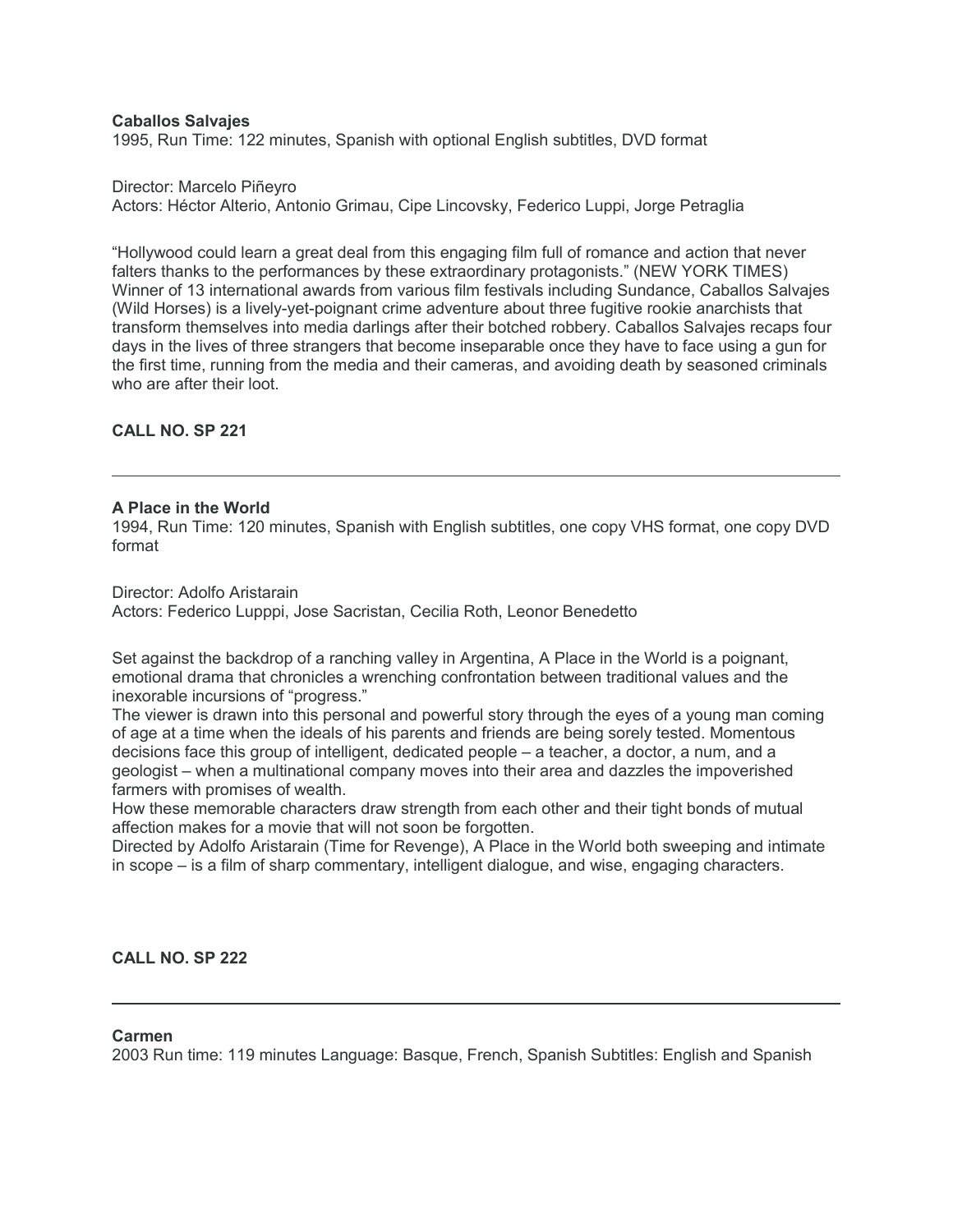Director: Vicente Aranda Actors: Paz Vega, Leonardo Sbaraglia, Antonio Dechent, Joan Crosas, Jay Benedict

DVD

**CALL NO. SP 223**

#### **Maradona; The Hand of God**

2007 Run Time: 110 minutes Language: Spanish Subtitles: English

Directors: Marco Risi Actors: Juan Leyrado, Giovanni Mauriello, Marco Leonardi, Rolly Serrano, Julieta Diaz

#### **CALL NO. SP 224**

#### **Che: Rise & Fall (Che Guevara: The Documentary)**

DVD Release Date: July 13, 2006

Run Time: 52.0 minutes

Language: English, Spanish

Subtitles: EnglishDirector: Eduardo Montes-Bradley

Actors: Alberto Granados, Alberto CastellanosCHE: Rise and Fall, from the crib to the grave; from the early summers in Argentina to Mexico and then Sierra Maestra; from the days as a bureaucrat in Havana to the jungles on Congo and Bolivia. "CHE: Rise and Fall", saga and myth. Guevara's trials and

tribulations evoked by old friends and comrades unveil a unique Che, not so divine yet irreplaceable. This extraordinary documentary was entirely shot in Cuba while the remains of the guerrilla fighter were being airlifted from Vallegrande, a one horse town in Bolivia, thirty years after his execution. Dr. Alberto Granados, Che's motorcycle companion, joins three surviving members of Guevara's Iron Guard to bring about a chilling testimony of one of the greatest legends of the twentieth century: CHE.

#### **CALL NO. SP 225**

**Love in the Time of Cholera** 2007 Run Time: 138 minutes Language: English DVD

Director: Mike Newell Actors: Javier Bardem, Benjamin Bratt, Hector Elizondo, Laura Elena Harring, John Leguizamo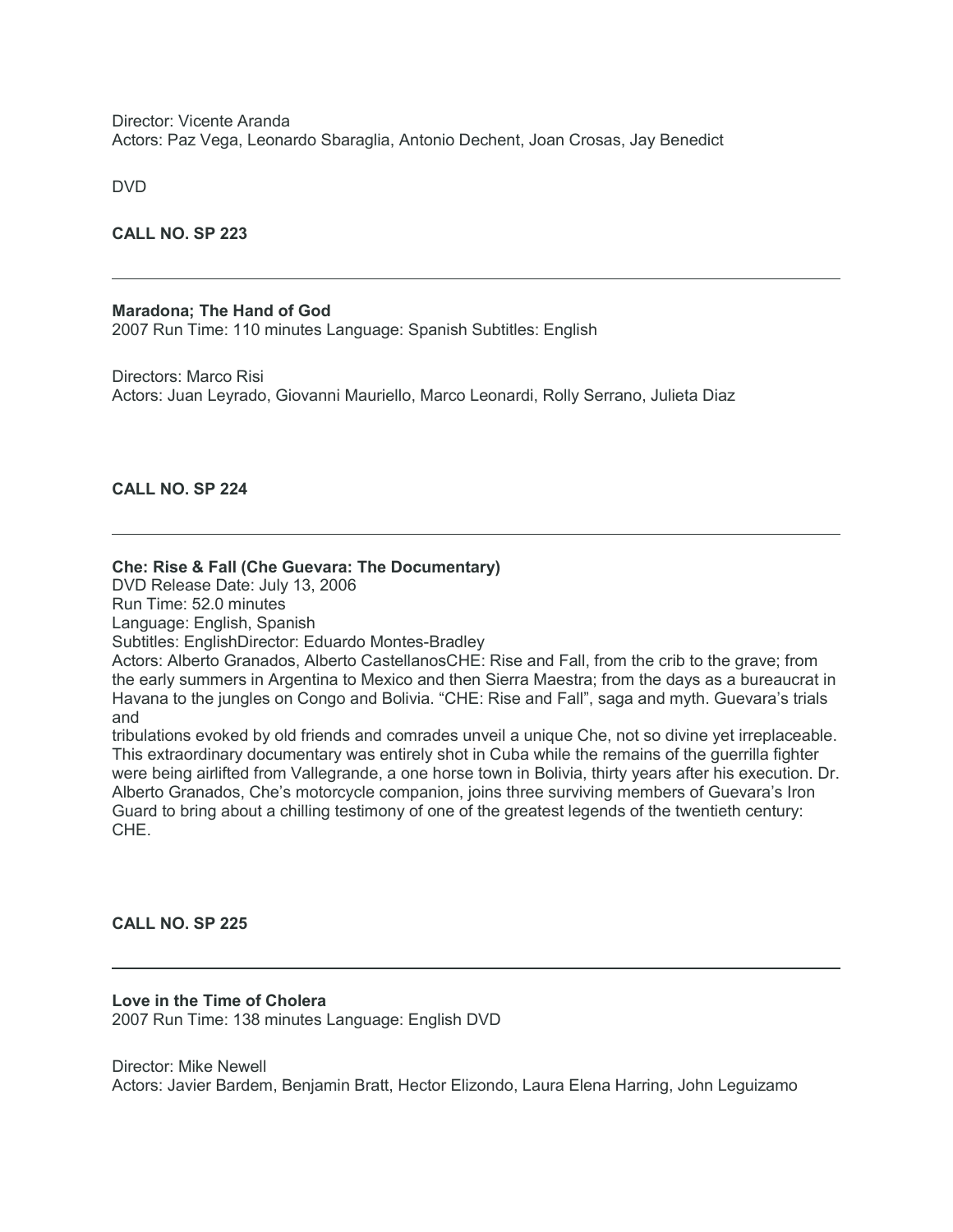In the lush tropics of South America, an innocent desire blossoms into a romancde for the ages in this stunning epic. At the turn of the 20th century youthful romantic Florentino Ariza spots the stunning & sheltered Fermina Daza & immediately falls in love. Denied by her father Florentino refuses to give up his dream of winning her hand .. Even if that means waiting decades to fill the passion in his heart.

# **CALL NO. SP 226**

**Tesis**

1996 Spanish with optional English and Spanish subtitles Run time: 112 minutes

Director: Alejandro Amenábar Actors: Ana Torrent, Fele Martínez, Eduardo Noriega, Xabier Elorriaga, Miguel Picazo

Ángela is a film student at the Madrid's University Complutense. Searching for research material for her Thesis on audio-visual violence, she attains the friendship of Chema, a fellow student and introvert with an encyclopedic collection of violent and pornographic films.

After her professor dies while watching a film she steals the videotape, discovering that it is a snuff film featuring a girl whom Chema recognizes as a former student at the university – and a former associate of current student Bosco. Investigating the origins of the tape, they are drawn into the operations of a chilling snuff ring.

# **CALL NO. SP 227**

**Volver**

2006 Run Time: 121 minutes Spanish with optional English subtitles

Director: Pedro Almodóvar Actors: Penélope Cruz, Carmen Maura, Lola Dueñas, Blanca Portillo, Yohana Cobo

Raimunda and her sister Sole lost their parents in a tragic fire years ago… or did they? Supersitious villagers claim that the girls' departed mother, Irene, has been seen wandering around their Aunt Paula's home. When Irene appears to Sole, she explains that she has returned to set right her daughters' troubled lives and reveal shocking secrets that will impact everyone! Raimunda has "female troubles" of her own, least of which is a corpse in the freezer!

DVD – 2 copies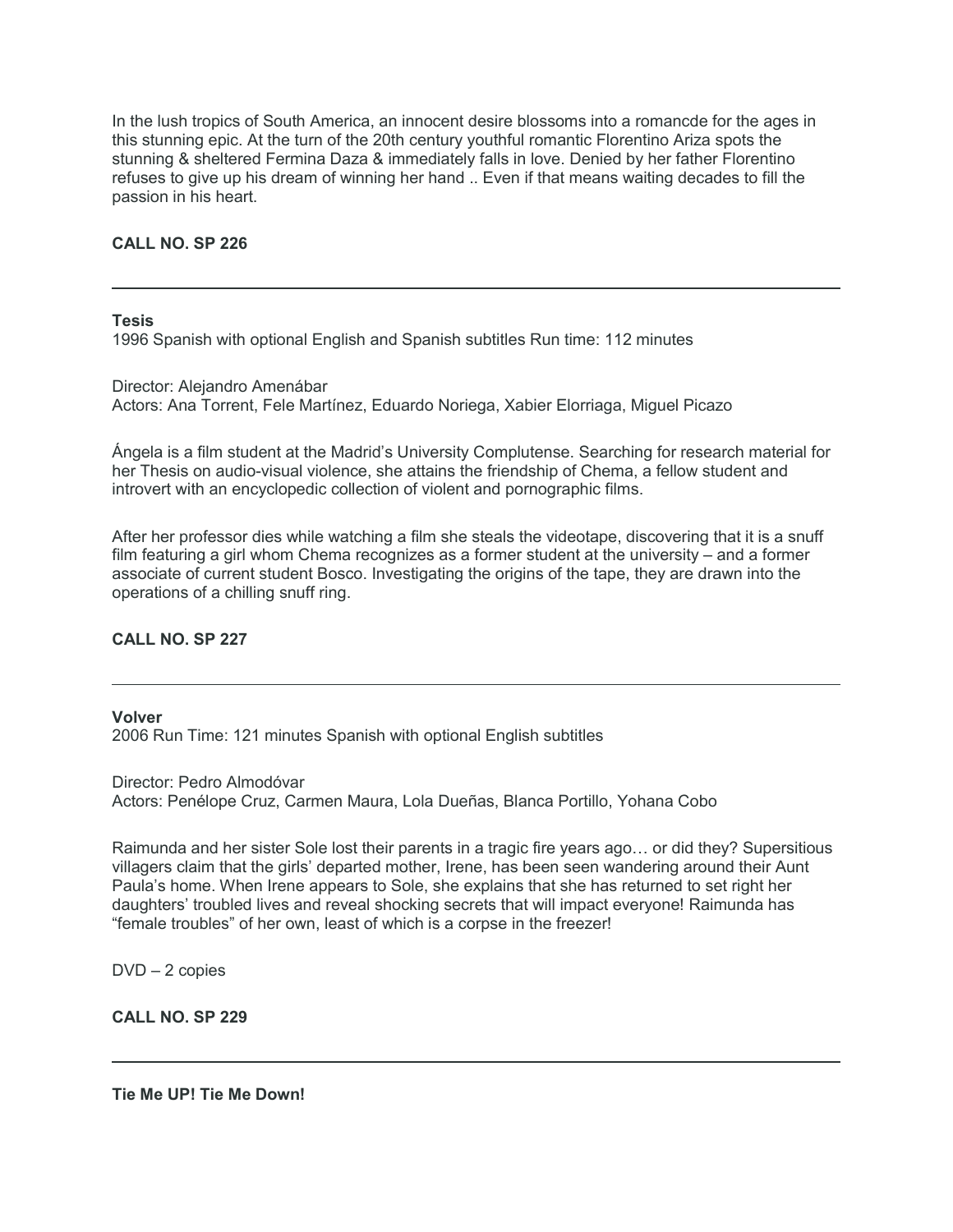1990 Run Time: 111 minutes Spanish with optional English subtitles

Director: Pedro Almodóvar Actors: Victoria Abril, Antonio Banderas, Loles León, Julieta Serrano, María Barranco

Determined to create an ideal family for himself, an orphaned mental patient kidnaps a recovering drug addict/porn star in an irrationally inspired bid for love. Convinced that if she only knew him, she would love him, the lunatic Ricky is as much captive as captor, imprisoned by his desire for the beautiful actress.

one copy VHS one copy DVD

**CALL NO. SP 230**

# **Sexo por compasión**

2000 Run Time: 109 minutes Spanish with optional English subtitles DVD

Director: Laura Mañá Actors: Elisabeth Margoni, Álex Angulo, Pilar Bardem, Juan Carlos Colombo, Mariola Fuentes

Dolores is devastated when her husband Pepe, fed up with her excessive generosity toward other men, leaves her. Determined to get him back, Dolores attempts to quit her giving ways. But it's soon evident that Dolores has a gift. When she commits adultery, she ends up bringing the color and happiness back into her community.

# **CALL NO. SP 231**

#### **The Headless Woman**

2007 run time: 87 minutes Spanish with English subtitles DVD

Director: Lucrecia Martel Actors: Maria Onetto, Claudia Cantero, Ines Efron, Daniel Genoud, Cesar Bordon

A bourgeois woman is driving alone on a dirt road, becomes distracted, and runs over something. In the days following this jarring incident, she is dazed and emotionally disconnected from the people and events in her life. She becomes obsessed with the possibility that she may have killed someone. The police confirm that there were no accidents reported in the area and everything returns to normal until a gruesome discovery is made. Lucrecia Martel's third feature after the acclaimed La Cienaga and The Holy Girl examines the intricacies of class status and the role of women in a maledominated society.

**CALL NO. SP 231 A**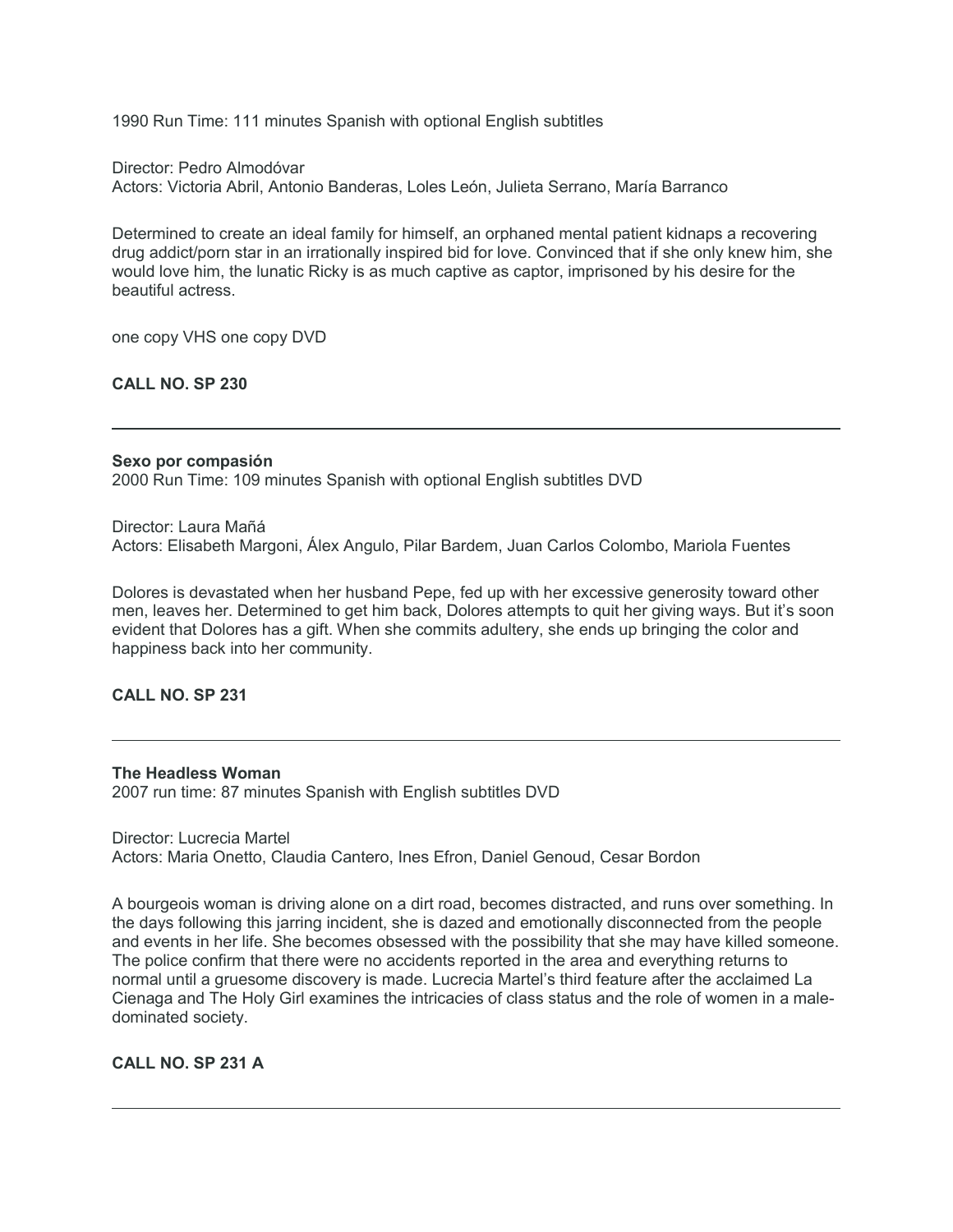### **Saint Teresa of the Andes**

1989 Run Time: 450 minutes (3 disks) Spanish with English subtitles DVD

Director: Vicente Sabatini Actors: Pauline Urritia

A beautiful, epic mini-series produced in Chile that tells the story of the inspiring life of the new young Carmelite saint who lived in the 20th century, died at the age of just 19 years old, and was canonized by Pope John Paul II in 1993. St. Teresa of Jesus of the Andes, known officially as "St. Teresa of the Andes", grew up in a close-knit, upper middle class Catholic family in Santiago, Chile, was very popular with her friends and relatives, entered Carmel at age 19, and died before her 20th birthday.

So what is it about this young, modern American saint that caused the Church to recognize her heroic virtue and sanctity at such a young age? Though she was a Carmelite for less than a year, she possessed a refreshing sanctity and message that will resonate with all lovers of Christ, especially with the youth of today. That inspiring story of Chile's first saint, and America's newest and youngest saint, is revealed in this definitive film on St. Teresa of the Andes.

Starring actress Pauline Urrutia in an acclaimed performance as St. Teresa, and with excellent acting performances all around, this film shows Teresa as a normal young woman who was a wellrounded person with many interests, including being an excellent athlete, who had a winning personality and a profound love for God, her family and friends. She had a true contemplative spirit to match her outgoing personality, and when she entered Carmel she already had a deep spirituality and a strong prayer life. Thus she quickly ascended the heights of sanctity that was recognized by her Carmelite community and beyond. She is a great role model and witness for today's youth.

### **CALL NO. SP 232**

**Luz silenciosa ( Silent Light)** 2008 Run Time: 138 minutes Spanish with Spanish subtitles DVD

Director: Carlos Reygadas Actors: Mantarraya Nodream, Cornelio Wall, Miriam Toews

Johan y su familia son Menonitas de el norte de Mexico. Contra la ley de dios y del hombre Johan ama a otra mujer. Algunas veces el Cine no es simplemente Cine: es una revelacion.

#### **CALL NO. SP 233**

#### **La Misma Luna (Under the Same Moon)**

2007 – 110 minutes – Spanish with optional English subtitles – DVD (3 copies)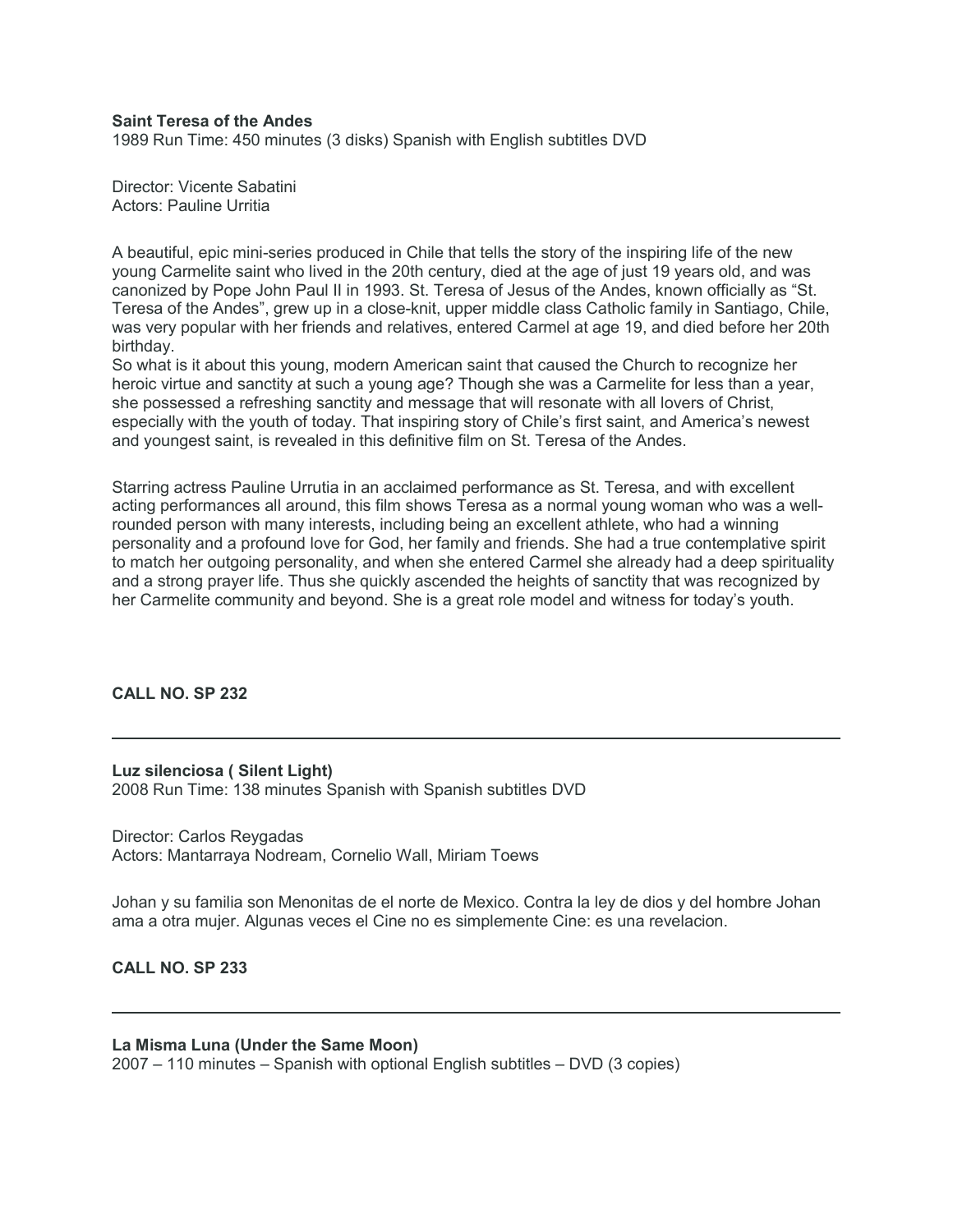Director: Patricia Riggen Actors: Eugenio Derbez, Kate del Castillo, Adrian Alonso, Maya Zapata, Carmen Salinas

Even across thousands of miles, the special bond between a mother and son can never be broken. It gives hope to Carlitos, a scrappy nine-year-old boy whose mother, Rosario, has gone to America to build a better life for both of them. While Rosario struggles for a brighter future, fate forces Carlitos' hand and he embarks on an extraordinary journey to find her.

## **CALL NO. SP 234**

#### **The Dark Side of the Heart**

1994, 127 minutes, DVD, Spanish with English subtitles

Director: Eliseo Subiela Actors: Sandra Ballesteros, Mariana Baranchuk, Jorge Del Castilo, Mónica Galán, José Luis García **Espina** 

From the director of Man Facing Southeast comes this parable about a narcissistic poet in search of the perfect woman. Claiming he will not tolerate a woman who cannot fly, young Oliverio rejects potential lovers. When he meets a prostitute named Ana who can actually fly, she prefers to keep their relationship a business arrangement. Tormented and lovelorn, Oliverio must face the consequences of pursuing his dream.

# **CALL NO. SP 235**

#### **Broken Embraces**

2009, 127 minutes, DVD, Spanish and French with English and French subtitles

Directors: Pedro Almodóvar Actors: Penélope Cruz, Lluís Homar

A luminous Penélope Cruz stars as an actress who sacrifices everything for true love in Broken Embraces, Academy Award -winning filmmaker (2003, Best Writing, Original Screenplay, Talk to Her) Pedro Almodóvar's acclaimed tale of sex, secrets and cinema. When her father becomes gravely ill, beautiful Lena (Cruz) consents to a relationship with her boss Ernesto (José Luis Gómez), a very wealthy, much-older man who pays for her father's hospitalization and provides her a lavish lifestyle. But Lena's dream is to act and soon she falls for the director of her first film – a project bankrolled by her husband to keep her near. Upon his discovery of the affair, Ernesto stops at nothing to ruin Lena's happiness.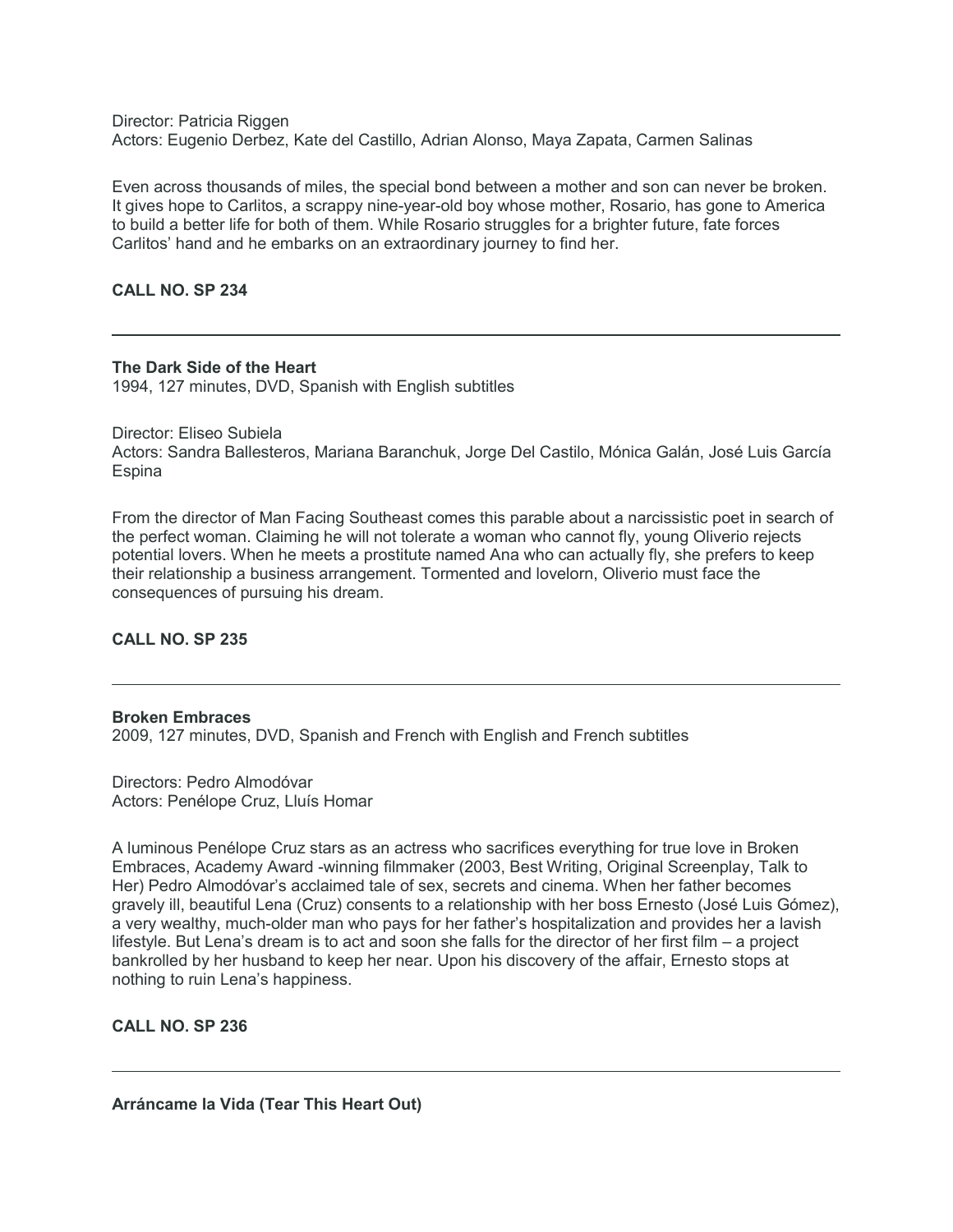2009, 111 minutes, DVD, Spanish with Spanish subtitles (copies 1 and 2) with English subtitles (copy 3)

#### Director: Roberto Sneider

Actors: Daniel Giménez Cacho, Ana Claudia Talancón, José María de Tavira, María Aura, Irene Azuela

Arráncame la Vida En un mundo de política, corrupción, adulterio y asesinato, se desarrolla Arráncame la Vida, una película basada en la exitosa novela de Ángeles Mastretta, que retrata la historia de una mujer que se atrevió a romper los esquemas de su tiempo. Catalina es una mujer poblana en los años treinta que encuentra en Andrés Ascencio, un hombre simpático y poderoso, una vía para salir de su pequeño mundo y vivir grandes experiencias. Pronto descubre que al haber ligado su vida a la de Andrés, está perdiendo su libertad, aunque en todo momento es seductor, generoso y protector. Pero liberarse de ese hombre tan poderoso, en el México de 1930, es poco menos que imposible. Catalina empieza a vivir como mujer cuando en el Palacio de Bellas Artes conoce al director de orquesta Carlos Vives, un joven que es la antítesis de Andrés, idealista e intenso y con quien Catalina redescubre el verdadero significado del amor. Con las extraordinarias actuaciones de Daniel Giménez Cacho, Ana Claudia Talancón y José María de Tavira, Arráncame la Vida es una película que te atrapará.

## **CALL NO. SP 237**

#### **Take My Eyes**

2003, run time 106 minutes, Spanish with optional English subtitles, DVD

Director: Icíar Bollaín Actors: Laia Marull, Luis Tosar, Candela Peña, Rosa Maria Sardà, Kiti Manver

Beginning as an edge-of-your-seat noir thriller, a terrified Pilar hastily flees in the middle of the night with her young son as if her life depends on it. Reaching her Sister Ana's house, Pilar breaks down in turmoil. Banging on Ana's front door is Pilar's husband, Antonio who in a fit of rage screams for Pilar to return home. But Pilar holds tight. With Ana's support, Pilar is determined to save herself from Antonio's rage. Settling in with Ana, Pilar begins a new career, and finds a greater sense of self. Yet the very passionate Antonio is far from a one-dimensional brute, and the bond between Pilar and Antonio is deep- tangling together love, eroticism, and submissiveness. Their relationship has always been a potent mix of love and anger.

Deeply in love, Pilar is persuaded to return to him, generating tremendous empathy and suspense as the couple struggles to rebuild their relationship. But there are no simple answers in this piercing multifaceted work. Take My Eyes tackles the difficult subject of domestic violence, broadening its cautionary tale with humor, lyricism, and a shattered love story.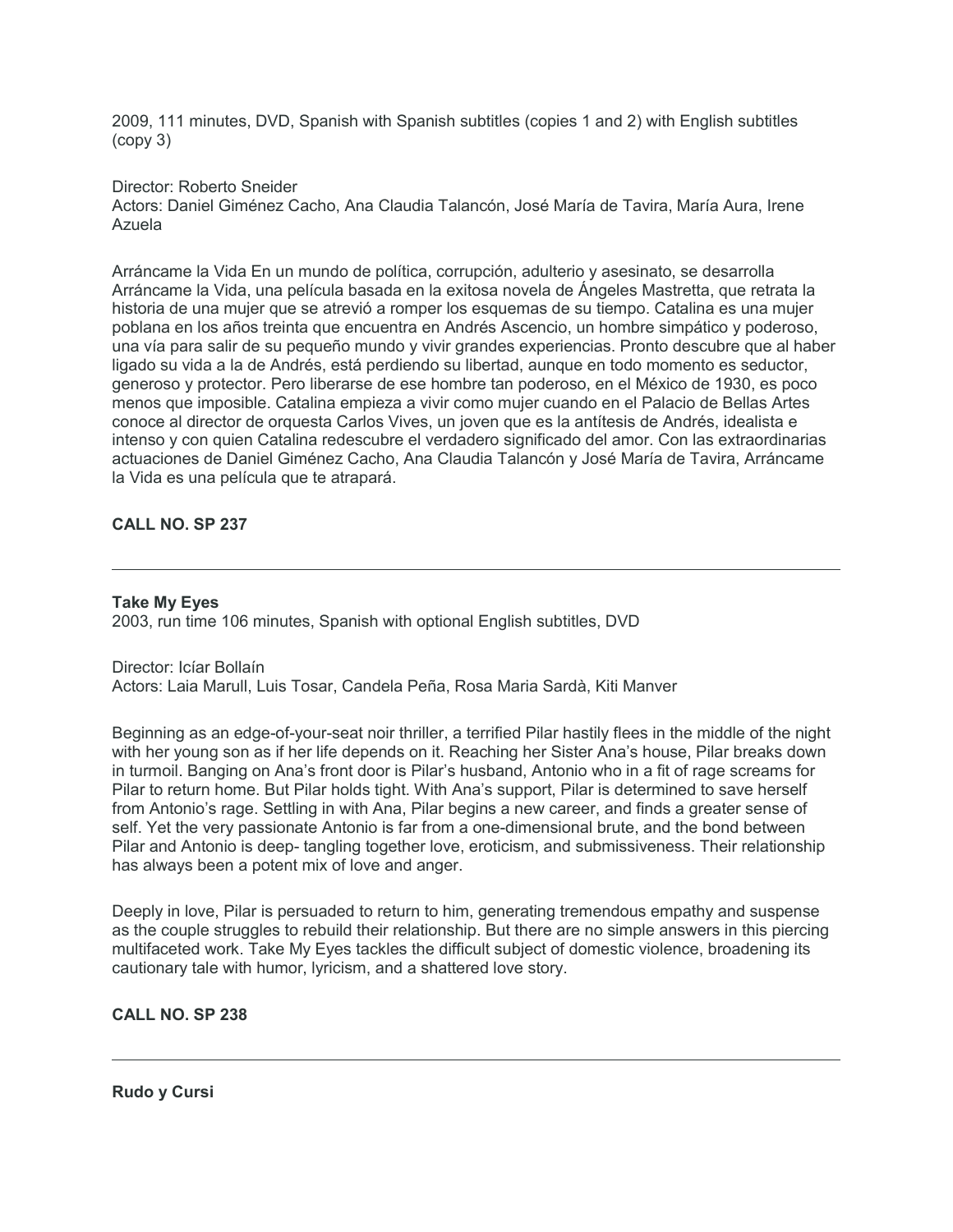2009, run time 102 minutes, Spanish with optional English subtitles, DVD

Director: Carlos Cuarón Actors: Gael Garcia Bernal, Diego Luna

The charismatic young stars of *Y Tu Mama Tambien* bring dynamic life to a familiar tale of lives ruined by ambition and rivalry. *Rudo y Cursi* are the nicknames given to two brothers who rise from provincial obscurity to stardom in soccer (or, as it's known everywhere except the U.S., football). Cursi (Gael Garcia Bernal) takes his gift for sport for granted as he dreams of success as a singer, despite his modest talent. Rudo (Diego Luna) is ferocious in his dedication to being a goalie, but succumbs to the compulsive highs of gambling. The arc of their rise and fall is predictable, but Luna and Garcia Bernal bring such vibrant energy to their roles that the movie becomes richly involving; the rapport between the actors (who have been friends since childhood) makes their sibling rivalry potent. Narrating the movie is the devil in their ears, their manager Batuta (Argentinean actor Guillermo Francella). Batuta weaves in and out of the story, his wily charm and self-serving manipulation undermining what little hope the brothers have of lifting themselves back up. Batuta's rueful commentary, full of sometimes comic, sometimes barbed sports metaphors, also helps lift *Rudo y Cursi* beyond the cliches of a sports tragedy. Written and directed by Carlos Cuaron, who co-wrote *Y Tu Mama Tambien*.*–Bret Fetzer*

**CALL NO. SP 239**

## **Backyard Traspatio**

2009, Run Time: 122 minutes, Spanish with optional English subtitles DVD

Director: Carlos Carrera Actors: Ana de la Reguera, Asur Zágada, Marco Perez, Ivan Cortes, Joaquin Cosio

Blanca Bravo es una policia joven, seria, idealista. Recien llegada a Ciudad Juárez se enfrenta a la epidemia de muertes local: cada mes, dos muertas en promedio vienen apareciendo. Blanca se dedica a investigar los asesinatos con tesón, descubriendo una sociedaden la que pocos quieren abrir los ojos y ver que sucede a su alrededor. Por su parte Juanita Sánchez (Asur Zágada), chiapaneca de Cintalapa de tan sólo 17 años, es reclutada por la gran industria maquiladora de Ciudad Juárez y en tres meses se vuelve una mujer llena de sí misma, con un futuro que parece prometedor. Las historias de Blanca y Juanita se cruzarán en un tremendo desenlace, un amanecer en el desierto.

#### **CALL NO. SP 240**

#### **Paraiso Travel**

2007 Run Time: 110 minutes original Spanish version with optional English subtitles, also an English Dubbed version DVD

Director: Simon Brand Actors: John Leguizamo, Ana de la Reguera, Angelica Blandon, Margarita Rosa de Francisco, Aldemar Correa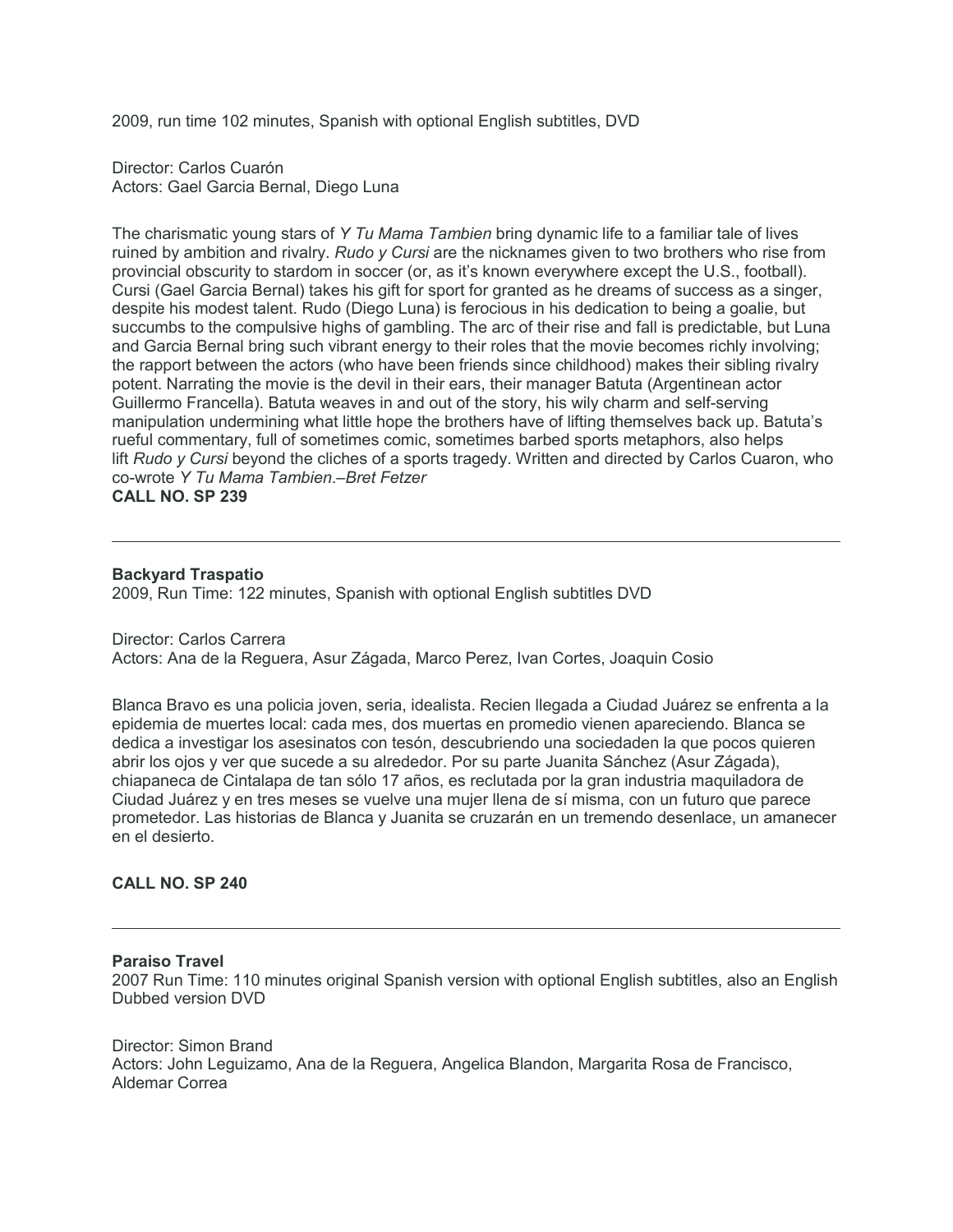Paraiso Travel is the story of Marlon Cruz, a young Colombian man who, motivated by his beautiful girlfriend Reina leaves his life in Colombia to illegally cross the border and find fortune in New York. Marlon's journey, which takes him through seedy strip clubs, dance halls, homeless hostels, and the streets of Jackson Heights, ultimately leads him to a place he could have never predicted.

## **CALL NO. SP 241**

**The Secret in Their Eyes (El Secreto de Sus Ojos)** 2010 Run Time: 129 minutes Spanish with optional English subtitles, also a French dubbed version DVD

Director: Juan José Campanella Actors: Ricardo Darín, Soledad Villamil

Recently retired criminal court investigator Benjamin (Ricardo Darin), decides to write a novel based on a twenty-five year old unresolved rape and murder case, which still haunts him. Sharing his plans with Irene (Soledad Villamil), the beautiful judge and former colleague he has secretly been in love with for years, Benjamin's initial involvement with the case is shown through flashbacks, as he sets out to identify the murderer. But Benjamin's search for the truth will put him at the center of a judicial nightmare, as the mystery of the heinous crime continues to unfold in the present, testing the limits of a man seeking justice and personal fulfillment at last.

## **CALL NO. SP 242**

**South of the Border** 2010 Run Time: 78 minutes English and Spanish with English subtitles

Director: Oliver Stone Actors: Tariq Ali, Raul Castro, Hugo Chavez, Rafael Correa, Cristina Kirchner

There s a revolution underway in South America, but most of the world doesn t know it. Oliver Stone sets out on a road trip across five countries to explore the social and political movements as well as the mainstream media s misperception of South America while interviewing seven of its elected presidents. In casual conversations with Presidents Hugo Chávez (Venezuela), Evo Morales (Bolivia), Lula da Silva (Brazil), Cristina Kirchner (Argentina), as well as her husband and ex-President Nestor Kirchner, Fernando Lugo (Paraguay), Rafael Correa (Ecuador), and Raúl Castro (Cuba), Stone gains unprecedented access and sheds new light upon the exciting transformations in the region.

**CALL NO. SP 243**

**Flores De Otro Mundo ( Flowers From Another World )**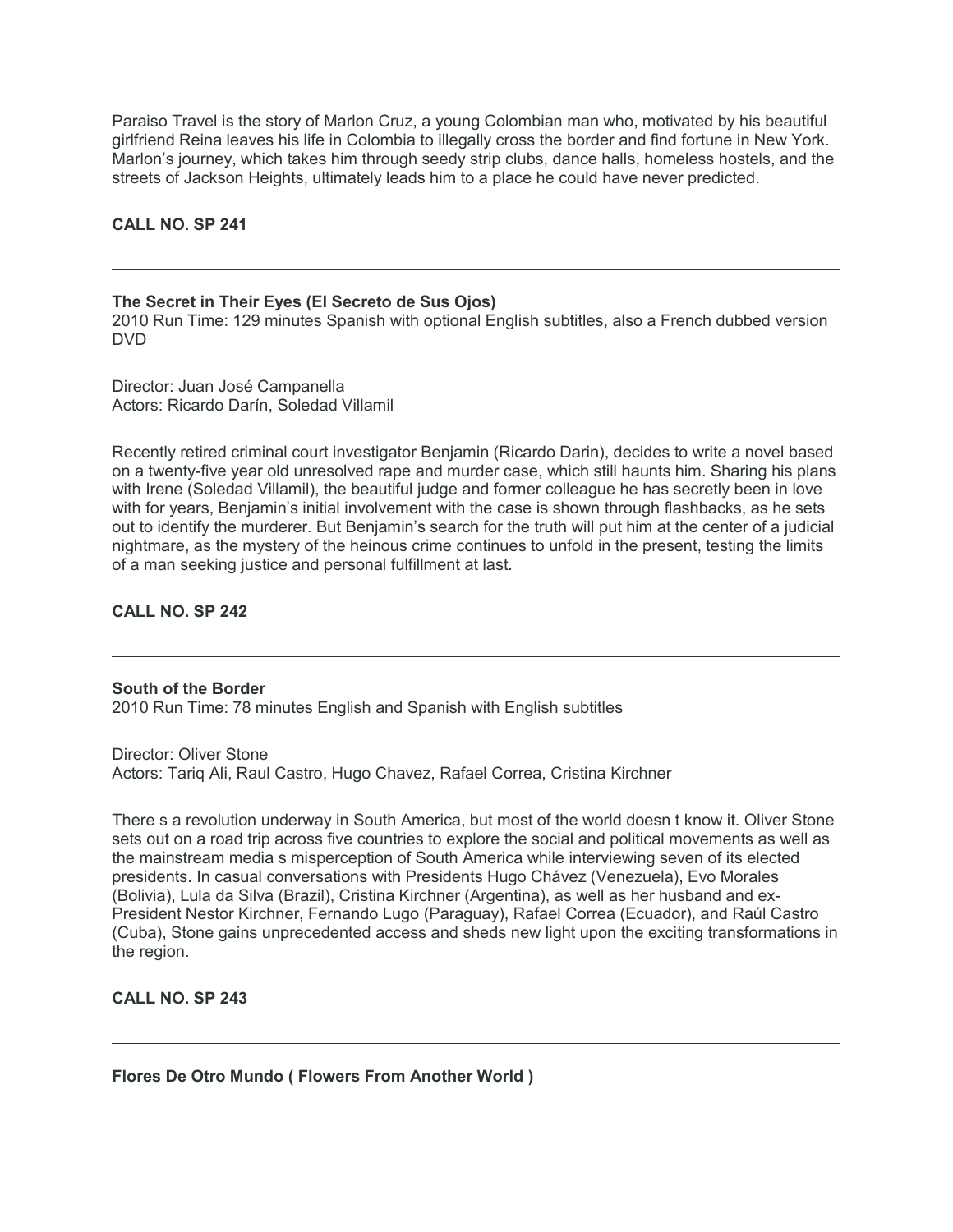1999 Run Time: 108 minutes Language: Spanish Subtitles: English DVDActors: José Sancho, Luis Tosar, Lissete Mejía, Chete Lera, Marilyn Torres

Director: Icíar BollaínA group of vibrant young women travels by bus to a remote Spanish village overwhelmingly populated by men. With souls of practicality, the women dream of better lives while the men ache with more romantic yearnings. From these very different hopes three relationships are tenuously formed and grow in different ways. A wealthy middle-aged builder, Carmelo, and Milady, a young Cuban golddigger, embark on a lusty relationship that has little to do with love. Patricia must grapple with a meddling mother-in-law and her own children, though her marriage to Damian manages to bloom. In the third relationship, Alfonso and Marirosi fall in love, but with deeply planted roots in different locations, struggle to find a way they can share a life together.

# **CALL NO. SP 244**

# **7 Soles**

2009 Run Time: 87 minutes Language: Spanish Subtitles: English DVD

Director: Pedro Ultrearas Actors: Gustavo Sanchez Parra, Evangelina Sosa, Luis Avila, Sergio Galindo, Jorge Rojas

A harsh but touching film that presents the reality of many immigrants. "El Negro" is hired to cross the US/Mexican border illegally with a group of people but deep down he wants this to be his last mission. The people in charge suspect his intentions and send "Gavilan" to watch over him and soon these two will have to confront each other. In this battle the real victims are the dreamers who believe that there is a tomorrow behind the border without thinking of the adversities of human trafficking.

# **CALL NO. SP 245**

#### **El Infierno**

2010 Run Time: 149 minutes Language: Spanish DVD

Producer: Luis Estrada Actors: DAMIAN ALCAZAR, MARIA ROJO, JOAQUIN COSIO, ERNESTO GOMEZ CRUZ

MÉXICO, HOY: EL INFIERNO. BENJAMÍN GARCÍA, EL BENNY, ES DEPORTADO DE ESTADOS UNIDOS Y AL REGRESAR A SU PUEBLO ENCUENTRA UN PANORAMA DESOLADOR. LA VIOLENCIA, LA CORRUPCIÓN Y LA CRISIS ECONÓMICA QUE AZOTAN AL PAÍS, HAN DEVASTADO POR COMPLETO AL LUGAR. EL BENNY, SIN OTRAS OPCIONES Y PARA AYUDAR A SU FAMILIA A SALIR ADELANTE, SE INVOLUCRA EN EL NEGOCIO DEL NARCO, EN EL QUE TIENE, POR PRIMERA VEZ EN SU VIDA, UNA FULGURANTE PROSPERIDAD LLENA DE DINERO, MUJERES Y VIOLENCIA, PERO AL FINAL DESCUBRIRÁ EN CARNE PROPIA, QUE EL TENTADOR CAMINO DE LA VIDA CRIMINAL NO SIEMPRE PAGA LO QUE PROMETE. ACLAMADA POR EL PÚBLICO Y LA CRÍTICA; Y CONSIDERADA UNA DE LAS MEJORES Y MÁS POLÉMICAS PELÍCULAS DE LA DÉCADA, EL INFIERNO CIERRA LA TRILOGÍA SATÍRICA DE LUÍS ESTRADA, JUNTO CON LA LEY DE HERODES Y UN MUNDO MARAVILLOSO, SOBRE LA VIDA POLÍTICA Y SOCIAL DEL MÉXICO CONTEMPORÁNEO.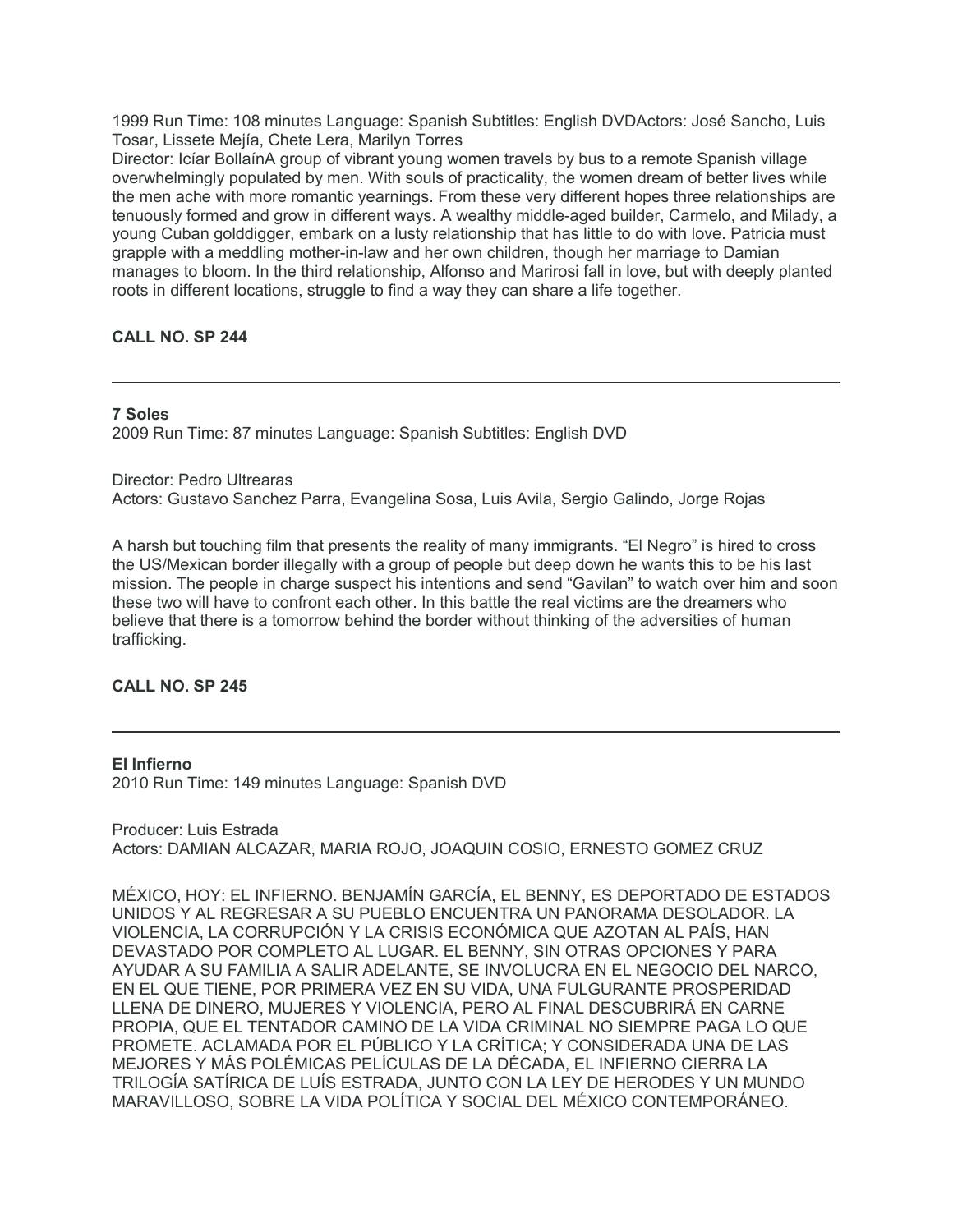#### **CALL NO. SP 246**

## **Pedro Páramo** 2008 Run Time: 103 minutes Language: Spanish DVD

Director: Carlos Velo Actors: Ignacio López Tarso, Pilar Pellicer, Julissa, John Gavin

#### **CALL NO. SP 247**

#### **A Better Life**

2011 Run Time: 97 minutes Language: English or Spanish Subtitles: English or Spanish DVD

Actor: Demian Bechir Director: Chris Weitz

Carlos Galindo always dreamed of a better life for his wife and newborn son when he crossed the border into the US. But when his wife left him, Carlos's only goal became to make sure his son Luis was given the opportunities he never had.

From the director of About A Boy comes a touching, multi-generational story that follows father and son as they embark on a physical and spiritual journey where they discover that family is the most important part of the American dream.

# **CALL NO. SP 248**

## **Nora's Will**

2010 Run Time: 92 minutes Language: Spanish Subtitles: English DVD

Actors: Fernando Lujan, Ari Brickman, Enrique Arreola, Angelina Pelaez, Cecilia Suarez Director: Mariana Chenillo

Nora's Will is a comedy like nothing you've seen before, a truly unique tale of lost faith and eternal love from one of Mexico's most talented new filmmakers, writer/director Mariana Chenillo. Nora's Will was named Mexico's Best Picture of the Year, taking home seven Ariel Awards. Chenillo is the first female director ever to win Mexico's Best Picture award.

When his ex-wife Nora dies right before Passover, José (Fernando Luján) is forced to stay with her body until she can be properly put to rest. He soon realizes he is part of Nora's plan to bring her family back together for one last Passover feast, leading José to reexamine their relationship and rediscover their undying love for each other.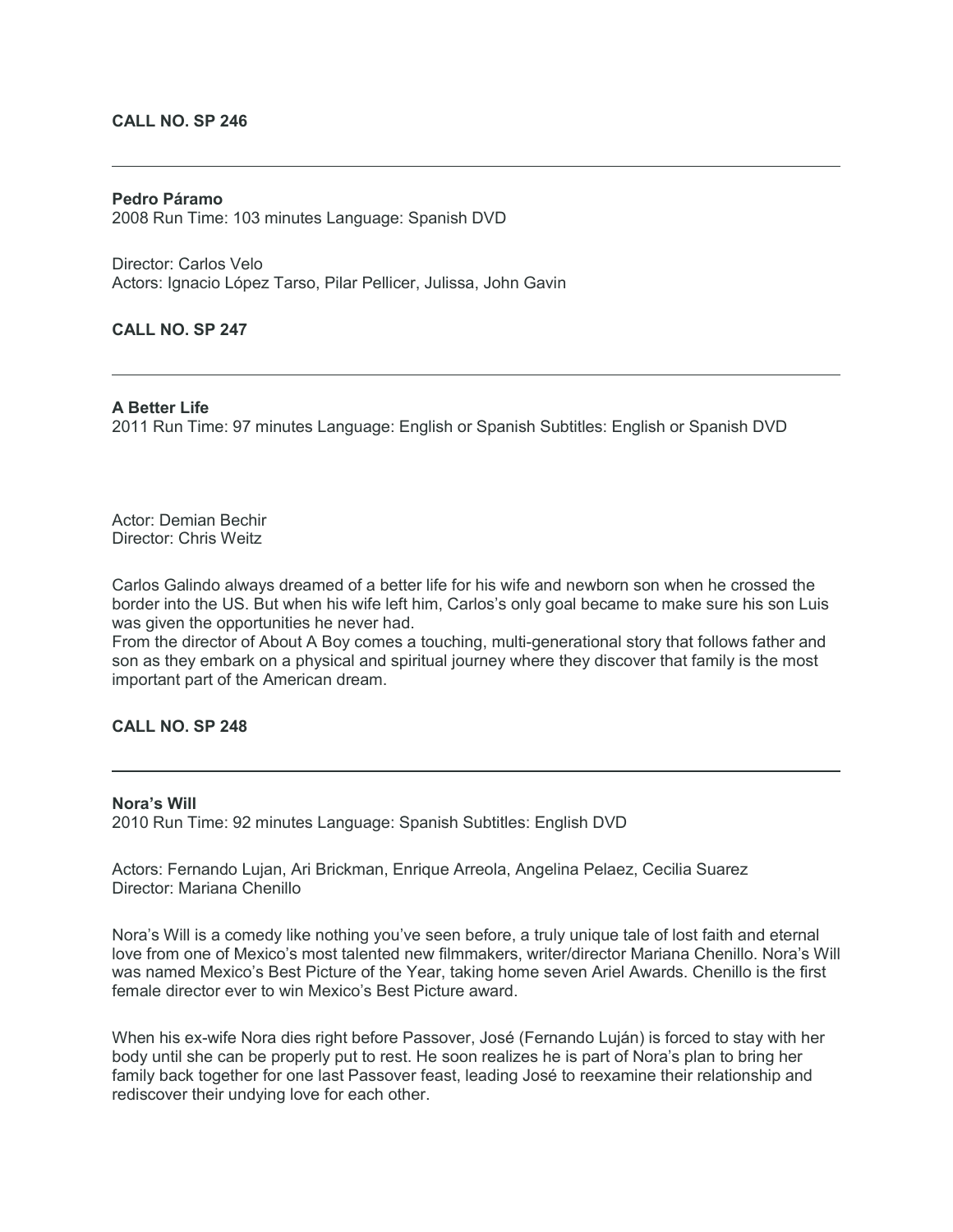#### **CALL NO. SP 249**

#### **Sin Nombre: Rêve de Leberté**

2009 Run Time: 60 minutes Language: Spanish Subtitles: English, French DVD 2 copies

#### Director: Cary Fukunaga

Actors: Paulina Gaitan, Marco Antonio Aguirre, Leonardo Alonso, Karla Cecilia Alvarado, Juan Pablo Arias Barrn

Seeking the promise of America, a beautiful young woman, Sayra (Paulina Gaitan), joins her father on an odyssey to cross the gauntlet of the Latin American countryside. Along the way, she crosses paths with a teenaged Mexican gang member, El Casper (Edgar M. Flores), who is maneuvering to outrun his violent past. Together they have to rely on faith, trust and street smarts if they are to survive their increasingly perilous journey towards the hope of new lives.

## **CALL NO. SP 250**

# **La Casa de Bernarda Alba: Federico García Lorca**

Run Time: 90 minutes Language: Spanish DVD

#### Director: Mario Camus

Bernarda, a la muerte de su segundo marido, se queda al cuidado de cinco hijas, a las que somete a una disciplina tal, que es en realidad un enterramiento en vida. La aparición de un hombre llamado "Pepe el Romano", que pretende a Angustias, la mayor, mientras mantiene relaciones con Adela, la menor, conduce a este grupo de mujeres al la tragedia.

## **CALL NO. SP 251**

#### **El Verdugo**

1963, Runt Time: 90 minutes, Language: Spanish, VHS

#### Director: Luis García Berlanga

Actors: Nino Manfredi, Emma Penella, José Luis López Vázquez, Ángel Álvarez, María Luisa Ponte, María Isbert, Julia Caba Alba José Isbert

Amadeo es un viejo verdugo a punto de jubilarse. Un patronato de viviendas le concede un piso donde podrá vivir con su hija Carmen, que acaba de casarse con José Luis, empleado en una funeraria. Sin embargo, la concesión de la vivienda está condicionada al empleo de verdugo, por lo que Amadeo tendrá que convencer a José Luis para que herede "la profesión." José Luis, después de muchas presiones, acepta con la condición de que dimitirá si se viera obligado a "ejercer." La vida transcurre hasta que un dia llega el aviso de que José Luis debe ajusticiar a un condenado a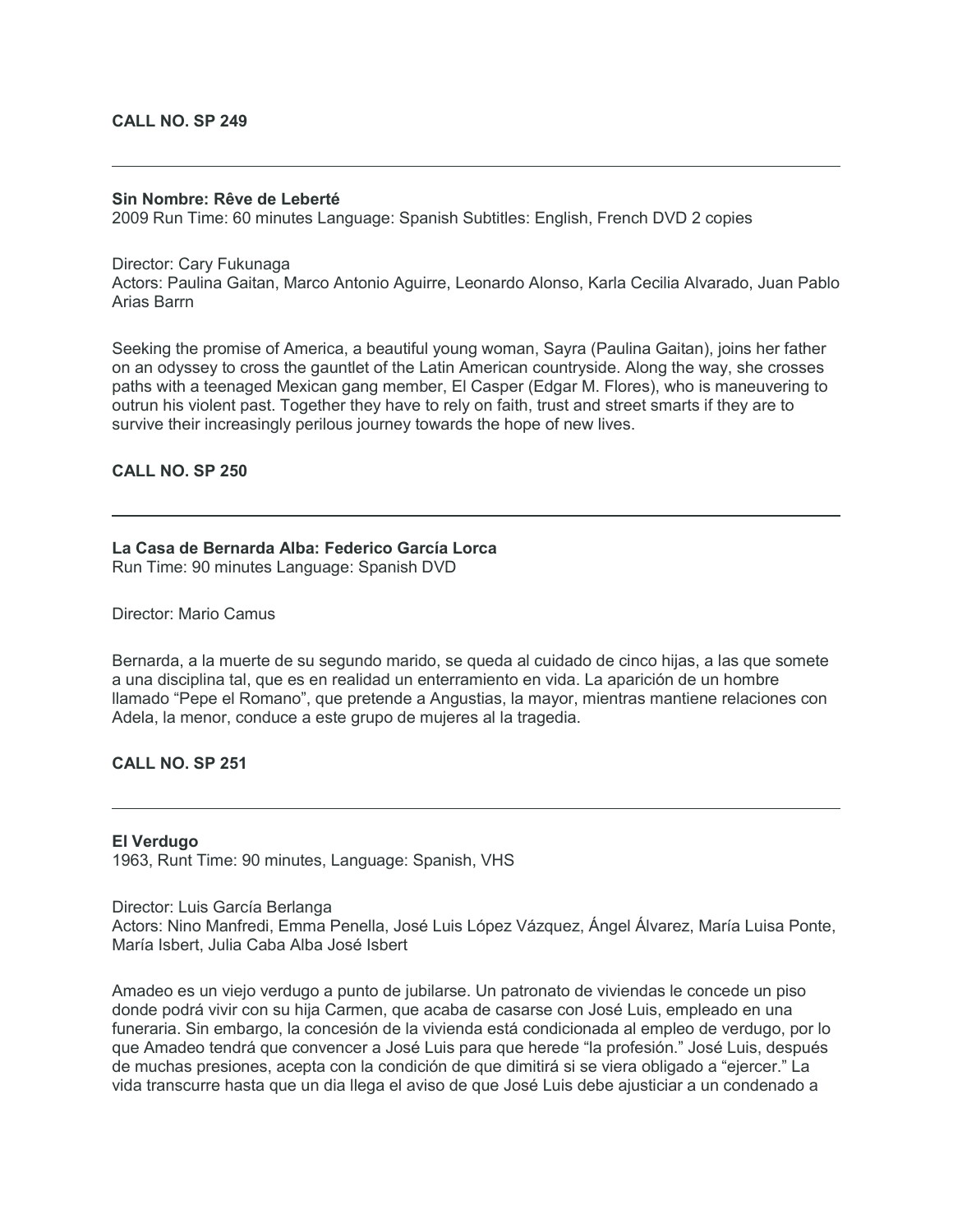muerte. Amadeo tranquiliza a su yerno convenciéndole de que al final llegará el indulto y toda la familia se traslada a Palma de Mallorca como turistas. Pero el indulto no llega…

## **CALL NO. SP 252**

#### **Biutiful**

2010; Run Time: 148 minutes; Language: Spanish; Subtitles: English, Spanish; DVD

Director: Alejandro González Iñárritu Actors: Javier Bardem, Maricel Álvarez

Academy Award® nominee Javier Bardem is Uxbal, a man on the wrong side of the law who struggles to provide for his children on the dangerous streets of Barcelona. As fate encircles him, Uxbal learns to accept the realities of life, whether bright, bad — or biutiful — in this unforgettable Academy Award®-nominated film from director Alejandro González Iñárritu (Amores Perros, 21 Grams and Babel).

## **CALL NO. SP 253**

#### **Sugar**

2009; Run Time: 120 minutes; Language: Spanish; Subtitles: English; DVD

Directors: Anna Boden and Ryan Fleck Actors: Algenis Perez Soto, Rayniel Rufino, Andre Holland, Ann Whitney, Ellary Porterfield

Sugar is the inspirational story of Miguel Santos, a gifted pitcher struggling to make it to the big leagues of American baseball. Nicknamed Azúcar, 19-year-old Miguel travels from his poor but tightly-knit community in the Dominican Republic to play minor league baseball in the Untied States – where anything is possible. He finds himself in a small Iowa town, where he struggles with the culture, the language, and the pressure of knowing that only his success can rescue his family.

## **CALL NO. SP 254**

#### **Frida**

2002; Run Time: 123 minutes; Language: English (alternate French track); Optional Subtitles in English or Spanish; DVD

Director: Julie Taymor Actors: Salma Hayek, Alfred Molina, Geoffrey Rush, Antonio Banderas, Valeria Golino

Nominated for 6 Academy Awards including Salma Hayek for Best Actress, Frida is a triumphant motion picture about an exceptional woman who lived an unforgettable life. A product of humble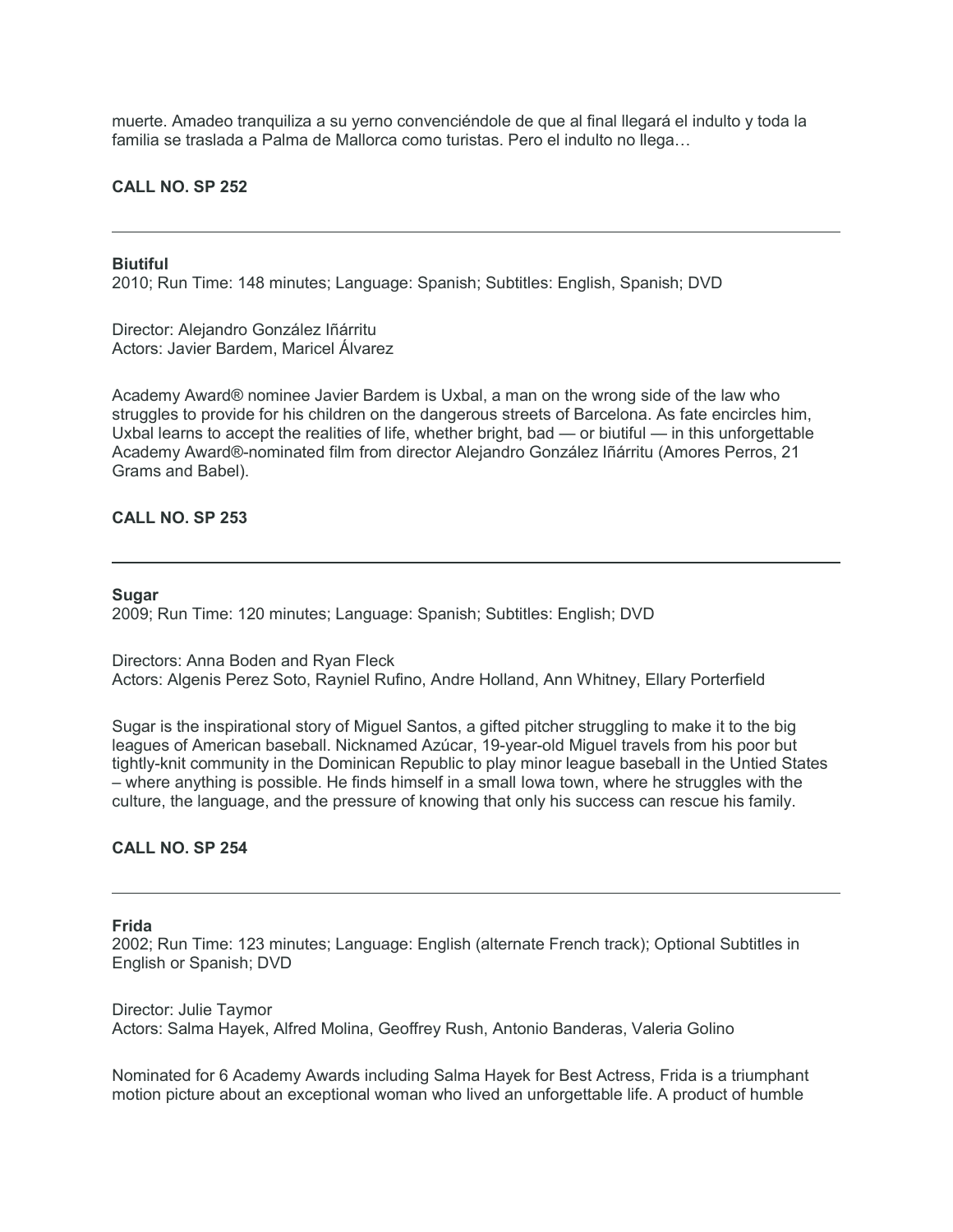beginnings, Frida Kahlo(Hayek) earns fame as a talented artist with a unique vision. And from her enduring relationship with her mentor and husband, Diego Rivera(Alfred Molina), to her scandalous affairs, Frida's uncomprimising personality would inspire her greatest creations! Also starring Antonia Banderas, Ashley Judd, Edward Norton, and Geoffrey Rush!

## **CALL NO. SP 255**

**Carol's Journey** 2002; Run Time: 100 minutes; Language: Spanish; Subtitles: English; DVD

Director: Imanol Uribe Actors: Maria Barranco, Rosa Ma Sardá , Alvaro de Luna, Carmelo Gómez

Carol, a twelve-year-old Spanish-American girl from New York, travels with her mother to Spain in the spring of 1938, at the height of the Civil War. Separated from her beloved father, Carol arrives in her mother's home village and transforms the secretive family environment. Her innocence and rebellious nature drive her at first to reject a world that is at once new and foreign. But she soon journeys into adulthood through a friendship with Maruja, the village teacher, and a young local boy, Tomiche.

# **CALL NO. SP 256**

#### **Anita**

2009; Run Time: 104 minutes; Language: Spanish; Subtitles: English; DVD

Director: Marcos Carnevale Actors: Norma Aleandro, Luis Luque, Leonor Manso, Peto Menahem, Alejandra Manzo

Anita is the story of a young woman with Down syndrome (Alejandra Manzo) who lives a happy, routine life in Buenos Aires, being meticulously cared for by her mother Dora (Norma Aleandro). One tragic morning in 1994, everything changes when Anita is left alone, confused and helpless after the nearby Argentine Israelite Mutual Association is bombed (the deadliest bombing in Argentina's history). As Anita wanders through the city, she learns not only to care for herself, but touches the lives of those around her, from an alcoholic to a family of Asian immigrants.

## **CALL NO. SP 257**

#### **No**

2013; Run Time: 118 minutes, Language: Spanish; Subtitles: English; DVD 2 copies

Director: Pablo Larraín Actors: Gael García Bernal, Alfredo Castro, Antonia Zegers, Luis Gnecco, Marcial Tagle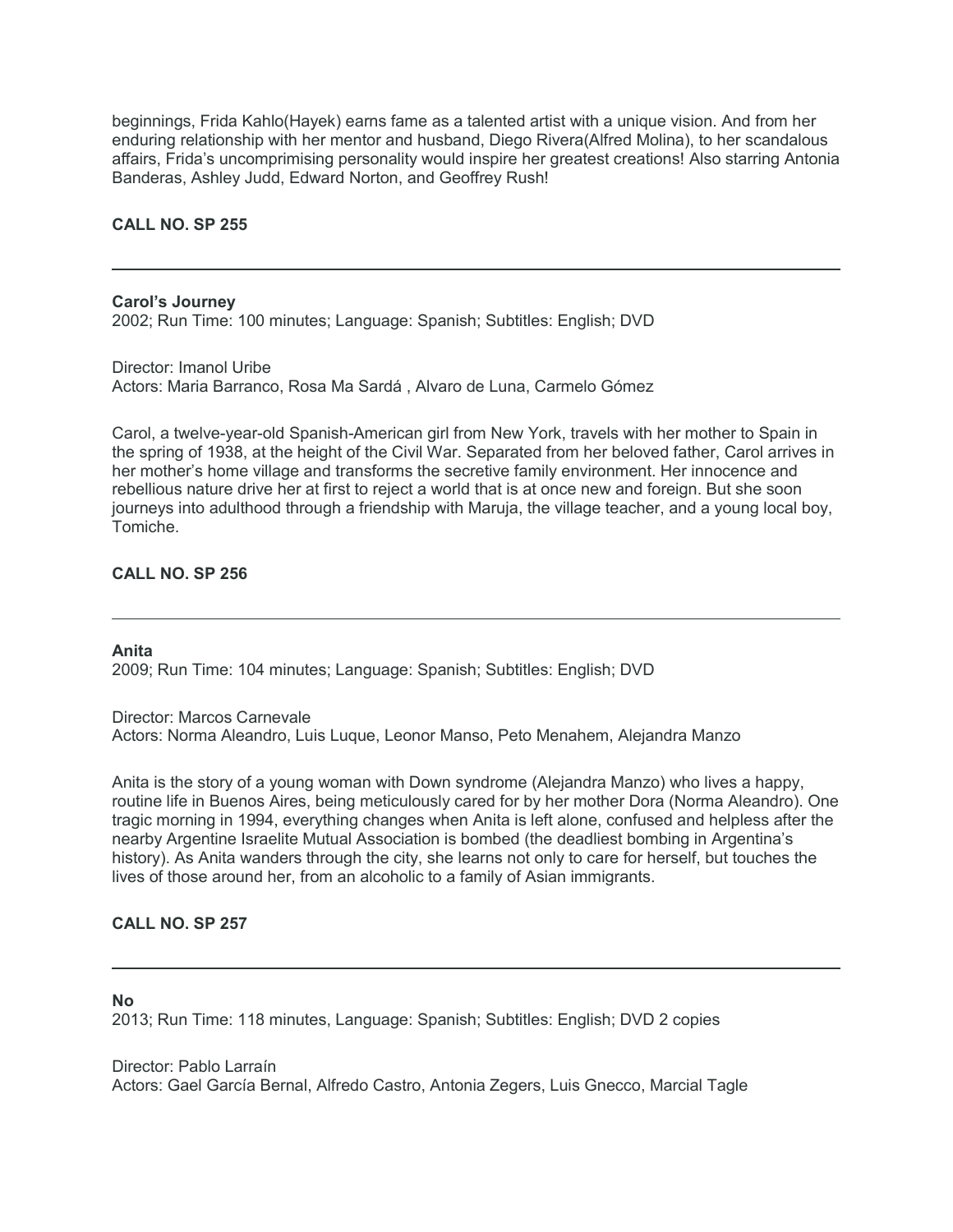Based on a true story, when Chilean military dictator Augusto Pinochet, facing international pressure, calls for a referendum on his presidency in 1988, opposition leaders persuade a brash young advertising executive, Rene Saavedra, to spearhead their campaign. With scant resources and constant scrutiny by the despot's watchmen, Saavedra and his team devise an audacious plan to win the election and free their country from oppression.

## **CALL NO. SP 258**

**The Skin I Live In**

2011; Run Time: 120 minutes; Language: Spanish; Subtitles: English; Blu-Ray + DVD combo pack

Director: Pedro Almodóvar Actors: Antonio Banderas, Elena Anaya, Jan Cornet, Marisa Paredes, Roberto Álamo

Dr. Robert Ledgard (Antonio Banderas) is a driven plastic surgeon haunted by personal tragedies. After many years of trial and error, he finally perfects a new skin – a shield which could have prevented the death of his wife in an accident years earlier. His latest "guinea pig" is a mysterious captive whose true identity masks a shocking mystery. The Skin I Live In is a masterful tale of secrets, obsession and revenge from Oscar-winning (Best Writing, Original Screenplay, Talk to Her, 2002).

## **CALL NO. SP 259**

#### **El último comandante**

2010; Run Time: 96 minutes; Language: Spanish; Subtitles: English, DVD

Directors: Isabel Martínez, Vicente Ferraz Actors: Damián Alcázar

"…Me gustó el juicio moral que contiene acerca de la revolución perdida. Que una revolución heroica termina en los zapatos rotos de un bailarín de cantina, es ya una imagen rotunda en sí misma. Es soberbia la actuación de Damián Alcázar, que parece, sí, un típico nicaragüense de esos que entraron en la revolución y nunca se volvió a saber de ellos, tragados por la vida y por el infortunio o por la decepción…" Sergio Ramírez Escritor

## **CALL NO. SP 260**

#### **The Spirit of the Beehive**

1973; Run Time: 99 minutes; Language: Spanish; Subtitles: English; DVD

Director: Victor Erice Actors: Ana Torrent, Isabel Telleria, Fernando Fernan Gomez, Teresa Gimpera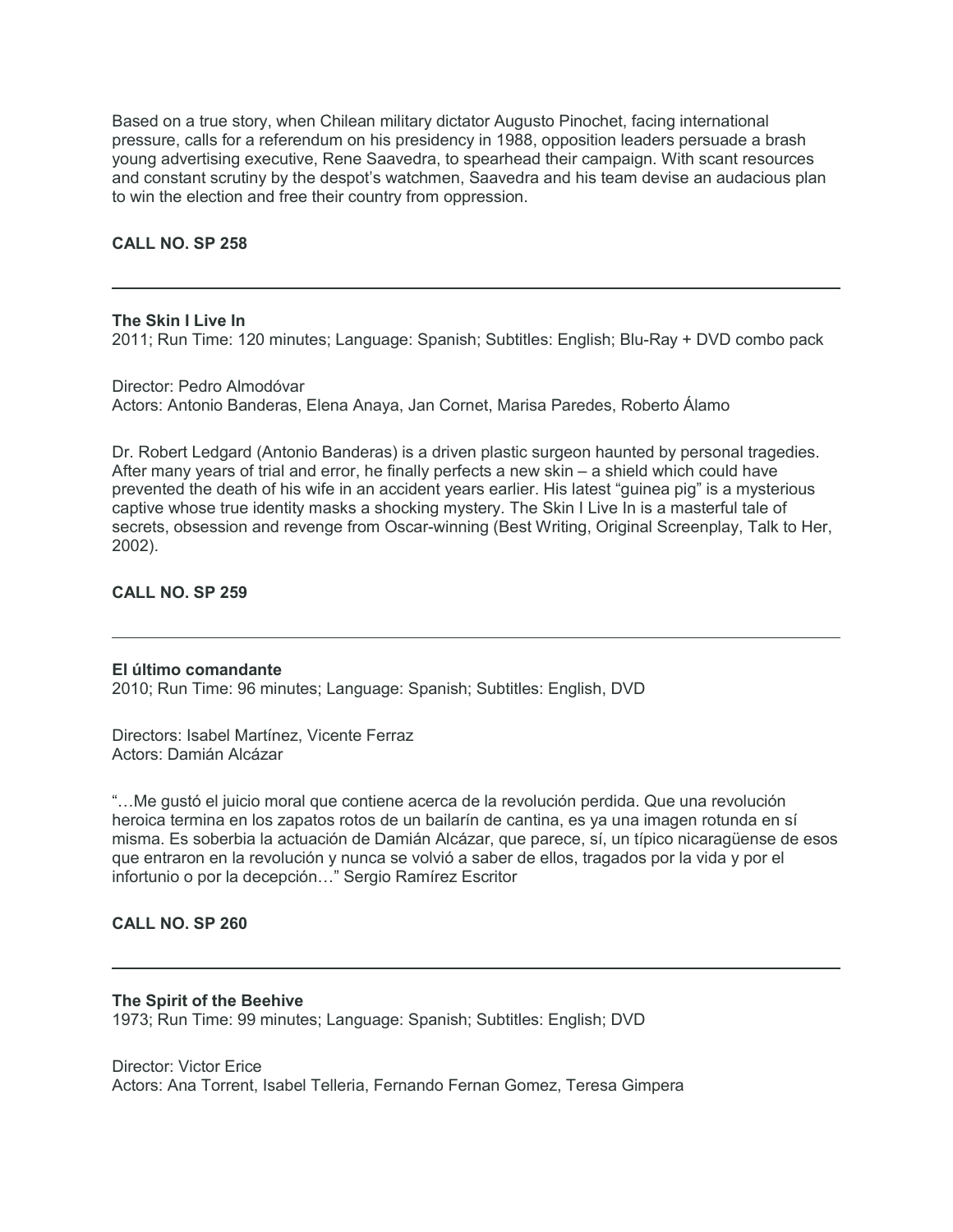The Criterion Collection is proud to present Victor Erice's THE SPIRIT OF THE BEEHIVE (El espiritu de la colmena), widely regarded as the greatest Spanish film of the 1970s. In a small Castilian village in 1940, directly following the country's devastating civil war, six-year-old Ana attends a traveling movie show of Frankenstein and becomes haunted by her memory of it. Produced by one of cinema's most mysterious auteurs as Franco's long regime was nearing its end, THE SPIRIT OF THE BEEHIVE is both a bewitching portrait of a child's inner life and an elusive, cloaked meditation on a nation trapped under tyranny.

Disc 1 presents a new, restored high-definition digital transfer of *The Spirit of the Beehive*, with a new and improved English subtitle translation. The supplements on Disc 2 are thoroughly fascinating, beginning with "The Footprints of a Spirit," a very well-made documentary about the making of the film, combining present-day (2006) visits to the film's original locations along with interviews with director Victor Erice, producer Elías Querejeta, coscreenwriter Ángel Fernández Santos, and actress Ana Torrent (now a beautiful 40-year-old veteran of many Spanish films). "Victor Erice in Madrid" is an extensive and thought-provoking interview, conducted by Japanese filmmaker Hideyuki Miyaoka, in which Erice discusses his films, and specifically *The Spirit of the Beehive*, including his observation that the film's shot of young Ana Torrent watching *Frankenstein* for the first time (a real-life reaction filmed with documentary realism) represents "the most important moment I have ever captured on film." Two other 2006 interviews round out the supplements: One with the great Spanish actor Fernando Fernán Gómez (who describes how he "couldn't understand a word" of the *Beehive* screenplay, but played the role of Ana's father because he needed the work), and another with scholar Linda C. Ehrlich, who astutely discusses the film's visual qualities (including its warm color palette and the influence of Vermeer's paintings on Erice's sunlit interiors), the significance of *Frankenstein* to the story, and the qualities that made *The Spirit of the Beehive* both timely (in terms of its sociopolitical context) and timeless. The accompanying booklet contains an informative essay on the lasting influence of Erice's film, including the startling revelation that Erice (as of 2006) had directed only two more feature-length films (*El Sur* and the documentary *Dream of Light*) since *The Spirit of the Beehive* was released in 1973. **CALL NO. SP 261**

#### **Momentos**

1981; Run time: 90 minutes; Language: Spanish; Subtitles: English; DVD

Director: María Luisa Bemberg Actors: Héctor Bidonde, Graciela Dufau, Silvia Folgar

#### **CALL NO. SP 262**

#### **Even the Rain**

2010; Run Time: 103 minutes; Language: Spanish; Subtitles: English, French, Spanish; DVD 3 copies

Director: Iciar Bollain Actors: Gael Garcia Bernal, Luis Tosar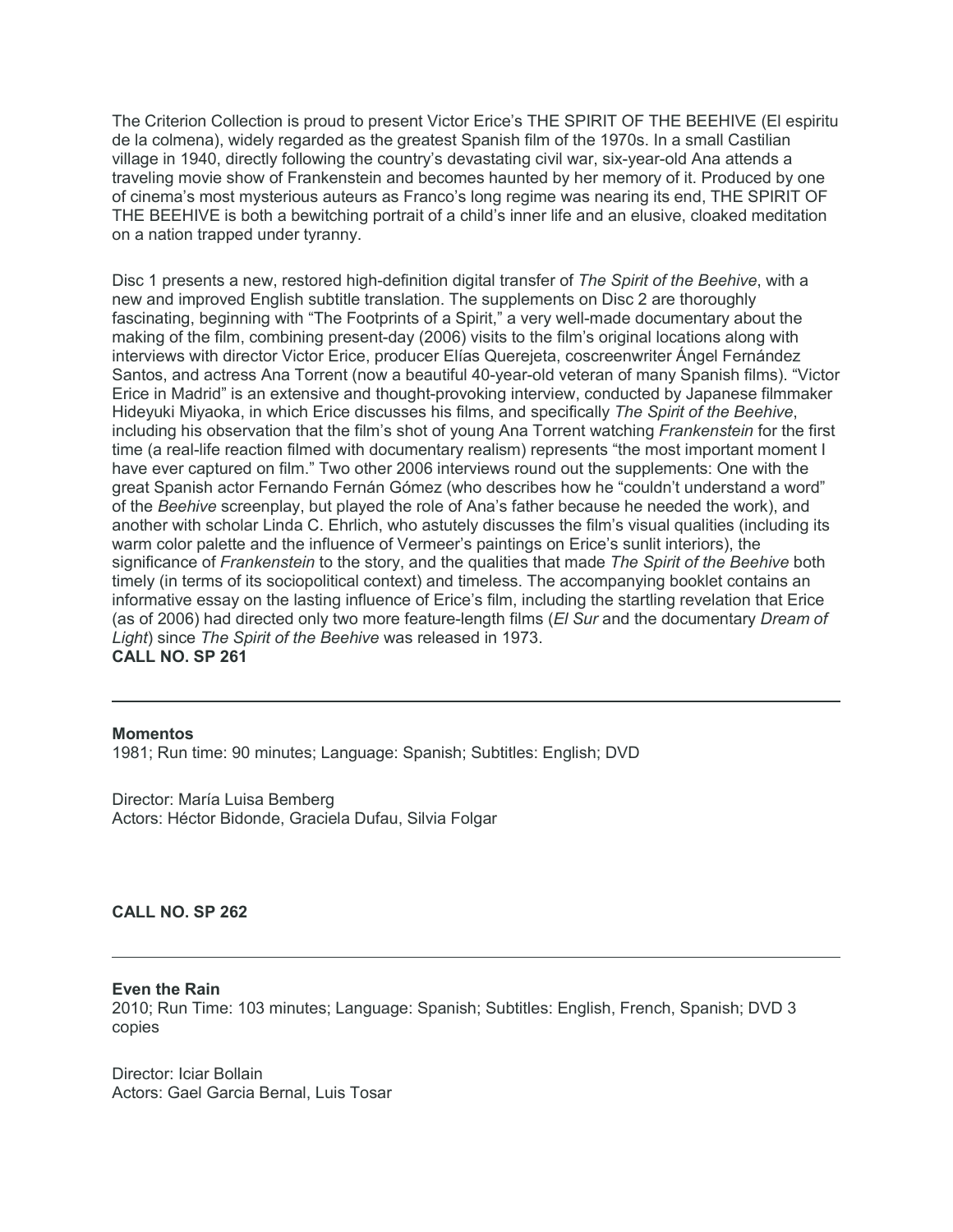Idealistic filmmaker Sebastian (Gael Garcia Bernal, The Motorcycle Diaries) and his cynical producer Costa (Luis Tosar, The Limits of Control) arrive in Bolivia to make a revisionist film about Christopher Columbus' conquest of the Americas. But as filming commences, the local citizens begin to riot in protest against a multi-national corporation that is taking control of their water supply. With the film shoot in jeopardy, both men find their convictions shaken. Inspired by the real-life Water Wars in Bolivia in the year 2000, EVEN THE RAIN explores the lasting effects of Spanish imperialism, still resonating some 500 years later in the continued struggle of indigenous people against oppression and exploitation.

# **CALL NO. SP 263**

# **Nosotros los Nobles**

2013; Run Time: 108 minutes; Language: Spanish; Subtitles: English; DVD

Director: Gary Alazraki Actors: Gonzalo Vega, Karla Souza, Luis Gerardo Mendez, Juan Pablo Gil, Ianis Guerrero

SYNOPSIS: When German Noble (Gonzalo Vega) – a manipulator and powerful businessman – he realizes that their children lazy – Javi (Luis Gerardo Mendez), Barbara (Karla Souza) and Charlie (John Paul Gil) – are throwing their lives overboard, decides to fake the collapse of his company to teach them a lesson, making them believe that all their properties were seized: the leaves cars, cell phones and credit cards, takes to live in a poor neighborhood, the change of name does and cut contact with all your friends to succeed doing something that no one had done before … working. be there and under those conditions where German children learn what their value without a last name, fortune and social position. While German himself learn a lesson: your mistake was not to educate their children with soft hand, but preferred to be an entrepreneur to be Dad.

# **CALL NO. SP 264 (2 copies)**

# **Real Women Have Curves**

2003; Run Time: 90 minutes; Language: English; Dubbed: Spanish; Subtitles: Spanish, French, English; DVD

Director: Patricia Cardoso Actors: George Lopez, Lupe Ontiveros, America Ferrera

Should Ana leave home, go to college and experience life? Or stay home, get married, and keep working in her sister's struggling garment factory? It may seem like an easy decision, but for 18 year-old Ana, every choice she makes this summer will change her life. Right now, she may be making clothes for less shapely women. But Ana is about to discover that real women take chances, have flaws, embrace life, and above all have curves!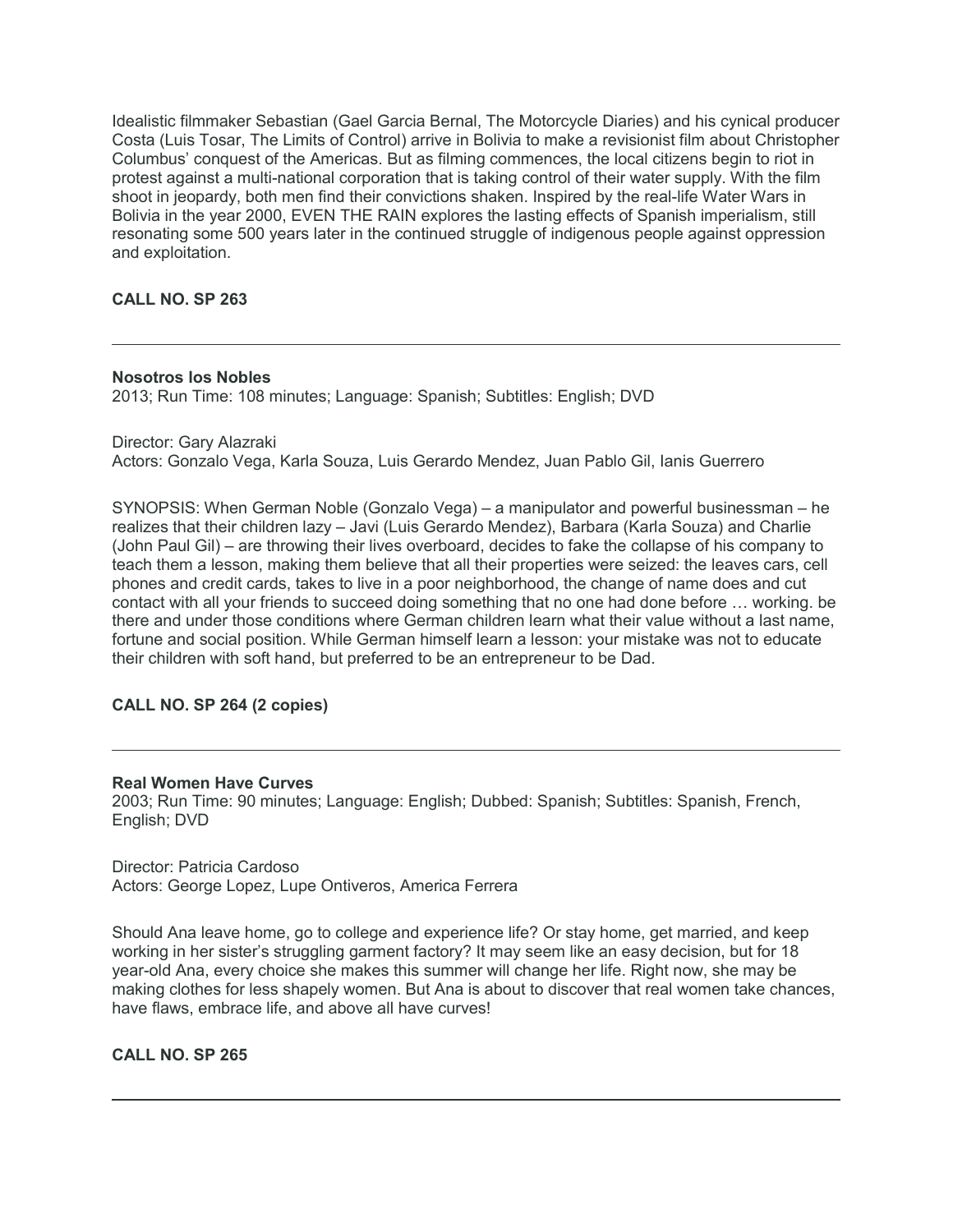## **Revolución**

2011; Run Time: 100 minutes; Language: Spanish; DVD

Directors: Diego Luna, Gael Garcia Bernal Actors: Adriana Barraza, Monica Bejarano, Ari Brickman

Revolución is a series of ten short films specially produced to celebrate the 100 year anniversary of the Mexican Revolution. Two of these films are directed by award winning actors Gael Garcia Bernal and Diego Luna. With a powerful and multifaceted mix of talented actors and directors these films express the rich culture and customs of Mexican society. For all Mexicans living outside their homeland, Revolución is an encounter with the heart and soul of their heritage.

## **CALL NO. SP 266**

#### **Todo El Poder / La Ley De Herodes (two movies)**

2006; Run Time: 228 minutes; Language: Spanish; Subtitles: English; DVD (two disks, one for each movie)

Todo El Poder – Un cineasta sin trabajo, lidiando con una hija pubescente, su ex-mujer y su amante, decide poner fin al aumento del crimen callejero en Mxico D.F. Pronto descubre que los policas son el corazn del problema…no la solucin. Con Diego Luna (Y tu mam tambin) y Pedro Armendriz (El crimen del Padre Amaro).

La Ley De Herodes – Despus de que un ex-alcalde corrupto sea asesinado por campesinos, Juan Vargas, un pobre portero, es nombrado el nuevo alcalde de una localidad rida del Mxico central en 1949. A pesar de que trata de modernizar el pueblo, llevando pas y progreso a sus ciudadanos, pronto se da cuenta de que no hay nada que hacer para luchar contra la corrupcin…excepto tambin ser corrupto. Paso a paso, ayudado por su pistola, Juan Vargas se convierte en la ley y en el peor alcalde de la historia de la localidad.

## **CALL NO. SP 267**

#### **La Meleta Mexicana**

2011; Run Time: 86 minutes; Language: Spanish and English; Subtitles: Spanish; DVD

Directors: Trisha Ziff

La Maleta Mexicana es la historia de tres cajas desaparecidas en el París de 1939 y recuperadas en la ciudad de México en 2007. Estas cajas contienen alrededor de 4,200 negativos fotográficos de la Guerra Civil española, tomados por tres amigos exiliados de Alemania, Polonia y Hungría. Tras conocerse en París, viajaron a España para combatir el Fascismo con sus cámaras. Robert Capa (23), David Seymour "Chim" (25) y Gerda Taro, quien moriría durante su misión en tierras españolas antes de cumplir los 27. Se exploran diversas teorías sobre cómo los negativos se abrieron camino hasta un armario de la Ciudad de México, dando luz al proceso de la extraordinaria implicación de México durante la Guerra Civil española. Esta es una historia de exilio y libertad, de pérdida y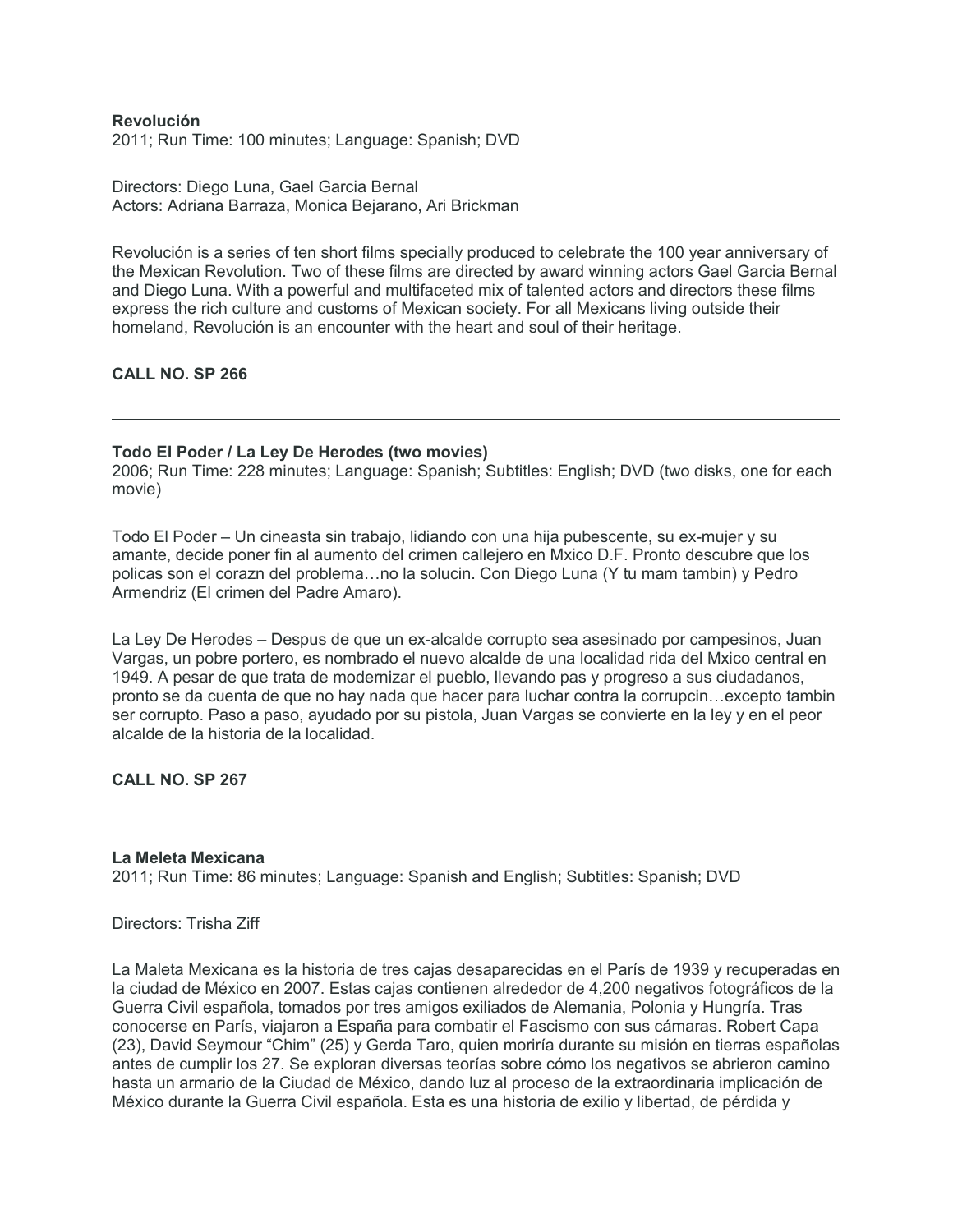recuperación. Una historia de contradicciones: lo que un hombre abandonó, otro hombre lo buscó y un tercero, tras haber vacilado por un largo tiempo, lo devolvió. Es una historia de supervivencia. La Maleta Mexicana desvela el extraordinario contenido de estas cajas, explorando su importancia para nosotros, tanto en la actualidad como por lo que nos revela también sobre nuestro pasado.

## **CALL NO. SP 268**

#### **Narco Cultura**

2013; Run Time: 103 minutes; Language: Spanish; Subtitles: Spanish and English; DVD

Director: Shaul Schwarz

To a growing number of Mexicans and Latinos in the Americas, narco-traffickers have become iconic outlaws, glorified by musicians who praise their new models of fame and success. They represent a pathway out of the ghetto, nurturing a new American dream fueled by an addiction to money, drugs and violence. From war photographer Shaul Schwarz comes NARCO CULTURA, an explosive look at the drug cartels pop culture influence on both sides of the border as experienced by an LA narcocorrido singer reaming of stardom, and a Juarez crime-scene investigator on the front line of Mexico s Drug War.

# **CALL NO. SP 269**

#### **Presunto Culpable**

2011; Run Time: 88 minutes; Language: Spanish; Subtitles: English and French; DVD

A pesar de ser inocente del homicidio del cual lo acusaron, Toño Zúñiga es condenado a 20 años de prisión. Trágicamente, un Tribunal de Apelación de la Ciudad de México confirma la sentencia, dejando a Toño casi sin perspectivas de recuperar su libertad. Gracias a la tenacidad de amigas y su novia, Toño logra hablar con dos abogados jóvenes, Layda Negrete y Roberto Hernández, quienes deciden pelear el caso y filmar sus esfuerzos de liberarlo. Cuando descubren que su abogado defensor había falsificado su cédula profesional, la condena se anula y las piezas están puestas para que Toño sea juzgado nuevamente. Pero esta vez, su reencuentro con el Juez que lo había condenado dos años atrás; con los Policías Judiciales que lo detuvieron, y con el Testigo que lo acusó, será videograbado. Presunto Culpable nos ofrece un asiento de primera fila a la batalla legal que desnudó al sistema de justicia mexicano.

# **CALL NO. SP 270**

**I, The Worst of All**

2003; Run Time 107 minutes; Language: Spanish; Subtitles: English; DVD

Director: María Luisa Bemberg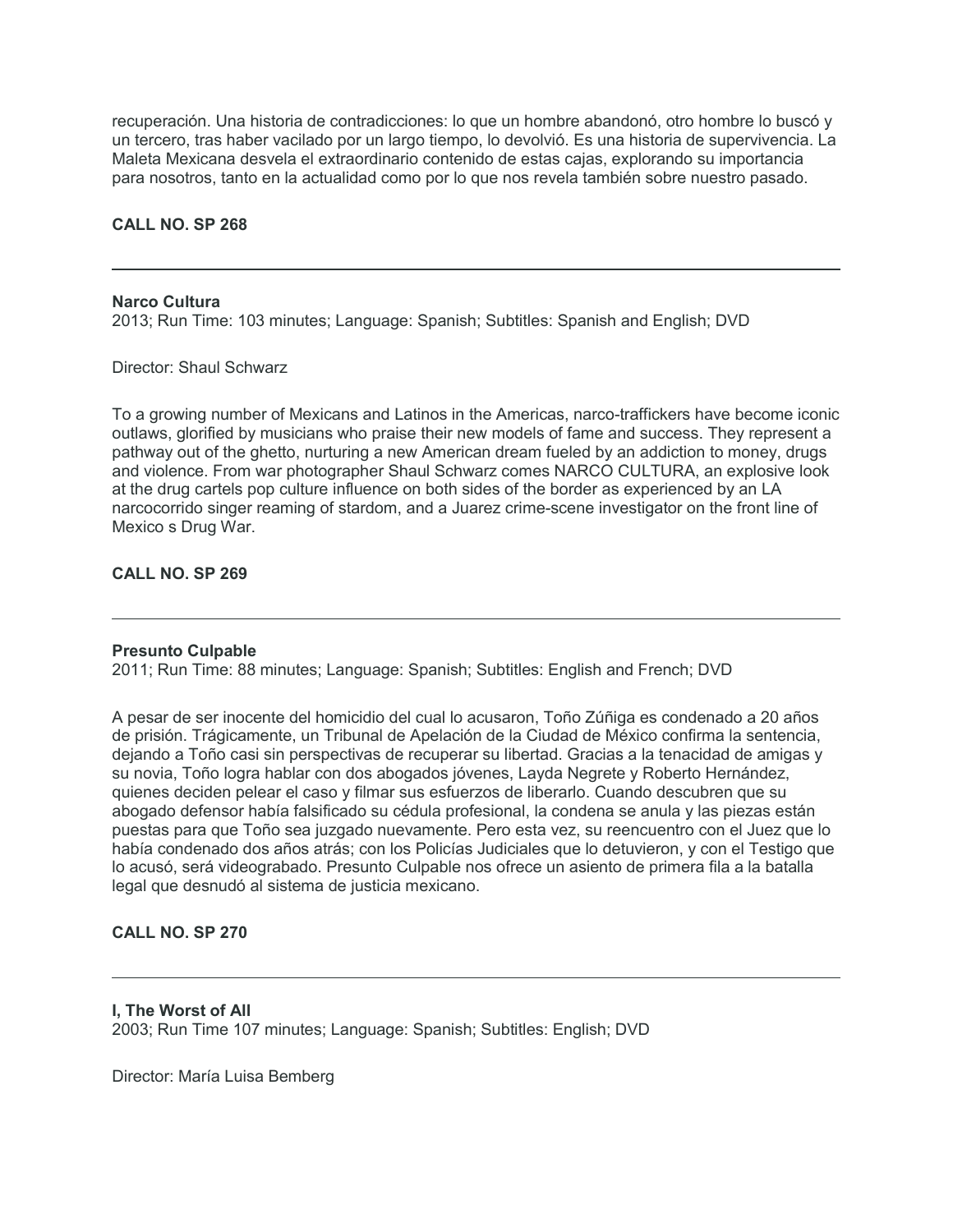Actors: Assumpta Serna, Dominique Sanda, Héctor Alterio, Lautaro Murúa, Graciela Araujo

Assumpta Serna stars as the brilliant and beautiful poet Sister Juana Ines de la Cruz in this magnificent portrayal of 17th Century Mexico. In order to pursue her love of writing, Juana enters the convent and gains international renown. When the Inquisition comes, the local Vicereine (Dominique Sanda) becomes Juana's protectress and erotic muse.

Based on the novel "The Traps of Faith" by Nobel Prize winner Octavio Paz, "I, The Worst of All" is a thriling romance of startling passion and intensity.

## **CALL NO. SP 271**

## **Tango**

1999; run time 115 mintues; Language: Spanish; subtitles: English, Spanish, French; DVD

Director: Carlos Saura Actors: Cecilia Narova, Miguel Angel Sola, Juan Carlos Copes, Mia Maestro

Flamboyant. Colorful. Sensual. This is the seductive world of the TANGO, stunningly brought to lifeby acclaimed director Carlos Saura (Flamenco), Grammy-winning composer Lalo Schifrin (TV's "Mission: Impossible") and Oscar(r)-winning cinematographer Vittorio Storaro (Apocalypse Now [1979], Reds [1981], and The Last Emperor [1987] ). Set against the backdrop of a director's passionate love affair with his art and the beautiful young woman who captures his heart, TANGO is "a mesmerizing experience, a smoky, lush blend of muted light and color, of intoxicating dance and the richest tango music you could ever imagine". (Kevin Thomas, Los Angeles Times)

## **CALL NO. SP 272**

**La Casa de los Espiritus (The House of the Spirits)** 2007; run time 133 minutes; Language: English and Spanish; subtitles: English and Spanish, DVD

Director: Bille August Actors: Antonio Banderas, Glenn Close, Jeremy Irons, Winona Ryder, Meryl Streep

La historia de una familia a través de cinco décadas de pasión, lucha, poder, amor y magia en una superproducción sin precedentes, basada en el Best-Seller de Isabel Allende. La Casa de los Espíritus reúne a los ganadores del Oscar Meryl Streep y Jeremy Irons al lado de Glenn Close, Winona Ryder, Antonio Banderas y Vanessa Redgrave, bajo la dirección del también ganador del Oscar, Bille August. Triunfadora en el mundo entero, La Casa de los Espíritus amalgama lo mejor de la cinematografía contemporánea con el realismo mágico, género que ha hecho destacar universalmente a la literatura de nuestro continente.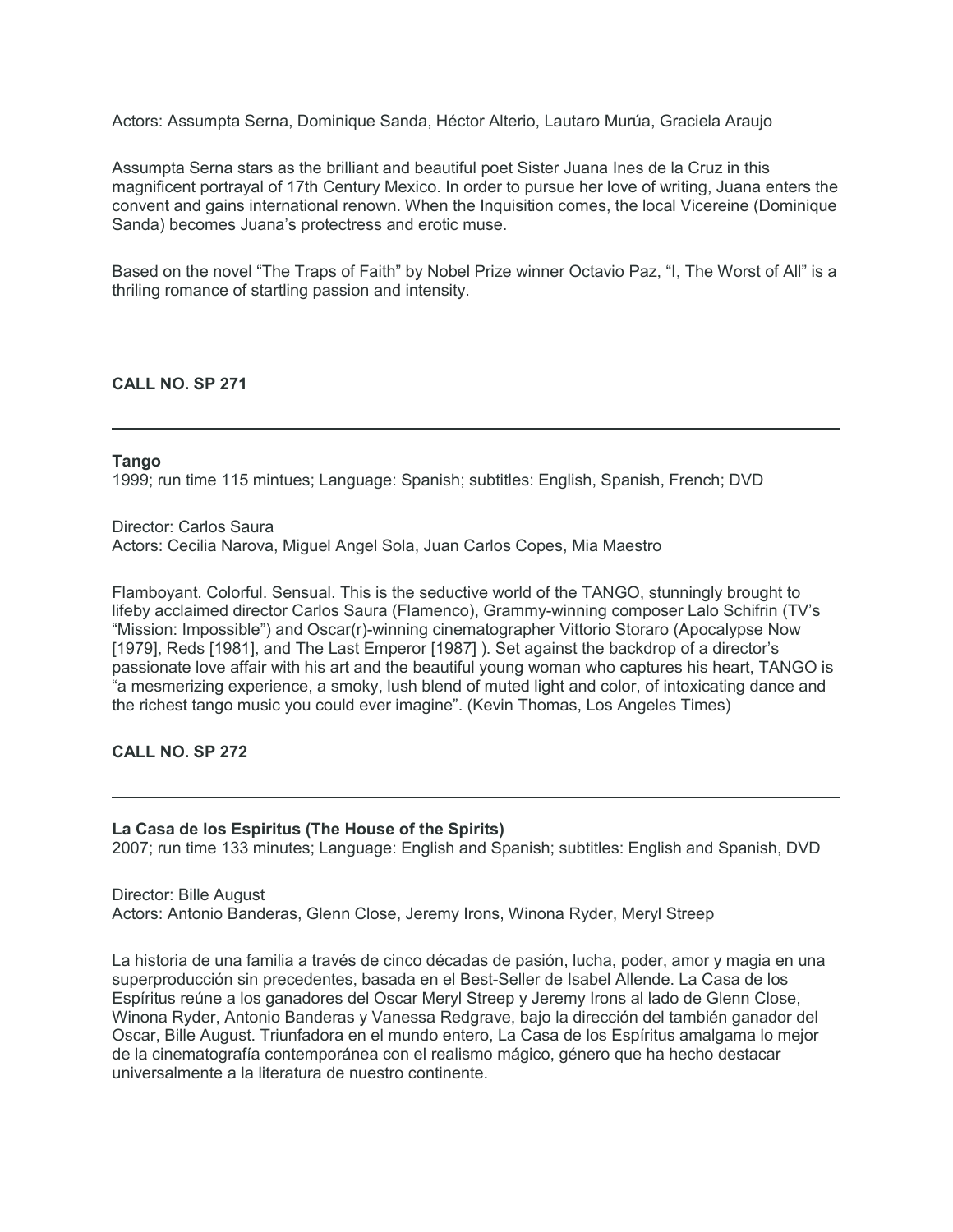## **El Hijo De La Novia (The Son Of The Bride)**

2012; run time 120 minutes; Language: Spanish; Subtitles: Spanish, English, DVD

Director: Juan Jose Campanella

Actors: Norma Aleandro, Hector Alterio, Eduardo Blanco, Natalia Verbeke Ricardo Darin

Rafael Belvedere (Ricardo Darín) no está conforme con la vida que lleva. No tiene ideales, vive metido en su restaurante; carga con un divorcio; no tiene tiempo suficiente para ver a su hija Vicky; no tiene amigos y prefiere eludir un mayor compromiso con su novia (Natalia Verbeke). Además de todo, hace más de un año que no visita a su madre que sufre de Alzheimer y está internada. Pero una serie de acontecimientos inesperados lo obligarán a reflexionar sobre su vida, y en el camino, le ofrecerá apoyo a su padre para cumplir el viejo sueño de su madre: casarse por la Iglesia.

# **CALL NO. SP 274 (2 copies)**

#### **Fados**

2007; Run Time: 92 minutes; Language: Portuguese, Spanish; Subtitles: English; DVD

Director: Carlos Saura Actors: Mariza, Camane, Caetano Veloso, Lila Downs

From the award-winning director of *Flamenco* and the Oscar-nominated *Tango*, Carlos Saura's ravishing new performance film explores Portugal's most emblematic musical genre with a fusion of cinema, song and dance. Tracing fado from its African and Brazilian origins to the new wave of contemporary fadistas, Saura expands its traditional singer-and-guitar form with infusions of hip hop, flamenco, reggae, tango and ballet – both in sound and movement. He also ingeniously deploys mirrors, back projections, archival footage, expressionistic lighting and lush colors to frame a collection of performances that survey a rich history of this art form.

Featuring international superstars such as Caetano Veloso, Lila Downs, Mariza and rare footage of the legendary Amália Rodrigues, *Fados* is a celebration of world music in the fullest sense of the term, and one of the finest musical documentaries to date.

**CALL NO. SP 275**

#### **The Colors of the Mountain**

2011; Run Time: 88 minutes; Language: Spanish; Subtitles: English; DVD

Director: Carlos César Arbeláez Actors: Hernan Ocampo, Genaro Aristizabal, Nolberto Sanchez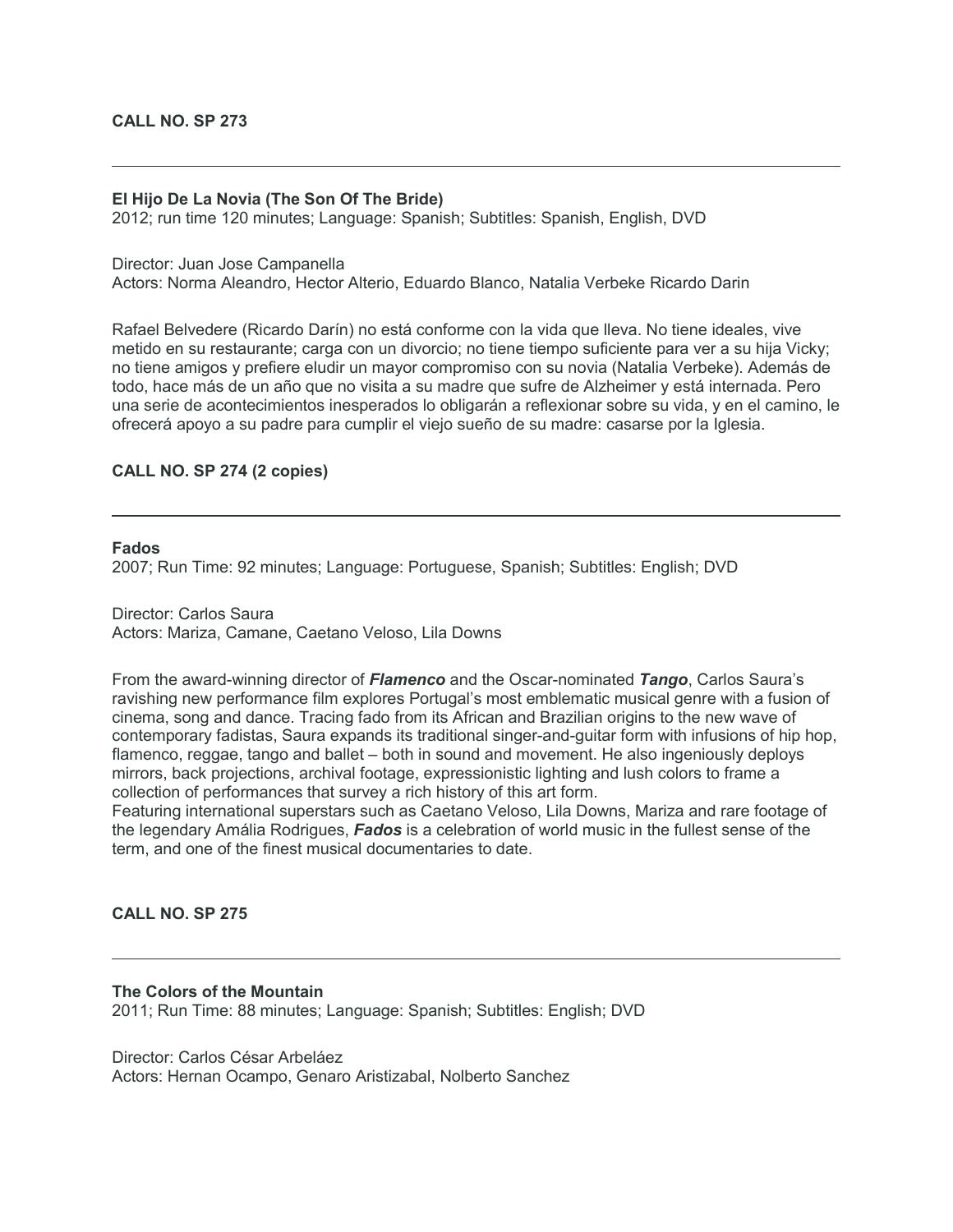Young Manuel lives with his hard-working farmer parents in the remote, mountainous region of the Colombian countryside. While the adults in their lives try to avoid both the armed military and the guerrilla rebels fighting each other in the area, Manuel and his friend Julián are obsessed with playing soccer any chance they get. Shortly after his birthday, the new ball Manuel received as a gift gets kicked off to a minefield, and he, Julián and their albino friend Poca Luz will do everything in their power to recover their prized belonging – an essential part of their everyday lives and dreams.

**CALL NO. SP 276**

#### **Latin Music USA**

2009; Run Time: approx. 4 hours on 2 discs, Language: English, 2 DVD disks, on music CD

Latin Music USA highlights the great American music created by Latinos, and celebrates the Latin rhythms at the heart of jazz, rock, country, and rhythm and blues. It's a fresh take on American musical history, reaching across five decades to portray the rich mix of sounds created by Latinos.

**PBS** 

**CALL NO. SP 277**

**La Jaula de Oro** (The Golden Dream)

2013; Run time 108 minutes; Language: Spanish; Subtitles: English; DVD

Directors Diego Quemada-Diez

Actors: Brandon Lopez, Rodolfo Dominquez, Karen Martinez, Carlos Chajon

Juan, Sara, and Samuel, three teenagers from the slums of Guatemala, travel to the United States in search of a better life. On their journey through Mexico, they meet Chauk, an Indian from Chiapas who doesn t speak Spanish. Traveling together in freight trains and walking on railroad tracks, they soon have to face an odyssey that will change their lives forever.

## **CALL NO. SP 278**

## **Zama**

2017; Run time 115 minutes; Language: Spanish; Subtitles: NONE; DVD – REGION 2 DISK requires special player

Director Lucrecia Martel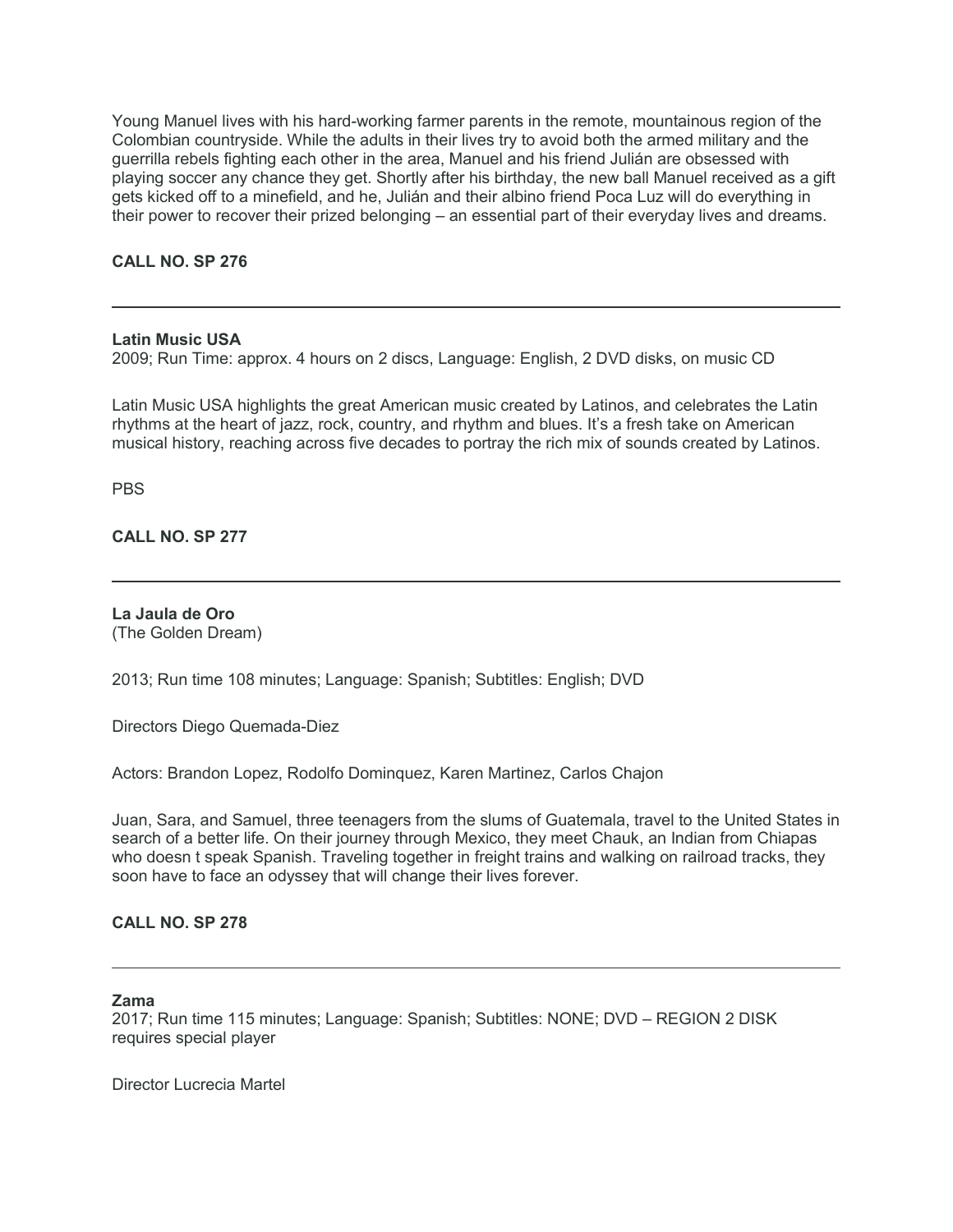## **CALL NO. SP 279**

## **The Milk of Sorrow**

2010, Run time: 94 minutes, Language: Spanish; Subtitles: English; DVD

Actors: Magaly Solier, Susi Sanchez, Efrain Solis

## Directors: Claudia Llosa

Fausta (Magaly Solier) suffers from The Milk of Sorrow, an illness transmitted through mother's milk by women who've been raped during Peru's Civil Wars. Stricken with the fear that she's contracted the illness from her mother's breast milk -- Fausta goes to extreme lengths to protect her own sexuality and safety. After her mother's sudden death, she finds herself compelled to embark on a frightening journey for re-awakening, freedom and wholeness. The Hollywood Reporter wrote, Gorgeously shot with a plethora of haunting images . Claudia Llosa directs this Academy Award Nominee for Best Foreign Film. Winner of the Golden Berlin Bear Award (Best Film) and the FIPRESCI Prize at the 59th Annual Berlin Film Festival.

# **CALL NO. SP 280**

#### **Mujeres Infielses**

2006; Run Time: 107 minutes; Language: Spanish; Subtitles: English, DVD

#### Actors: Rodrigo Ortuzar

La infidelidad no es ya un juego exclusivamente de hombres! Esta pícara pero realista historia es protagonizada por tres parejas que en diferentes momentos de su relación se enfrentan a la infidelidad, cediendo a la seductora lucha de poderes entre la tentación y el amor. Este atrevido e impactante film cuestiona el "status quo" de la mujer y definitivamente lo hará reflexionar

# **CALL NO. SP 281**

#### **Tony Manero**

2008; Run Time: 98 minutes; Language: Spanish; Subtitles: English, DVD

Raúl Peralta, a middle-aged criminal in 1970's Chile, is obsessed with the idea of impersonating Tony Manero, John Travolta's character in *Saturday Night Fever*. Every Saturday night, he unleashes his passion for the film's music by imitating his idol and leading a small group of dancers as they perform at a bar in the outskirts of the city. His dream of being recognized as a successful showbiz star is about to become a reality when a Tony Manero impersonating contest is announced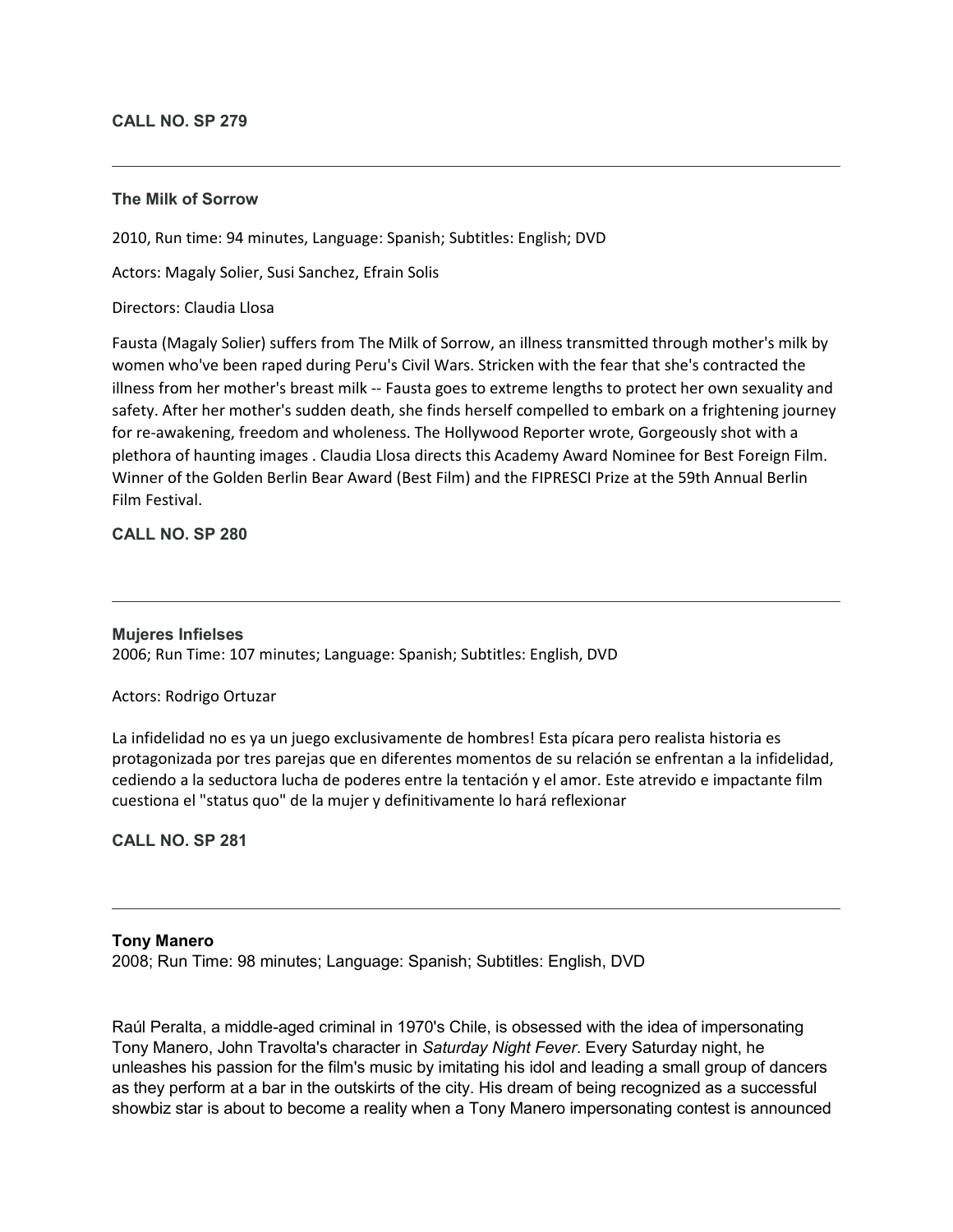on national television. However, his obsession to reproduce his idol's likeness and perfect his act drives him to commit a series of violent crimes and thefts, leading to shocking violence and murder.

Set during the tough social context of Augusto Pinochet's dictatorship, *Tony Manero* is an awardwinning thriller that Entertainment Weekly calls, "a dark, edgy movie."

**CALL NO. SP 282**

**Polvo Enamorado** 2004; Run time: 106 minutes; Language: Spanish; Subtitles: English; DVD

Director: Luis Barrios

**CALL NO. SP 283**

#### **Amarte Duele**

2002; Run time: 104 minutes; Language: Spanish; Subtitles: English; DVD

Actors: Martha Higareda, Luis Fernando Peña, Andrea Damian, Patricia Bernal, Ximena Sariñana Director: Fernando Sariñana

**CALL NO. SP 284**

## **Tu Nombre Envenena mis Sueños**

1996; Run time 118 minutes; Language: Castilian; subtitles: none; DVD - multiregion disk Actors: Emma Suarez, Angel De Andres, Anabel Alonso, Toni Canto, Carmelo Gomez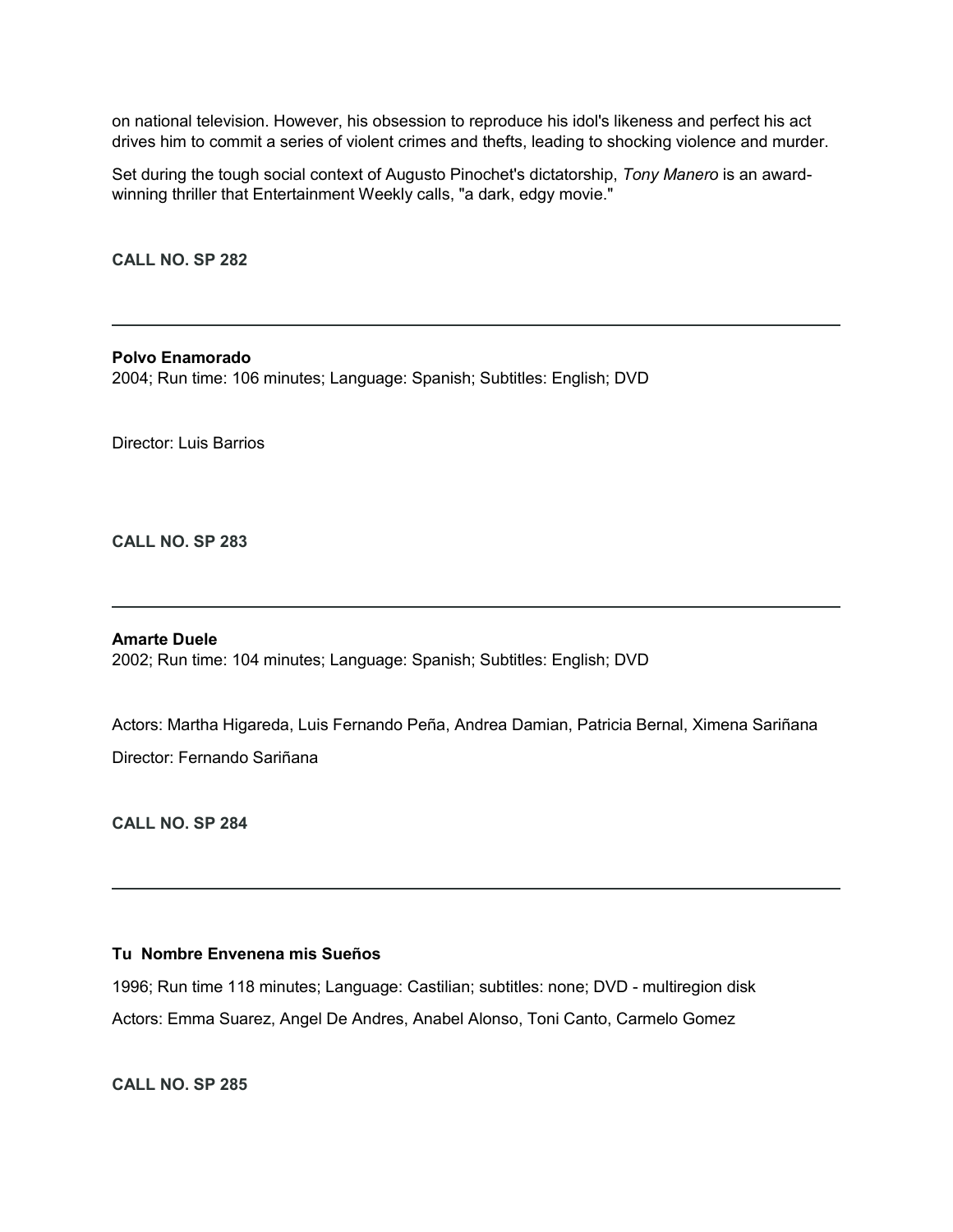## **"Gary Cooper, que estas en los Cielos..."**

Run Time: 107.00 minutes; Language: Castilian; DVD - region 2 disk **CALL NO. SP 286**

**Hablamos esta noche**

**CALL NO. SP 287**

## **El Crimen de Cuenca**

1979; Language: Spanish; DVD - region 2 disk

Actors: Hector Alterio, Daniel Dicenta, Jose Manuel Cervino, Fernando Rey Amparo Soler Leal

Director: Pilar Miro

**CALL NO. SP 288**

# **Bolivia**

2001; Run time: 75 minuites; Language: Spanish; subtitles: English; DVD

Actors: Freddy Flores, Rosa Sánchez, Oscar Bertea, Enrique Liporace, Marcelo Videla Directors: Israel Adrián Caetano

A starkly realistic story of an illegal immigrant from Bolivia who lands a job with a greasy spoon on the outskirts of Buenos Aires, Bolivia poignantly depicts the world of poverty, racism and violence that characterize his newfound reality. Much like Do the Right Thing, tempers flare as discontented working-class people barrel toward tragedy. Shot in a lyrical, neo-realistic style, this taut film is an urgent and timely drama of life in Argentina, a nation in crisis that in the last few years has reached unprecedented poverty levels with vast unemployment, bankruptcy, and a shrinking economy. A multiple prizewinner in film festivals worldwide, Bolivia suggests that an important new voice is being heard. This second feature by Adrián Caetano, one of Argentina's rising stars in its miraculously fecund movie-making community, manages to be both powerful and understated.